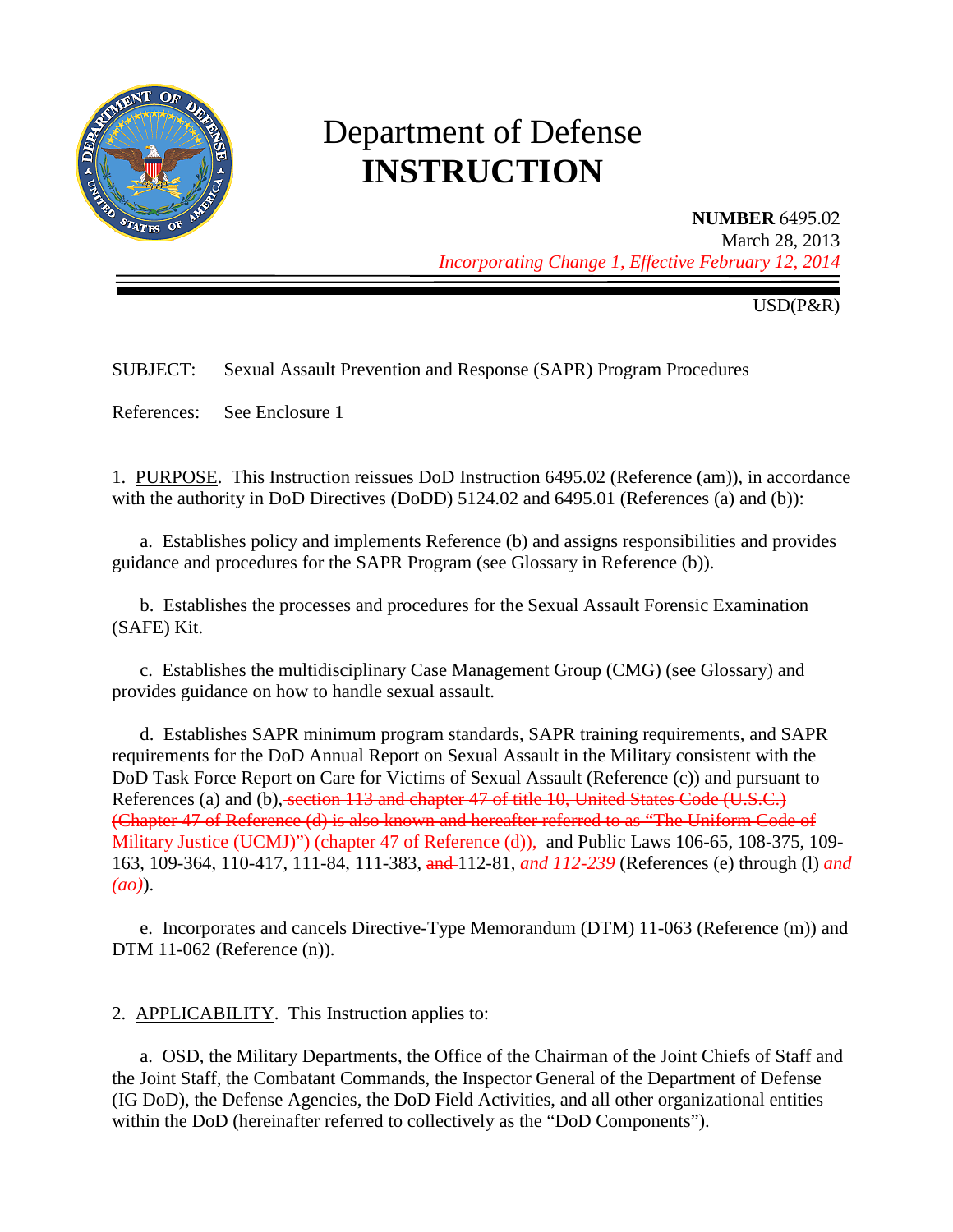b. National Guard (NG) and Reserve Component members who are sexually assaulted when performing active service, as defined in section 101(d)(3) of *Title 10, United States Code (U.S.C.) (*Reference (d)*)*, and inactive duty training. If reporting a sexual assault that occurred prior to or while not performing active service or inactive training, NG and Reserve Component members will be eligible to receive limited SAPR support services from a SARC and a SAPR VA and are eligible to file a Restricted or Unrestricted Report.

c. Military dependents 18 years of age and older who are eligible for treatment in the military healthcare system (MHS), at installations in the continental United States (CONUS) and outside of the continental United States (OCONUS), and who were victims of sexual assault perpetrated by someone other than a spouse or intimate partner.

(1) Adult military dependents may file unrestricted or restricted reports of sexual assault.

(2) The Family Advocacy Program, consistent with DoDD 6400.1 (Reference (o)) and DoD Instruction (DoDI) 6400.06 (Reference (p)), covers adult military dependent sexual assault victims who are assaulted by a spouse or intimate partner and military dependent sexual assault victims who are 17 years of age and younger. The installation SARC and the installation family advocacy program (FAP) and domestic violence intervention and prevention staff shall direct coordination when a sexual assault occurs within a domestic relationship or involves child abuse.

d. The following non-military individuals who are victims of sexual assault are only eligible for limited emergency care medical services at a military treatment facility, unless that individual is otherwise eligible as a Service member or TRICARE (http://www.tricare.mil) beneficiary of the military health system to receive treatment in a military treatment facility (MTF) at no cost to them. At this time, they are only eligible to file an Unrestricted Report. They will also be offered the LIMITED SAPR services to be defined as the assistance of a Sexual Assault Response Coordinator (SARC) and a SAPR Victim Advocate (VA) while undergoing emergency care OCONUS. These limited medical and SAPR services shall be provided to:

(1) DoD civilian employees and their family dependents 18 years of age and older when they are stationed or performing duties OCONUS and eligible for treatment in the MHS at military installations or facilities OCONUS. These DoD civilian employees and their family dependents 18 years of age and older only have the Unrestricted Reporting option.

(2) U.S. citizen DoD contractor personnel when they are authorized to accompany the Armed Forces in a contingency operation OCONUS and their U.S. citizen employees. DoD contractor personnel only have the Unrestricted Reporting option. Additional medical services may be provided to contractors covered under this instruction in accordance with DoDI 3020.41 (Reference (q)) as applicable.

e. Service members who are on active duty but were victims of sexual assault PRIOR to enlistment or commissioning are eligible to receive SAPR services (see Glossary) under either reporting option. The DoD shall provide support to an active duty Service member regardless of when or where the sexual assault took place.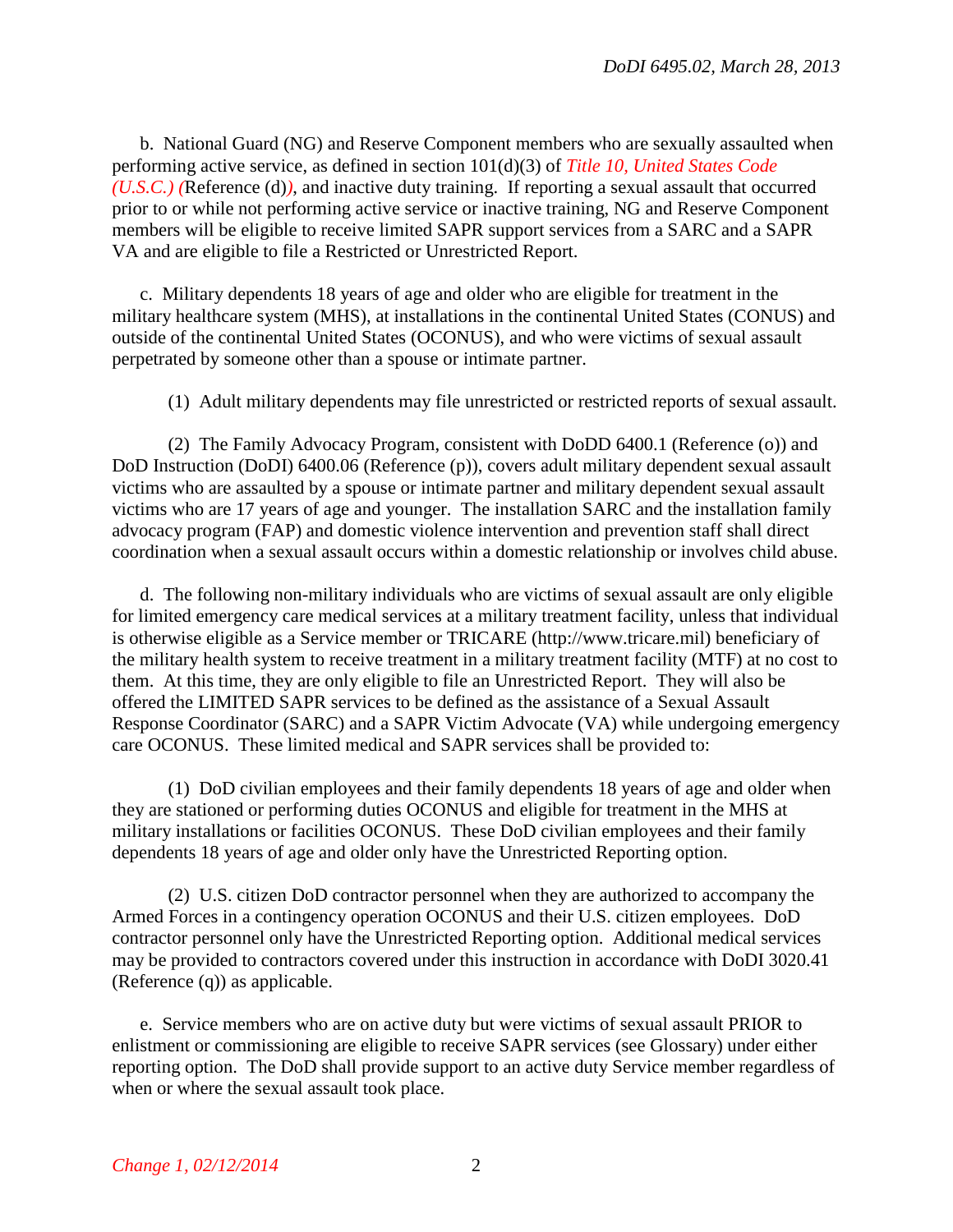3. DEFINITIONS. See Glossary.

4. POLICY. It is DoD policy, in accordance with Reference (b), that:

a. This Instruction and Reference (b) establish and implement the DoD SAPR program.

b. The DoD goal is a culture free of sexual assault, through an environment of prevention, education and training, response capability (see Glossary), victim support, reporting procedures, and appropriate accountability that enhances the safety and well-being of all persons covered by this Instruction and Reference (b).

c. The SAPR Program shall:

(1) Focus on the victim and on doing what is necessary and appropriate to support victim recovery, and also, if a Service member, to support that Service member to be fully mission capable and engaged.

(2) Require that medical care and SAPR services are gender-responsive, culturally competent, and recovery-oriented as defined in the Glossary of Reference (b).

(3) Not provide policy for legal processes within the responsibility of the Judge Advocates General (JAG) of the Military Departments provided in the UCMJ, the Manual for Courts-Martial (Reference (r)), or for criminal investigative matters assigned to the IG DoD.

d. Command sexual assault awareness and prevention programs and DoD law enforcement (see Glossary) and criminal justice procedures that enable persons to be held appropriately accountable for their actions shall be supported by all commanders.

e. Standardized SAPR requirements, terminology, guidelines, protocols, and guidelines for training materials shall focus on awareness, prevention, and response at all levels, as appropriate.

f. SARC and Sexual Assault Prevention and Response Victim Advocate (SAPR VA) shall be used as standard terms as defined in and in accordance with Reference (b) throughout the Military Departments to facilitate communications and transparency regarding SAPR response capability.

g. The SARCs shall serve as the single point of contact for coordinating care to ensure that sexual assault victims receive appropriate and responsive care. All SARCs shall be authorized to perform victim advocate duties in accordance with service regulations and will be acting in the performance of those duties.

h. All SARCs shall have direct and unimpeded contact and access to the installation commander (see Glossary) for the purpose of this Instruction and Reference (b).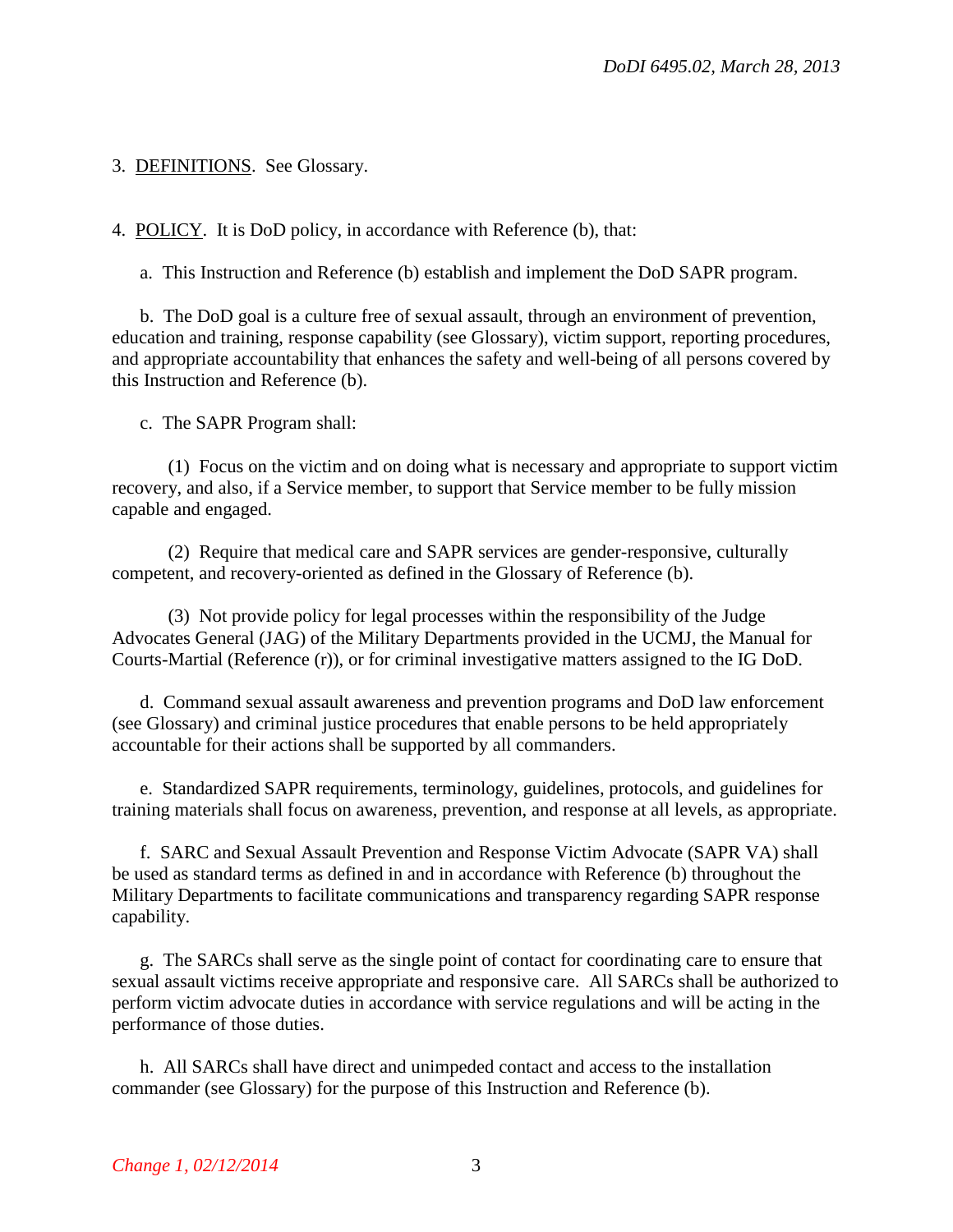(1) If an installation has multiple SARCs on the installation, a Lead SARC shall be designated by the Service.

(2) For SARCs that operate within deployable commands that are not attached to an installation, they shall have access to the senior commander for the deployable command.

i. A 24 hour, 7 day per week sexual assault response capability for all locations, including deployed areas, shall be established for persons covered in this Instruction. An immediate, trained sexual assault response capability shall be available for each report of sexual assault in all locations, including in deployed locations.

j. SARCs, SAPR VAs, and other responders (see Glossary) will assist sexual assault victims regardless of Service affiliation.

k. Service member and adult military dependent victims of sexual assault shall receive timely access to comprehensive medical and psychological treatment, including emergency care treatment and services, as described in this Instruction and Reference (b).

l. Sexual assault victims shall be given priority, and treated as emergency cases. Emergency care (see Glossary) shall consist of emergency medical care and the offer of a SAFE. The victim shall be advised that even if a SAFE is declined the victim shall be encouraged (but not mandated) to receive medical care, psychological care, and victim advocacy.

m. DoD prohibits granting a waiver for commissioning or enlistment in the Military Services when the person has a qualifying conviction (see Glossary) for a crime of sexual assault or is required to be registered as a sex offender.

n. Improper disclosure of confidential communications under Restricted Reporting or improper release of medical information are prohibited and may result in disciplinary action pursuant to the UCMJ or other adverse personnel or administrative actions. Even proper release of Restricted Reporting information should be limited to those with an official need to know or as authorized by law.

o. Information regarding Unrestricted Reports should only be released to personnel with an official need to know or as authorized by law.

p. The DoD will have two separate document retention schedules for records of Service members who report that they are victims of sexual assault, based on whether the Service member filed a Restricted or Unrestricted Report as defined in Reference (b). The record retention system for Restricted Reports shall protect the Service member's desire for confidentiality.

(1) Document Retention for Unrestricted Reports: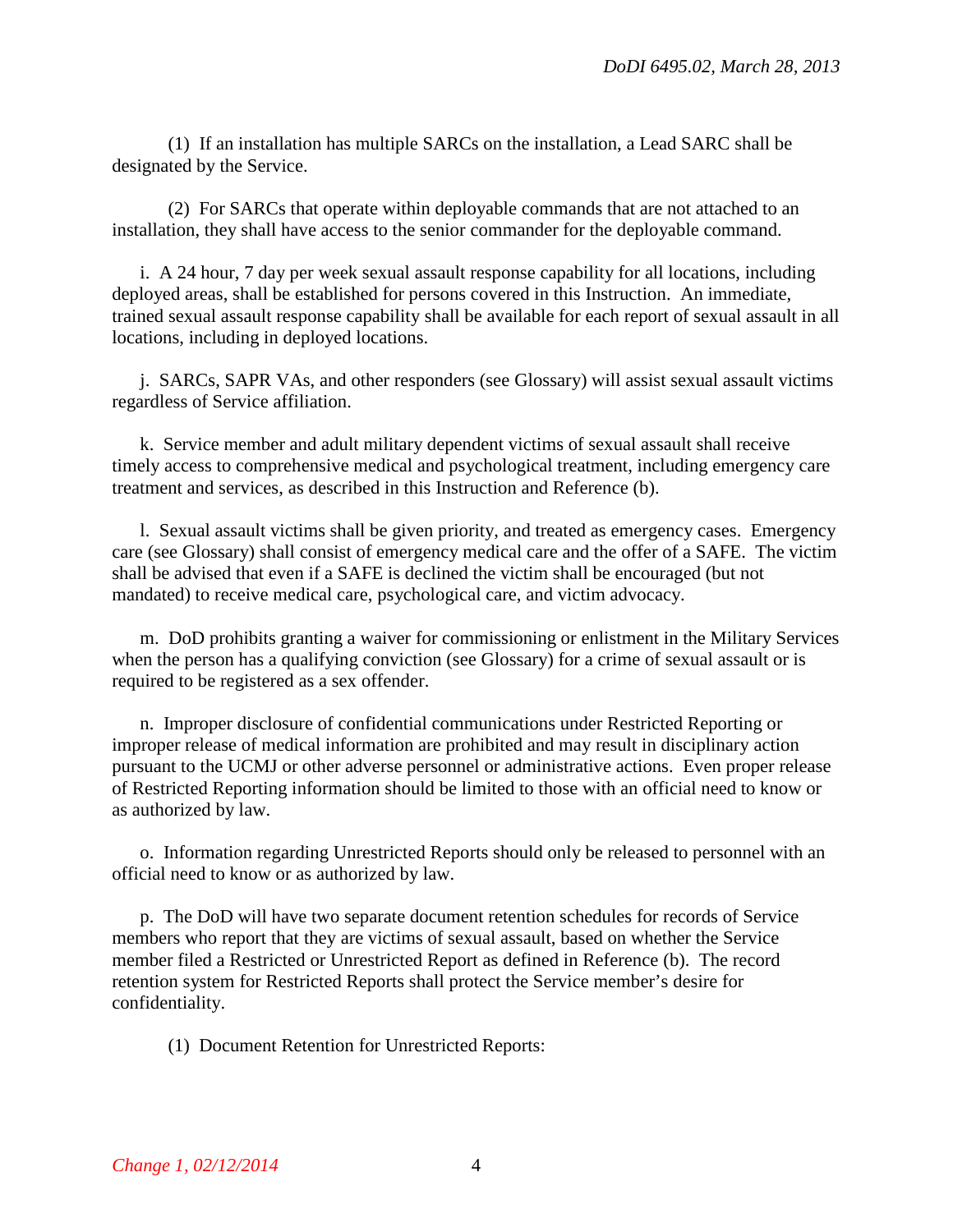(a) The SARC will enter the Unrestricted Report DD Form 2910, "Victim Reporting Preference Statement," in the Defense Sexual Assault Incident Database (DSAID) (see Glossary in Reference (b)) or the DSAID-interface Military Service data system as an electronic record, where it will be retained for 50 years from the date the victim signed the DD Form 2910. DD Form 2910 is located at the DoD Forms Management Program website at http://www.dtic.mil/whs/directives/infomgt/forms/index.htm. The DD Form 2911, "DoD Sexual Assault Forensic Examination (SAFE) Report," shall be retained in accordance with DoDI 5505.18 (Reference (s)).

(2) Document Retention for Restricted Reports:

(a) The SAFE Kit, which includes the DD Form 2911 or civilian forensic examination report, if available, will be retained for 5 years in a location designated by the Military Service concerned. The 5-year time frame will start from the date the victim signs the DD Form 2910.

(b) The SARC will retain a hard copy of the Restricted Report DD Form 2910 for 5 years, consistent with DoD guidance for the storage of personally identifiable information (PII). The 5-year time frame for the DD Form 2910 will start from the date the victim signs the DD Form 2910. However, at the request of a Service member who files a Restricted Report on an incident of sexual assault, the DD Forms 2910 and 2911 filed in connection with the Restricted Report will be retained for 50 years.

q. Any threat to the life or safety of a Service member shall be immediately reported to command and DoD law enforcement authorities (see Glossary) and a request to transfer the victim under these circumstances will be handled in accordance with established Service regulations. DoD recognizes that circumstances may also exist that warrant the transfer of a Service member who makes an Unrestricted Report of sexual assault but may not otherwise meet established criteria for effecting the immediate transfer of Service members. Those Service members may request a transfer pursuant to the procedures in this Instruction.

r. Service members who file an Unrestricted Report of sexual assault shall be informed by the SARC at the time of making the report, or as soon as practicable, of the option to request a temporary or permanent expedited transfer from their assigned command or installation, or to a different location within their assigned command or installation, in accordance with the procedures for commanders in Enclosure 5 of this Instruction.

s. Service members who file Unrestricted and Restricted Reports of sexual assault shall be protected from reprisal, or threat of reprisal, for filing a report.

5. RESPONSIBILITIES. See Enclosure 2.

6. PROCEDURES. See Enclosures 3 through 12.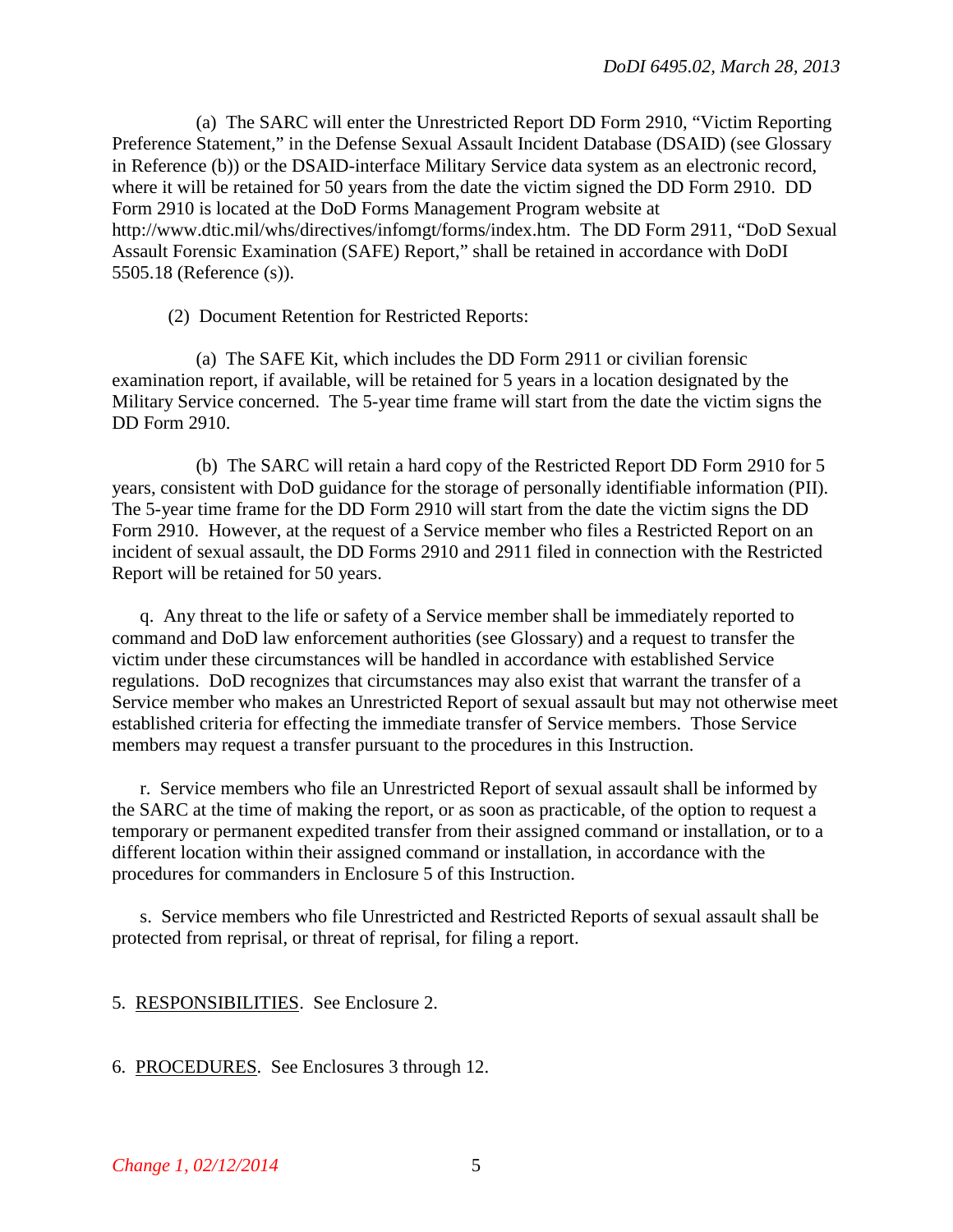#### 7. INFORMATION COLLECTION REQUIREMENTS

a. The DSAID and the DD Form 2910, referred to in this Instruction, have been assigned Office of Management and Budget control number 0704-0482.

b. The annual report regarding sexual assaults involving Service members and improvement to sexual assault prevention and response programs referred to in paragraph 6.v. of Enclosure 2; paragraphs 1.i., 1.j., and 1.l. of Enclosure 3; paragraph 3.h.(2) of Enclosure 5; and sections 1 and 4 of Enclosure 12 of this Instruction is submitted to Congress in accordance with section 1631(d) of Reference (k) and is coordinated with the Assistant Secretary of Defense for Legislative Affairs in accordance with the procedures in DoDI 5545.02 (Reference (t)).

c. The quarterly reports of sexual assaults involving Service members referred to in Enclosures 2, 3, 10, 11, and 12 of this Instruction are prescribed by Reference (a) and have been assigned report control symbol DD-P&R(Q)2205 in accordance with the procedures in Directive-Type Memorandum 12-004 and DoD 8910.01-M (References (u) and (v)).

d. The Service Academy sexual assault survey referred to in section 3 of Enclosure 12 of this Instruction has been assigned report control symbol DD-P&R(A)2198 in accordance with the procedures in References (u) and (v).

8. RELEASABILITY. UNLIMITED. This Instruction is approved for public release and is available on the Internet from DoD Issuances Website at http://www.dtic.mil/whs/directives.

9. EFFECTIVE DATE. This Instruction:

a. Is effective March 28, 2013.

b. Must be reissued, cancelled, or certified current within 5 years of its publication *to be considered current* in accordance with DoDI 5025.01 (Reference (an)).

*c.* If not, it w*W*ill expire effective March 28, 2023 and be removed from the DoD Issuances Website *if it hasn't been reissued or cancelled in accordance with Reference (an)*.

ing Under Secretary of Defense for Personnel and Readiness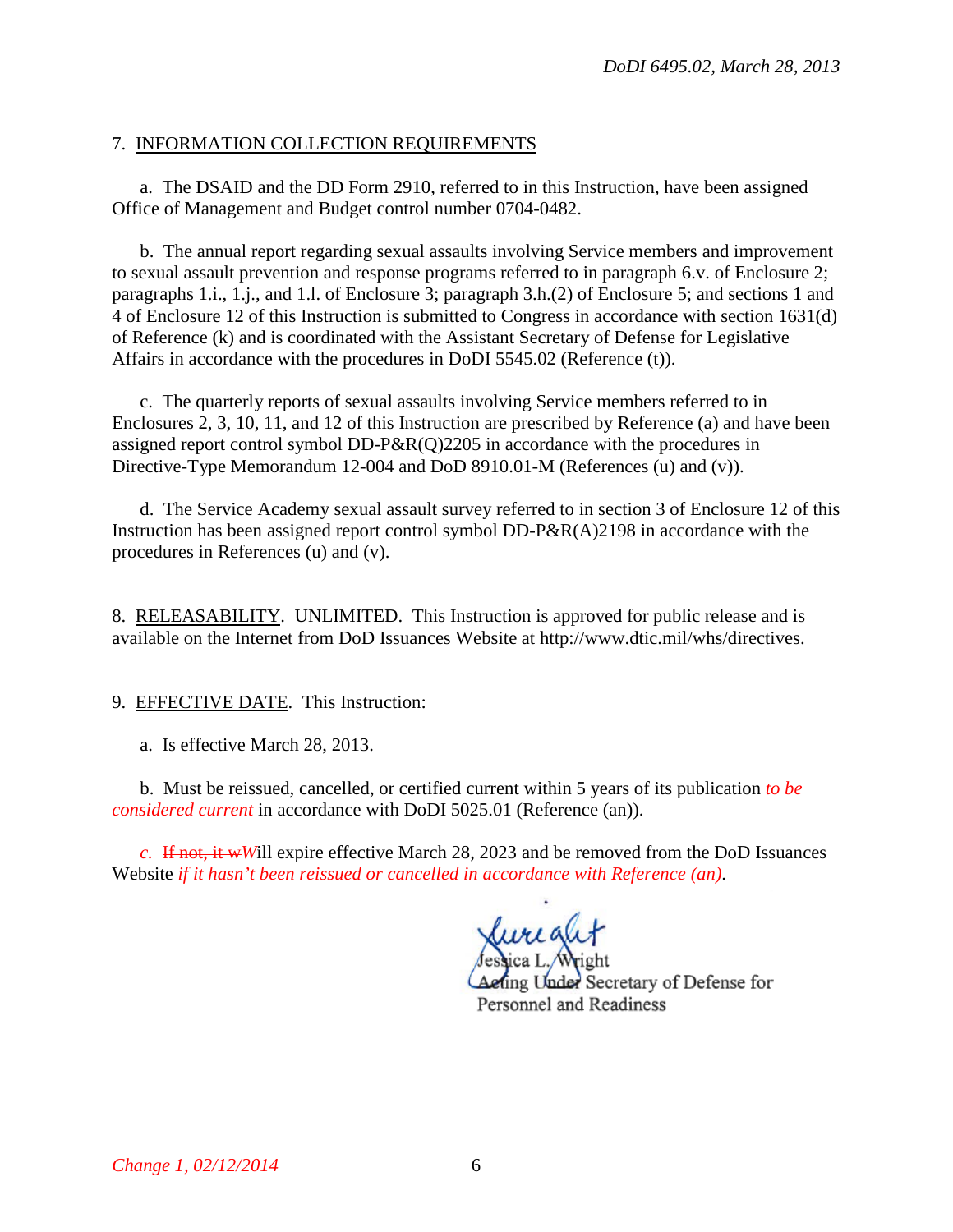## Enclosures

- 1. References
- 2. Responsibilities
- 3. Oversight of the SAPR Program
- 4. Reporting Options and Sexual Assault Reporting Procedures
- 5. Commander and Management SAPR Procedures
- 6. SARC and SAPR VA Procedures
- 7. Healthcare Provider Procedures
- 8. SAFE Kit Collection and Preservation
- 9. Case Management for Unrestricted Reports of Sexual Assault
- 10. Training Requirements for DoD Personnel
- 11. DSAID

12. Sexual Assault Annual and Quarterly Reporting Requirements

Glossary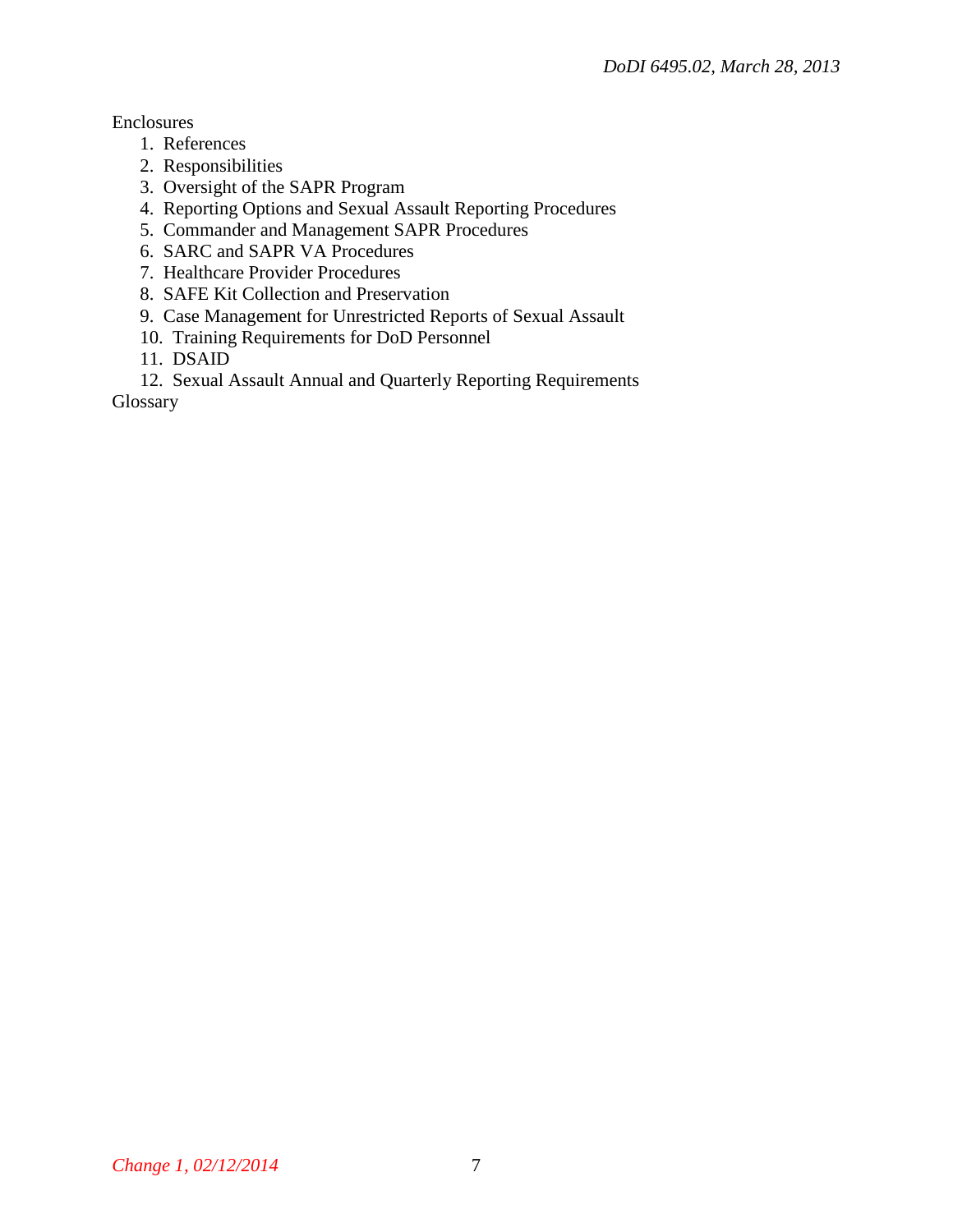## TABLE OF CONTENTS

| UNDER SECRETARY OF DEFENSE FOR PERSONNEL AND READINESS            |  |
|-------------------------------------------------------------------|--|
|                                                                   |  |
| DIRECTOR, DEPARTMENT OF DEFENSE HUMAN RESOURCE ACTIVITY           |  |
|                                                                   |  |
| ASSISTANT SECRETARY OF DEFENSE FOR HEALTH AFFAIRS (ASD(HA))13     |  |
| GENERAL COUNSEL OF THE DEPARTMENT OF DEFENSE (GC, DoD)15          |  |
|                                                                   |  |
|                                                                   |  |
|                                                                   |  |
|                                                                   |  |
|                                                                   |  |
|                                                                   |  |
|                                                                   |  |
|                                                                   |  |
|                                                                   |  |
|                                                                   |  |
| ENCLOSURE 4: REPORTING OPTIONS AND SEXUAL ASSAULT REPORTING       |  |
|                                                                   |  |
|                                                                   |  |
|                                                                   |  |
| INITIATING MEDICAL CARE AND TREATMENT UPON RECEIPT OF REPORT 2829 |  |
|                                                                   |  |
|                                                                   |  |
| EXCEPTIONS TO RESTRICTED REPORTING AND DISCLOSURES3031            |  |
|                                                                   |  |
|                                                                   |  |
| ENCLOSURE 5: COMMANDER AND MANAGEMENT SAPR PROCEDURES3233         |  |
|                                                                   |  |
| <b>INSTALLATION COMMANDER SAPR RESPONSE PROCEDURES3233</b>        |  |
|                                                                   |  |
|                                                                   |  |
|                                                                   |  |
|                                                                   |  |
|                                                                   |  |
| COLLATERAL MISCONDUCT IN SEXUAL ASSAULT CASES 4442                |  |
|                                                                   |  |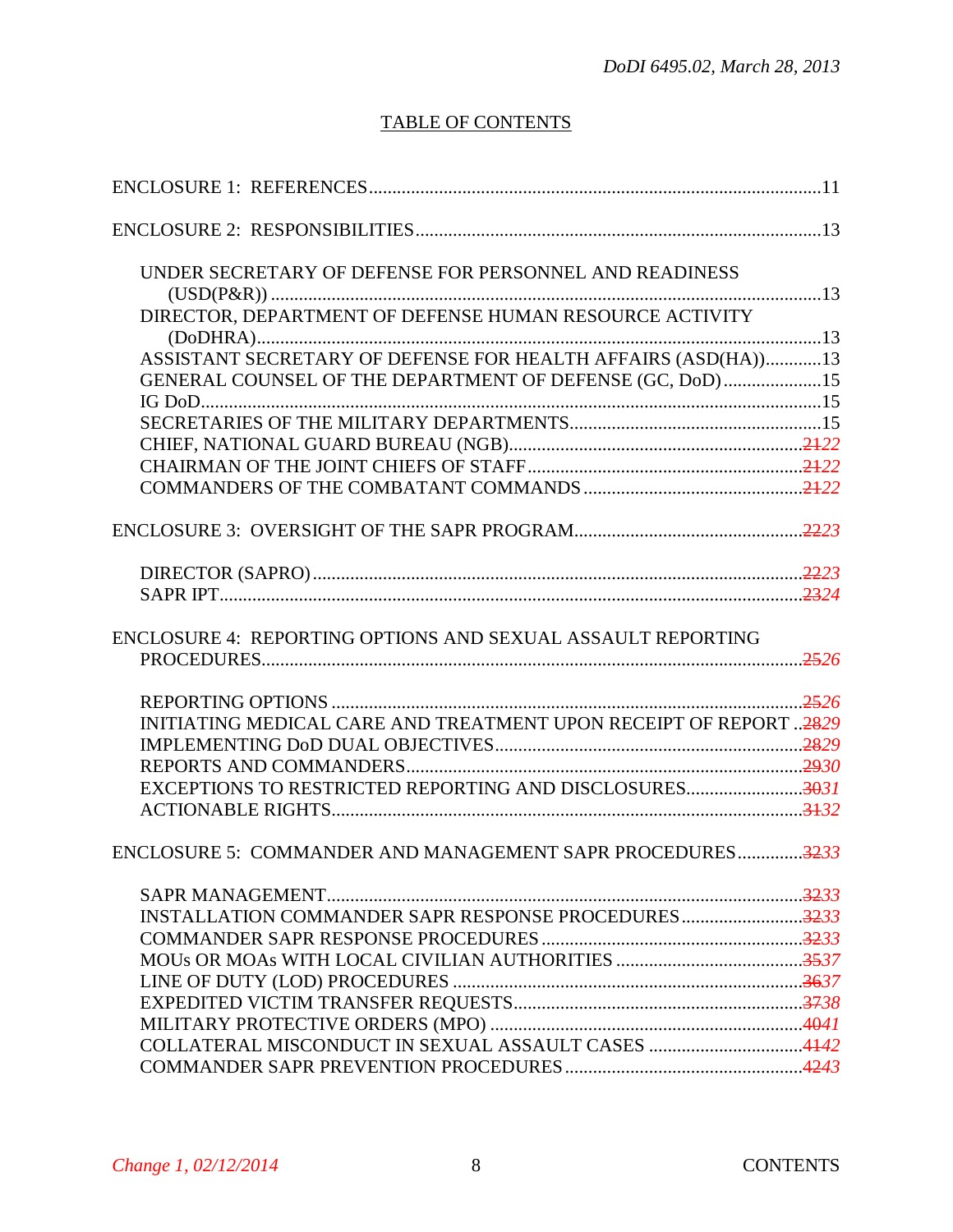| ENCLOSURE 9: CASE MANAGEMENT FOR UNRESTRICTED REPORTS OF         |      |
|------------------------------------------------------------------|------|
|                                                                  |      |
|                                                                  |      |
|                                                                  |      |
| ENCLOSURE 10: TRAINING REQUIREMENTS FOR DoD PERSONNEL 6263       |      |
|                                                                  |      |
|                                                                  |      |
|                                                                  |      |
|                                                                  |      |
|                                                                  |      |
| TRAINING FOR CIVILIANS WHO SUPERVISE SERVICE MEMBERS  6668       |      |
|                                                                  |      |
|                                                                  |      |
|                                                                  |      |
|                                                                  |      |
| NOTIFICATION PROCEDURE AND RECORD ACCESS PROCEDURES 7780         |      |
| ENCLOSURE 12: SEXUAL ASSAULT ANNUAL AND QUARTERLY REPORTING      |      |
|                                                                  | 7981 |
|                                                                  |      |
|                                                                  |      |
|                                                                  |      |
| ANNUAL REPORTING FOR THE MILITARY SERVICE ACADEMIES (MSAs)  8082 |      |
|                                                                  |      |
| <b>APPENDIX</b>                                                  |      |
| SEXUAL ASSAULT OFFENSE - INVESTIGATIVE                           |      |
|                                                                  |      |
|                                                                  |      |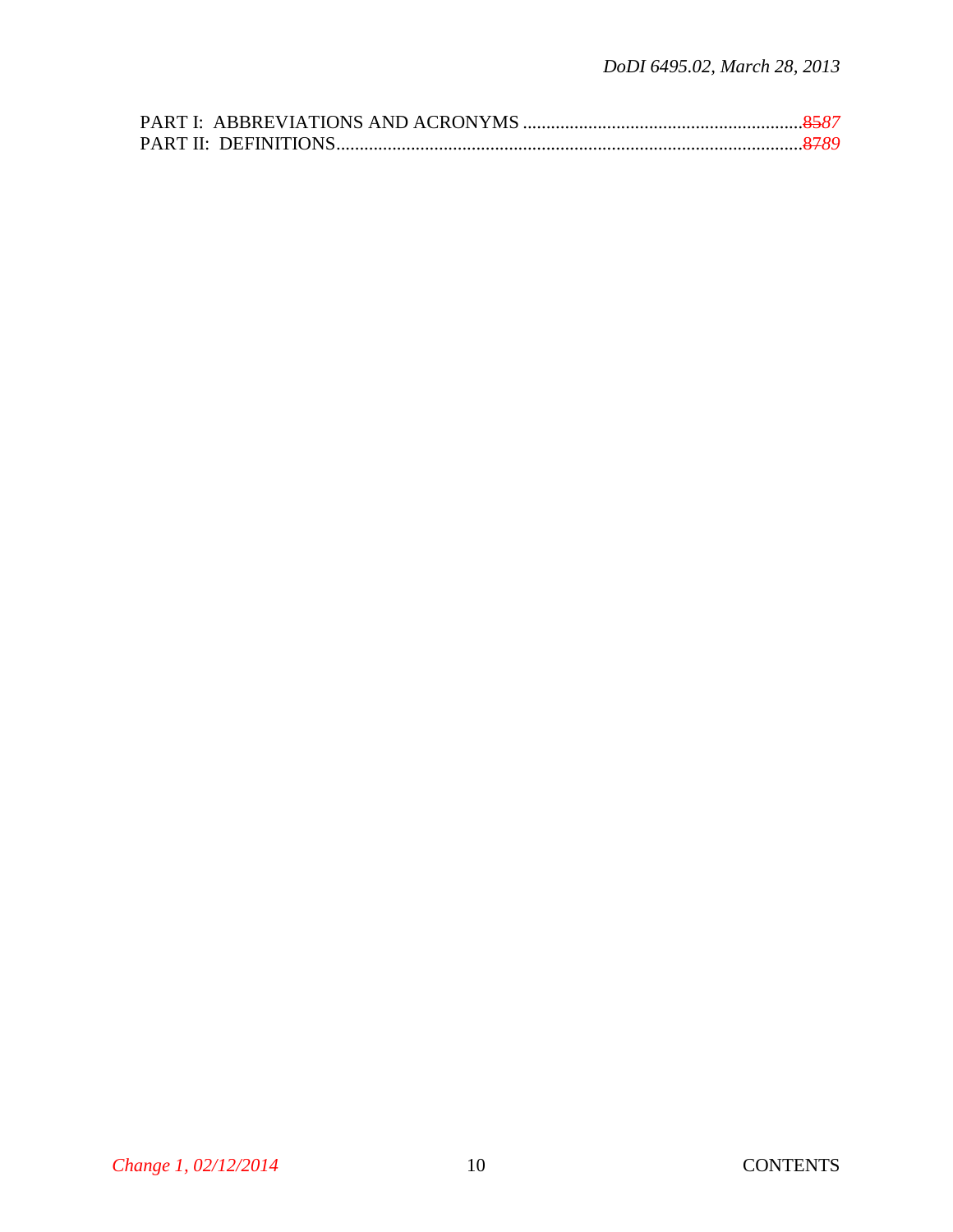## ENCLOSURE 1

### REFERENCES

- (a) DoD Directive 5124.02, "Under Secretary of Defense for Personnel and Readiness (USD(P&R))," June 23, 2008
- (b) DoD Directive 6495.01, "Sexual Assault Prevention and Response (SAPR) Program," January 23, 2012*, as amended*
- (c) Under Secretary for Personnel and Readiness Report, "Task Force Report on Care for Victims of Sexual Assault," April 2004
- (d) Sections 79,  $101(d)(3)$  $101(d)(3)$ ,  $113$ ,  $504$ ,  $4331$ , chapter  $47^{\frac{1}{2}}$ , and chapter  $80$  of  $\pm$ *T*itle 10, United States Code
- (e) Public Law 106-65, "National Defense Authorization Act for Fiscal Year 2000," October 5, 1999
- (f) Public Law 108-375, "Ronald *W.* Reagan National Defense Authorization Act for Fiscal Year 2005," October 28, 2004
- (g) Public Law 109-163, "National Defense Authorization Act for Fiscal Year 2006," January 6, 2006
- (h) Public Law 109-364, "John Warner National Defense Authorization Act for Fiscal Year 2007," October 17, 2006
- (i) Sections 561, 562, and 563 of Public Law 110-417, "Duncan Hunter National Defense Authorization Act for Fiscal Year 2009," October 14, 2008
- (j) Public Law 111-84, "National Defense Authorization Act for Fiscal Year 2010," October 28, 2009
- (k) Public Law 111-383, "Ike Skelton National Defense Authorization Act for Fiscal Year 2011," January 7, 2011
- (l) Sections 585 and 586 of Public Law 112-81, "National Defense Authorization Act for Fiscal Year 2012," December 16, 2011
- (m) Directive-Type Memorandum 11-063, "Expedited Transfer of Military Service Members Who File Unrestricted Reports of Sexual Assault," December 16, 2011 (hereby cancelled)
- (n) Directive-Type Memorandum 11-062, "Document Retention in Cases of Restricted and Unrestricted Reports of Sexual Assault," December 16, 2011 (hereby cancelled)
- (o) DoD Directive 6400.1, "Family Advocacy Program (FAP)," August 23, 2004
- (p) DoD Instruction 6400.06, "Domestic Abuse Involving DoD Military and Certain Affiliated Personnel," August 21, 2007, as amended
- (q) DoD Instruction 3020.41, "Operational Contract Support (OCS)," December 20, 2011
- (r) U.S. Department of Defense, "Manual for Courts-Martial, United States*,*" *current edition*
- (s) DoD Instruction 5505.18, "Investigation of Adult Sexual Assault in the Department of Defense," January 25, 2013*, as amended*
- (t) DoD Instruction 5545.02, "DoD Policy for Congressional Authorization and Appropriations Reporting Requirements," December 19, 2008
- (u) Directive-Type Memorandum 12-004, "DoD Internal Information Collections," April 24, 2012, *as amended*

 $\overline{a}$ 

<span id="page-10-0"></span><sup>&</sup>lt;sup>1</sup> Chapter 47 is also known and referred to in this Instruction as "The Uniform Code of Military Justice (UCMJ)."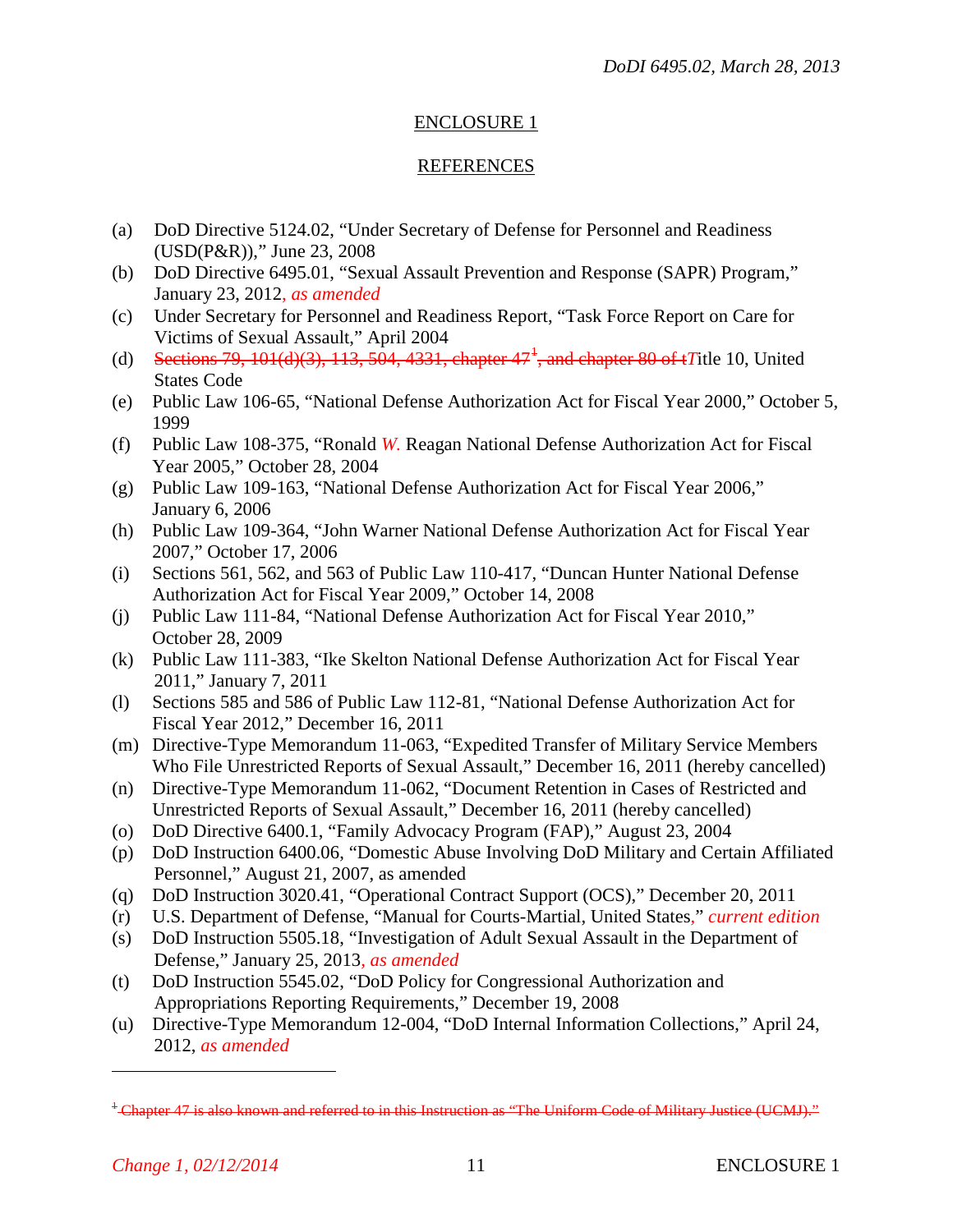- (v) DoD 8910.1-M, "Department of Defense Procedures for Management of Information Requirements," June 30, 1998
- (w) U.S. Department of Justice, Office on Violence Against Women, "A National Protocol for Sexual Assault Medical Forensic Examinations, Adults/Adolescents," current version
- (x) DoD Instruction 1030.2, "Victim and Witness Assistance Procedures," June 4, 2004
- (y) DoD Directive 7050.06, "Military Whistleblower Protection," July 23, 2007
- (z) Section 102 of title 32, United States Code
- (aa) Section 8(c) of title 5, United States Code (also known as the "Inspector General Act of 1978"), as amended
- (ab) DoD 6025.18-R, "DoD Health Information Privacy Regulation," January 24, 2003
- (ac) Executive Order 13593, "2011 Amendments to the Manual for Courts-Martial, United States," December 13, 2011
- (ad) DoD Directive 5400.11, "DoD Privacy Program," May 8*14*, 2007, as amended
- (ae) Public Law 104-191, "Health Insurance Portability and Accountability Act of 1996," August 21, 1996
- (af) Section 552a of title 5, United States Code
- (ag) DoD Directive 1030.01, "Victim and Witness Assistance," April 13, 2004
- (ah) DoD Instruction 1241.2, "Reserve Component Incapacitation System Management," May 30, 2001
- (ai) Section 1561a of Public Law 107-311, "Armed Forces Domestic Security Act," December 2, 2002
- (aj) Secretary of Defense Memorandum, "Withholding Initial Disposition Authority Under the Uniform Code of Military Justice in Certain Sexual Assault Cases," April 20, 2012
- (ak) Under Secretary of Defense for Personnel and Readiness Memorandum, "Legal Assistance for Victims of Crime," October 17, 2011
- (al) DoD 4165.66-M, "Base Redevelopment and Realignment Manual," March 1, 2006
- (am) DoD Instruction 6495.02, "Sexual Assault Prevention and Response Program Procedures," June 23, 2006 (hereby cancelled)
- (an) DoD Instruction 5025.01, "DoD Directives Program," September 26, 2012, as amended
- *(ao) Public Law 112-239, "National Defense Authorization Act for Fiscal Year 2013," January 2, 2013*
- *(ap) DoD Directive 1350.2, "Department of Defense Military Equal Opportunity (MEO) Program," August 18, 1995, as amended*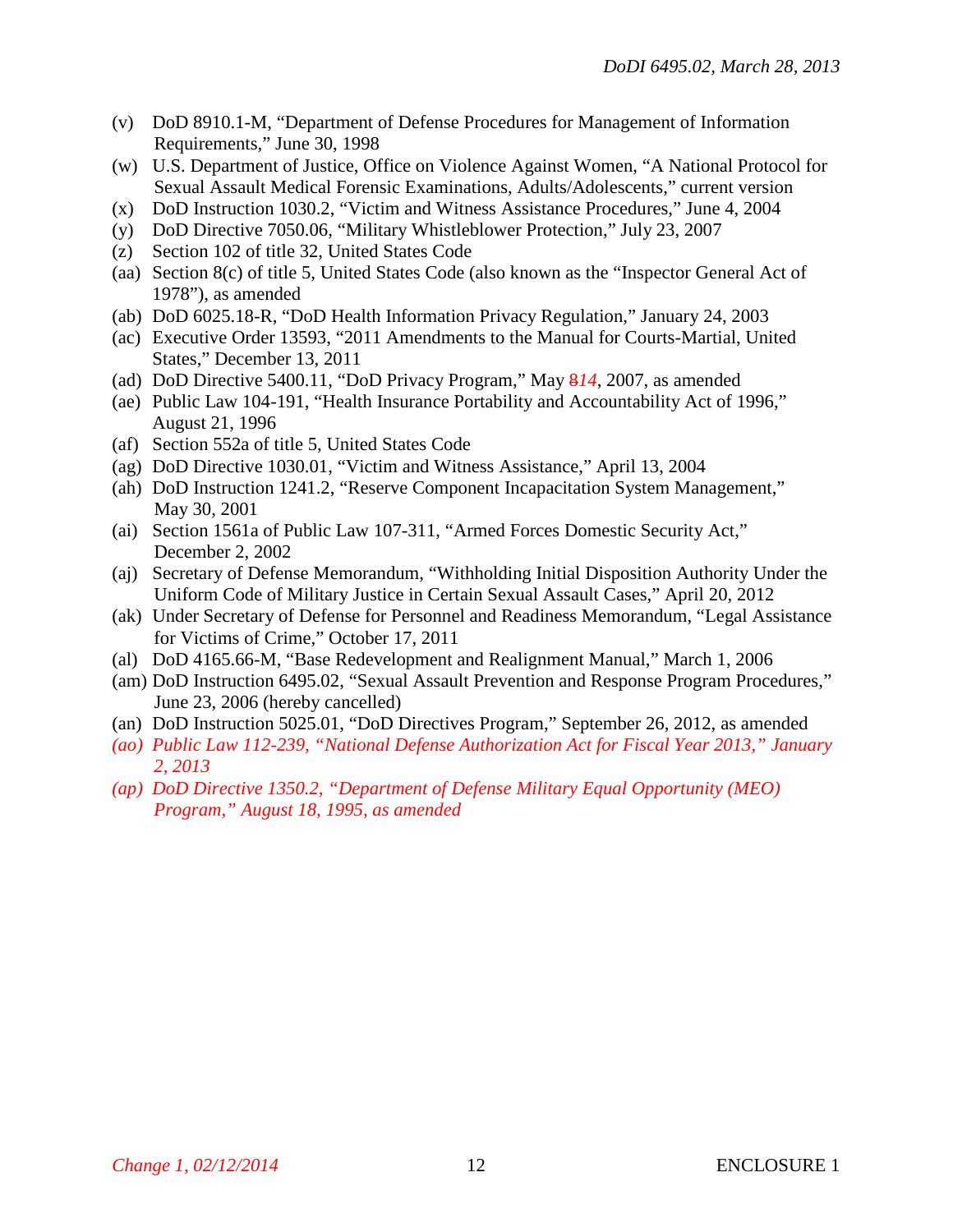## ENCLOSURE 2

## RESPONSIBILITIES

## 1. UNDER SECRETARY OF DEFENSE FOR PERSONNEL AND READINESS (USD( $P\&R$ )). The USD( $P\&R$ ), in accordance with the authority in References (a) and (b), shall:

a. Oversee the DoD Sexual Assault Prevention and Response Office (SAPRO) (see Glossary in Reference (b)) in accordance with Reference (b).

b. Direct DoD Component implementation of this Instruction in compliance with Reference (b).

c. Direct that Director, SAPRO, be informed of and consulted on any changes in DoD policy or the UCMJ relating to sexual assault.

d. With the Director, SAPRO, update the Deputy Secretary of Defense on SAPR policies and programs on a semi-annual schedule.

e. Direct the creation, implementation, and maintenance of DSAID.

f. Oversee DoD SAPRO in developing DoD requirements for SAPR education, training, and awareness for DoD personnel consistent with this Instruction.

g. Appoint a general or flag officer (G/FO) or Senior Executive Service (SES) equivalent in the DoD as the Director, SAPRO.

h. In addition to the Director, SAPRO, assign a military officer from each of the Military Services in the grade of O–4 or above to SAPRO for a minimum tour length of at least 18 months. Of these four officers assigned to the SAPRO, at least one officer shall be in the grade of O–6 or above *in accordance with Reference (l)*. See Reference (l).

i. Establish a DoD-wide certification program (see Glossary) with a national accreditor to ensure all sexual assault victims are offered the assistance of a SARC or SAPR VA who has obtained this certification.

2. DIRECTOR, DEPARTMENT OF DEFENSE HUMAN RESOURCE ACTIVITY (DoDHRA). The Director, DoDHRA, under the authority, direction, and control of the USD(P&R), shall provide operational support, budget, and allocate funds and other resources for the DoD SAPRO as outlined in Reference (b).

3. ASSISTANT SECRETARY OF DEFENSE FOR HEALTH AFFAIRS (ASD(HA)). The ASD(HA), under the authority, direction, and control of the USD(P&R), shall: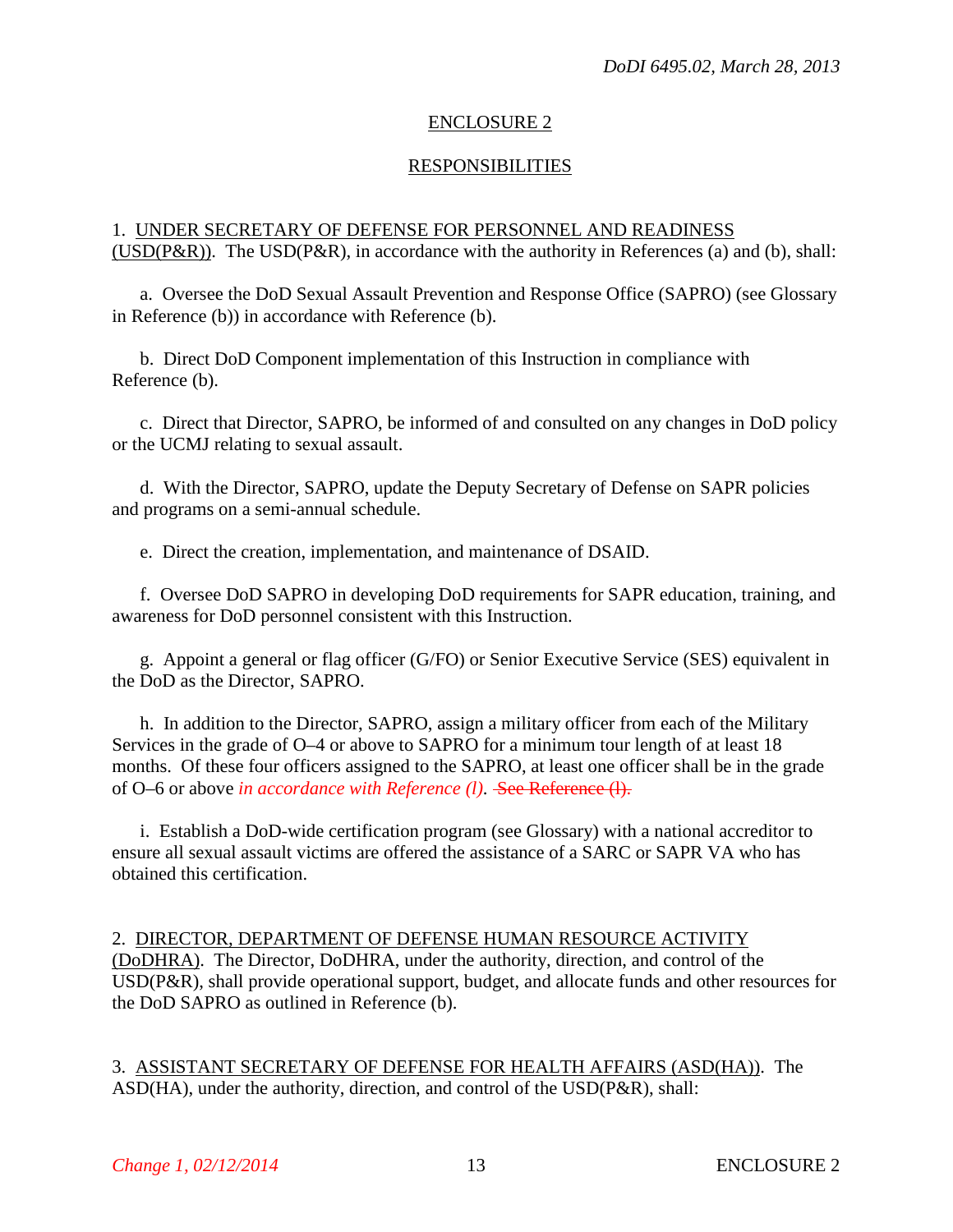a. Establish DoD sexual assault healthcare policies, clinical practice guidelines, related procedures, and standards governing the DoD healthcare programs for victims of sexual assault.

b. Oversee the requirements and procedures in Enclosure 7 of this Instruction.

c. Establish guidance to:

(1) Give priority to sexual assault patients at MTFs as emergency cases.

(2) Require standardized, timely, accessible, and comprehensive medical care at MTFs for eligible persons who are sexually assaulted.

(3) Require that medical care is consistent with established community standards for the healthcare of sexual assault victims and the collection of forensic evidence from victims, in accordance with the U.S. Department of Justice Protocol (Reference (w)), instructions for victim and suspect exams found in the SAFE Kit, and DD Form 2911.

(a) Minimum standards of healthcare intervention that correspond to clinical standards set in the community shall include those established in Reference (w). However, clinical guidance shall not be solely limited to this resource.

(b) Healthcare providers providing care to sexual assault victims in theaters of operation are required to have access to the current version of Reference (w).

(4) Include deliberate planning to strategically position healthcare providers skilled in SAFE at predetermined echelons of care, for personnel with the responsibility of assigning medical assets.

d. Establish guidance for medical personnel that requires a SARC or SAPR VA to be called in for every incident of sexual assault for which treatment is sought at the MTFs, regardless of the reporting option.

e. Establish guidance in drafting memorandums of understanding (MOUs) or memorandums of agreement (MOAs) with local civilian medical facilities to provide DoD-reimbursable healthcare (to include psychological care) and forensic examinations for Service members and TRICARE eligible sexual assault victims.

(1) As part of the MOU or MOA, victims shall be asked whether they would like the SARC to be notified and, if notified, a SARC or SAPR VA shall respond.

(2) Local private or public sector providers shall have processes and procedures in place to assess that local community standards meet or exceed the recommendations for conducting forensic exams of adult sexual assault victims set forth in Reference (w) as a condition of the MOUs or MOAs.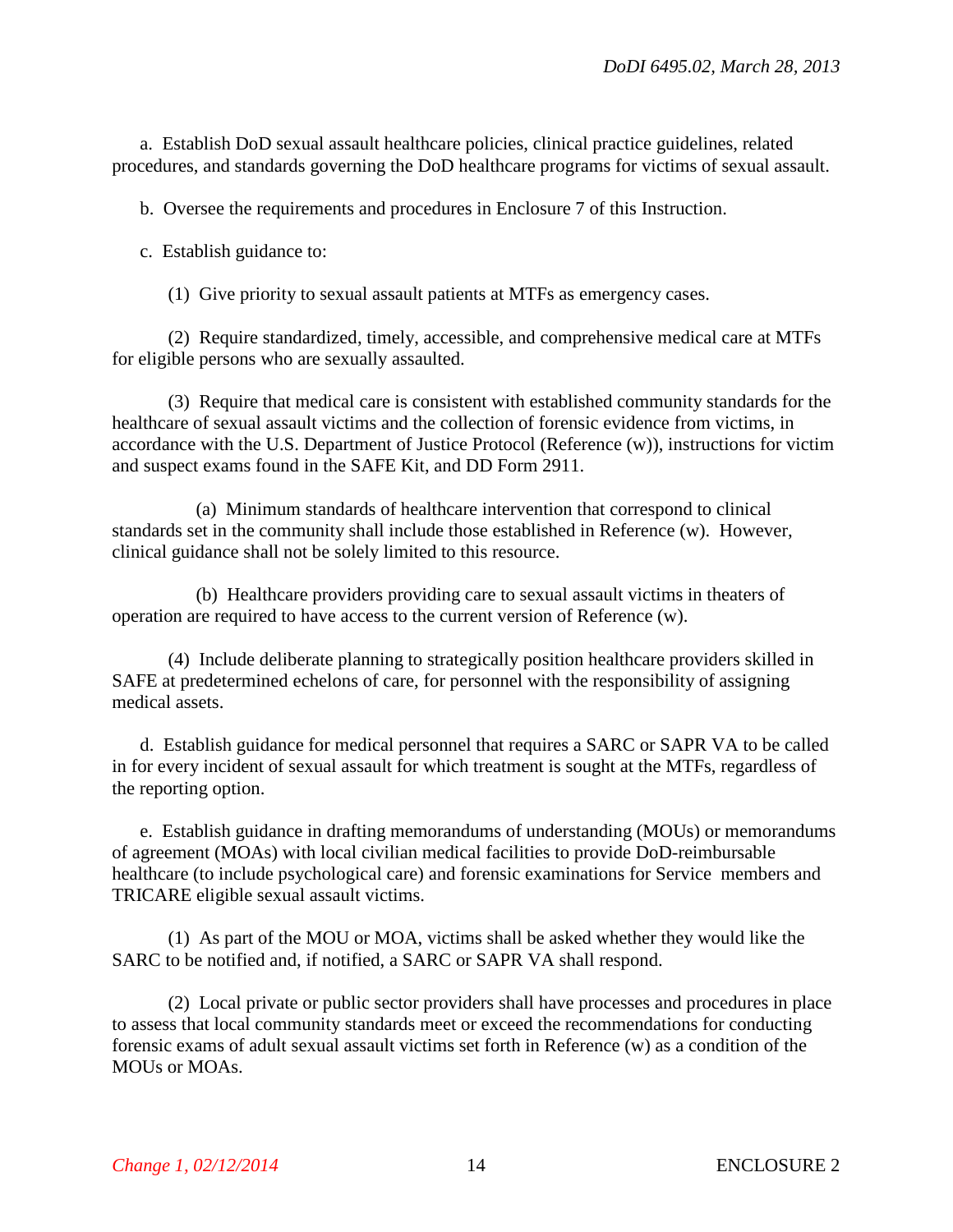f. Establish guidelines and procedures for the Surgeons General of the Military Departments to require that an adequate supply of resources, to include personnel, supplies, and SAFE Kits, is maintained in all locations where SAFEs may be conducted by DoD, including deployed locations. Maintaining an adequate supply of SAFE Kits is a shared responsibility of the ASD(HA) and Secretaries of the Military Departments.

g. Establish minimum standards of initial and refresher SAPR training required for all personnel assigned to MTFs. Specialized responder training is required for personnel providing direct care to victims of sexual assault. Minimum standards shall include trauma-informed care (see Glossary) and medical and mental health care that is gender-responsive, culturallycompetent, and recovery-oriented.

#### 4. GENERAL COUNSEL OF THE DEPARTMENT OF DEFENSE (GC, DoD). The GC, DoD, shall:

a. Provide legal advice and assistance on proposed policies, DoD issuances, proposed exceptions to policy, and review of all legislative proposals affecting mission and responsibilities of the Sexual Assault Prevention and Response Office.

b. Inform the USD(P&R) of any sexual assault related changes to the UCMJ.

5. IG DOD. The IG DoD, shall:

a. Establish guidance and provide oversight for the investigations of sexual assault in the DoD to meet the SAPR policy and training requirements of this Instruction.

b. Inform the USD(P&R) of any changes relating to sexual assault investigation policy or guidance.

c. Collaborate with SAPRO in the development of investigative policy in support of sexual assault prevention and response.

6. SECRETARIES OF THE MILITARY DEPARTMENTS. The Secretaries of the Military Departments shall:

a. Establish SAPR policy and procedures to implement this Instruction.

b. Coordinate all Military Service SAPR policy changes (Department of the Navy-level for the Navy and Marine Corps) with the USD(P&R).

c. Establish and publicize policies and procedures regarding the availability of a SARC.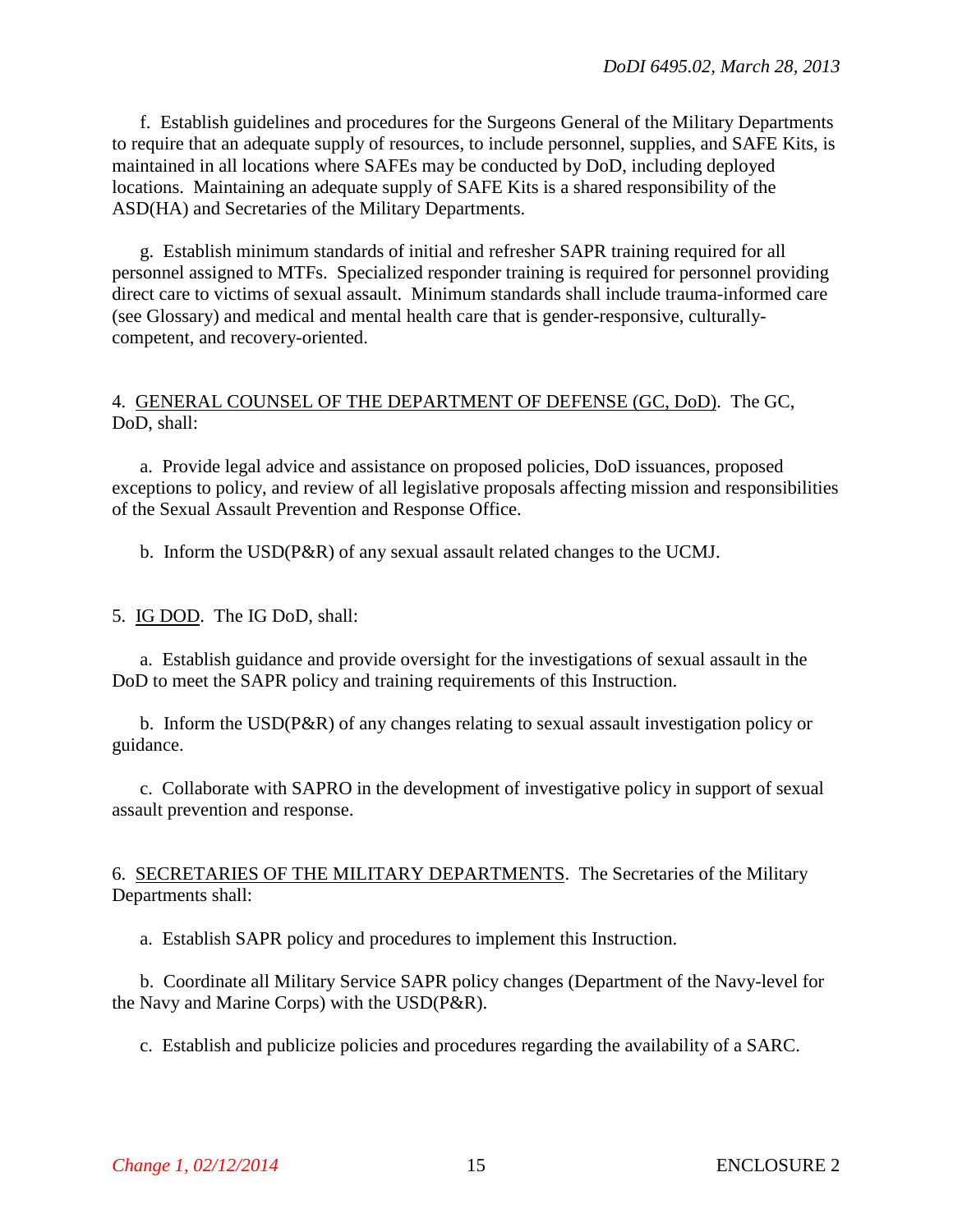(1) Require that sexual assault victims receive appropriate and responsive care and that the SARC serves as the single point of contact for coordinating care for victims.

(2) Direct that the SARC or a SAPR VA be immediately called in every incident of sexual assault on a military installation. There will be situations where a sexual assault victim receives medical care and a SAFE outside of a military installation through an MOU or MOA with a local private or public sector entity. In these cases, the MOU or MOA will require that victims shall be asked whether they would like the SARC to be notified as part of the MOU or MOA, and, if yes, a SARC or VA shall be notified and shall respond.

(3) When a victim has a temporary change of station or permanent change of station or is deployed, direct that SARCs immediately request victim consent in writing to transfer case management documents, which should be documented on the DD Form 2910. Upon receipt of victim consent, SARCs shall expeditiously transfer case management documents to ensure continuity of care and SAPR services. All Federal, DoD, and Service privacy regulations must be strictly adhered to. However, when the SARC has a temporary change of station or permanent change of station or is deployed, no victim consent is required to transfer the case to the next SARC. Every effort must be made to inform the victim of the case transfer. If the SARC has already closed the case and terminated victim contact, no other action is needed.

(4) Upon the full implementation of the DoD Sexual Assault Advocate Certification Program (D-SAACP), sexual assault victims shall be offered the assistance of a SARC and/or SAPR VA who has been credentialed by the D-SAACP and has passed a National Agency Check (NAC) background check.

(5) Issue guidance to ensure that equivalent standards are met for SAPR where SARCs are not installation-based but instead work within operational and/or deployable organizations.

d. Establish guidance to meet the SAPR training requirements for legal, military criminal investigative organization (MCIO), DoD law enforcement, responders, and other Service members in Enclosure 10 of this Instruction.

e. Upon request, submit a copy of SAPR training programs or SAPR training elements to the USD(P&R) through SAPRO for evaluation of consistency and compliance with DoD SAPR training standards in this Instruction. The Military Departments will correct USD(P&R) identified DoD SAPR policy and training standards discrepancies.

f. Establish and publicize policies and procedures for reporting a sexual assault.

(1) Require first responders (see Glossary) to be identified upon their assignment and trained, and require that their response times be continually monitored by their commanders to ensure timely response to reports of sexual assault.

(2) Ensure established response time is based on local conditions but reflects that sexual assault victims shall be treated as emergency cases. (See Enclosure 10 of this Instruction for training requirements.)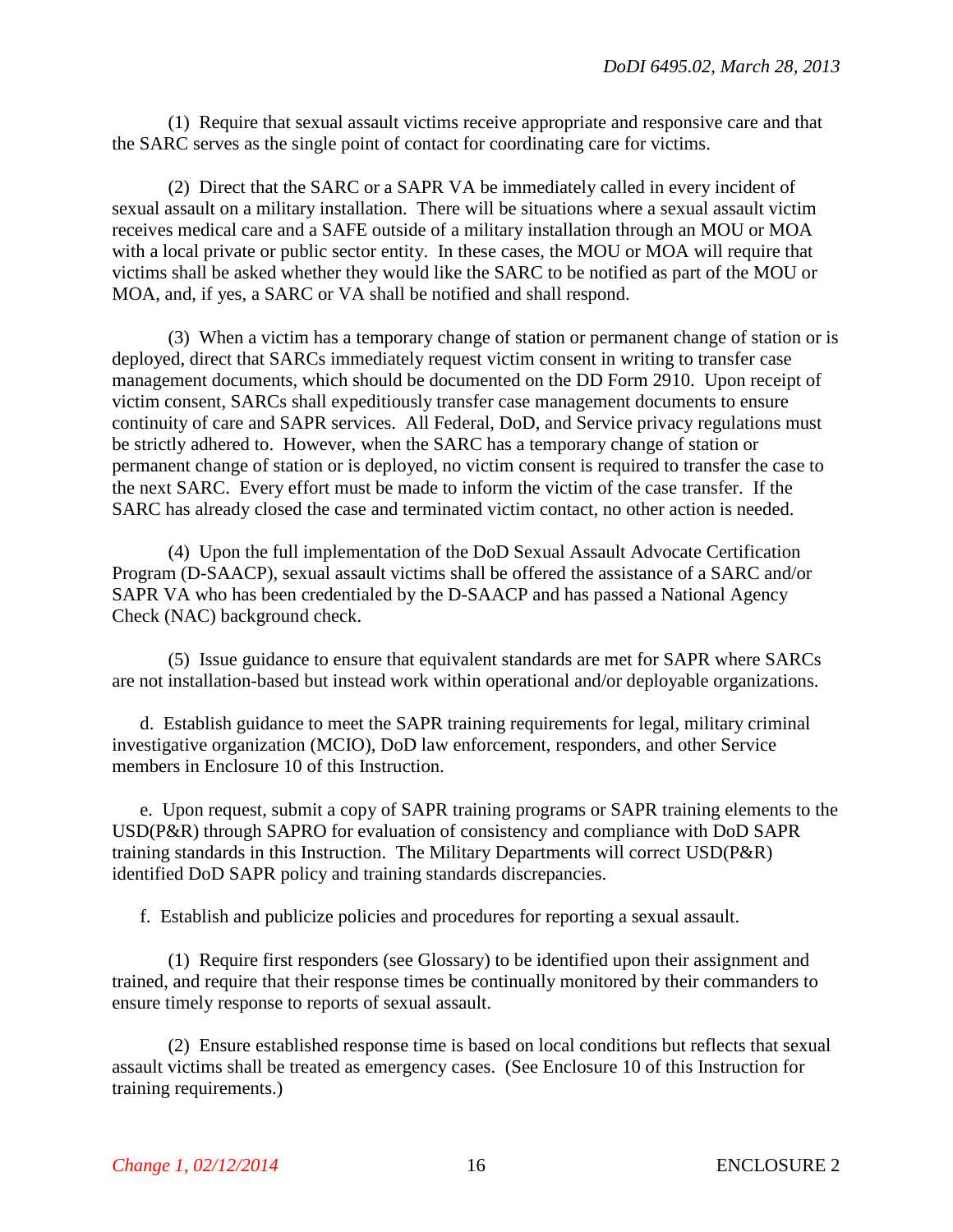g. Establish policy that ensures commanders are accountable for implementing and executing the SAPR program at their installations consistent with this Instruction, Reference (b), and their Service regulations.

h. Establish standards and periodic training for healthcare personnel and healthcare providers regarding the Unrestricted and Restricted Reporting options of sexual assault in accordance with Enclosure 10 of this Instruction. Enforce eligibility standards of licensed healthcare providers to perform SAFEs.

i. Establish guidance to direct that all Unrestricted Reports of violations (to include attempts) of sexual assault and non-consensual sodomy, as defined in Reference (d), against adults are immediately reported to the MCIO, regardless of the severity of the potential punishment authorized by the UCMJ.

(1) Commander(s) of the Service member(s) who is a subject of a sexual assault allegation shall provide in writing all disposition data, to include any administrative or judicial action taken, stemming from the sexual assault investigation to the MCIO.

(2) Once the investigation is completed, MCIOs shall submit case disposition data that satisfies the reporting requirements for DSAID identified in Enclosure 11 and the annual reporting requirements in Enclosure 12 of this Instruction. MCIOs shall submit case disposition data even when the sexual assault case is referred to other DoD law enforcement.

(3) A unit commander who receives an Unrestricted Report of an incident of sexual assault shall immediately refer the matter to the appropriate MCIO. A unit commander shall not conduct internal command directed investigations on sexual assault ( i.e., no referrals to appointed command investigators or inquiry officers) or delay immediately contacting the MCIOs while attempting to assess the credibility of the report.

j. Establish SAPR policy that encourages commanders to be responsive to a victim's desire to discuss his or her case with the installation commander tasked by the Military Service with oversight responsibility for the SAPR program in accordance with Reference (b).

k. Establish standards for command assessment of organizational SAPR climate, including periodic follow-up assessments. Adhere to USD(P&R) SAPR guidance and effectiveness of SAPR training, awareness, prevention, and response policies and programs.

l. As a shared responsibility with ASD(HA), direct installation commanders to maintain an adequate supply of SAFE Kits in all locations where SAFEs are conducted, including deployed locations. Direct that Military Service SAPR personnel, to include medical personnel, are appropriately trained on protocols for the use of the SAFE Kit and comply with prescribed chain of custody procedures described in their Military Service-specific MCIO procedures.

m. Establish procedures that require, upon seeking assistance from a SARC, SAPR VA, MCIO, the Victim Witness Assistance Program (VWAP), or trial counsel, that each Service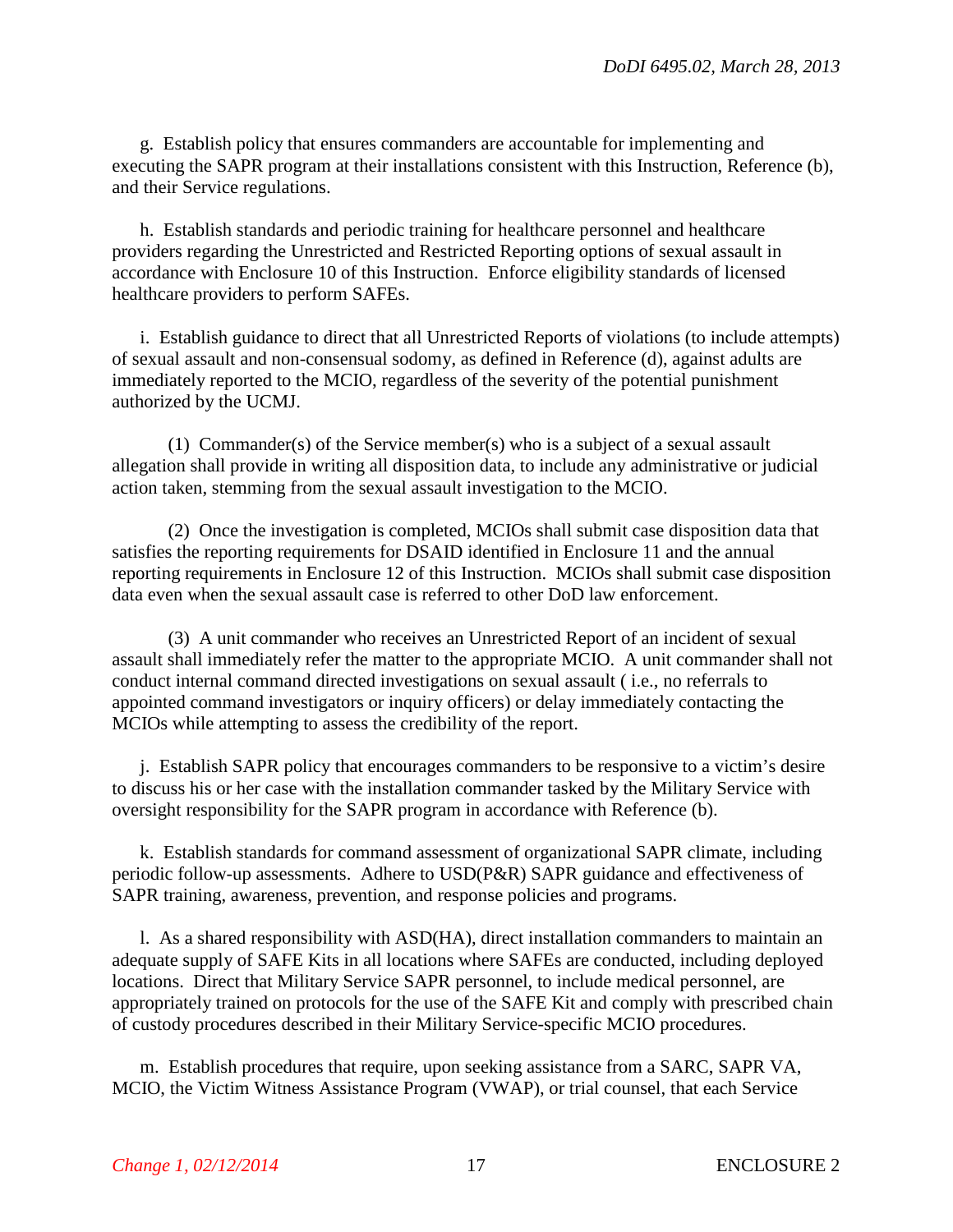member who reports that he or she has been a victim of a sexual assault be informed of and given the opportunity to:

(1) Consult with legal assistance counsel, and in cases where the victim may have been involved in collateral misconduct (see Glossary), to consult with defense counsel.

(a) When the alleged perpetrator is the commander or in the victim's chain of command, such victims shall be informed of the opportunity to go outside the chain of command to report the offense to other commanding officers or an Inspector General. Victims shall be informed that they can also seek assistance from the DoD Safe Helpline (see Glossary).

(b) The victim shall be informed that legal assistance is optional and may be declined, in whole or in part, at any time.

(c) Commanders shall require that information and services concerning the investigation and prosecution be provided to victims in accordance with VWAP procedures in DoDI 1030.2 (Reference (x)).

(2) Have a SARC or SAPR VA present when law enforcement or defense counsel interviews the victim.

n. Establish procedures to ensure that, in the case of a general or special court-martial involving a sexual assault as defined in Reference (b), a copy of the prepared record of the proceedings of the court-martial (not to include sealed materials, unless otherwise approved by the presiding military judge or appellate court) shall be given to the victim of the offense if the victim testified during the proceedings. The record of the proceedings (prepared in accordance with Service regulations) shall be provided without charge and as soon as the record is authenticated. The victim shall be notified of the opportunity to receive the record of the proceedings in accordance with Reference (l).

o. The commanders shall also require that a completed DD Form 2701, "Initial Information for Victims and Witnesses of Crime," be distributed to the victim by DoD law enforcement agents. (DD Form 2701 may be obtained via the Internet at [http://www.dtic.mil/whs/directives/infomgt/forms/eforms/dd2701.pdf.](http://www.dtic.mil/whs/directives/infomgt/forms/eforms/dd2701.pdf))

p. Establish procedures to require commanders to protect the SARC and SAPR VA from coercion, retaliation, and reprisals, related to the execution of their duties and responsibilities.

q. Establish procedures to protect victims of sexual assault from coercion, retaliation, and reprisal in accordance with DoDD 7050.06 (Reference (y)).

r. Establish Military Service-specific guidance to ensure collateral misconduct is addressed in a manner that is consistent and appropriate to the circumstances, and at a time that encourages continued victim cooperation.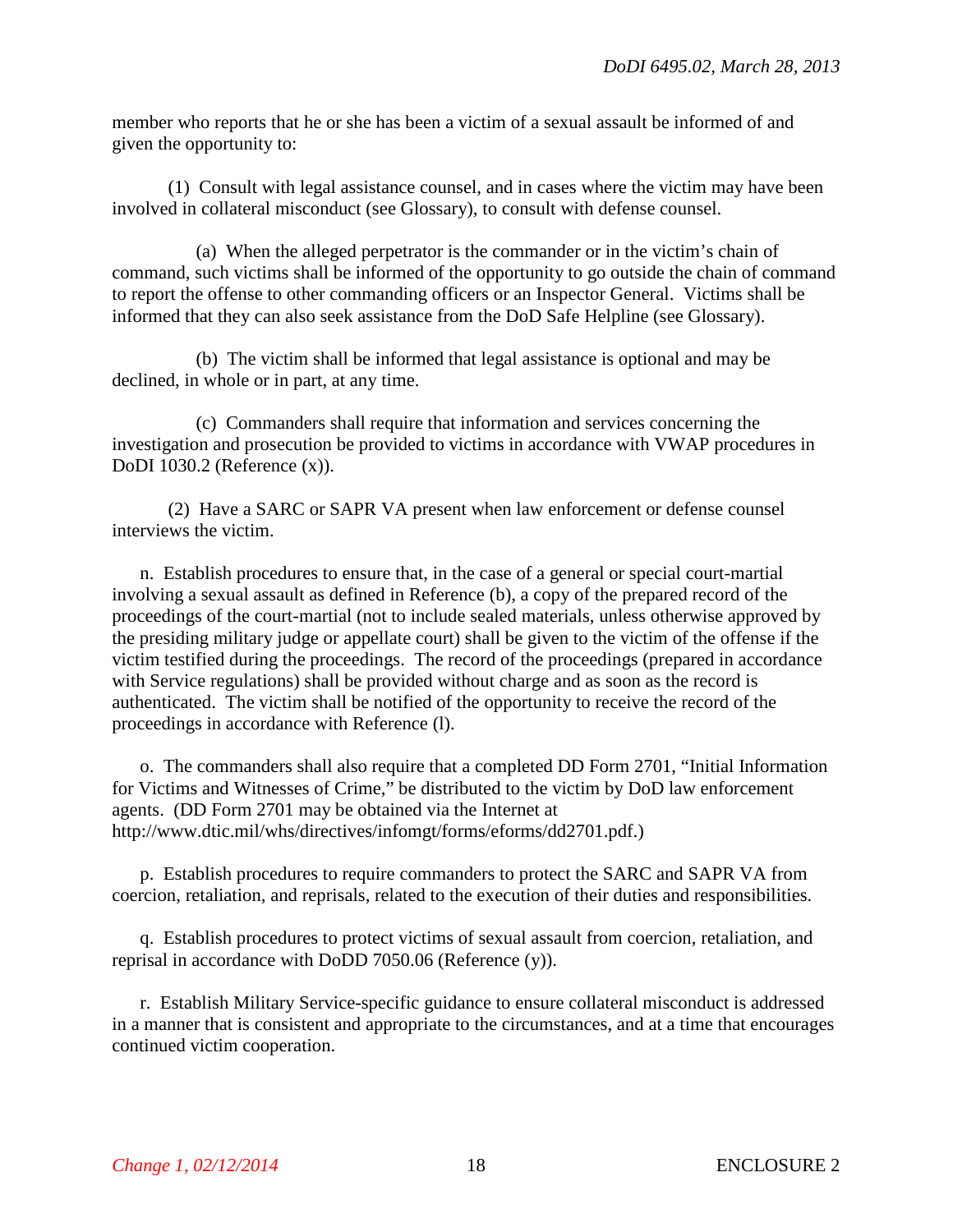s. Establish expedited transfer procedures for victims of sexual assault in accordance with paragraph 4.r. above the signature of this Instruction and Enclosure 5 of this Instruction.

t. Appoint a representative to the SAPR integrated product team (IPT) in accordance with Enclosure 3 of this Instruction, and provide chairs or co-chairs for working integrated product teams (WIPT), when requested. Appoint a representative to SAPRO oversight teams upon request.

u. Provide quarterly and annual reports of sexual assault involving Service members to Director, SAPRO, to be consolidated into the annual Secretary of Defense report to Congress in accordance with Reference (b) and section 113 and 4331 of Reference (d) *section 1631(d) of Reference (j).* (See Enclosure 12 of this Instruction for reporting requirements.)

v. Provide budget program and obligation data, as requested by the DoD SAPRO.

w. Require that reports of sexual assault be entered into DSAID through interface with a Military Service data system or by direct data entry by SARCs.

(1) Data systems that interface with DSAID shall be modified and maintained to accurately provide information to DSAID.

(2) Only SARCs who have, at a minimum, a favorable NAC shall be permitted access to enter sexual assault reports into DSAID.

x. Provide Director, SAPRO, a written description of any sexual assault related research projects contemporaneous with commencing the actual research. When requested, provide periodic updates on results and insights. Upon conclusion of such research, a summary of the findings will be provided to DoD SAPRO as soon as practicable.

y. Establish procedures for supporting the DoD Safe Helpline in accordance with each Military Service-specific MOU or MOA between SAPRO and the Military Departments, to include but not limited to, providing and updating SARC contact information for the referral DoD Safe Helpline database; providing timely response to victim feedback; and publicizing the DoD Safe Helpline to SARCs and Service members.

(1) Utilize the DoD Safe Helpline as the sole DoD hotline to provide crisis intervention, facilitate victim reporting through connection to the nearest SARC, and other resources as warranted.

(2) The DoD Safe Helpline does not replace local base and installation SARC or SAPR VA contact information.

z. Establish procedures to implement SAPR training in accordance with Enclosure 10 of this Instruction, to include prevention and response.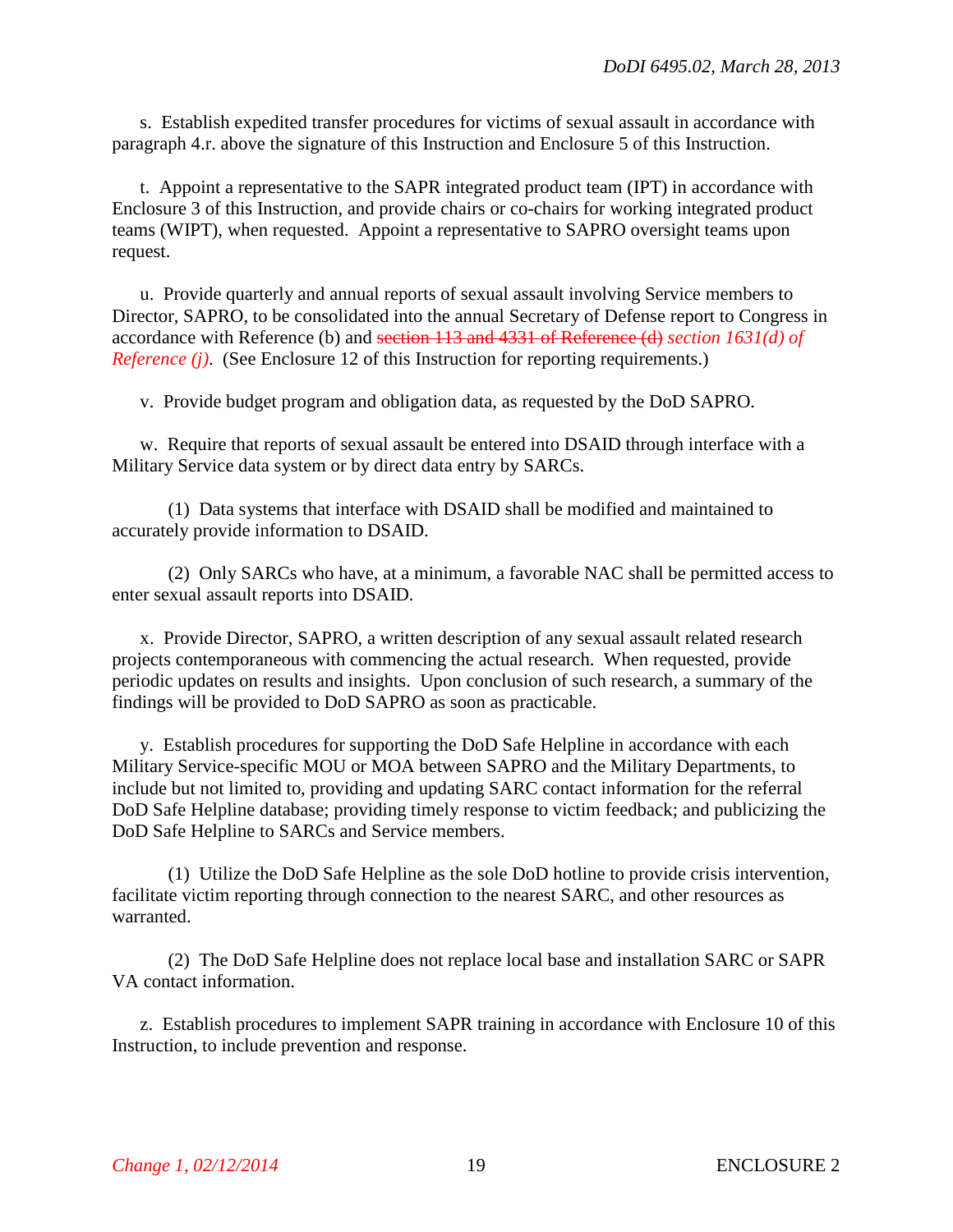aa. Require that reports of sexual assaults are provided to the Commanders of the Combatant Commands for their respective area of responsibility on a quarterly basis, or as requested.

ab. For CMGs:

(1) Require the installation commander or the deputy installation commander chair the multi-disciplinary CMG (see Enclosure 9 of this Instruction) on a monthly basis to review individual cases of Unrestricted Reporting of sexual assault, facilitate monthly victim updates, direct system coordination, accountability, and victim access to quality services. This responsibility may not be delegated.

(2) Require that the installation SARC (in the case of multiple SARCs on an installation, then the Lead SARC) serve as the co-chair of the CMG. This responsibility may not be delegated.

(3) If the installation is a joint base or if the installation has tenant commands, the commander of the tenant organization and their designated Lead SARC shall be invited to the CMG meetings. The commander of the tenant organization shall provide appropriate information to the host commander, to enable the host commander to provide the necessary supporting services.

(4) The Secretaries of the Military Departments shall issue guidance to ensure that equivalent standards are met for case oversight by CMGs in situations where SARCs are not installation-based but instead work within operational and/or deployable organizations.

ac. Establish document retention procedures for Unrestricted and Restricted Reports of sexual assault in accordance with paragraph 4.p. above the signature of this Instruction.

ad. When drafting MOUs or MOAs with local civilian medical facilities to provide DoDreimbursable healthcare (to include psychological care) and forensic examinations for Service members and TRICARE eligible sexual assault victims, require commanders to include the following provisions:

(1) Ask the victim whether he or she would like the SARC to be notified, and if yes, a SARC or SAPR VA shall respond.

(2) Local private or public sector providers shall have processes and procedures in place to assess that local community standards meet or exceed those set forth in Reference (w) as a condition of the MOUs or MOAs.

ae. Comply with collective bargaining obligations, if applicable.

af. Provide SAPR training and education for civilian employees of the military departments in accordance with Section 585 of Reference (l).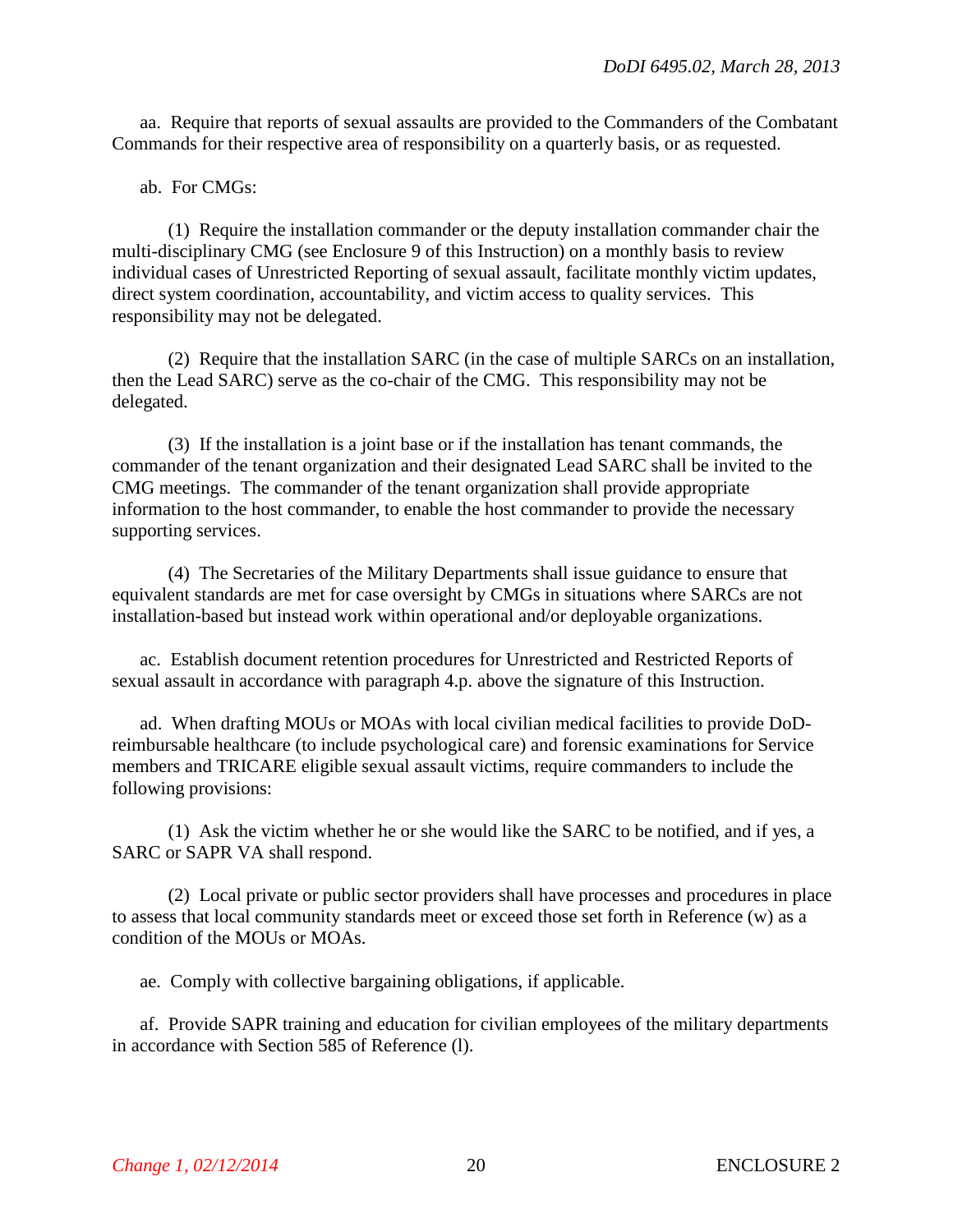*ag. In accordance with Section 572 of Reference (ao), establish a record on the disposition of any Unrestricted Report of rape, sexual assault, forcible sodomy, or an attempt to commit these offenses involving a member of the Military Services, whether such disposition is courtmartial, nonjudicial punishment, or other administrative action.*

*(1) The record of the disposition of an Unrestricted Report of sexual assault will, as appropriate, include information regarding:*

*(a) Documentary information (i.e., MCIO adult sexual assault investigative reports) collected about the incident, other than investigator case notes.*

*(b) Punishment imposed, if any, including the sentencing by judicial or nonjudicial means, including incarceration, fines, restriction, and extra duty as a result of a military courtmartial, federal or local court, and other sentencing, or any other punishment imposed.* 

*(c) Adverse administrative actions, if any, taken against the subject of the investigation.*

*(d) Any pertinent referrals made for the subject of the investigation, offered as a result of the incident, such as drug and alcohol counseling and other types of counseling or intervention.*

*(2) The disposition records will be retained for a period of not less than 20 years.* 

*(a) Documentary information (i.e., MCIO adult sexual assault investigative reports) will be retained in accordance with DoDI 5505.18 (Reference (s)).*

*(b) Punishment imposed by nonjudicial or judicial means, adverse administrative actions, any pertinent referrals made for the subject of the investigation, and information from the records that satisfies the reporting requirements established in section 1631 of Reference (k) will be incorporated into DSAID.*

*ah. In accordance with DoD Directive 1350.2 (Reference (ap)), require that the commander of each military command and other units specified by the Secretary of Defense for purposes of the policy will conduct, within 120 days after the commander assumes command and at least annually thereafter while retaining command, a climate assessment of the command or unit for purposes of preventing and responding to sexual assaults. The climate assessment will include an opportunity for members of the Military Services to express their opinions regarding the manner and extent to which their leaders, including commanders, respond to allegations of sexual assault and complaints of sexual harassment and the effectiveness of such response.*

*ai. Mandate the posting and wide dissemination of information about resources available to report and respond to sexual assaults, including the establishment of hotline phone numbers and Internet websites available to all members of the Military Services.*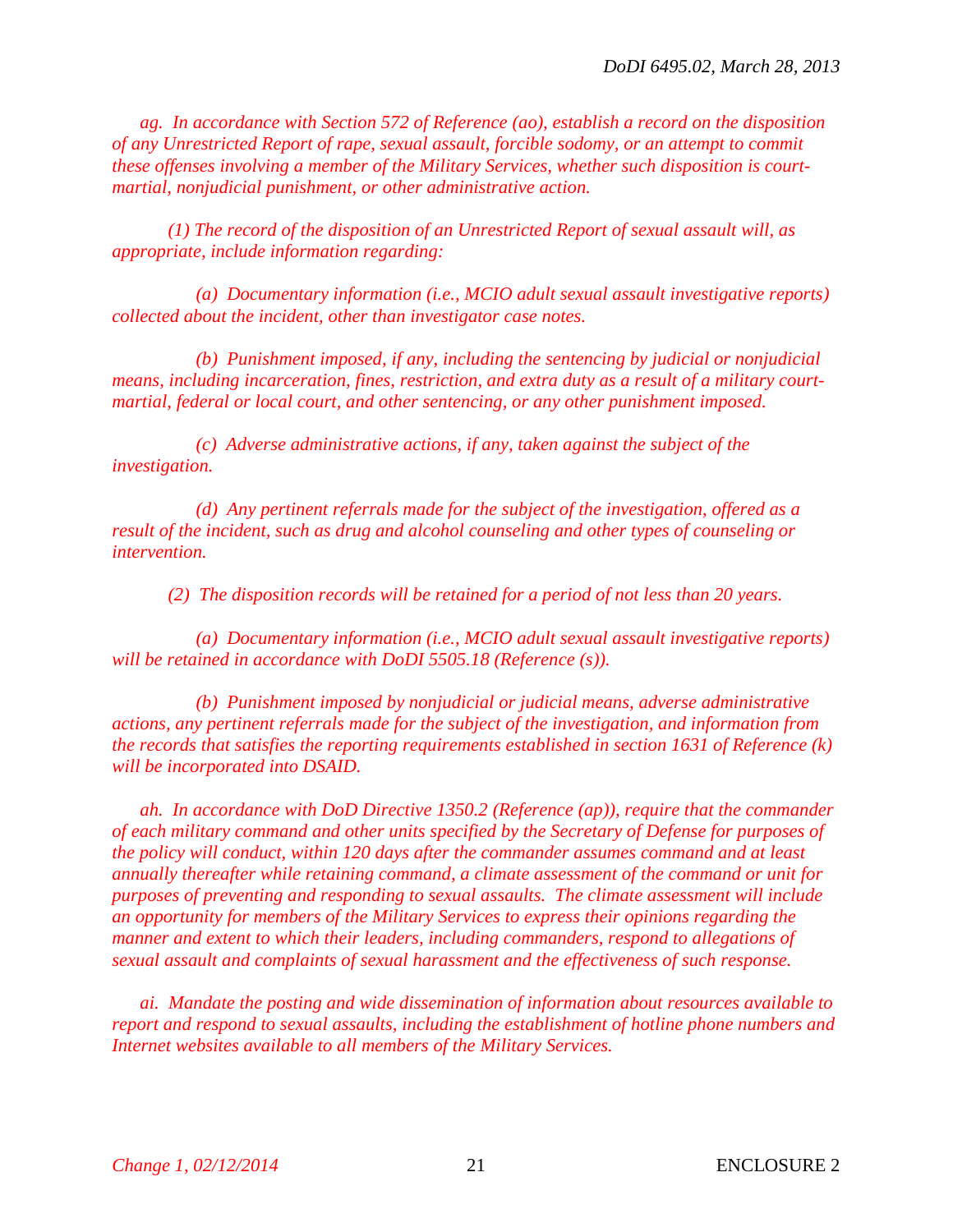*aj. Mandate a general education campaign to notify members of the Military Services of the authorities available in accordance with chapter 79 of Reference (d), for the correction of military records when a member experiences any retaliatory personnel action for making a report of sexual assault or sexual harassment.*

7. CHIEF, NATIONAL GUARD BUREAU (NGB). The Chief, NGB, shall on behalf of the Secretaries of the Army and Air Force, in coordination with DoD SAPRO and the State Adjutants General, establish and implement SAPR policy and procedures for NG members on duty pursuant to title 32, United States Code (Reference (z)).

8. CHAIRMAN OF THE JOINT CHIEFS OF STAFF. The Chairman of the Joint Chiefs of Staff shall monitor implementation of this Instruction and Reference (b).

9. COMMANDERS OF THE COMBATANT COMMANDS. The Commanders of the Combatant Commands, through the Chairman of the Joint Chiefs of Staff and in coordination with the other Heads of the DoD Components, shall:

a. Require that a SAPR capability provided by the Executive Agent (see Glossary) is incorporated into operational planning guidance in accordance with Reference (b) and this Instruction.

b. Require the establishment of an MOU, MOA, or equivalent support agreement with the Executive Agent in accordance with Reference (b) and this Instruction and requires at a minimum:

(1) Coordinated efforts and resources, regardless of the location of the sexual assault, to direct optimal and safe administration of Unrestricted and Restricted Reporting options with appropriate protection, medical care, counseling, and advocacy.

(a) Ensure a 24 hour per day, 7 day per week response capability. Require first responders to respond in a timely manner.

(b) Response times shall be based on local conditions; however, sexual assault victims shall be treated as emergency cases.

(2) Notice to the SARC of every incident of sexual assault on the military installation, so that a SARC or SAPR VA can respond and offer the victim SAPR services. In situations where a sexual assault victim receives medical care and a SAFE outside of a military installation through a MOU or MOA with a local private or public sector entities, as part of the MOU or MOA, victims shall be asked whether they would like the SARC to be notified, and if yes, the SARC or SAPR VA shall be notified and shall respond.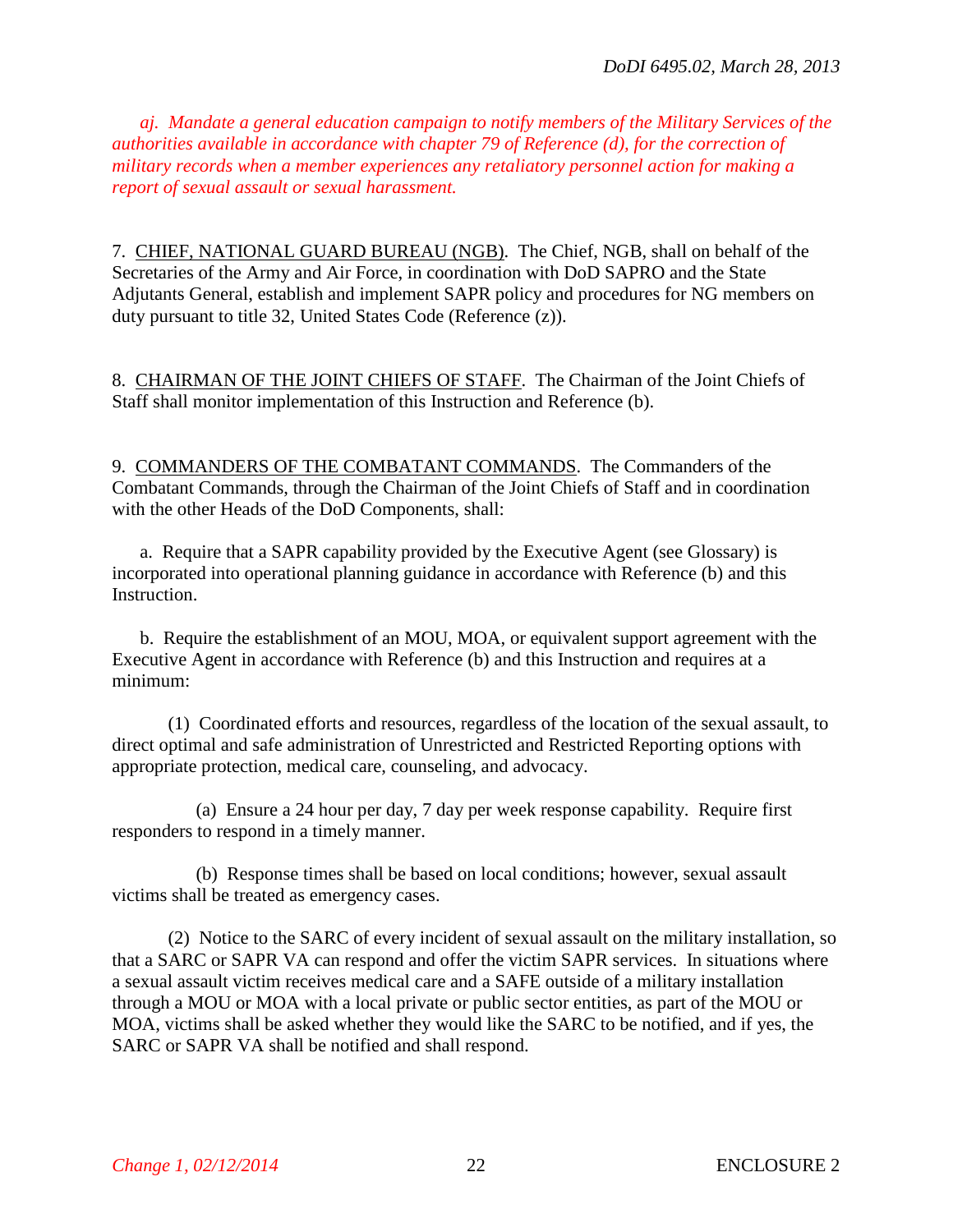## ENCLOSURE 3

## OVERSIGHT OF THE SAPR PROGRAM

1. DIRECTOR, SAPRO. The Director, SAPRO, under the authority, direction and control of the USD(P&R) through the Director, DoDHRA, shall serve as the single point of authority, accountability, and oversight for the DoD SAPR program. DoD SAPRO provides recommendations to the USD(P&R) on the issue of DoD sexual assault policy matters on prevention, response, oversight, standards, training, and program requirements. The Director, SAPRO, shall:

a. Assist the USD(P&R) in developing, administering, and monitoring the effectiveness of DoD SAPR policies and programs. Implement and monitor compliance with DoD sexual assault policy on prevention and response.

b. With the USD(P&R), update the Deputy Secretary of Defense on SAPR policies and programs on a semi-annual schedule.

c. Develop DoD programs to direct SAPR education, training, and awareness for DoD personnel consistent with this Instruction and Reference (b).

d. Coordinate the management of DoD SAPR Program and oversee the implementation in the Service SAPR Programs.

e. Provide technical assistance to the Heads of the DoD Components in addressing matters concerning SAPR and facilitate the identification and resolution of issues and concerns common to the Military Services and joint commands.

f. Develop strategic program guidance, joint planning objectives, standard terminology, and identify legislative changes needed to advance the SAPR program.

g. Develop oversight metrics to measure compliance and effectiveness of SAPR training, sexual assault awareness, prevention, and response policies and programs; analyze data; and make recommendations regarding SAPR policies and programs to the USD(P&R) and the Secretaries of the Military Departments.

h. Establish reporting categories and monitor specific goals included in the annual SAPR assessments of each Military Service and its respective Military Service Academy, as required by Reference (b), sections 113 and 1331 of Reference (d), and in accordance with Enclosure 12 of this Instruction.

i. Acquire quarterly, annual, and installation-based SAPR data from the Military Services and assemble annual congressional reports involving persons covered by this Instruction and Reference (b). Consult with and rely on the Secretaries of the Military Departments in questions concerning disposition results of sexual assault cases in their respective Military Departments.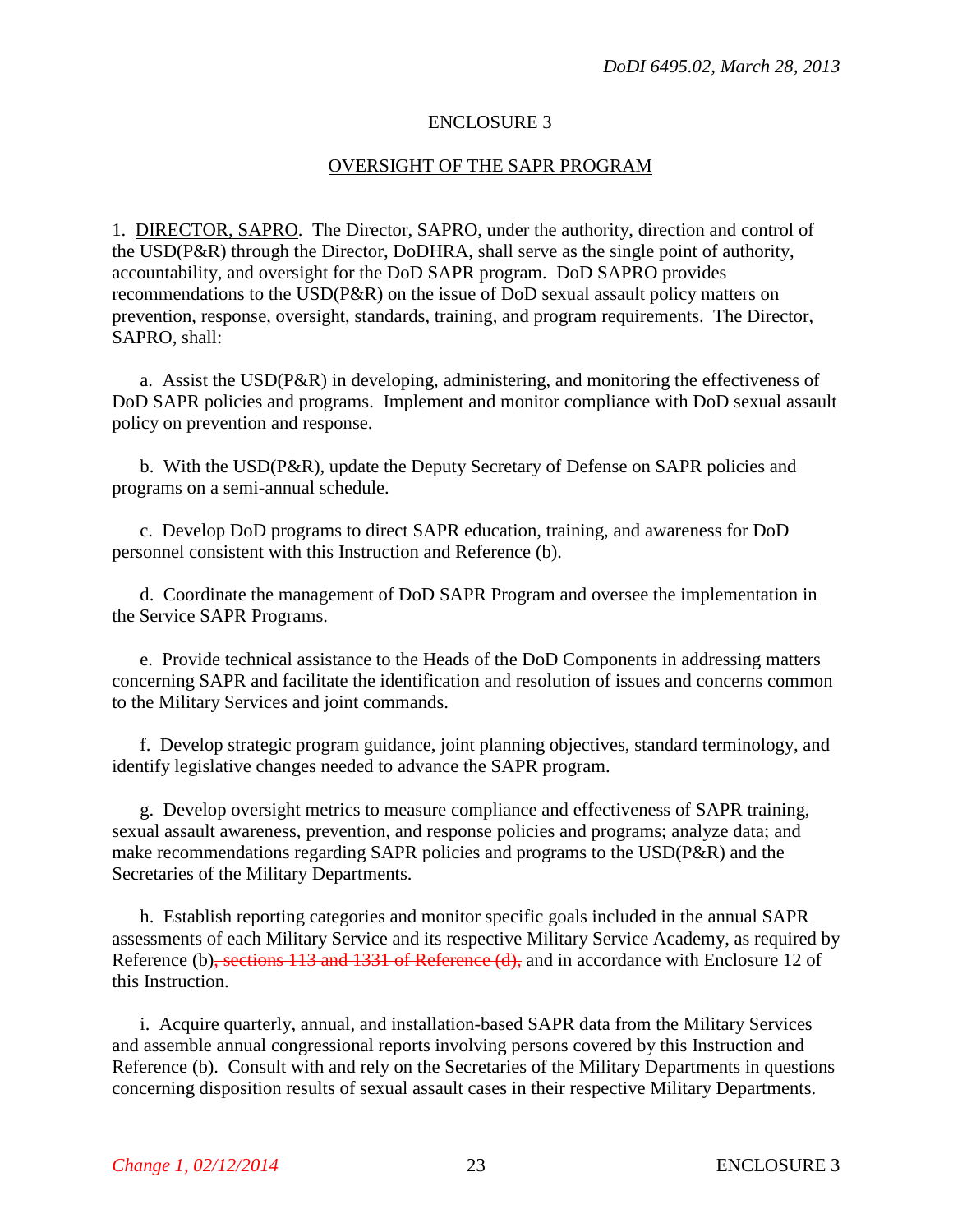j. Prepare the annual fiscal year (FY) reports submitted by the Secretary of Defense to the Congress on the sexual assaults involving Service members and a report on the members of the Military Service Academies to Congress submitted by the Secretary of Defense.

k. Publicize SAPR outreach, awareness, prevention, response, and oversight initiatives and programs.

l. Oversee the development, implementation, maintenance, and function of the DSAID to meet congressional reporting requirements, support Military Service SAPR program management, and conduct DoD SAPRO oversight activities.

m. Establish, oversee, publicize, and maintain the DoD Safe Helpline and facilitate victim reporting through its connection to the nearest SARC, and other resources as warranted.

n. Establish and oversee the D-SAACP to ensure all sexual assault victims are offered the assistance of a credentialed SARC or SAPR VA.

o. Annually review the Military Services' resourcing and funding of the U.S. Army Criminal Investigation Laboratory (USACIL) in the area of sexual assault.

(1) Assist the Department of the Army in identifying the funding and resources needed to operate USACIL, to facilitate forensic evidence being processed within 60 working days from day of receipt in accordance with section 113 of Reference (d).

(2) Encourage the Military Services that use USACIL to contribute to the operation of USACIL by ensuring that USACIL is funded and resourced appropriately to complete forensic evidence processing within 60 working days.

p. Chair the SAPR IPT.

### 2. SAPR IPT

a. Membership. The SAPR IPT shall include:

(1) Director, SAPRO. The Director shall serve as the chair.

(2) Deputy Assistant Secretaries for Manpower and Reserve Affairs of the Departments of the Army and the Air Force.

(3) A senior representative of the Department of the Navy SAPRO.

(4) A G/FO or DoD SES civilian from: the Joint Staff, Manpower and Personnel (J-1); the Office of the Assistant Secretary of Defense for Reserve Affairs; the NGB; the Office of the General Counsel, DoD; and the Office of the Assistant Secretary of Defense for Health Affairs.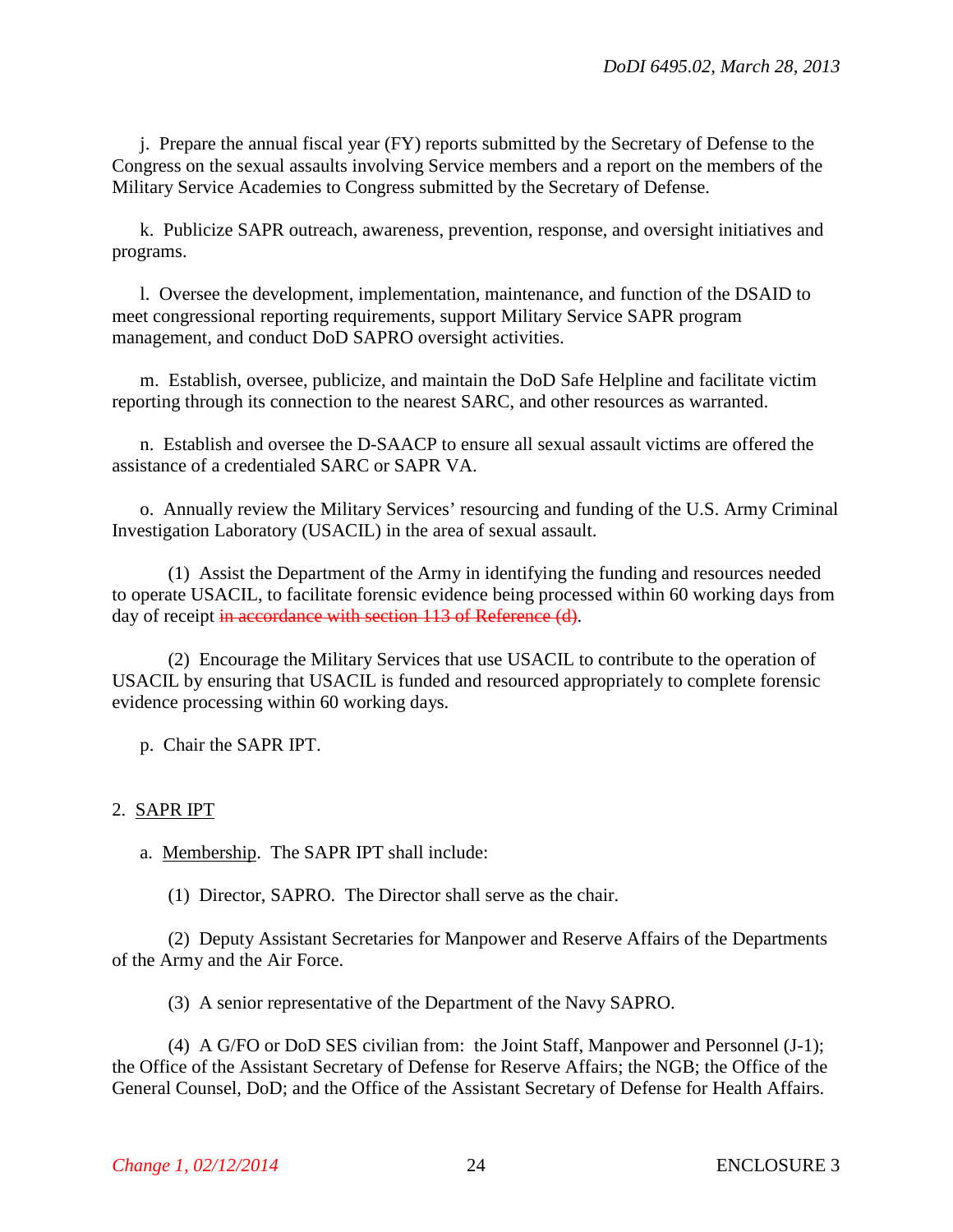Other DoD Components' representatives shall be invited to specific SAPR IPT meetings when their expertise is needed to inform and resolve issues being addressed. A senior representative from the Coast Guard shall be an invited guest.

(5) Consistent with Section 8(c) of title 5, U.S.C. (also known as the "Inspector General Act of 1978") (Reference (aa)), the IG DoD shall be authorized to send one or more observers to attend all SAPR IPT meetings in order to monitor and evaluate program performance.

b. Duties. The SAPR IPT shall:

(1) Through the chair, advise the USD(P&R) and the Secretary of Defense on SAPR IPT meeting recommendations on policies for sexual assault issues involving persons covered by this Instruction.

(2) Serve as the implementation and oversight arm of the DoD SAPR Program. Coordinate policy and review the DoD's SAPR policies and programs consistent with this Instruction and Reference (b), as necessary. Monitor the progress of program elements.

(3) Meet every other month. Ad hoc meetings may be scheduled as necessary at the discretion of the chair. Members are selected and meetings scheduled according to the SAPR IPT Charter.

(4) Discuss and analyze broad SAPR issues that may generate targeted topics for WIPTs. WIPTs shall focus on one select issue, be governed by a charter with enumerated goals for which the details will be laid out in individual work plans (see Glossary), and be subject to a definitive timeline for the accomplishment of the stated goals. Issues that cannot be resolved by the SAPR IPT or that require higher level decision making shall be sent to the USD(P&R) for resolution.

c. Chair Duties. The chair shall:

(1) Advise the USD(P&R) and the Secretary of Defense on SAPR IPT recommendations on policies for sexual assault issues involving persons covered by this Instruction.

(2) Represent the USD(P&R) in SAPR matters consistent with this Instruction and Reference (b).

(3) Oversee discussions in the SAPR IPT that generate topics for WIPTs. Provide final approval for topics, charters, and timelines for WIPTs.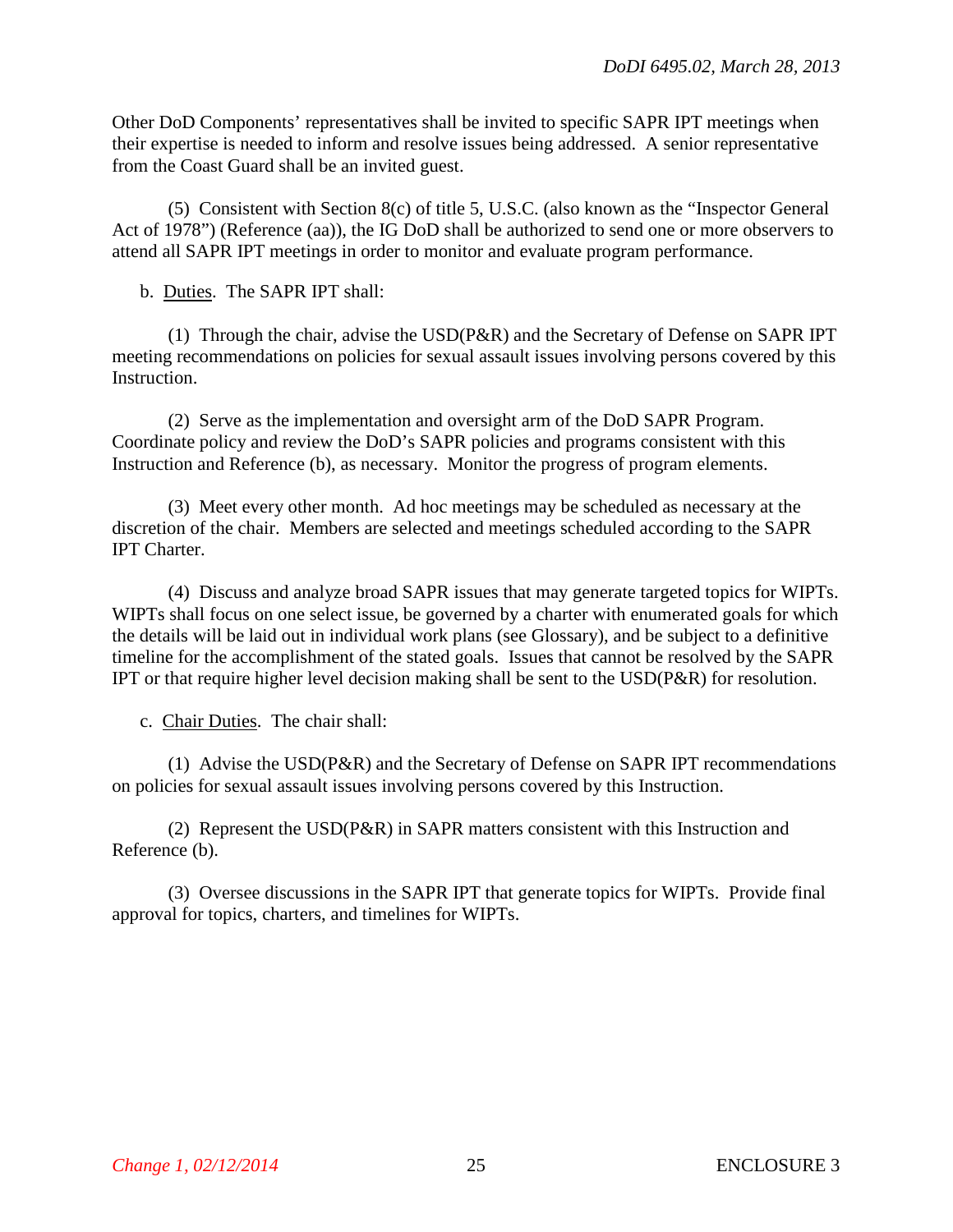## ENCLOSURE 4

### REPORTING OPTIONS AND SEXUAL ASSAULT REPORTING PROCEDURES

1. REPORTING OPTIONS. Service members and military dependents 18 years and older who have been sexually assaulted have two reporting options: Unrestricted or Restricted Reporting. Unrestricted Reporting of sexual assault is favored by the DoD. However, Unrestricted Reporting may represent a barrier for victims to access services, when the victim desires no command or DoD law enforcement involvement. Consequently, the DoD recognizes a fundamental need to provide a confidential disclosure vehicle via the Restricted Reporting option. Regardless of whether the victim elects Restricted or Unrestricted Reporting, confidentiality of medical information shall be maintained in accordance with DoD 6025.18-R (Reference (ab)). DoD civilian employees and their family dependents and DoD contractors are only eligible for Unrestricted Reporting and for limited emergency care medical services at an MTF, unless that individual is otherwise eligible as a Service member or TRICARE beneficiary of the military health system to receive treatment in an MTF at no cost to them in accordance with Reference (b).

a. Unrestricted Reporting. This reporting option triggers an investigation, command notification, and allows a person who has been sexually assaulted to access medical treatment and counseling. When a sexual assault is reported through Unrestricted Reporting, a SARC shall be notified, respond or direct a SAPR VA to respond, assign a SAPR VA, and offer the victim healthcare treatment and a SAFE. The completed DD Form 2701, which sets out victims' rights and points of contact, shall be distributed to the victim in Unrestricted Reporting cases by DoD law enforcement agents. If a victim elects this reporting option, a victim may not change from an Unrestricted to a Restricted Report.

b. Restricted Reporting. This reporting option does NOT trigger an investigation. The command is notified that "an alleged sexual assault" occurred, but is not given the victim's name or other personally identifying information. Restricted Reporting allows Service members and military dependents who are adult sexual assault victims to confidentially disclose the assault to specified individuals (SARC, SAPR VA, or healthcare personnel) and receive healthcare treatment and the assignment of a SARC and SAPR VA. When a sexual assault is reported through Restricted Reporting, a SARC shall be notified, respond or direct a SAPR VA to respond, assign a SAPR VA, and offer the victim healthcare treatment and a SAFE. The Restricted Reporting option is only available to Service members and adult military dependents. Restricted Reporting may not remain an option in a jurisdiction that requires mandatory reporting, or if a victim first reports to a civilian facility or civilian authority, which will vary by State, territory, and oversees *overseas* agreements (see paragraph 1.f. of this enclosure). If a victim elects this reporting option, a victim may change from *a* Restricted Report to an Unrestricted Report.

(1) Only the SARC, SAPR VA, and healthcare personnel are designated as authorized to accept a Restricted Report. Healthcare personnel, to include psychotherapists and other personnel listed in Military Rule of Evidence (MRE) 513 (Reference (r)), who received a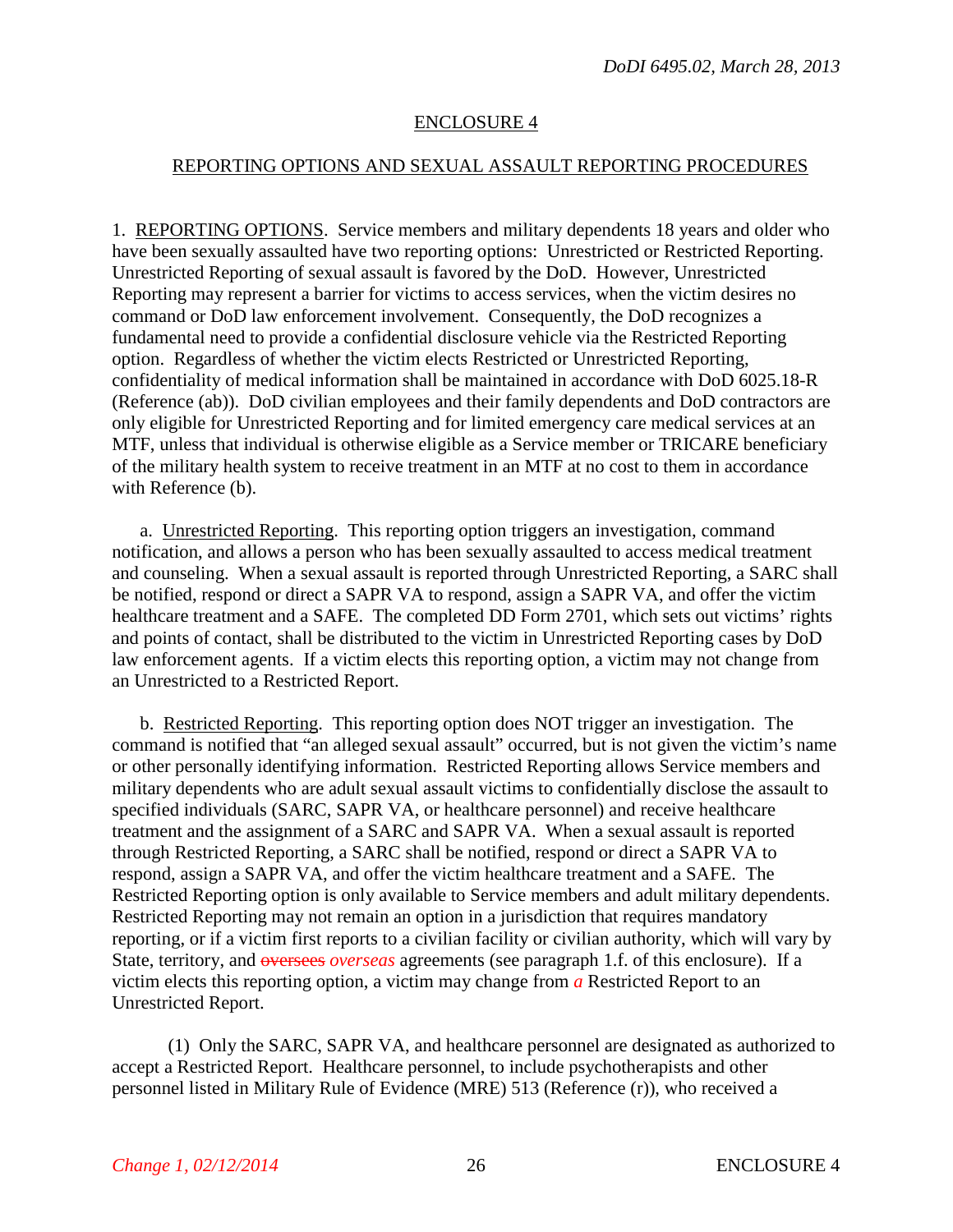Restricted Report shall immediately call a SARC or SAPR VA to assure that a victim is offered SAPR services and so that a DD Form 2910 can be completed.

(2) A SAFE and the information contained in its accompanying Kit are provided the same confidentiality as is afforded victim statements under the Restricted Reporting option. See Enclosure 8 of this Instruction.

(3) In the course of otherwise privileged communications with a chaplain or legal assistance attorney, a victim may indicate that he or she wishes to file a Restricted Report. If this occurs, a chaplain and legal assistance attorney shall facilitate contact with a SARC or SAPR VA to ensure that a victim is offered SAPR services and so that a DD Form 2910 can be completed. A chaplain or legal assistance attorney cannot accept a Restricted Report.

(4) A victim has a privilege to refuse to disclose and to prevent any other person from disclosing a confidential communication between a victim and a victim advocate, in a case arising under the UCMJ, if such communication is made for the purpose of facilitating advice or supportive assistance to the victim in accordance with *MRE 514 (*Reference (r)*)*.

(5) A sexual assault victim certified under the personnel reliability program (PRP) is eligible for both the Restricted and Unrestricted r*R*eporting options. If electing Restricted Reporting, the victim is required to advise the competent medical authority of any factors that could have an adverse impact on the victim's performance, reliability, or safety while performing PRP duties. If necessary, the competent medical authority will inform the certifying official that the person in question should be temporarily suspended from PRP status, without revealing that the person is a victim of sexual assault, thus preserving the Restricted Report.

c. Non-Participating Victim (see Glossary). For victims choosing either Restricted or Unrestricted Reporting, the following guidelines apply:

(1) Details regarding the incident will be limited to only those personnel who have an official need to know. The victim's decision to decline to participate in an investigation or prosecution should be honored by all personnel charged with the investigation and prosecution of sexual assault cases, including, but not limited to, commanders, DoD law enforcement officials, and personnel in the victim's chain of command. If at any time the victim who originally chose the Unrestricted Reporting option declines to participate in an investigation or prosecution, that decision should be honored in accordance with this subparagraph. However, the victim cannot change from an Unrestricted to a Restricted Report. The victim should be informed by the SARC or SAPR VA that the investigation may continue regardless of whether the victim participates.

(2) The victim's decision not to participate in an investigation or prosecution will not affect access to SARC and SAPR VA services or medical and psychological care. These services shall be made available to all eligible sexual assault victims.

(3) If a victim approaches a SARC and *or* SAPR VA and begins to make a report, but then changes his or her mind and leaves without signing the DD Form 2910 (where the reporting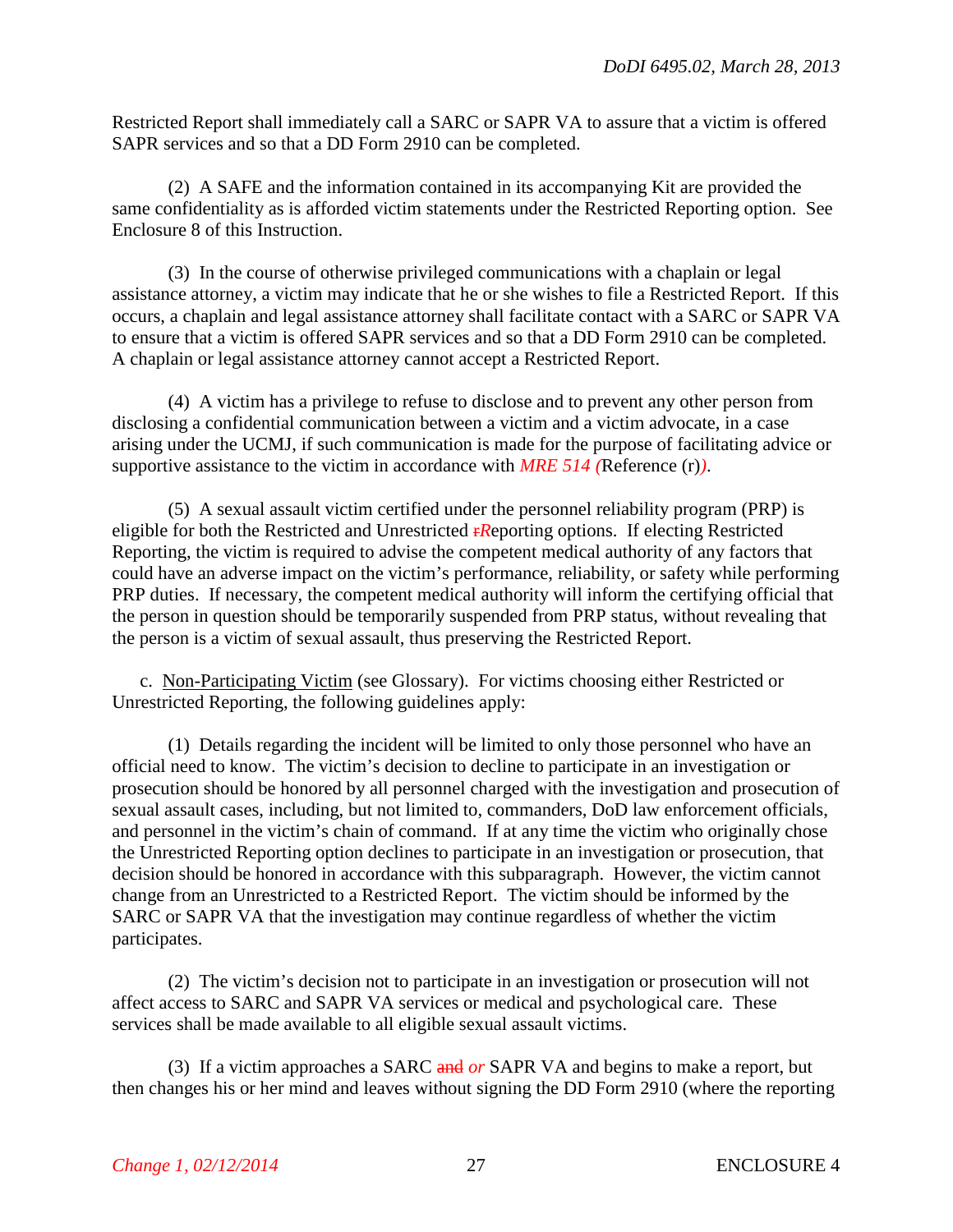option is selected), the SARC or SAPR VA is not under any obligation or duty to inform investigators or commanders about this report and will not produce the report or disclose the communications surrounding the report. If commanders or law enforcement ask about the report, disclosures can only be made in accordance with exceptions to *the* MRE 514 privilege.

d. Disclosure of Confidential Communications. In cases where a victim elects Restricted Reporting, the SARC, SAPR VA, and healthcare personnel may not disclose confidential communications or the SAFE and the accompanying Kit to DoD law enforcement or command authorities, either within or outside the DoD, except as provided in this Instruction. In certain situations, information about a sexual assault may come to the commander's or DoD law enforcement official's (to include MCIO's) attention from a source independent of the Restricted Reporting avenues and an independent investigation is initiated. In these cases, SARCs, SAPR VAs, and healthcare personnel are prevented from disclosing confidential communications under Restricted Reporting, unless an exception applies. Improper disclosure of confidential communications or improper release of medical information are prohibited and may result in disciplinary action pursuant to the UCMJ or other adverse personnel or administrative actions.

e. Victim Confiding in Another Person. In establishing the Restricted Reporting option, DoD recognizes that a victim may tell someone (e.g., roommate, friend, family member) that a sexual assault has occurred before considering whether to file a Restricted or Unrestricted Report.

(1) A victim's communication with another person (e.g., roommate, friend, family member) does not, in and of itself, prevent the victim from later electing to make a Restricted Report. Restricted Reporting is confidential, not anonymous, reporting. However, if the person to whom the victim confided the information (e.g., roommate, friend, family member) is in the victim's officer and *or* non-commissioned officer chain of command or DoD law enforcement, there can be no Restricted Report.

(2) Communications between the victim and a person other than the SARC, SAPR VA, or healthcare personnel are NOT confidential and do not receive the protections of Restricted Reporting.

f. Independent Investigations. Independent investigations are not initiated by the victim. If information about a sexual assault comes to a commander's attention from a source other than a victim who has elected Restricted Reporting or where no election has been made by the victim, that commander shall report the matter to an MCIO and an official (independent) investigation may be initiated based on that independently acquired information.

(1) If there is an ongoing independent investigation, the sexual assault victim will no longer have the option of Restricted Reporting when:

- (a) DoD law enforcement informs the SARC of the investigation, and
- (b) The victim has not already elected Restricted Reporting.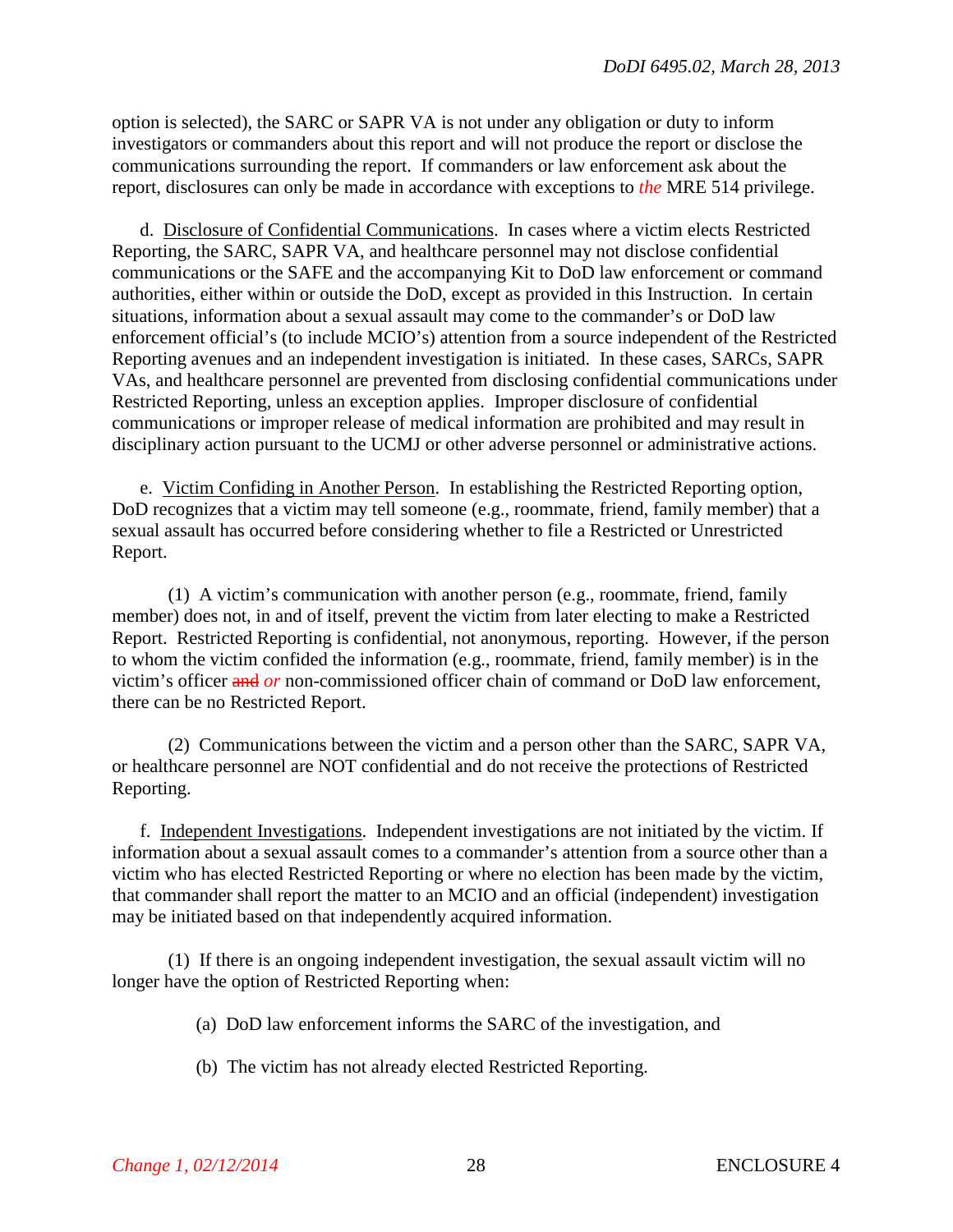(2) The timing of filing a Restricted Report is crucial. The victim MUST take advantage of the Restricted Reporting option BEFORE the SARC is informed of the investigation. The SARC then shall inform the victim of an ongoing independent investigation of the sexual assault. If an independent investigation begins AFTER the victim has formally elected Restricted Reporting, the independent investigation has NO impact on the victim's Restricted Report and the victim's communications and SAFE Kit remain confidential, to the extent authorized by law.

g. Mandatory Reporting Laws and Cases Investigated by Civilian Law Enforcement. Health care may be provided and SAFE Kits may be performed in a jurisdiction bound by State and local laws that require certain personnel (usually health care personnel) to report the sexual assault to civilian agencies or law enforcement. In some cases, civilian law enforcement may take jurisdiction of the sexual assault case, or the civilian jurisdiction may inform the military law enforcement or investigative community of a sexual assault that was reported to it. In such instances, it may not be possible for a victim to make a Restricted Report or it may not be possible to maintain the report as a Restricted Report. To the extent possible, DoD will honor the Restricted Report; however, sexual assault victims need to be aware that their Restricted Report is not guaranteed due to circumstances surrounding the independent investigation and requirements of individual State laws. In order to take advantage of the Restricted Reporting option, the victim must file a restricted report BEFORE the SARC is informed of an ongoing independent investigation of the sexual assault.

## 2. INITIATING MEDICAL CARE AND TREATMENT UPON RECEIPT OF REPORT.

Healthcare personnel will initiate the emergency care and treatment of sexual assault victims and notify the SARC or the SAPR VA. See Enclosure 7 of this Instruction. Upon receipt of a Restricted Report, only the SARC or the SAPR VA will be notified. There will be NO report to DoD law enforcement, a supervisory official, or the victim's chain of command by the healthcare personnel, unless an exception to Restricted Reporting applies or applicable law requires other officials to be notified. Regardless of whether the victim elects Restricted or Unrestricted Reporting, confidentiality of medical information will be maintained in accordance with applicable laws and regulations.

3. IMPLEMENTING DoD DUAL OBJECTIVES. The DoD is committed to ensuring victims of sexual assault are protected; treated with dignity and respect; and provided support, advocacy, and care. The DoD supports effective command awareness and prevention programs. The DoD also strongly supports applicable DoD law enforcement and criminal justice procedures that enable persons to be held appropriately accountable for sexual assault offenses and criminal dispositions. To achieve the dual objectives of victim support and offender accountability, DoD preference is for complete Unrestricted Reporting of sexual assaults to allow for the provision of victims' services and to pursue accountability, as appropriate. However, Unrestricted Reporting may represent a barrier for victims to access services, when the victim desires no command or DoD law enforcement involvement. Consequently, the DoD recognizes a fundamental need to provide a confidential disclosure vehicle via the Restricted Reporting option. This section provides procedural guidance and considerations to implement the DoD dual objectives.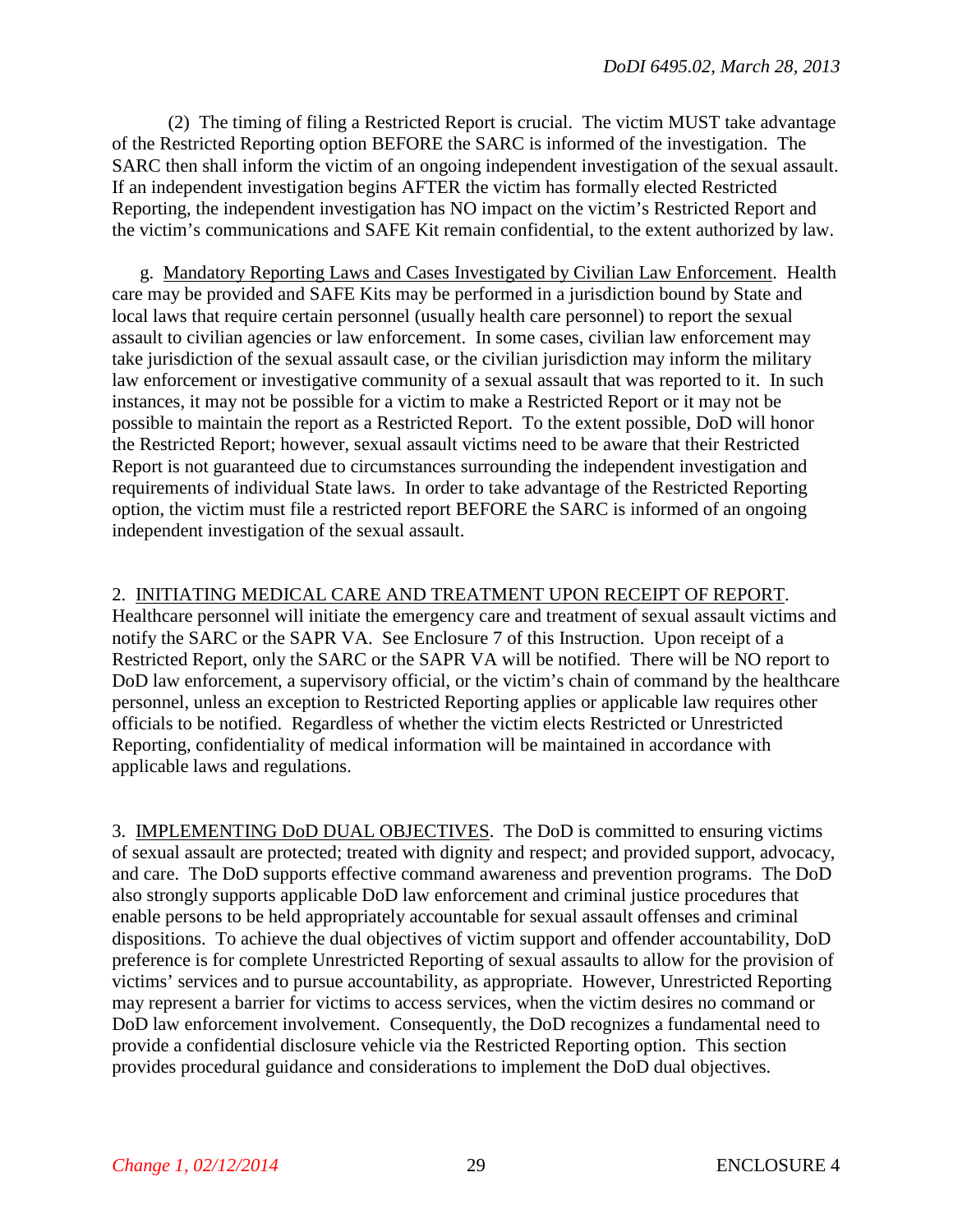a. Restricted Reporting Impact. Restricted Reporting will impact investigations and the ability of the offender's commander to hold the alleged offender accountable. However, such risks shall not outweigh the overall interest in providing a Restricted Reporting option to sexual assault victims.

b. Victim's Perception of the Military Justice System. The DoD seeks increased reporting by victims of sexual assault. A system that is perceived as fair and treats victims with dignity and respect, and promotes privacy and confidentiality may have a positive impact in bringing victims forward to provide information about being assaulted. The Restricted Reporting option is intended to give victims additional time and increased control over the release and management of their personal information and empowers them to seek relevant information and support to make more informed decisions about participating in the criminal investigation. A victim who receives support, appropriate care and treatment, and is provided an opportunity to make an informed decision about a criminal investigation is more likely to develop increased trust that the victim's needs are of concern to the command. As a result, this trust may eventually lead the victim to decide to pursue an investigation and convert the Restricted Report to an Unrestricted Report.

### 4. REPORTS AND COMMANDERS

a. Unrestricted Reports to Commanders. The SARC shall provide the installation commander of sexual assault victims with information regarding all Unrestricted Reports within 24 hours of an Unrestricted Report of sexual assault. This notification may be extended by the commander to 48 hours after the Unrestricted Report of the incident when there are extenuating circumstances in deployed environments.

b. Restricted Reports to Commanders. For the purposes of public safety and command responsibility, in the event of a Restricted Report, the SARC shall report non-PII concerning sexual assault incidents (without information that could reasonably lead to personal identification of the victim or the alleged assailant (see exception of subparagraph 5.b.(2) of this enclosure)) only to the installation commander within 24 hours of the report. This notification may be extended by the commander to 48 hours after the Restricted Report of the incident when there are extenuating circumstances in deployed environments. The SARC's communications with victims are protected by the Restricted Reporting option and the MRE 514 *privilege*, established in Executive Order 13593 (Reference (ac)).

(1) Even if the victim chooses not to pursue an investigation, Restricted Reporting gives the installation commander a clearer picture of the reported sexual assaults within the command. The installation commander can then use the information to enhance preventive measures, to enhance the education and training of the command's personnel, and to scrutinize more closely the organization's climate and culture for contributing factors.

(2) Neither the installation commander nor DoD law enforcement may use the information from a Restricted Report for investigative purposes or in a manner that is likely to discover, disclose, or reveal the identities of the victims unless an exception applies as provided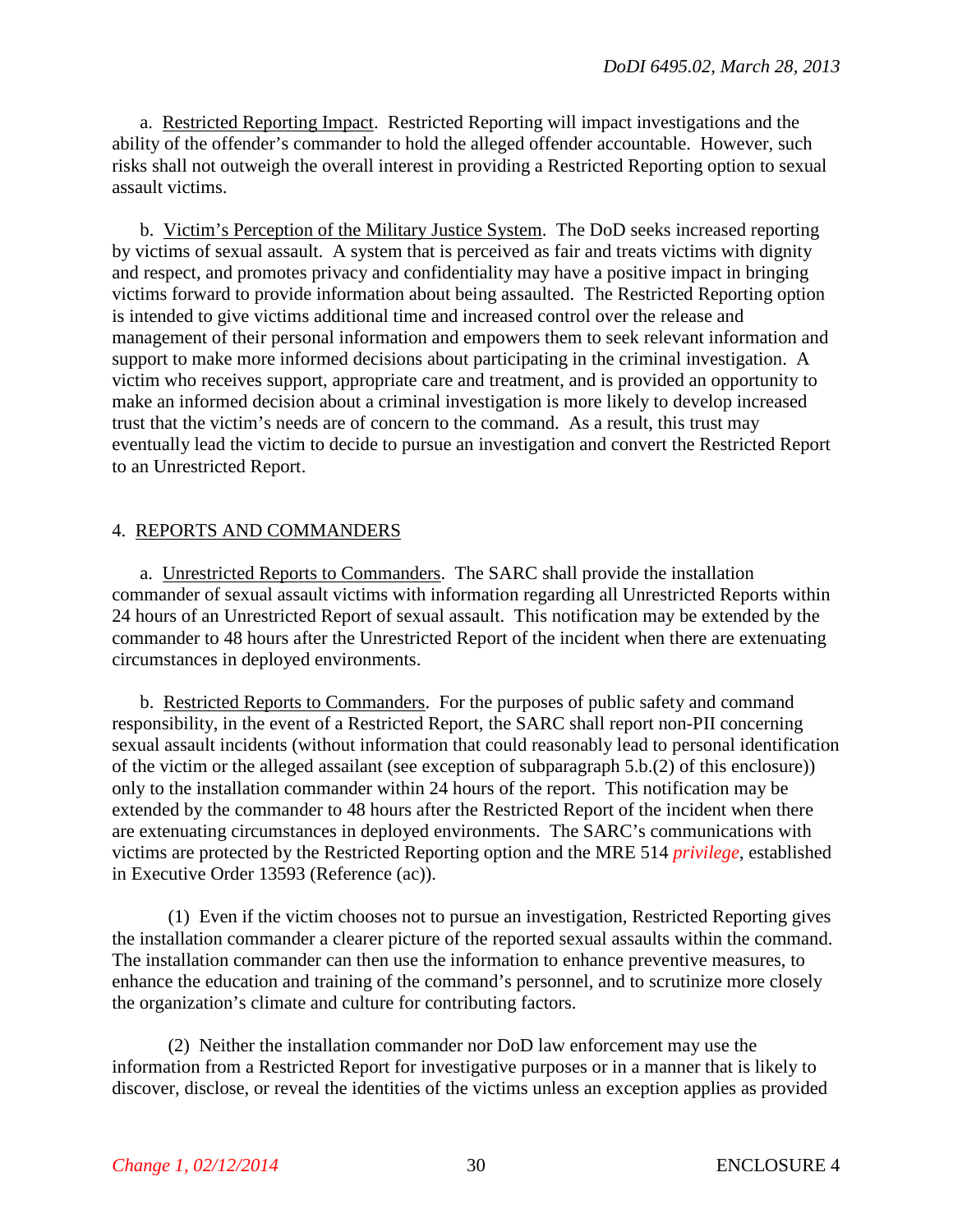for in paragraph 5(b) of this enclosure. Improper disclosure of Restricted Reporting information may result in discipline pursuant to the UCMJ or other adverse personnel or administrative actions.

## 5. EXCEPTIONS TO RESTRICTED REPORTING AND DISCLOSURES

a. The SARC will evaluate the confidential information provided under the Restricted Report to determine whether an exception applies.

(1) The SARC shall disclose the otherwise protected confidential information only after consultation with the staff judge advocate (SJA) of the installation commander, supporting judge advocate or other legal advisor concerned, who shall advise the SARC whether an exception to Restricted Reporting applies. In addition, the SJA, supporting judge advocate, or other legal advisor concerned will analyze the impact of MRE 514 on the communications.

(2) When there is uncertainty or disagreement on whether an exception to Restricted Reporting applies, the matter shall be brought to the attention of the installation commander for decision without identifying the victim (using non-PII information). Improper disclosure of confidential communications under Restricted Reporting, improper release of medical information, and other violations of this guidance are prohibited and may result in discipline pursuant to the UCMJ or State statute, loss of privileges, loss of certification or credentialing, or other adverse personnel or administrative actions.

b. The following exceptions to the prohibition against disclosures of Restricted Reporting authorize a disclosure of a Restricted Report only if one or more of the following conditions apply:

(1) Authorized by the victim in writing.

(2) Necessary to prevent or mitigate a serious and imminent threat to the health or safety of the victim or another person; for example, multiple reports involving the same alleged suspect (repeat offender) could meet this criteria. See similar safety and security exceptions in MRE 514 (Reference (r)).

(3) Required for fitness for duty or disability determinations. This disclosure is limited to only the information necessary to process duty or disability determinations for Service members.

(4) Required for the supervision of coordination of direct victim treatment or services. The SARC, SAPR VA, or healthcare personnel can disclose specifically requested information to those individuals with an official need to know, or as required by law or regulation.

(5) Ordered by a military official (e.g., a duly authorized  $\frac{1}{1 + \text{ rad}}$  counsel subpoena in a UCMJ case), Federal or State judge, or as required by a Federal or State statute or applicable U.S. international agreement. The SARC, SAPR VA, and healthcare personnel will consult with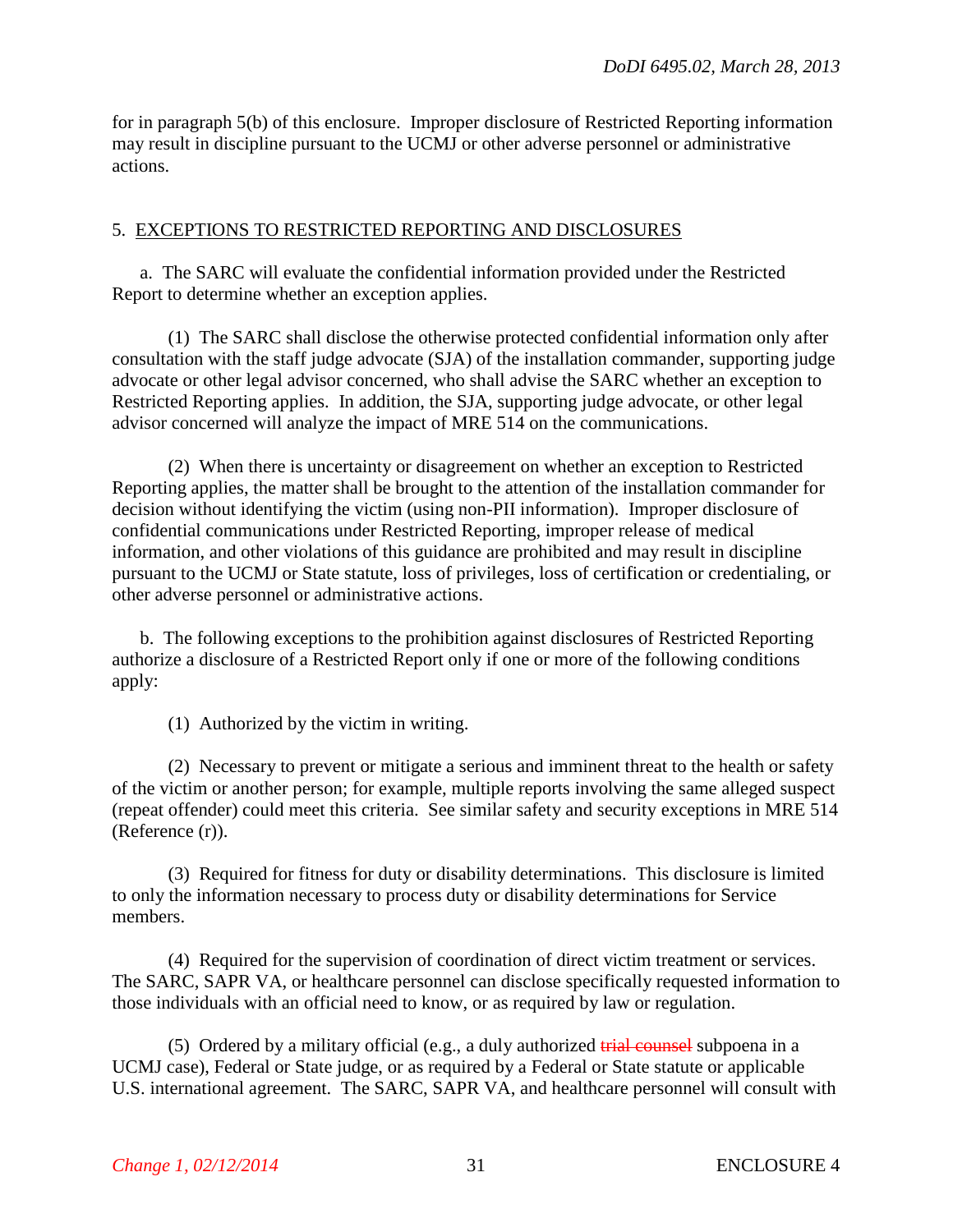the installation commander's servicing legal office, in the same manner as other recipients of privileged information, to determine if the exception criteria apply and whether a duty to disclose the otherwise protected information is present. Until those determinations are made, only non-PII shall be disclosed.

c. Healthcare personnel may also convey to the victim's unit commander any possible adverse duty impact related to the victim's medical condition and prognosis in accordance with DoD Directive 5400.11 (Reference (ad)). However, such circumstances do NOT otherwise warrant a Restricted Reporting exception to policy. Therefore, the confidential communication related to the sexual assault may not be disclosed. Improper disclosure of confidential communications, improper release of medical information, and other violations of this Instruction and Reference (b) are prohibited and may result in discipline pursuant to the UCMJ or State statute, loss of privileges, or other adverse personnel or administrative actions.

d. The SARC or SAPR VA shall inform the victim when a disclosure in accordance with the exceptions in this section of this enclosure is made.

e. If a SARC, SAPR VA, or healthcare personnel makes an unauthorized disclosure of a confidential communication, that person is subject to disciplinary action. Unauthorized disclosure has no impact on the status of the Restricted Report. All Restricted Reporting information is still confidential and protected. However, unauthorized or inadvertent disclosures made to a commander or law enforcement shall result in notification to the MCIO.

6. ACTIONABLE RIGHTS. Restricted Reporting does not create any actionable rights for the victim or alleged offender or constitute a grant of immunity for any actionable conduct by the offender or the victim.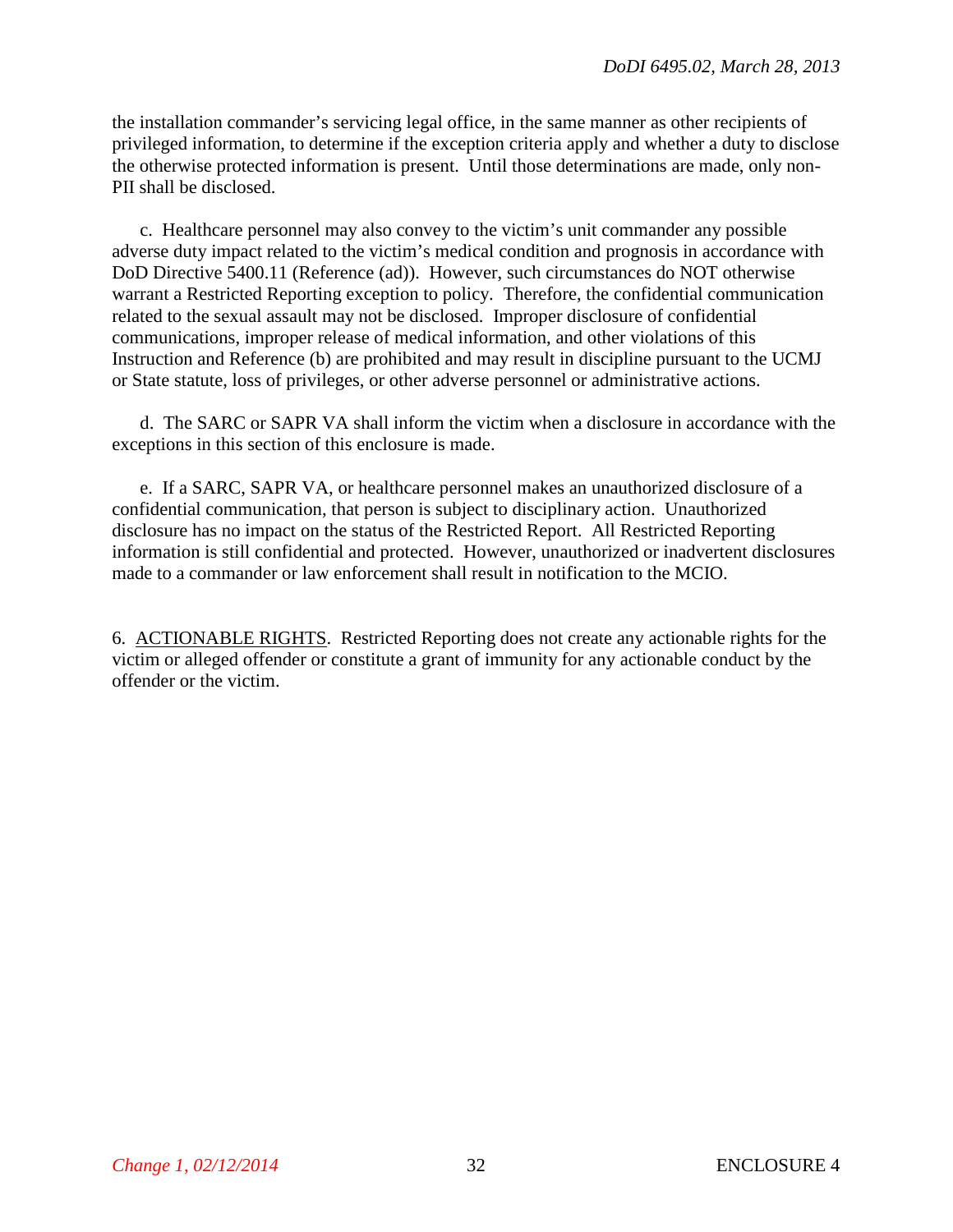## ENCLOSURE 5

## COMMANDER AND MANAGEMENT SAPR PROCEDURES

1. SAPR MANAGEMENT. Commanders, supervisors, and managers at all levels are responsible for the effective implementation of the SAPR program and policy. Military and DoD civilian officials at each management level shall advocate a strong SAPR program and provide education and training that shall enable them to prevent and appropriately respond to incidents of sexual assault.

2. INSTALLATION COMMANDER SAPR RESPONSE PROCEDURES. Each installation commander shall develop guidelines to establish a 24 hour, 7 day per week sexual assault response capability for their locations, including deployed areas. For SARCs that operate within deployable commands that are not attached to an installation, senior commanders of the deployable commands shall ensure that equivalent SAPR standards are met.

## 3. COMMANDER SAPR RESPONSE PROCEDURES. Each Commander shall:

a. Encourage the use of the commander's sexual assault response protocols for Unrestricted Reports as the baseline for *the* commander's response to the victim, an offender, and proper response of *an appropriate response for* a sexual assault within a unit. The Commander's Sexual Assault Response Protocols for Unrestricted Reports of Sexual Assault are located in the SAPR Policy Toolkit, on www.sapr.mil. These protocols may be expanded to meet Military Service-specific requirements and procedures.

b. Meet with the SARC within 30 days of taking command for one-on-one SAPR training. The training shall include a trends brief for unit and area of responsibility and the confidentiality requirements in Restricted Reporting. The commander must contact a judge advocate for training on the MRE 514 privilege.

c. Require the SARC to:

(1) Be notified of every incident of sexual assault involving Service members or persons covered in this Instruction, in or outside of the military installation when reported to DoD personnel. When notified, the SARC or SAPR VA shall respond to offer the victim SAPR services. All SARCs shall be authorized to perform victim advocate duties in accordance with service regulations, and will be acting in the performance of those duties.

(a) In Restricted Reports, the SARC shall be notified by the healthcare personnel or the SAPR VA.

(b) In Unrestricted Reports, the SARC shall be notified by the DoD responders (see Glossary).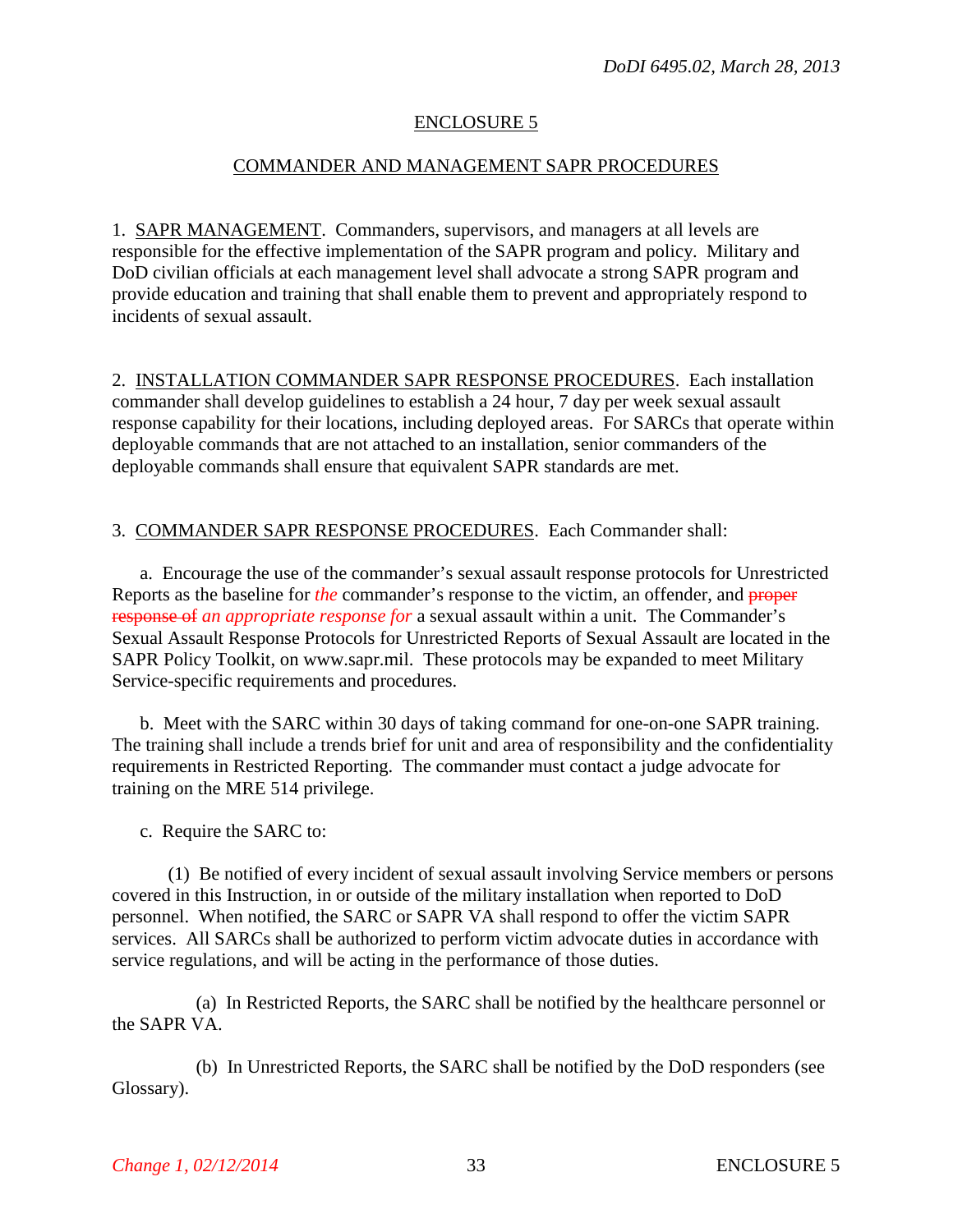(2) Provide the installation commander with information regarding an Unrestricted Report within 24 hours of an Unrestricted Report of sexual assault.

(3) Provide the installation commander with non-PII, as defined in the Glossary, within 24 hours of a Restricted Report of sexual assault. This notification may be extended to 48 hours after the report of the incident if there are extenuating circumstances in the deployed environment. Command and installation demographics shall be taken into account when determining the information to be provided.

(4) Be supervised and evaluated by the installation commander or deputy installation commander in the performance of SAPR procedures in accordance with Enclosure 6 of this Instruction.

(5) Receive SARC training to follow procedures in accordance with Enclosure 6 of this Instruction. Upon implementation of the D-SAACP, standardized criteria for the selection and training of SARCs and SAPR VAs shall comply with specific Military Service guidelines and certification requirements, when implemented by SAPRO.

(6) Follow established procedures to store the DD Form 2910 pursuant to Military Service regulations regarding the storage of documents with PII. (Copies may be obtained via the Internet at http://www.dtic.mil/whs/directives/infomgt/forms/eforms/dd2910.pdf.) Follow established procedures to store the original DD Form 2910 and ensure that all Federal and Service privacy regulations are adhered to.

d. Evaluate medical personnel per Military Service regulation in the performance of SAPR procedures as described in Enclosure 7 of this Instruction.

e. Require adequate supplies of SAFE Kits be maintained by the active component. The supplies shall be routinely evaluated to guarantee adequate numbers to meet the need of sexual assault victims.

f. Require DoD law enforcement and healthcare personnel to comply with prescribed chain of custody procedures described in their Military Service-specific MCIO procedures. Modified procedures applicable in cases of Restricted Reports of sexual assault are explained in Enclosure 8 of this Instruction.

g. Require that a CMG is conducted on a monthly basis in accordance with Enclosure 9 of this Instruction.

(1) Chair or attend the CMG, as appropriate. Direct the required CMG members to attend.

(2) Commanders shall provide victims of a sexual assault who filed an Unrestricted Report monthly updates regarding the current status of any ongoing investigative, medical, legal, or command proceedings regarding the sexual assault until the final disposition (see Glossary) of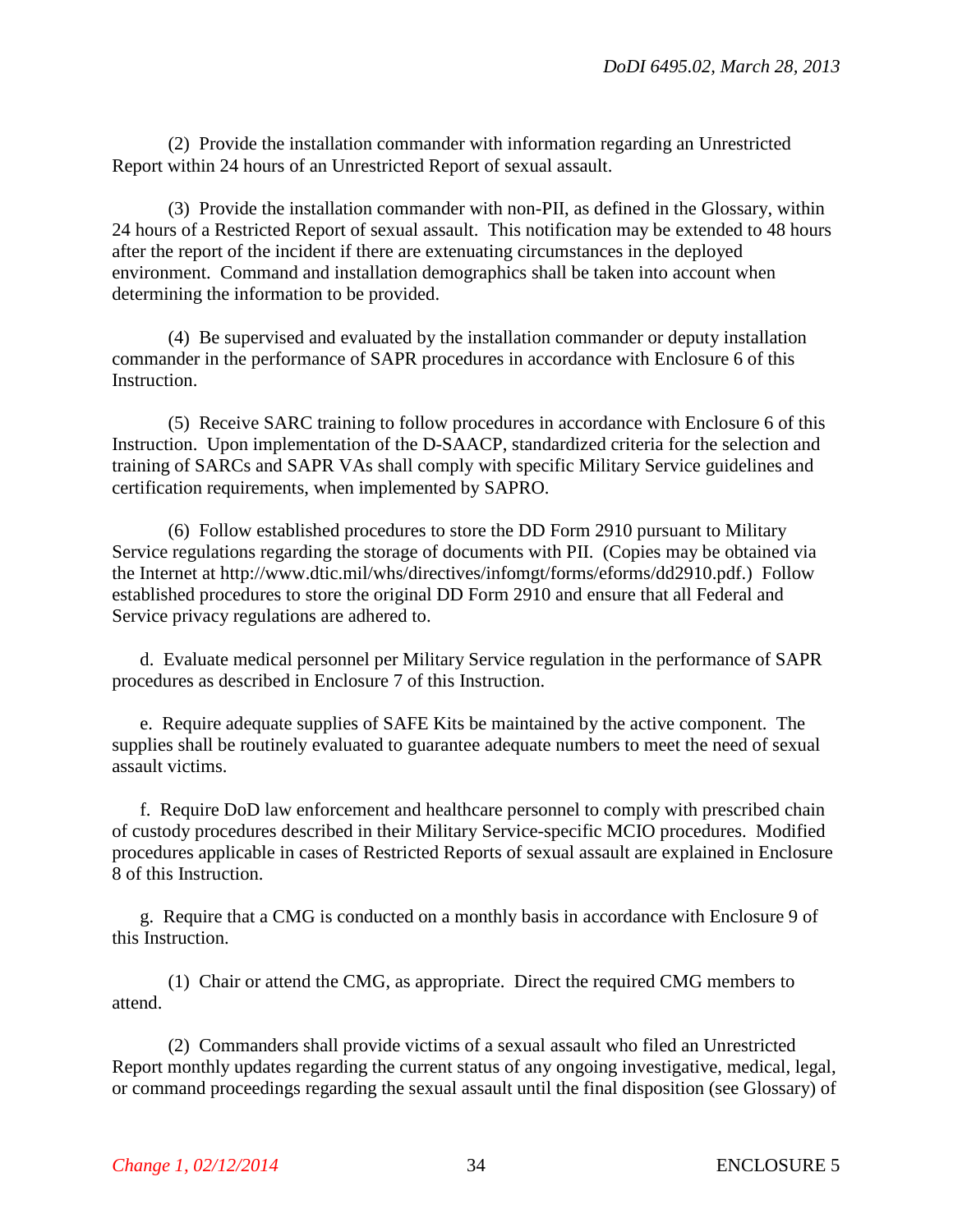the reported assault, and to the extent permitted pursuant to Reference (x), Public Law 104-191, and section 552a of title 5, U.S.C. (References (ae) and (af)). This is a non-delegable commander duty. This update must occur within 72 hours of the last CMG. Commanders of the NG victims who were sexually assaulted when the victim was on title 10 orders and filed **u**Unrestricted **r**Reports are required to update, to the extent allowed by law and regulations, the victim's home State title 32 commander as to all or any ongoing investigative, medical, and legal proceedings and regarding the extent of any actions being taken by the active component against subjects who remain on title 10 orders.

h. Ensure that resolution of Unrestricted Report sexual assault cases shall be expedited.

(1) A unit commander who receives an Unrestricted Report of a sexual assault shall immediately refer the matter to the appropriate MCIO, to include any offense identified by the UCMJ *chapter 47 of* Reference (d)). A unit commander shall not conduct internal command directed investigations on sexual assault (i.e., no referrals to appointed command investigators or inquiry officers) or delay immediately contacting the MCIOs while attempting to assess the credibility of the report.

(2) The final disposition of a sexual assault shall immediately be reported by the commander to the assigned MCIO. Dispositions on cases referred by MCIOs to other DoD law enforcement agencies shall be immediately reported to the MCIOs upon their final disposition. MCIOs shall request dispositions on referred cases from civilian law enforcement agencies and, if received, those dispositions shall be immediately reported by the MCIO in DSAID in order to meet the congressional annual reporting requirements. When requested by MCIOs and other DoD law enforcement, commanders shall provide final disposition of sexual assault cases. Final case disposition is required to be inputted into DSAID.

(3) If the MCIO has been notified of the disposition in a civilian sexual assault case, the MCIO shall notify the commander of this disposition immediately.

i. Appoint a point of contact to serve as a formal liaison between the installation SARC and the installation family advocacy program (FAP) and domestic violence intervention and prevention staff (or civilian domestic resource if FAP is not available for a Reserve Component victim) to direct coordination when a sexual assault occurs within a domestic relationship or involves child abuse.

j. Ensure appropriate training of all military responders be directed and documented in accordance with training standards in Enclosure 10 of this Instruction. Direct and document appropriate training of all military responders who attend the CMG.

k. Identify and maintain a liaison with civilian sexual assault victim resources. Where necessary, it is strongly recommended that an MOU or MOAs with the appropriate local authorities and civilian service organizations be established to maximize cooperation, reciprocal reporting of sexual assault information, and consultation regarding jurisdiction for the prosecution of Service members involved in sexual assault, as appropriate.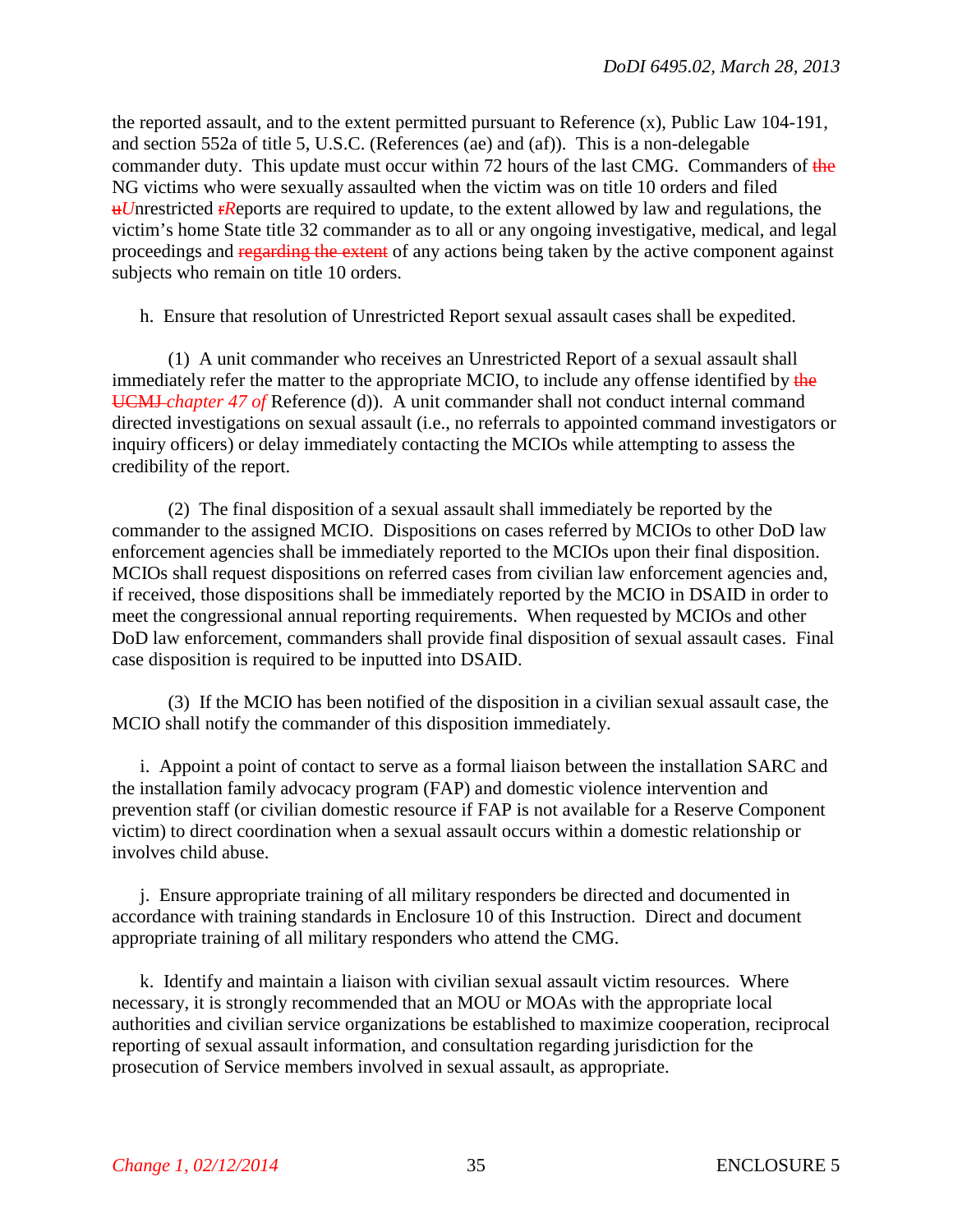l. Require that each Service member who reports a sexual assault, pursuant to the respective Military Service regulations, be given the opportunity to consult with legal assistance counsel, and in cases where the victim may have been involved in collateral misconduct, to consult with defense counsel. Victims shall be referred to VWAP. Information concerning the prosecution shall be provided to victims in accordance with VWAP procedures in Reference (x). The Service member victim shall be informed of this opportunity to consult with legal assistance counsel as soon as the victim seeks assistance from a SARC, SAPR VA, or any DoD law enforcement agent or judge advocate.

m. Direct that DoD law enforcement agents and VWAP personnel provide victims of sexual assault who elect an Unrestricted Report the information outlined in DoDD 1030.01 (Reference (ag)) and Reference (ab) throughout the investigative and legal process. The completed DD Form 2701 shall be distributed to the victim in Unrestricted Reporting cases by DoD law enforcement agents.

n. Require that MCIOs utilize the investigation descriptions found in the Appendix to Enclosure 12 in this Instruction.

o. Establish procedures to ensure that in the case of a general or special court-martial involving a sexual assault as defined in Reference (b), a copy of the prepared record of the proceedings of the court-martial (not to include sealed materials, unless otherwise approved by the presiding military judge or appellate court) shall be given to the victim of the offense if the victim testified during the proceedings. The record of the proceedings (prepared in accordance with Service regulations) shall be provided without charge and as soon as the record is authenticated. The victim shall be notified of the opportunity to receive the record of the proceedings in accordance with *section 854(e) of* Reference (d) *(Article 54(e), UCMJ)*.

p. Protect sexual assault victims from coercion, discrimination, or reprisals. Commanders shall protect SARCs and SAPR VAs from coercion, discrimination, or reprisals related to the execution of their SAPR duties and responsibilities.

q. Require that sexual assault reports be entered into DSAID through interface with a Military Service data system, or by direct data entry by authorized personnel.

r. Designate an official, usually the SARC, to generate an alpha-numeric Restricted Reporting case number (RRCN).

s. Appoint a healthcare provider, as an official duty, in each MTF to be the resident point of contact concerning SAPR policy and sexual assault care.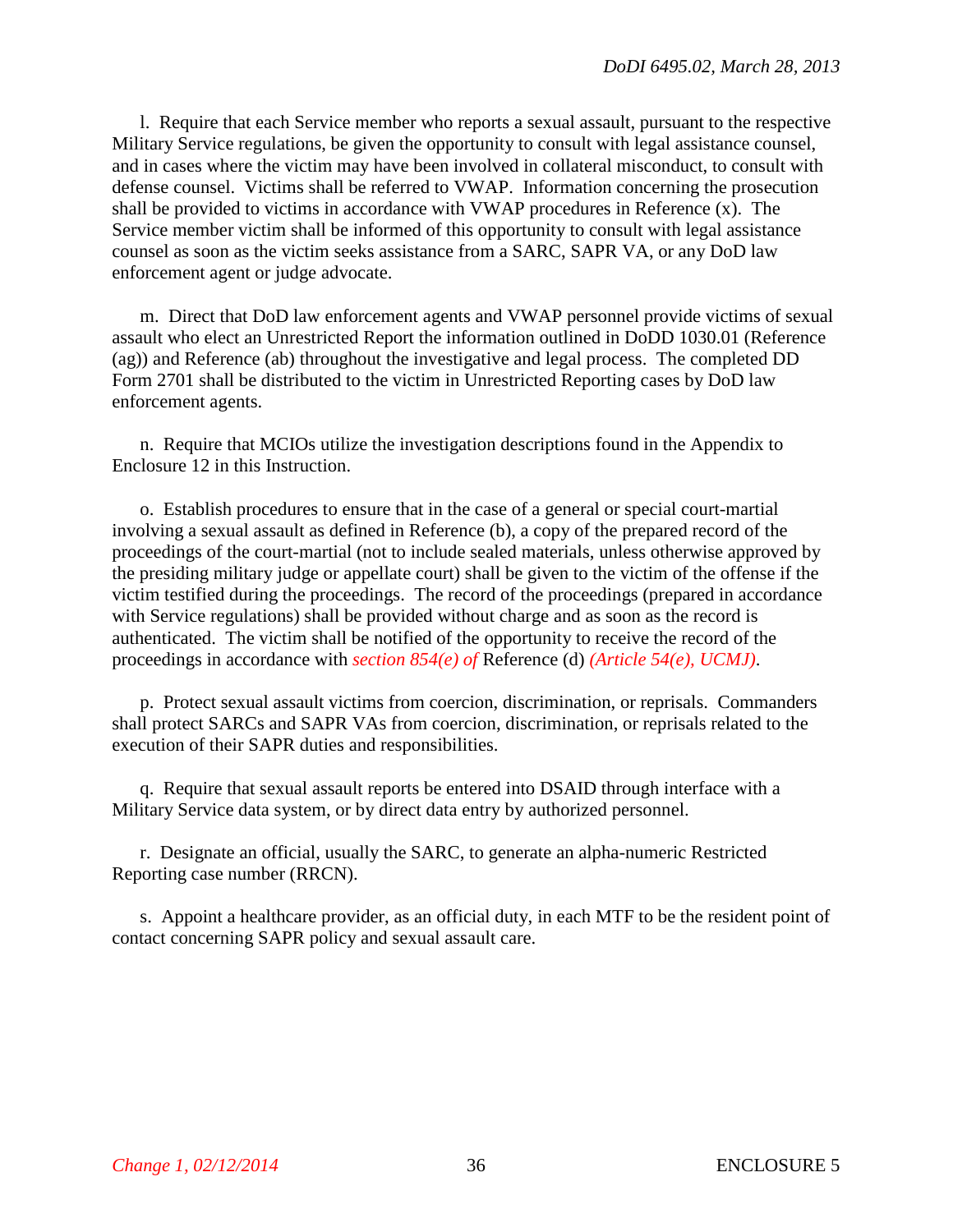### 3. MOUs OR MOAs WITH LOCAL CIVILIAN AUTHORITIES. The purpose of MOUs and MOAs is to:

a. Enhance communications and the sharing of information regarding sexual assault prosecutions, as well as of the sexual assault care and forensic examinations that involve Service members and eligible TRICARE beneficiaries covered by this Instruction.

b. Collaborate with local community crisis counseling centers, as necessary, to augment or enhance their sexual assault programs.

c. Provide liaison with private or public sector sexual assault councils, as appropriate.

d. Provide information about medical and counseling services related to care for victims of sexual assault in the civilian community, when not otherwise available at the MTFs, in order that military victims may be offered the appropriate healthcare and civilian resources, where available and where covered by military healthcare benefits.

e. Where appropriate or required by MOU or MOA, facilitate training for civilian service providers about SAPR policy and the roles and responsibilities of the SARC and SAPR VA.

### 4. LINE OF DUTY (LOD) PROCEDURES

a. Members of the Reserve Components, whether they file a Restricted or Unrestricted Report, shall have access to medical treatment and counseling for injuries and illness incurred from a sexual assault inflicted upon a Service member when performing active duty service, as defined in section 101(d)(3) of Reference (d), and inactive duty training.

b. Medical entitlements remain dependent on a LOD determination as to whether or not the sexual assault incident occurred in an active duty or inactive duty training status. However, regardless of their duty status at the time that the sexual assault incident occurred, or at the time that they are seeking SAPR services (see Glossary), Reserve Component members can elect either the Restricted or Unrestricted Reporting option (see Glossary in Reference (b)) and have access to the SAPR services of a SARC and a SAPR VA.

c. The following LOD procedures shall be followed by Reserve Component commanders.

(1) LOD determinations may be made without the victim being identified to DoD law enforcement or command, solely for the purpose of enabling the victim to access medical care and psychological counseling, and without identifying injuries from sexual assault as the cause.

(2) When assessing LOD determinations for sexual assault victims, the commander of the Reserve command in each component and the directors of the Army and Air NGBs shall designate individuals within their respective organizations to process LODs for victims of sexual assault when performing active service, as defined in section  $101(d)(3)$  of Reference (d), and inactive duty training.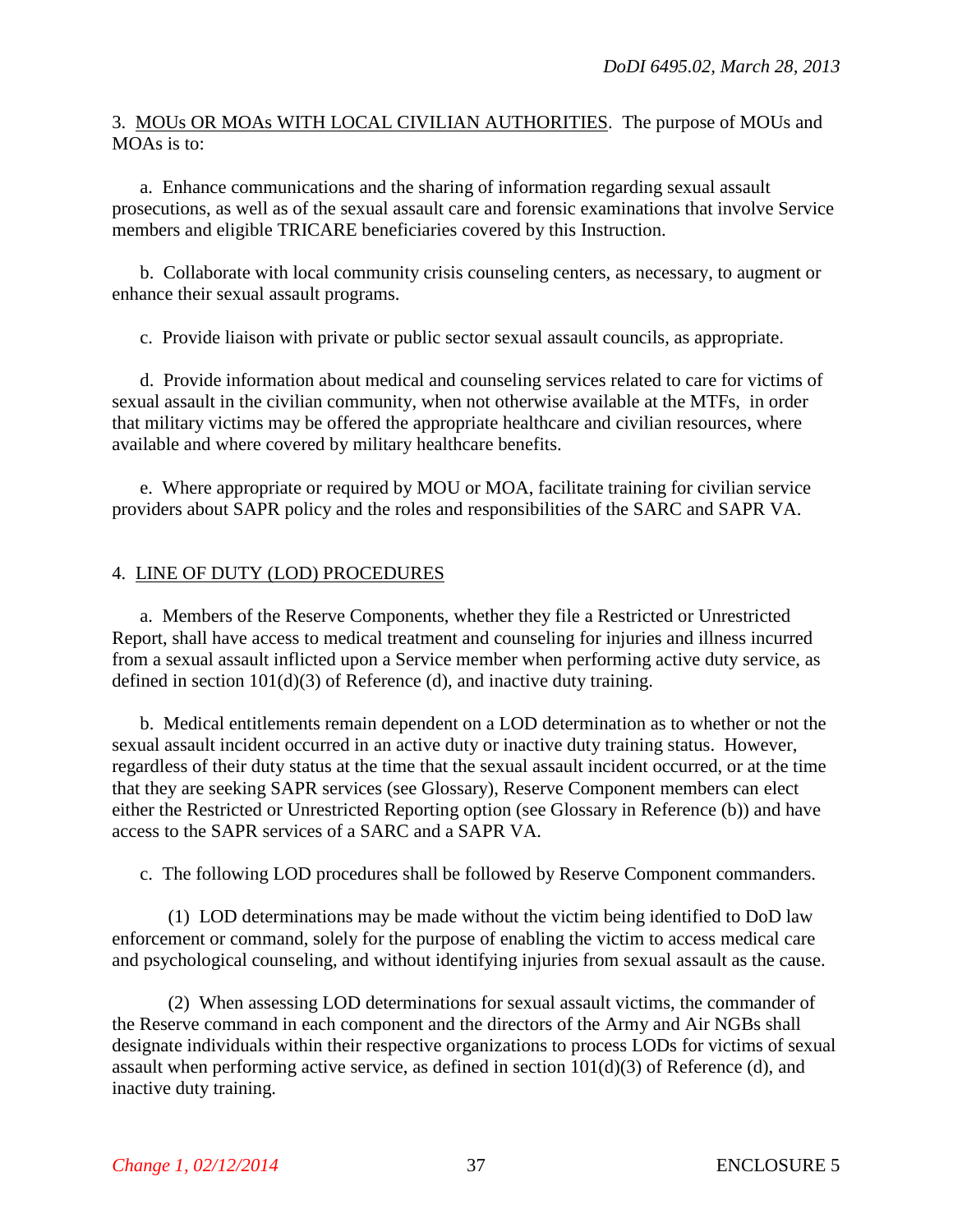(a) Designated individuals shall possess the maturity and experience to assist in a sensitive situation and, if dealing with a Restricted Report, to safeguard confidential communications. These individuals are specifically authorized to receive confidential communications as defined by the Glossary of this Instruction for the purpose of determining LOD status.

(b) The appropriate SARC will brief the designated individuals on Restricted Reporting policies, exceptions to Restricted Reporting, and the limitations of disclosure of confidential communications as specified in section 5 of Enclosure 4 of this Instruction. The SARC and these individuals may consult with their servicing legal office, in the same manner as other recipients of privileged information for assistance, exercising due care to protect confidential communications by disclosing only non-identifying information. Unauthorized disclosure may result in disciplinary action, in accordance with paragraphs 4.a. and 4.b. of Enclosure 4 of this Instruction.

(3) For LOD purposes, the victim's SARC may provide documentation that substantiates the victim's duty status as well as the filing of the Restricted Report to the designated official.

(4) If medical or mental healthcare is required beyond initial treatment and follow-up, a licensed medical or mental health provider must recommend a continued treatment plan.

(5) When evaluating pay and entitlements, the modification of the LOD process for Restricted Reporting does not extend to pay and allowances or travel and transportation incident to the healthcare entitlement. However, at any time the Service member may request an unrestricted LOD to be completed in order to receive the full range of entitlements authorized pursuant to DoDI 1241.2 (Reference (ah)).

# 5. EXPEDITED VICTIM TRANSFER REQUESTS

a. Any threat to life or safety of a Service member shall be immediately reported to command and DoD law enforcement authorities (see Glossary) and a request to transfer the victim under these circumstances will be handled in accordance with established Service regulations.

b. Service members who file an Unrestricted Report of sexual assault shall be informed by the SARC, SAPR VA, or the Service member's commanding officer (CO) at the time of making the report, or as soon as practicable, of the option to request a temporary or permanent expedited transfer from their assigned command or installation, or to a different location within their assigned command or installation. The Service members shall initiate the transfer request and submit the request to their COs. The CO shall document the date and time the request is received.

(1) A presumption shall be established in favor of transferring a Service member (who initiated the transfer request) following a credible report (see Glossary) of sexual assault. The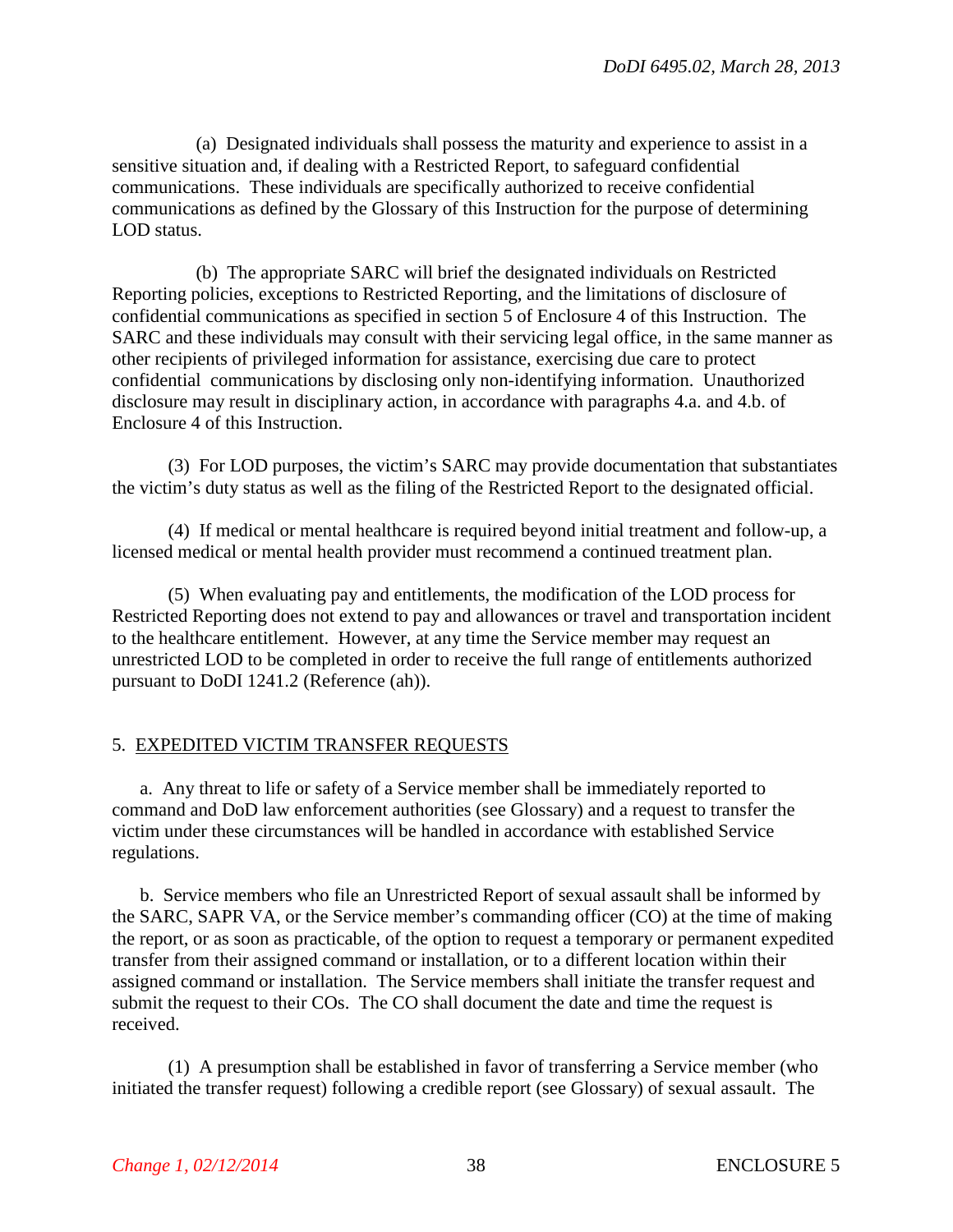CO, or the appropriate approving authority, shall make a credible report determination at the time the expedited request is made after considering the advice of the supporting judge advocate, or other legal advisor concerned, and the available evidence based on an MCIO's investigation's information (if available).

(2) Expedited transfers of Service members who report that they are victims of sexual assault shall be limited to sexual assault offenses reported in the form of an Unrestricted Report.

(a) Sexual assault against adults is defined in the Glossary of Reference (b) and includes *rape and sexual assault in violation of* Article 120*, UCMJ,* and *forcible sodomy in violation of* Article 125*, UCMJ (sections 920 and 925* of Reference (d)). This Instruction does not address victims covered under the Family Advocacy Program in Reference (o).

(b) If the Service member files a Restricted Report in accordance with Reference (b) and requests an expedited transfer, the Service member must affirmatively change his or her reporting option to Unrestricted Reporting on the DD Form 2910, in order to be eligible for an expedited transfer.

(3) When the alleged perpetrator is the commander or otherwise in the victim's chain of command, the SARC shall inform such victims of the opportunity to go outside the chain of command to report the offense to MCIOs, other commanding officers or an Inspector General. Victims shall be informed that they can also seek assistance from a legal assistance attorney or the DoD Safe Helpline.

(4) The CO shall expeditiously process a transfer request from a command or installation, or to a different location within the command or installation. The CO shall request and take into consideration the Service member's input before making a decision involving a temporary or permanent transfer and the location of the transfer. If approved, the transfer orders shall also include the Service member's dependents or military spouse (as applicable).

(5) The CO must approve or disapprove a Service member's request for a permanent change of station (PCS), permanent change of assignment (PCA), or unit transfer within 72 hours from receipt of the Service member's request. The decision to approve the request shall be immediately forwarded to the designated activity that processes PCS, PCA, or unit transfers (see Glossary).

(6) If the Service member's transfer request is disapproved by the CO, the Service member shall be given the opportunity to request review by the first G/FO in the chain of command of the member, or an SES equivalent (if applicable). The decision to approve or disapprove the request for transfer must be made within 72 hours of submission of the request for review. If a civilian SES equivalent reviewer approves the transfer, the Secretary of the Military Department concerned shall process and issue orders for the transfer.

(7) Military Departments shall make every reasonable effort to minimize disruption to the normal career progression of a Service member who reports that he or she is a victim of a sexual assault.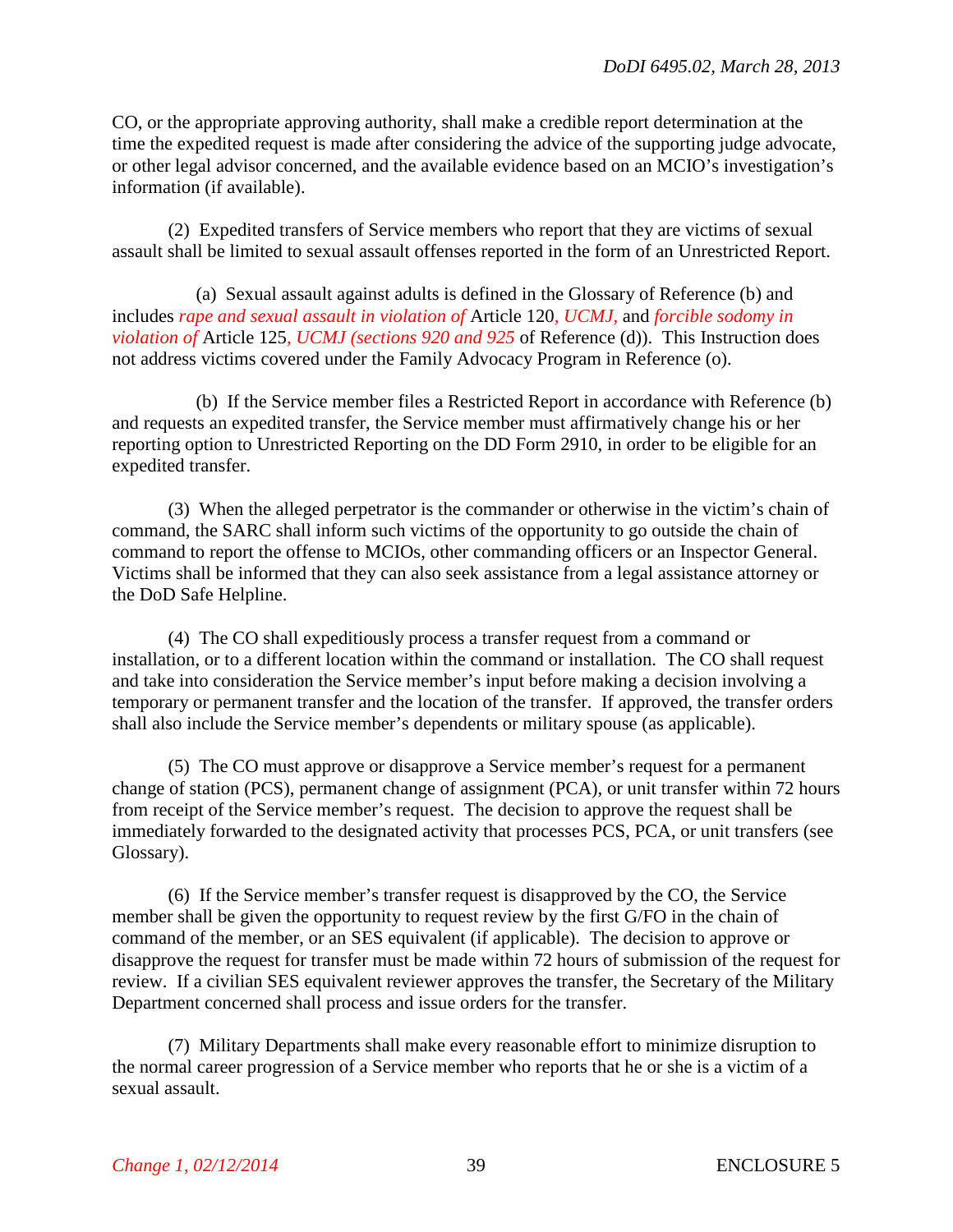(8) Expedited transfer procedures require that a CO or the appropriate approving authority make a determination and provide his or her reasons and justification on the transfer of a Service member based on a credible report of sexual assault. A CO shall consider:

(a) The Service member's reasons for the request.

(b) Potential transfer of the alleged offender instead of the Service member requesting the transfer.

(c) Nature and circumstances of the offense.

(d) Whether a temporary transfer would meet the Service member's needs and the operational needs of the unit.

(e) Training status of the Service member requesting the transfer.

(f) Availability of positions within other units on the installation.

(g) Status of the investigation and potential impact on the investigation and future disposition of the offense, after consultation with the investigating MCIOs.

(h) Location of the alleged offender.

(i) Alleged offender's status (Service member or civilian).

(j) Other pertinent circumstances or facts.

(9) Service members requesting the transfer shall be informed that they may have to return for the prosecution of the case, if the determination is made that prosecution is the appropriate command action.

(10) Commanders shall directly counsel the Service member to ensure that he or she is fully informed regarding:

(a) Reasonably foreseeable career impacts.

(b) The potential impact of the transfer or reassignment on the investigation and case disposition or the initiation of other adverse action against the alleged offender.

(c) The effect on bonus recoupment (if, for example, they cannot work in their Air Force Specialty or Military Occupational Specialty).

(d) Other possible consequences of granting the request.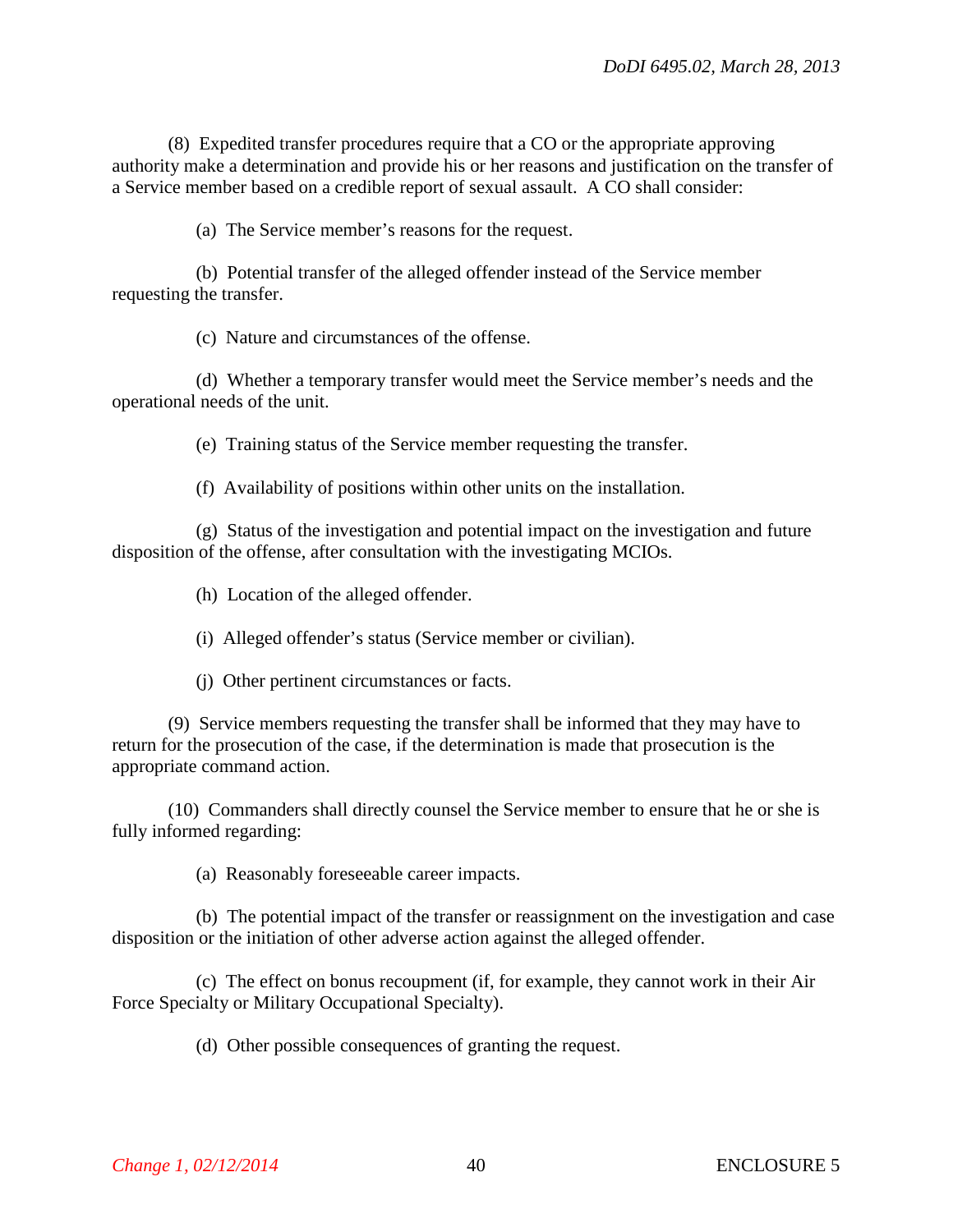(11) Require that expedited transfer procedures for Reserve Component, Army NG, and Air NG members who make Unrestricted Reports of sexual assault be established by commanders within available resources and authorities. If requested by the Service member, the command should allow for separate training on different weekends or times from the alleged offender or with a different unit in the home drilling location to ensure undue burden is not placed on the Service member and his or her family by the transfer. Potential transfer of the alleged offender instead of the Service member should also be considered. At a minimum, the alleged offender's access to the Service member who made the Unrestricted Report shall be controlled, as appropriate.

(12) Even in those court-martial cases in which the accused has been acquitted, the standard for approving an expedited transfer still remains whether a credible report has been filed. The commander shall consider all the facts and circumstances surrounding the case and the basis for the transfer request.

6. MILITARY PROTECTIVE ORDERS (MPO). In Unrestricted Reporting cases, commanders shall execute the following procedures regarding MPOs:

a. Require the SARC or the SAPR VA to inform sexual assault victims protected by an MPO, in a timely manner, of the option to request transfer from the assigned command in accordance with section 567(c) of Reference (j).

b. Notify the appropriate civilian authorities of the issuance of an MPO and of the individuals involved in the order, in the event an MPO has been issued against a Service member and any individual involved in the MPO does not reside on a military installation at any time during the duration of the MPO pursuant to Reference (i).

(1) An MPO issued by a military commander shall remain in effect until such time as the commander terminates the order or issues a replacement order.

(2) The issuing commander shall notify the appropriate civilian authorities of any change made in a protective order, or its termination, covered by chapter 80 of Reference (d) and the termination of the protective order.

(3) When an MPO has been issued against a Service member and any individual involved in the MPO does not reside on a military installation at any time during the duration of the MPO, notify the appropriate civilian authorities of the issuance of an MPO and of the individuals involved in the order. The appropriate civilian authorities shall include, at a minimum, the local civilian law enforcement agency or agencies with jurisdiction to respond to an emergency call from the residence of any individual involved in the order.

c. Advise the person seeking the MPO that the MPO is not enforceable by civilian authorities off base and that victims desiring protection off base should seek a civilian protective order (CPO). Off base violations of the MPO should be reported to the issuing commander, DoD law enforcement, and the relevant MCIO for investigation.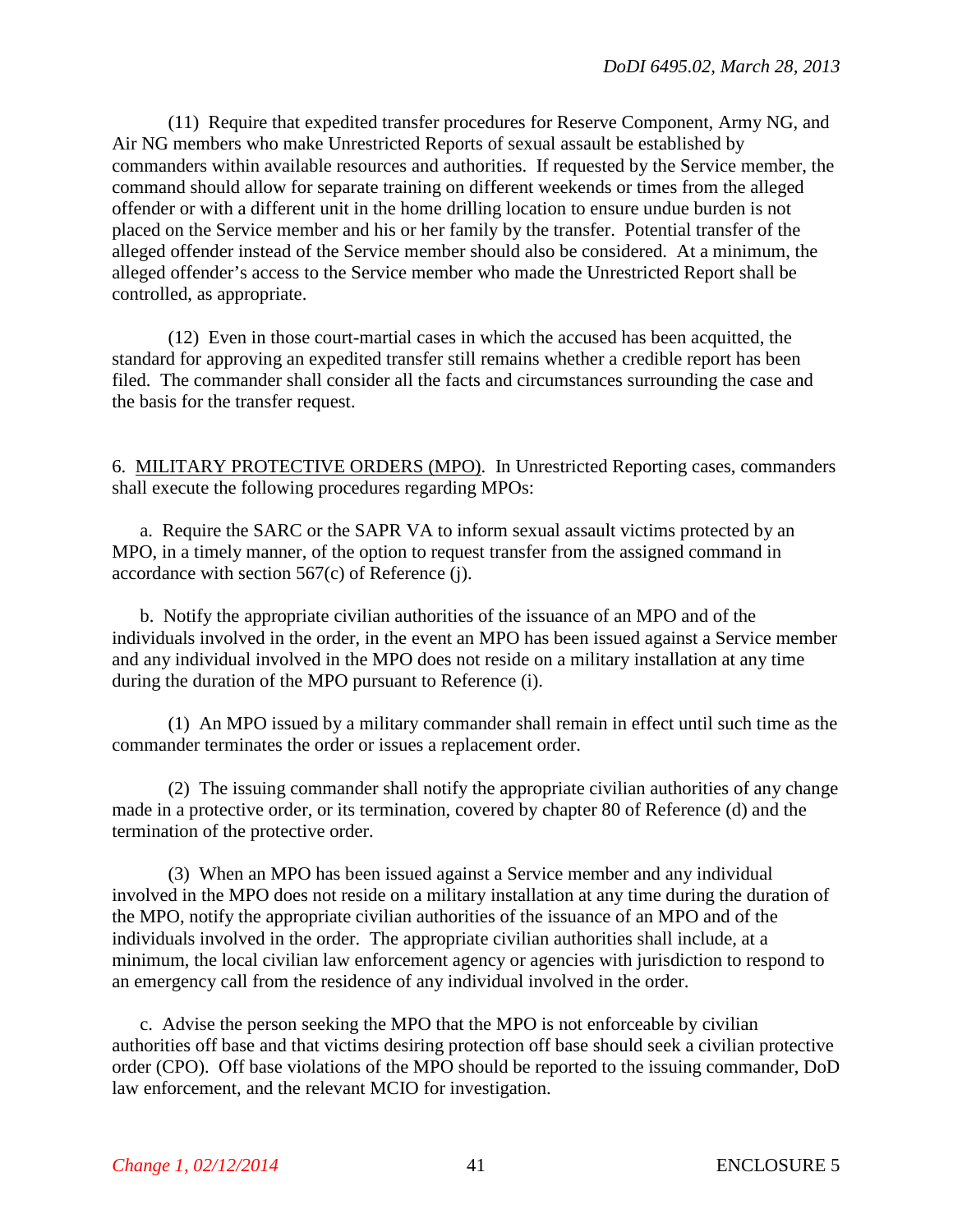(1) Pursuant to section 1561a of Reference (d), a CPO shall have the same force and effect on a military installation as such order has within the jurisdiction of the court that issued such order. Commanders, MCIOs, and installation DoD law enforcement personnel shall take all reasonable measures necessary to ensure that a CPO is given full force and effect on all DoD installations within the jurisdiction of the court that issued such order.

(2) If the victim has informed the SARC of an existing CPO, a commander shall require the SARC to inform the CMG of the existence of the CPO and its requirements. After the CPO information is received at the CMG, DoD law enforcement agents shall be required to document CPOs for all Service members in their investigative case file, to include documentation for Reserve Component personnel in title 10 status.

d. Note that MPOs in cases other than sexual assault matters may have separate requirements.

e. Issuing commanders fill out the DD Form 2873, "Military Protective Order (MPO)," and provide victims and alleged offenders with copies of the completed form. Verbal MPOs can be issued, but need to be subsequently documented with a DD Form 2873, as soon as possible.

f. Require DoD law enforcement agents document MPOs for all Service members in their investigative case file, to include documentation for Reserve Component personnel in title 10 status. The appropriate DoD law enforcement agent representative to the CMG shall brief the CMG chair and co-chair on the existence of an MPO.

g. If the commander's decision is to deny the MPO request, document the reasons for the denial. Denials of MPO requests go to the installation commander or equivalent command level (in consultation with a judge advocate) for the final decision.

# 7. COLLATERAL MISCONDUCT IN SEXUAL ASSAULT CASES

a. Collateral misconduct by the victim of a sexual assault is one of the most significant barriers to reporting assault because of the victim's fear of punishment. Some reported sexual assaults involve circumstances where the victim may have engaged in some form of misconduct (e.g., underage drinking or other related alcohol offenses, adultery, fraternization, or other violations of certain regulations or orders). Commanders shall have discretion to defer action on alleged collateral misconduct by the sexual assault victims (and shall not be penalized for such a deferral decision), until final disposition of the sexual assault case, taking into account the trauma to the victim and responding appropriately so as to encourage reporting of sexual assault and continued victim cooperation, while also bearing in mind any potential speedy trial and statute of limitations concerns.

b. In accordance with Secretary of Defense Memorandum (Reference (aj)), the initial disposition authority is withheld from all commanders within the Department of Defense who do not possess at least special court-martial convening authority and who are not in the grade of 0-6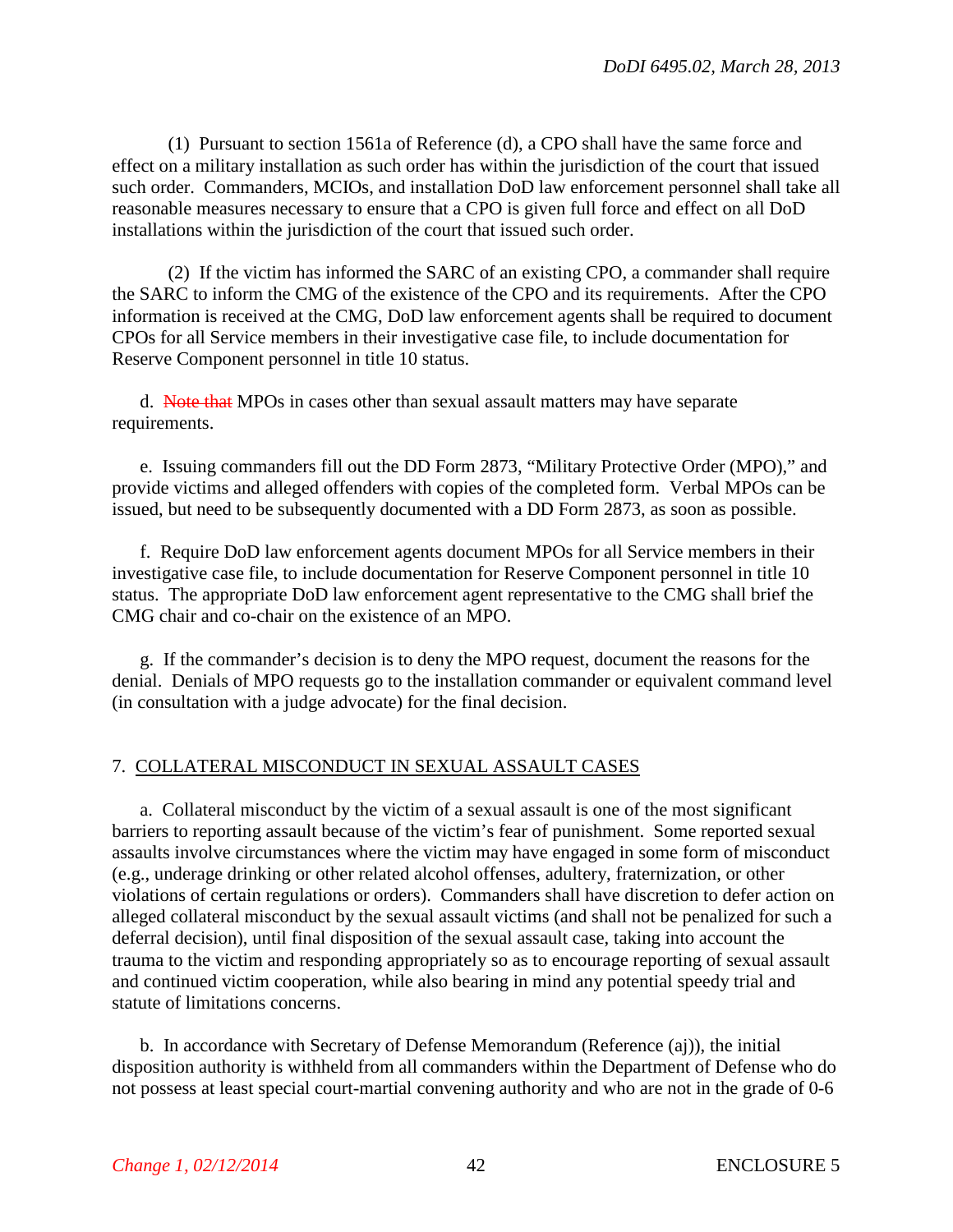(i.e., colonel or Navy captain) or higher, with respect to the alleged offenses of rape, sexual assault, forcible sodomy, and all attempts to commit such offenses, in violation of Articles 120, 125, and 80 of *the UCMJ (sections 920, 925, and 880 of* Reference (d)). Commanders may defer taking action on a victim's alleged collateral misconduct arising from or that relates to the sexual assault incident until the initial disposition action for the sexual assault investigation is completed.

c. Commanders and supervisors should take appropriate action for the victim's alleged collateral misconduct (if warranted), responding appropriately in order to encourage sexual assault reporting and continued cooperation, while avoiding those actions that may further traumatize the victim. Ultimately, victim cooperation should significantly enhance timely and effective investigations, as well as the appropriate disposition of sexual assaults.

d. Subordinate commanders shall be advised that taking action on a victim's alleged collateral misconduct may be deferred until final disposition of the sexual assault case. The Military Departments shall establish procedures so that commanders and supervisors are not penalized for deferring alleged collateral misconduct actions for the sexual assault victim until final disposition of the sexual assault case.

e. Commanders shall have the authority to determine, in a timely manner, how to best manage the disposition of alleged misconduct, to include making the decision to defer disciplinary actions regarding a victim's alleged collateral misconduct until after the final disposition of the sexual assault case, where appropriate. For those sexual assault cases for which the victim's alleged collateral misconduct is deferred, Military Service reporting and processing requirements should take such deferrals into consideration and allow for the time deferred to be subtracted, when evaluating whether a commander took too long to resolve the collateral misconduct.

8. COMMANDER SAPR PREVENTION PROCEDURES. Each commander shall implement a SAPR prevention program that:

a. Establishes a command climate of sexual assault prevention predicated on mutual respect and trust, recognizes and embraces diversity, and values the contributions of all its Service members.

b. Emphasizes that sexual assault is a crime and violates the core values of being a professional in the Military Services and ultimately destroys unit cohesion and the trust that is essential for mission readiness and success.

c. Emphasizes DoD and Military Service policies on sexual assault and the potential legal consequences for those who commit such crimes.

d. Monitors the organization's SAPR climate and responds with appropriate action toward any negative trends that may emerge.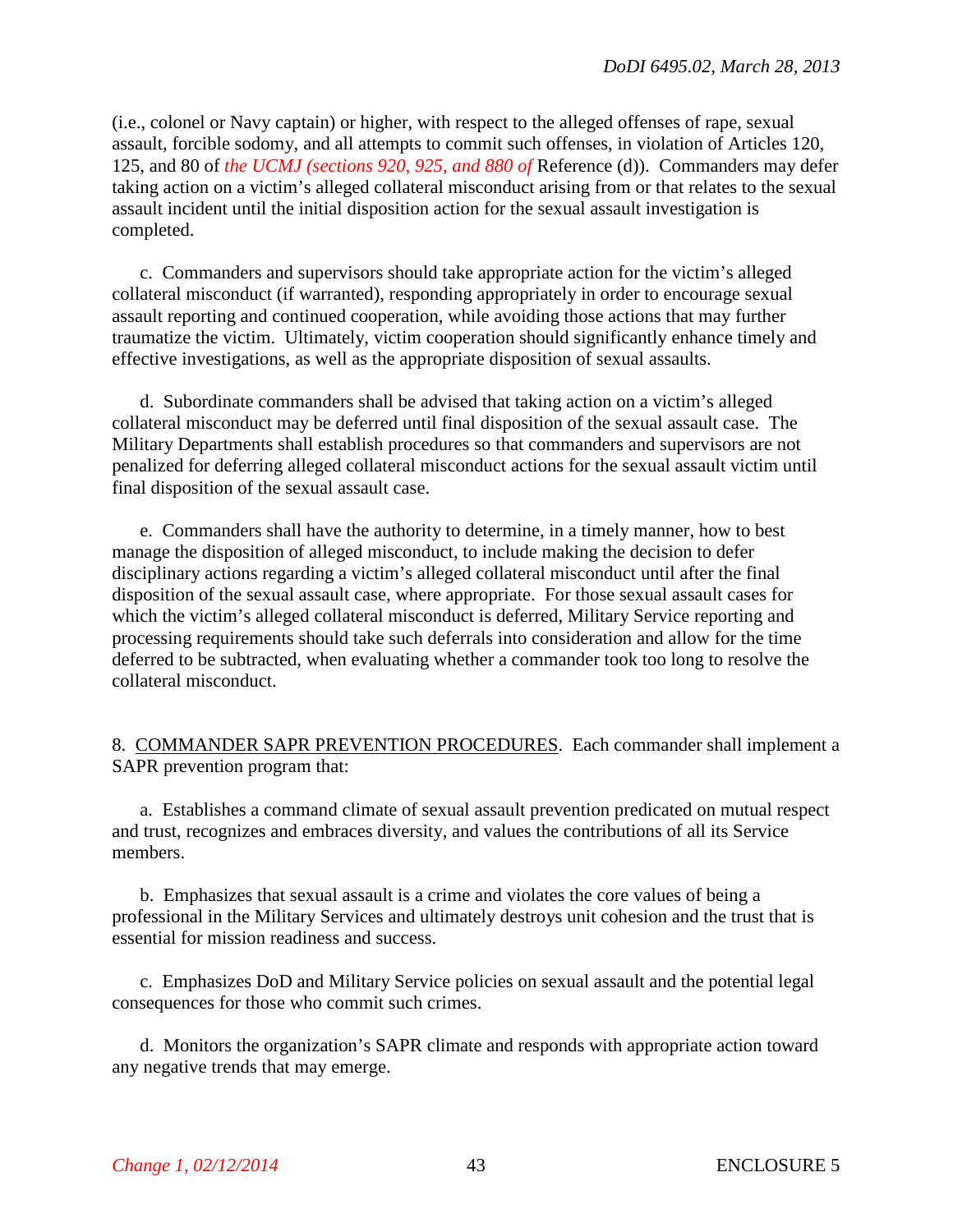e. Identifies and remedies environmental factors specific to the location that may facilitate the commission of sexual assaults (e.g., insufficient lighting).

f. Emphasizes sexual assault prevention training for all assigned personnel.

g. Establishes prevention training that focus*es* on identifying the behavior of potential offenders.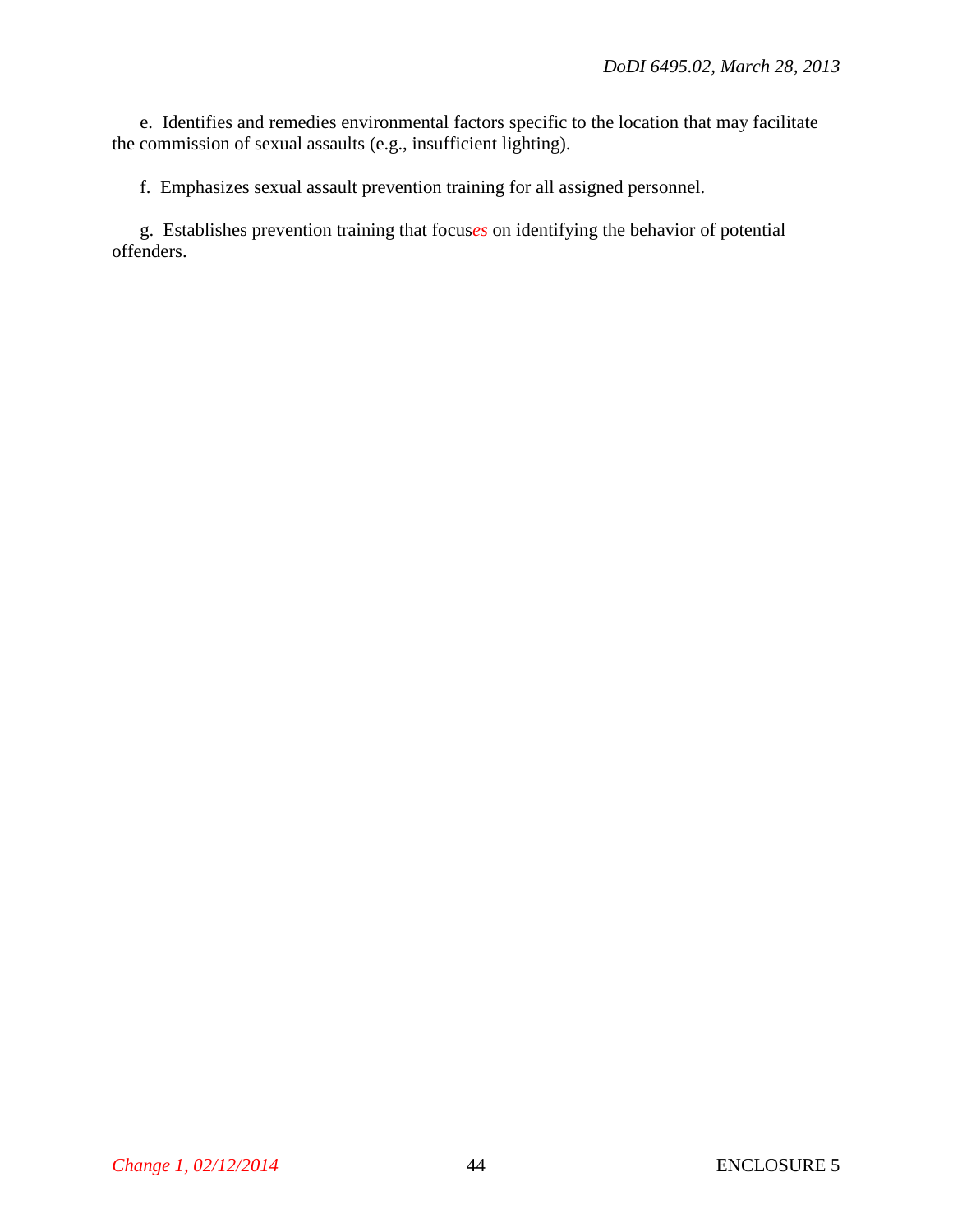### ENCLOSURE 6

#### SARC AND SAPR VA PROCEDURES

#### 1. SARC PROCEDURES. The SARC shall:

a. Serve as the single point of contact to coordinate sexual assault response when a sexual assault is reported. All SARCs shall be authorized to perform victim advocate duties in accordance with Military Service regulations, and will be acting in the performance of those duties.

b. Upon implementation of the D-SAACP, comply with DoD Sexual Assault Advocate Certification requirements.

c. Be trained in and understand the confidentiality requirements of Restricted Reporting and MRE 514. Training must include exceptions to Restricted Reporting and MRE 514.

d. Assist the installation commander in ensuring that victims of sexual assault receive appropriate responsive care and understand their available reporting options (Restricted and Unrestricted) and available SAPR services.

e. Be authorized by this Instruction to accept reports of sexual assault along with the SAPR VA and healthcare personnel.

f. Report directly to the installation commander in accordance with Reference (b), to include providing regular updates to the installation commander and assist the commander to meet annual SAPR training requirements, including providing orientation briefings for newly assigned personnel and, as appropriate, providing community education publicizing available SAPR services.

g. Provide a 24 hour, 7 day per week response capability to victims of sexual assault, to include deployed areas.

(1) SARCs shall respond (see Glossary) to every Restricted and Unrestricted Report of sexual assault on a military installation and the response shall be in person, unless otherwise requested by the victim.

(2) Based on the locality, the SARC may ask the SAPR VA to respond and speak to the victim.

(a) There will be situations where a sexual assault victim receives medical care and a SAFE outside of a military installation under an MOU or MOA with local private or public sector entities. In these cases, pursuant to the MOU or MOA, victims shall be asked whether they would like the SARC to be notified, and, if so, the SARC or SAPR VA shall be notified, and a SARC or SAPR VA shall respond.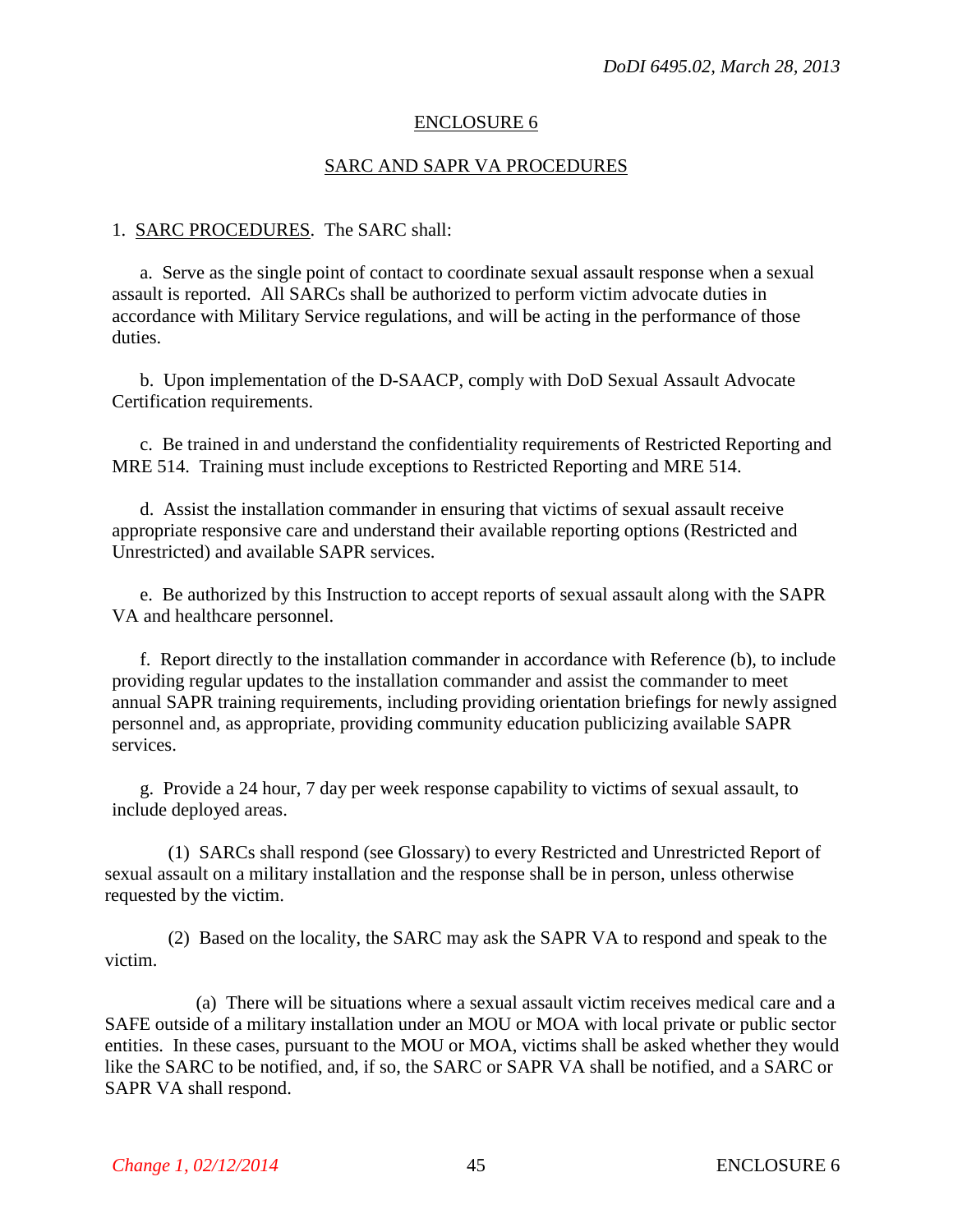(b) When contacted by the SARC or SAPR VA, a sexual assault victim can elect not to speak to the SARC or SAPR VA, or the sexual assault victim may ask to schedule an appointment at a later time to speak to the SARC or SAPR VA.

(3) SARCs shall provide a response that recognizes the high prevalence of pre-existing trauma (prior to the present sexual assault incident).

(4) SARCs shall provide a response that is gender-responsive, culturally-competent, and recovery-oriented.

(5) SARCs shall offer appropriate referrals to sexual assault victims and facilitate access to referrals. Provide referrals at the request of the victim.

(a) Encourage sexual assault victims to follow-up with the referrals and facilitate these referrals, as appropriate.

(b) In order to competently facilitate referrals, inquire whether the victim is a Reservist or an NG member to ensure that victims are referred to the appropriate geographic location.

h. Explain to the victim that the services of the SARC and SAPR VA are optional and these services may be declined, in whole or in part, at any time. The victim may decline advocacy services, even if the SARC or SAPR VA holds a position of higher rank or authority than the victim. Explain to victims the option of requesting a different SAPR VA (subject to availability, depending on locality staffing) or continuing without SAPR VA services.

(1) Explain the available reporting options to the victim.

(a) Have the victim fill out the DD Form 2910 where the victim elects to make a Restricted or Unrestricted Report.

(b) Inform the victim that the DD Form 2910 will be uploaded to DSAID and maintained for 50 years in Unrestricted Reports and retained in hard copy for 5 years in Restricted Reports, for the purpose of providing the victim access to document their sexual assault victimization with the VA for care and benefits. However, at the request of a Service member who files a Restricted Report on an incident of sexual assault, the DD Forms 2910 and 2911 filed in connection with the Restricted Report shall be retained for 50 years.

(c) The SARC or SAPR VA shall tell the victim of any local or State sexual assault reporting requirements that may limit the possibility of Restricted Reporting. At the same time, the victims shall be briefed of the protections and exceptions to MRE 514.

(2) Give the victim a hard copy of the DD Form 2910 with the victim's signature.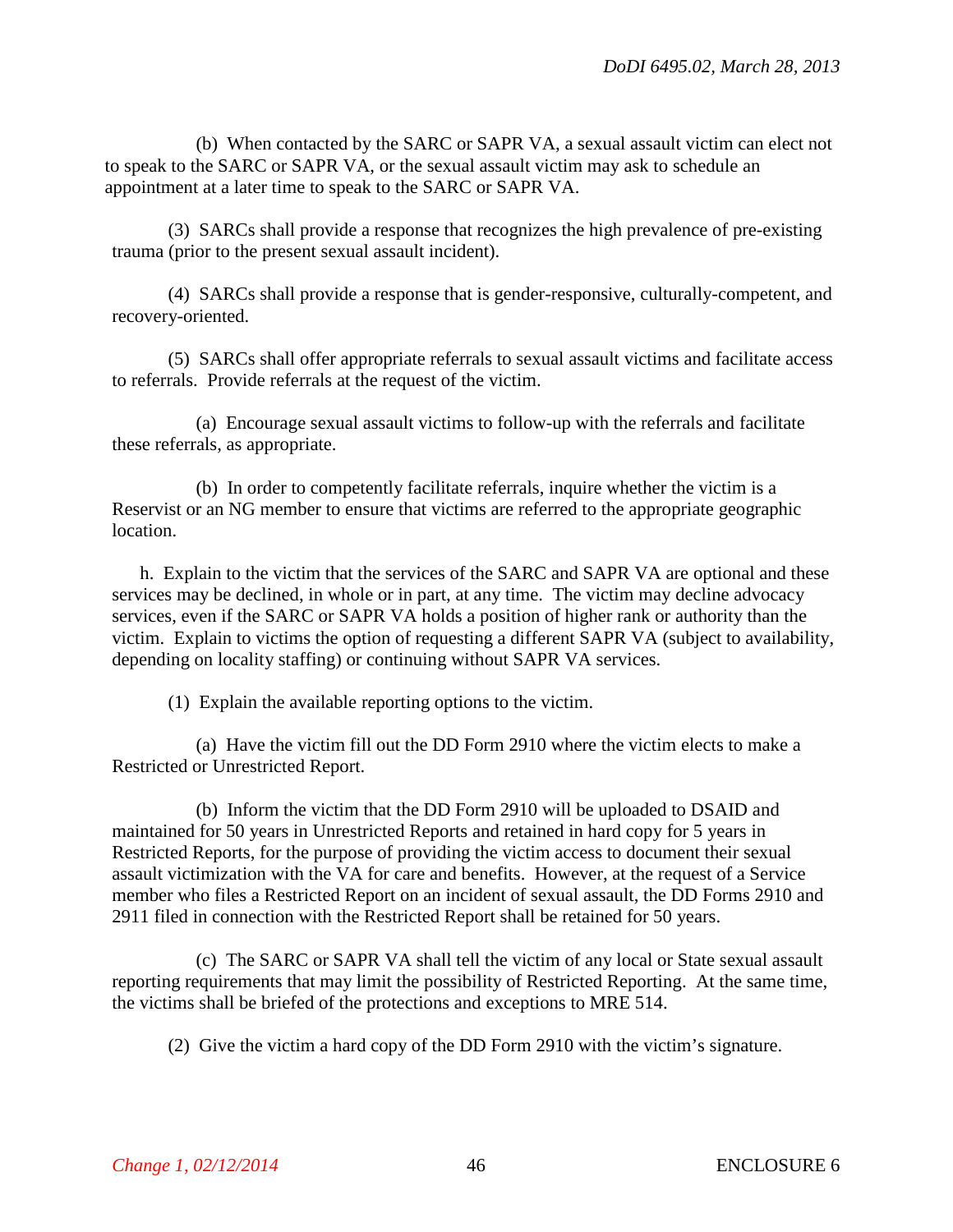(a) Advise the victim to keep the copy of the DD Form 2910 in their personal permanent records as this form may be used by the victim in other matters before other agencies (e.g., Department of Veterans Affairs) or for any other lawful purpose.

(b) Store the original DD Form 2910 pursuant to secure storage Military Service regulations and privacy laws. A SARC being reassigned shall be required to assure their supervisor of the secure transfer of stored DD Forms 2910 to the next SARC. In the event of transitioning SARCs, the departing SARC shall inform their supervisor of the secure storage location of the DD Forms 2910, and the SARC supervisor will ensure the safe transfer of the DD Forms 2910.

(3) Explain SAFE confidentiality to victims and the confidentiality of the contents of the SAFE Kit.

(4) Explain the implications of a victim confiding in another person resulting in a thirdparty report to command or DoD law enforcement (see Enclosure 4 of this Instruction).

(5) Provide the installation commander with information regarding an Unrestricted Report within 24 hours of an Unrestricted Report of sexual assault. This notification may be extended to 48 hours after the Unrestricted Report of the incident if there are extenuating circumstances in the deployed environments.

(6) Provide the installation commander with non-PII within 24 hours of a Restricted Report of sexual assault. This notification may be extended to 48 hours after the Restricted Report of the incident if there are extenuating circumstances in a deployed environment. Command and installation demographics shall be taken into account when determining the information to be provided.

(7) Exercise oversight responsibility for SAPR VAs authorized to respond to sexual assaults when they are providing victim advocacy services.

(8) Perform victim advocacy duties, as needed. DoD recognizes the SARC's authority to perform duties as SAPR VAs, even though the SARC may not be designated in writing as a SAPR VA pursuant to Military Service regulation.

(9) Inform the victim that pursuant to their Military Service regulations, each Service member who reports having been sexually assaulted shall be given the opportunity to consult with legal assistance counsel, and in cases where the victim may have been involved in collateral misconduct, to consult with defense counsel.

(a) Inform the victim that information concerning the prosecution shall be provided to them in accordance with Reference (x).

(b) The Service member victim shall be informed of the opportunity to consult with legal assistance counsel as soon as the victim seeks assistance from a SARC or SAPR VA.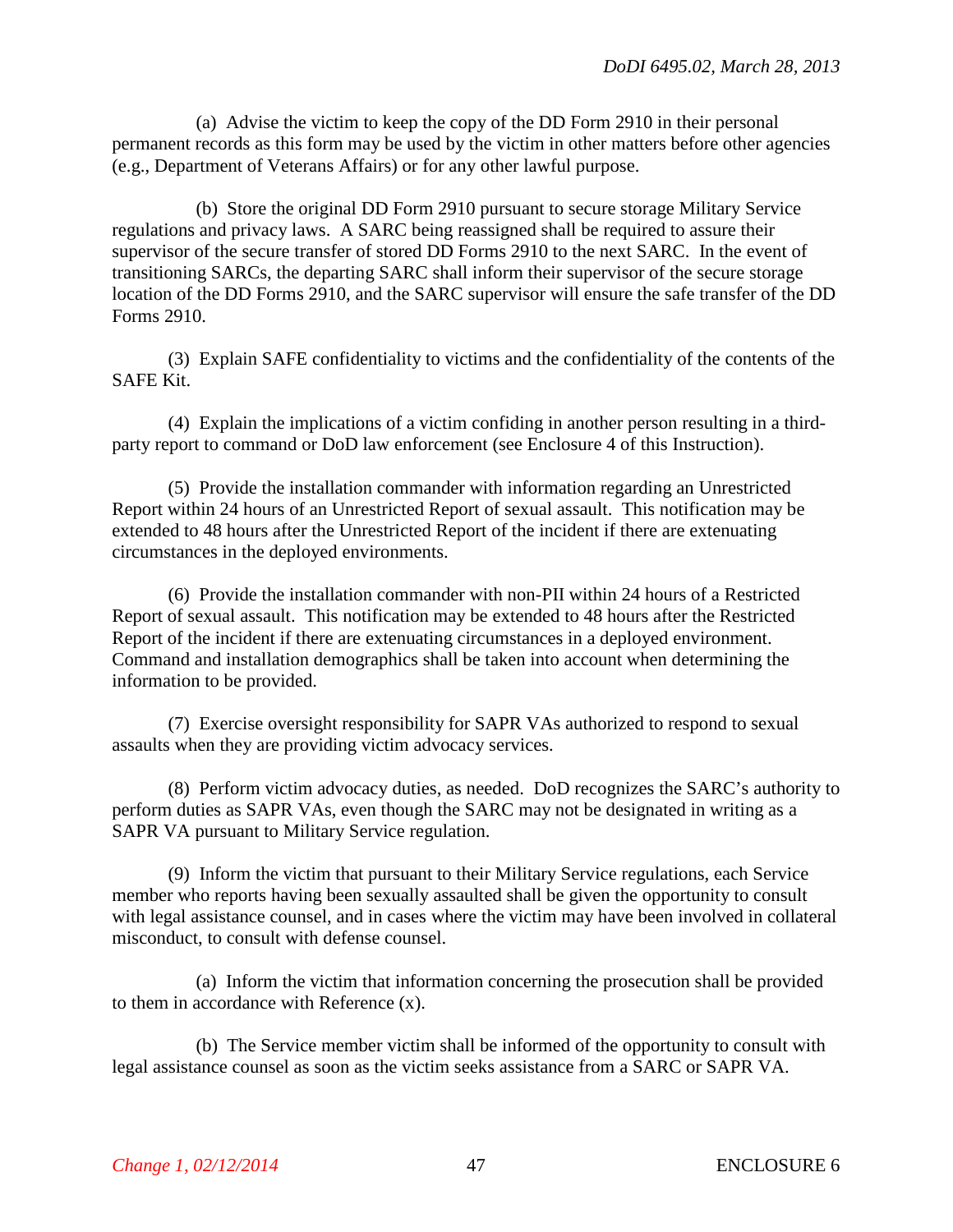(10) Facilitate education of command personnel on sexual assault and victim advocacy services.

(11) Facilitate briefings on victim advocacy services to Service members, military dependents, DoD civilian employees (OCONUS), DoD contractors (accompanying the Military Services in contingency operations OCONUS), and other command or installation personnel, as appropriate.

(12) Facilitate annual SAPR training.

(13) Facilitate the development and collaboration of SAPR public awareness campaigns for victims of sexual assault, including planning local events for Sexual Assault Awareness Month. Publicize the DoD Safe Helpline on all outreach materials.

(14) Coordinate medical and counseling services between military installations and deployed units related to care for victims of sexual assault.

(15) Conduct an ongoing assessment of the consistency and effectiveness of the SAPR program within the assigned area of responsibility.

(16) Collaborate with other agencies and activities to improve SAPR responses to and support of victims of sexual assault.

(17) Maintain liaison with commanders, DoD law enforcement, and MCIOs, and civilian authorities, as appropriate, for the purpose of facilitating the following protocols and procedures to:

(a) Activate victim advocacy 24 hours a day, 7 days a week for all incidents of reported sexual assault occurring either on or off the installation involving Service members and other persons covered by this Instruction.

(b) Collaborate on public safety, awareness, and prevention measures.

(c) Facilitate ongoing training of DoD and civilian law enforcement and criminal investigative personnel on the SAPR policy and program and the roles and responsibilities of the SARC and SAPR VAs.

(18) Consult with command legal representatives, healthcare personnel, and MCIOs, (or when feasible, civilian law enforcement), to assess the potential impact of State laws governing the reporting requirements for adult sexual assault that may affect compliance with the Restricted Reporting option and develop or revise applicable MOUs and MOAs, as appropriate.

(19) Collaborate with MTFs within their respective areas of responsibility to establish protocols and procedures to direct notification of the SARC and SAPR VA for all incidents of reported sexual assault, and facilitate ongoing training of healthcare personnel on the roles and responsibilities of the SARC and SAPR VAs.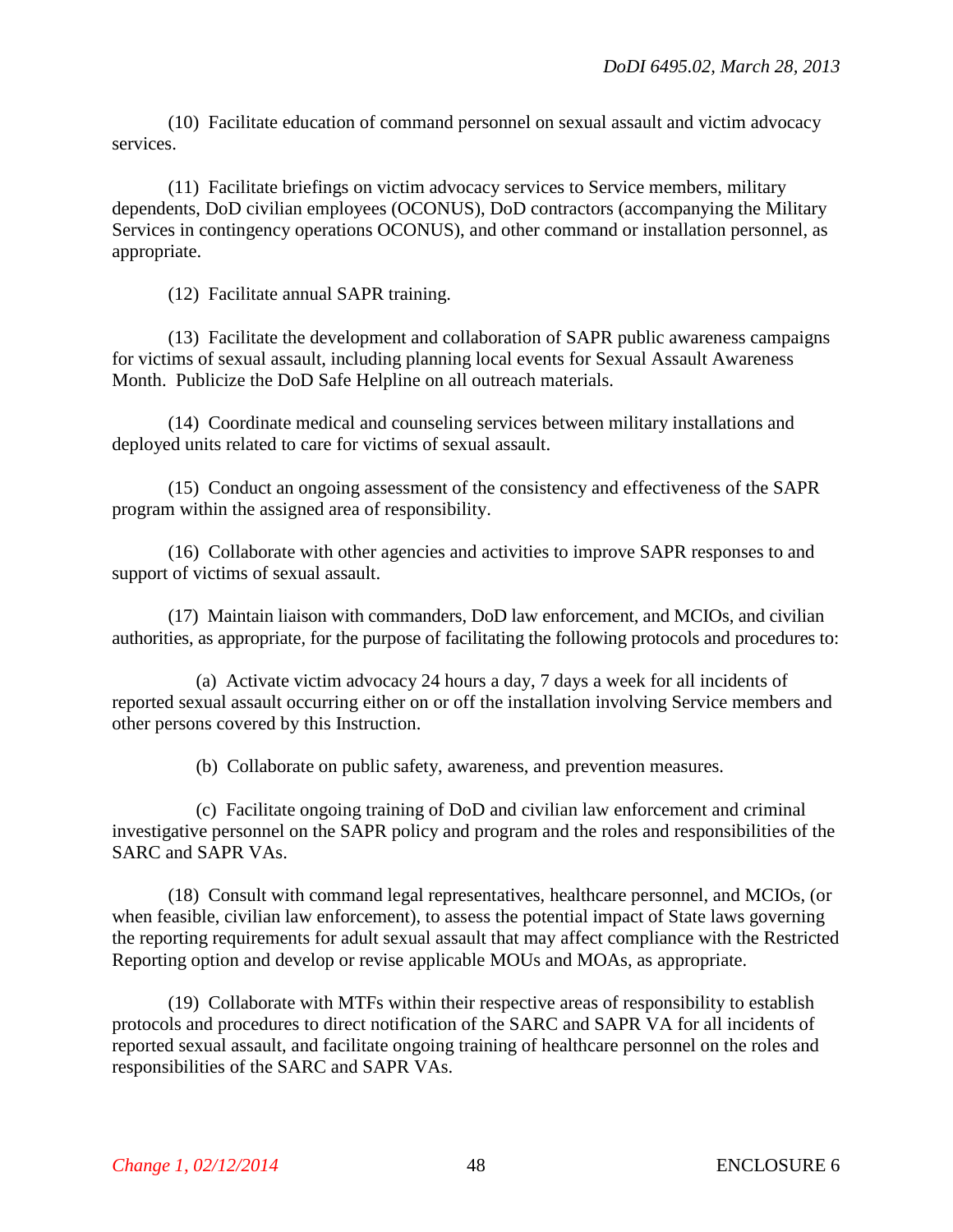(20) Collaborate with local private or public sector entities that provide medical care *to* Service members or TRICARE eligible beneficiaries who are for sexual assault victims and a SAFE outside of a military installation through an MOU or MOA.

(a) Establish protocols and procedures with these local private or public sector entities to facilitate direct notification of the SARC for all incidents of reported sexual assault and facilitate training of healthcare personnel of local private or public sector entities on the roles and responsibilities of SARCs and SAPR VAs, for Service members and persons covered by this policy.

(b) Provide off installation referrals to the sexual assault victims, as needed.

(21) When a victim has a temporary or permanent change of station or is deployed, request victim consent to transfer case management documents and, upon receipt of victim consent, expeditiously transfer case management documents to ensure continuity of care and SAPR services. If the SARC has already closed the case and terminated victim contact, no other action is needed.

(22) Document and track the services referred to and requested by the victim from the time of the initial report of a sexual assault through the final case disposition or until the victim no longer desires services.

(a) Enter information into DSAID or Military Service DSAID-interface within 48 hours of the report of sexual assault. In deployed locations that have internet connectivity issues, the time frame is extended to 96 hours.

(b) Maintain in DSAID, or the DSAID-interfaced Military Service data system, an account of the services referred to and requested by the victim for all reported sexual assault incidents, from medical treatment through counseling, and from the time of the initial report of a sexual assault through the final case disposition or until the victim no longer desires services.

(23) Provide information to assist installation commanders to manage trends and characteristics of sexual assault crimes at the Military Service-level and mitigate the risk factors that may be present within the associated environment (e.g., the necessity for better lighting in the showers or latrines and in the surrounding area).

(24) Participate in the CMG to review individual cases of Unrestricted Reports of sexual assault.

(a) The installation SARC shall serve as the co-chair of the CMG. This responsibility is not delegable. If an installation has multiple SARCs on the installation, a Lead SARC shall be designated by the Service concerned, and shall serve as the co-chair.

(b) Other SARCs and SAPR VAs shall actively participate in each CMG meeting by presenting oral updates on their assigned sexual assault victim cases, providing recommendations and, if needed, seeking assistance from the chair or victim's commander.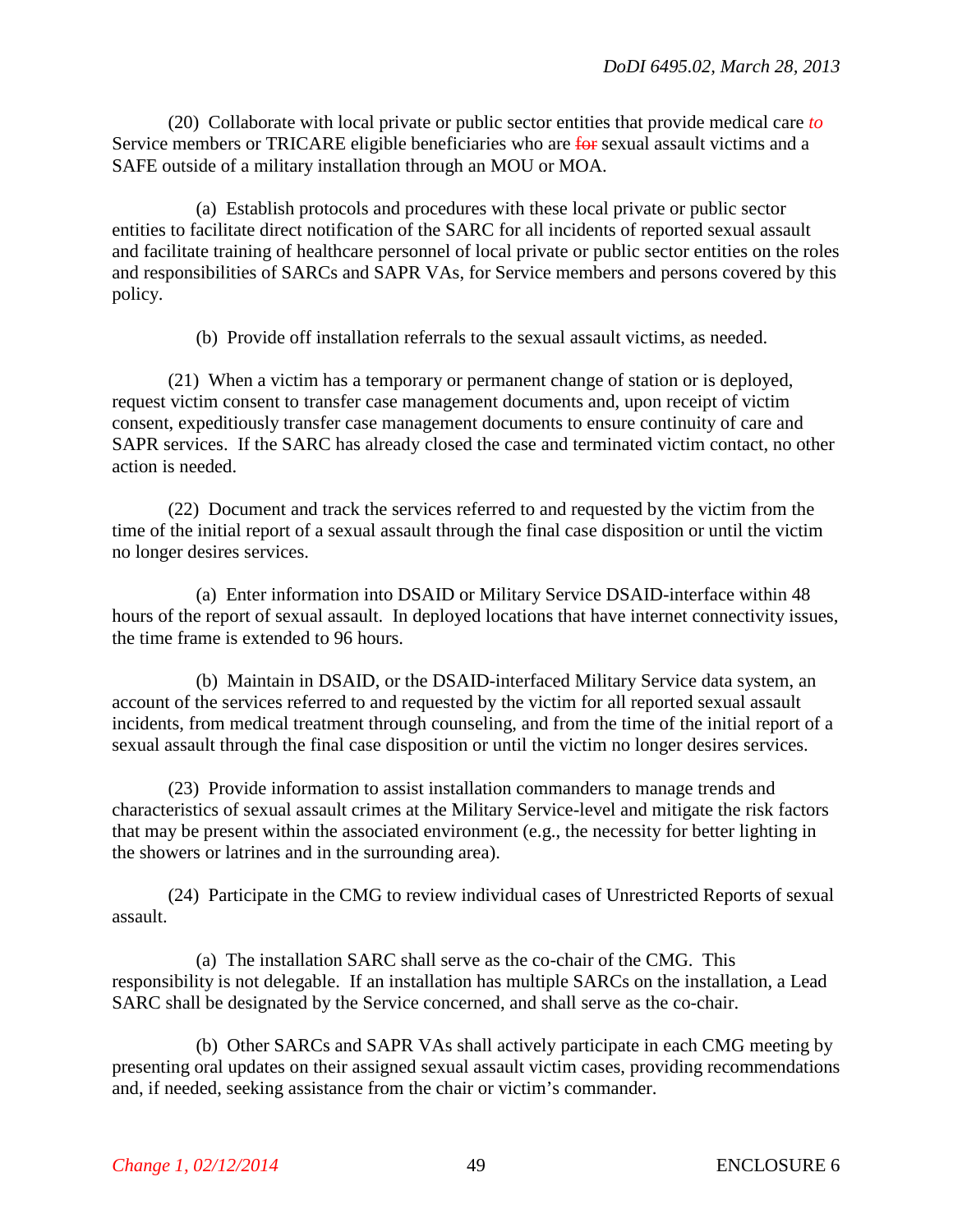(25) Familiarize the unit commanders and supervisors of SAPR VAs with the SAPR VA roles and responsibilities, using the DD Form 2909, "Victim Advocate Supervisor Statement of Understanding." DD Form 2909 is available via the Internet at http://www.dtic.mil/whs/directives/infomgt/forms/eforms/dd2909.pdf.

## 2. SAPR VA PROCEDURES

a. The SAPR VA shall:

(1) Upon implementation of the D-SAACP, comply with DoD Sexual Assault Advocate Certification requirements.

(2) Be trained in and understand the confidentiality requirements of Restricted Reporting and MRE 514. Training must include exceptions to Restricted Reporting and MRE 514.

(3) Facilitate care and provide referrals and non-clinical support to the adult victim of a sexual assault.

(a) Support will include providing information on available options and resources so the victim can make informed decisions about his or her case.

(b) The SAPR VA will be directly accountable to the SARC in adult sexual assault cases (not under the FAP jurisdiction) and shall provide victim advocacy for adult victims of sexual assault.

(4) Acknowledge their understanding of their advocacy roles and responsibilities using DD Form 2909.

b. At the Military Service's discretion, victim advocacy may be provided by a Service member or DoD civilian employee. Personnel responsible for providing victim advocacy shall:

(1) Be notified and immediately respond upon receipt of a report of sexual assault.

(2) Provide coordination and encourage victim service referrals and ongoing, nonclinical support to the victim of a reported sexual assault and facilitate care in accordance with the Sexual Assault Response Protocols prescribed SAPR Policy Toolkit located on www.sapr.mil. Assist the victim in navigating those processes required to obtain care and services needed. It is neither the SAPR VA's role nor responsibility to be the victim's mental health provider or to act as an investigator.

(3) Report directly to the SARC while carrying out sexual assault advocacy responsibilities.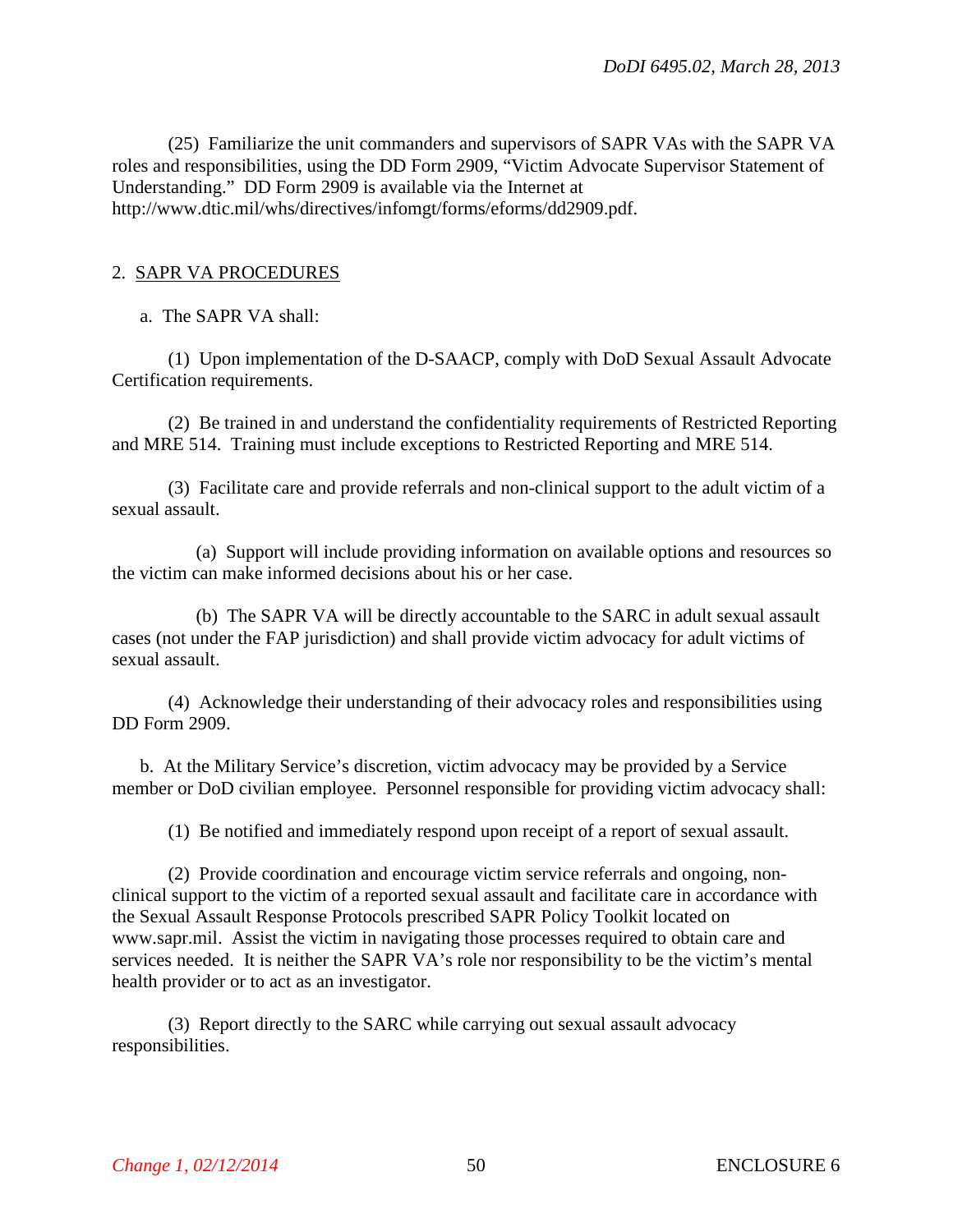### ENCLOSURE 7

## HEALTHCARE PROVIDER PROCEDURES

This enclosure provides guidance on medical management of victims of sexual assault to ensure standardized, timely, accessible, and comprehensive healthcare for victims of sexual assault, to include the ability to elect a SAFE Kit. This policy is applicable to all MHS personnel who provide or coordinate medical care for victims of sexual assault covered by this Instruction.

a. Standardized Medical Care. To ensure standardized healthcare, the Surgeons General of the Military Departments shall:

(1) Require the recommendations for conducting forensic exams of adult sexual assault victims in Reference (w) be used to establish minimum standards for healthcare intervention for victims of sexual assault. Training for military sexual assault medical examiners and healthcare providers shall be provided to maintain optimal readiness.

(2) Require that MTFs that provide SAFEs for Service members or TRICARE eligible beneficiaries through an MOU or MOA with private or public sector entities verify initially and periodically that those entities meet or exceed standards of the recommendations for conducting forensic exams of adult sexual victims in Reference (w). In addition, verify that as part of the MOU or MOA, victims are asked whether they would like the SARC to be notified, and if notified, that a SARC or SAPR VA actually responds.

(3) Require that medical providers providing healthcare to victims of sexual assault in remote areas or while deployed have access to the current version of Reference (w) for conducting forensic exams.

(4) Implement procedures to provide the victim information regarding the availability of a SAFE Kit, which the victim has the option of refusing. If performed in the MTF, the healthcare provider shall use a SAFE Kit and the most current edition of the DD Form 2911.

(5) Require that the SARC be notified of all incidents of sexual assault in accordance with sexual assault reporting procedures in Enclosure 4 of this Instruction.

(a) Require processes be established to support coordination between healthcare personnel and the SARC.

(b) If a victim initially seeks assistance at a medical facility, SARC notification must not delay emergency care treatment of a victim.

(6) Require that care provided to sexual assault victims shall be gender-responsive, culturally competent, and recovery-oriented. Healthcare providers giving medical care to sexual assault victims shall recognize the high prevalence of pre-existing trauma (prior to present sexual assault incident) and the concept of trauma-informed care.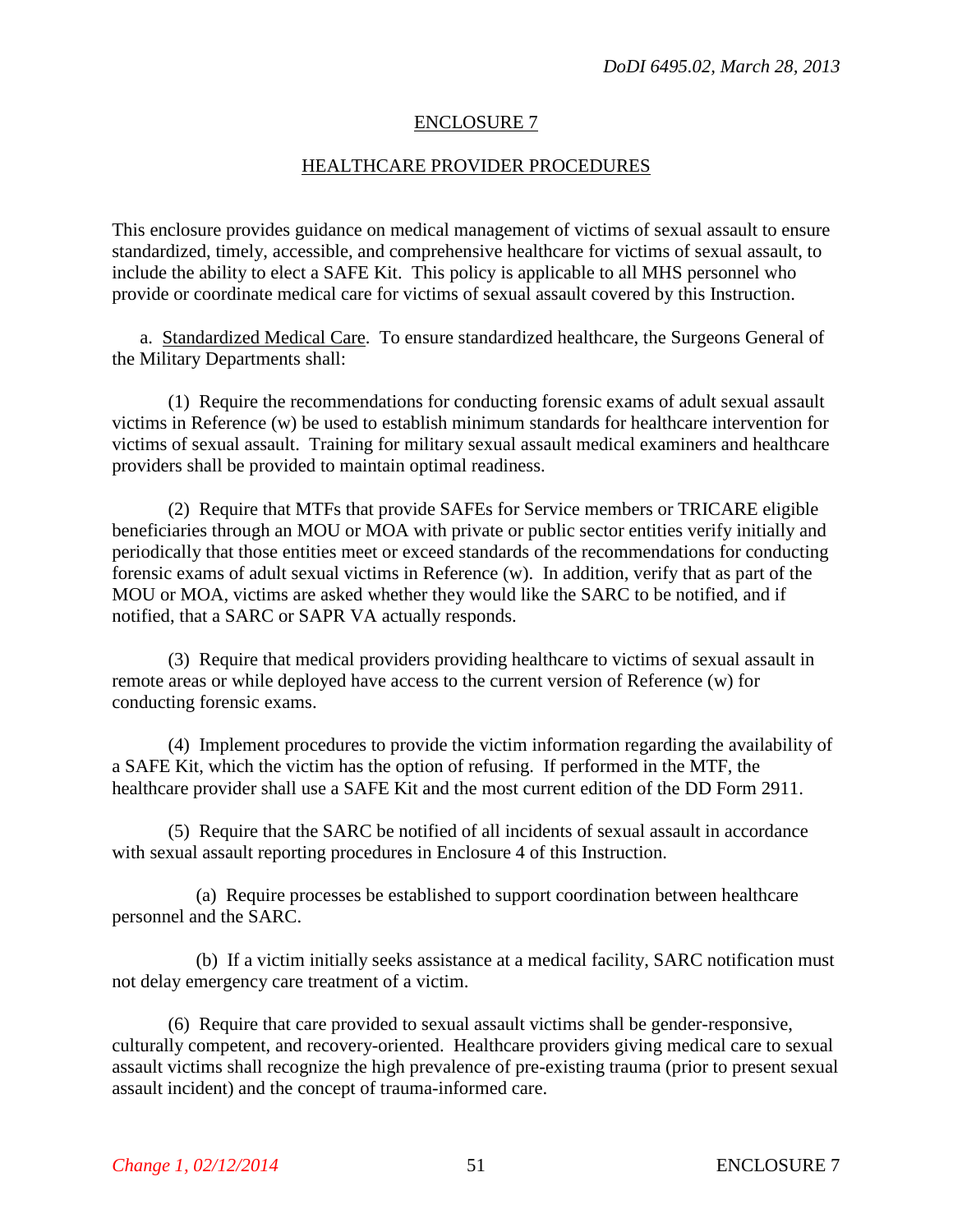(7) If the healthcare provider is not appropriately trained to conduct a SAFE Kit, require that he or she arrange for a properly trained DoD healthcare provider to do so, if available.

(a) In the absence of a properly trained DoD healthcare provider, the victim shall be offered the option to be transported to a non-DoD healthcare provider for the SAFE Kit, if the victim wants a forensic exam. Victims who are not beneficiaries of the Military Healthcare System shall be advised that they can obtain a SAFE Kit through a local civilian healthcare provider.

(b) When a SAFE Kit is performed at local civilian medical facilities, those facilities are bound by State and local laws, which may require reporting the sexual assault to civilian law enforcement.

(c) If the victim requests to file a report of sexual assault, the healthcare personnel, to include psychotherapists and other personnel listed in MRE 513 (Reference (r)), shall immediately call a SARC or SAPR VA, to assure that a victim is offered SAPR services and so that a DD Form 2910 can be completed.

(8) Require that SAFE Kit evidence collection procedures are the same for a Restricted and an Unrestricted Report of sexual assault.

(a) Upon completion of the SAFE Kit and securing of the evidence, the healthcare provider will turn over the material to the appropriate Military Service-designated law enforcement agency or MCIO as determined by the selected reporting option.

(b) Upon completion of the SAFE Kit, the sexual assault victim shall be provided with a hard copy of the completed DD Form 2911. Advise the victim to keep the copy of the DD Form 2911 in their *his or her* personal permanent records as this form may be used by the victim in other matters before other agencies (e.g., Department of Veterans Affairs) or for any other lawful purpose.

(9) Publicize availability of medical treatment (to include behavioral health), and referral services for alleged offenders who are also active duty Service members.

(10) Require that the healthcare provider, in the course of preparing a SAFE Kit for Restricted Reports of sexual assault:

(a) Contact the designated installation official, usually the SARC, who shall generate an alpha-numeric RRCN, unique to each incident. The RRCN shall be used in lieu of PII to label and identify evidence collected from a SAFE Kit (e.g., accompanying documentation, personal effects, and clothing). The SARC shall provide (or the SARC will designate the SAPR VA to provide) the healthcare provider with the RRCN to use in place of PII.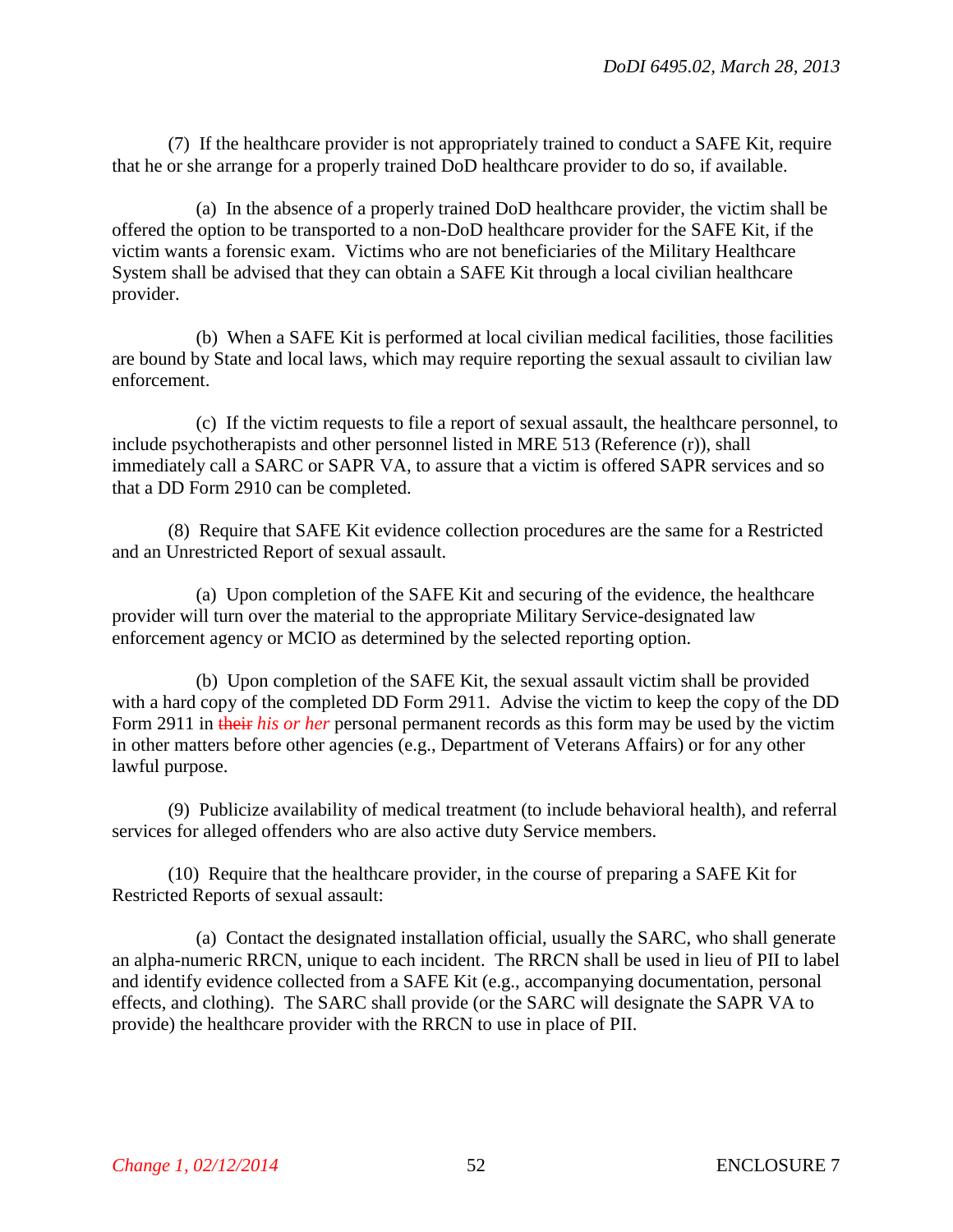(b) Upon completion of the SAFE Kit, package, seal, and completely label the evidence container(s) with the RRCN and notify the Military Service-designated law enforcement agency or MCIO.

(11) Require that healthcare personnel maintain the confidentiality of a Restricted Report to include communications with the victim, the SAFE, and the contents of the SAFE Kit, unless an exception to Restricted r*R*eporting applies. Healthcare personnel who make an unauthorized disclosure of a confidential communication are subject to disciplinary action and that unauthorized disclosure has no impact on the status of the Restricted Report; all Restricted Reporting information remains confidential and protected. Improper disclosure of confidential communications under Restricted Reporting, improper release of medical information, and other violations of this guidance are prohibited and may result in discipline pursuant to the UCMJ or State statute, loss of privileges, or other adverse personnel or administrative actions.

b. Timely Medical Care. To comply with the requirement to provide timely medical care, the Surgeons General of the Military Departments shall:

(1) Implement processes or procedures giving victims of sexual assault priority as emergency cases.

(2) Provide sexual assault victims with priority treatment as emergency cases, regardless of evidence of physical injury, recognizing that every minute a patient spends waiting to be examined may cause loss of evidence and undue trauma. Priority treatment as emergency cases includes activities relating to access to healthcare, coding, and medical transfer or evacuation, and complete physical assessment, examination, and treatment of injuries, including immediate emergency interventions.

c. Comprehensive Medical Care. To comply with the requirement to provide comprehensive medical care, the Surgeons General of the Military Departments shall:

(1) Establish processes and procedures to coordinate timely access to emergency, followup, and specialty care that may be provided in the direct or civilian purchased care sectors for eligible beneficiaries of the Military Health System.

(2) Evaluate and implement, to the extent feasible, processes linking the medical management of the sexually assaulted patient to the primary care manager. To locate his or her primary care manager, a beneficiary may go to beneficiary web enrollment at https://www.hnfs.com/content/hnfs/home/tn/bene/res/faqs/beneficiary/enrollment\_eligibility/who \_pcm.html.

d. Clinically Stable. Require the healthcare provider to consult with the victim, once clinically stable, regarding further healthcare options to the extent eligible, which shall include, but are not limited to: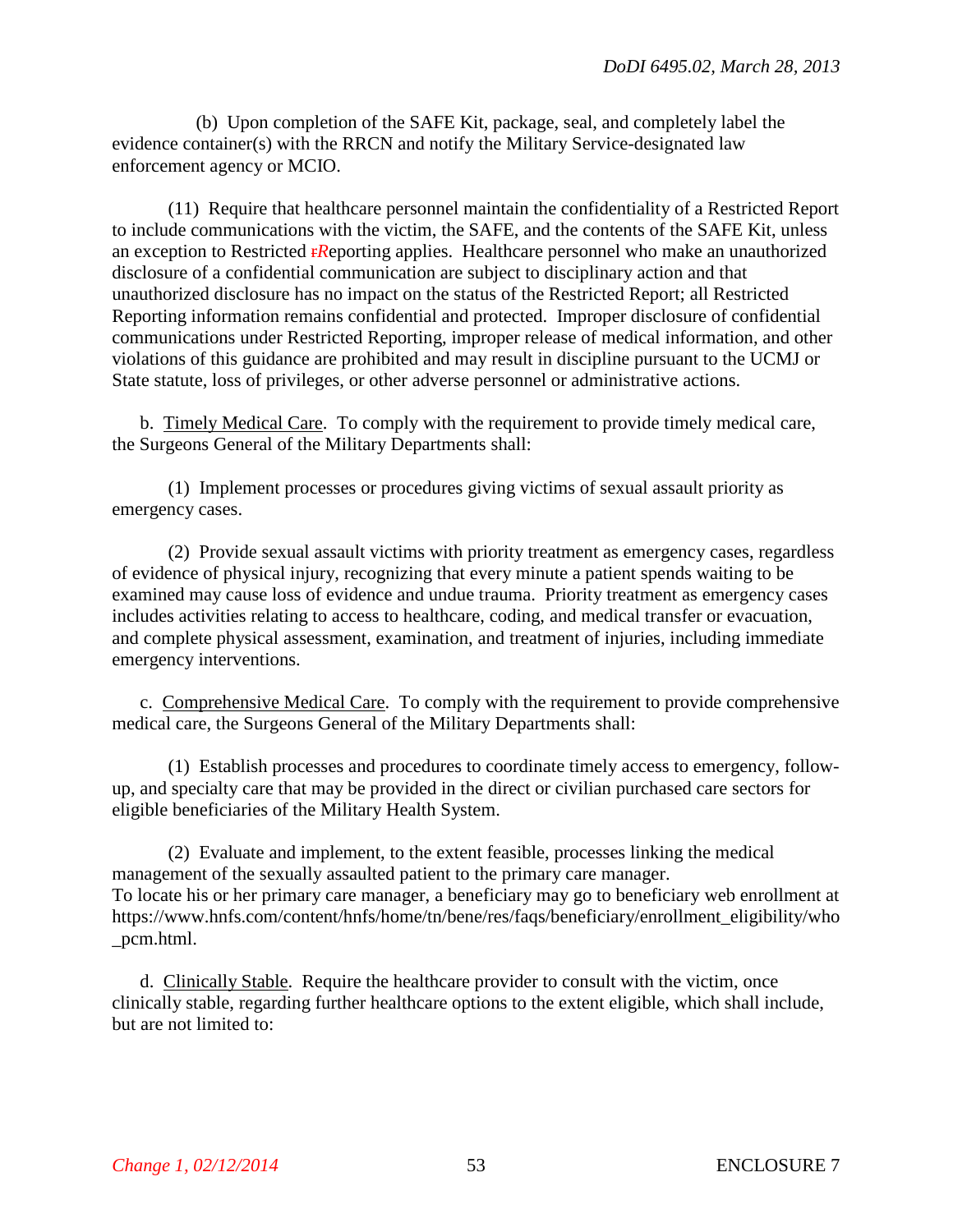(1) Testing, prophylactic treatment options, and follow-up care for possible exposure to human immunodeficiency virus (HIV) and other sexually transmitted diseases or infections (STD/I).

(2) Assessment of the risk of pregnancy, options for emergency contraception, and any necessary follow-up care and referral services.

(3) Assessment of the need for behavioral health services and provisions for a referral, if necessary or requested by the victim.

e. Other Responsibilities

(1) The Surgeons General of the Military Departments shall:

(a) Identify a primary office to represent their Department in Military Service coordination of issues pertaining to medical management of victims of sexual assault.

(b) Assign a healthcare provider at each MTF as the primary point of contact concerning DoD and Military Service SAPR policy and for updates in sexual assault care.

(2) The Combatant Commanders shall:

(a) Require that victims of sexual assault in deployed locations within their area of responsibility are transported to an appropriate evaluation site, evaluated, treated for injuries (if any), and offered SAPR VA assistance and a SAFE as quickly as possible.

(b) Require that U.S. theater hospital facilities (Level 3, NATO role 3) (See Glossary) have appropriate capability to provide experienced and trained SARC and SAPR VA services, SAFE providers, and those victims of sexual assault, regardless of reporting status, are medically evacuated to such facilities as soon as possible (within operational needs) of making a report, consistent with operational needs.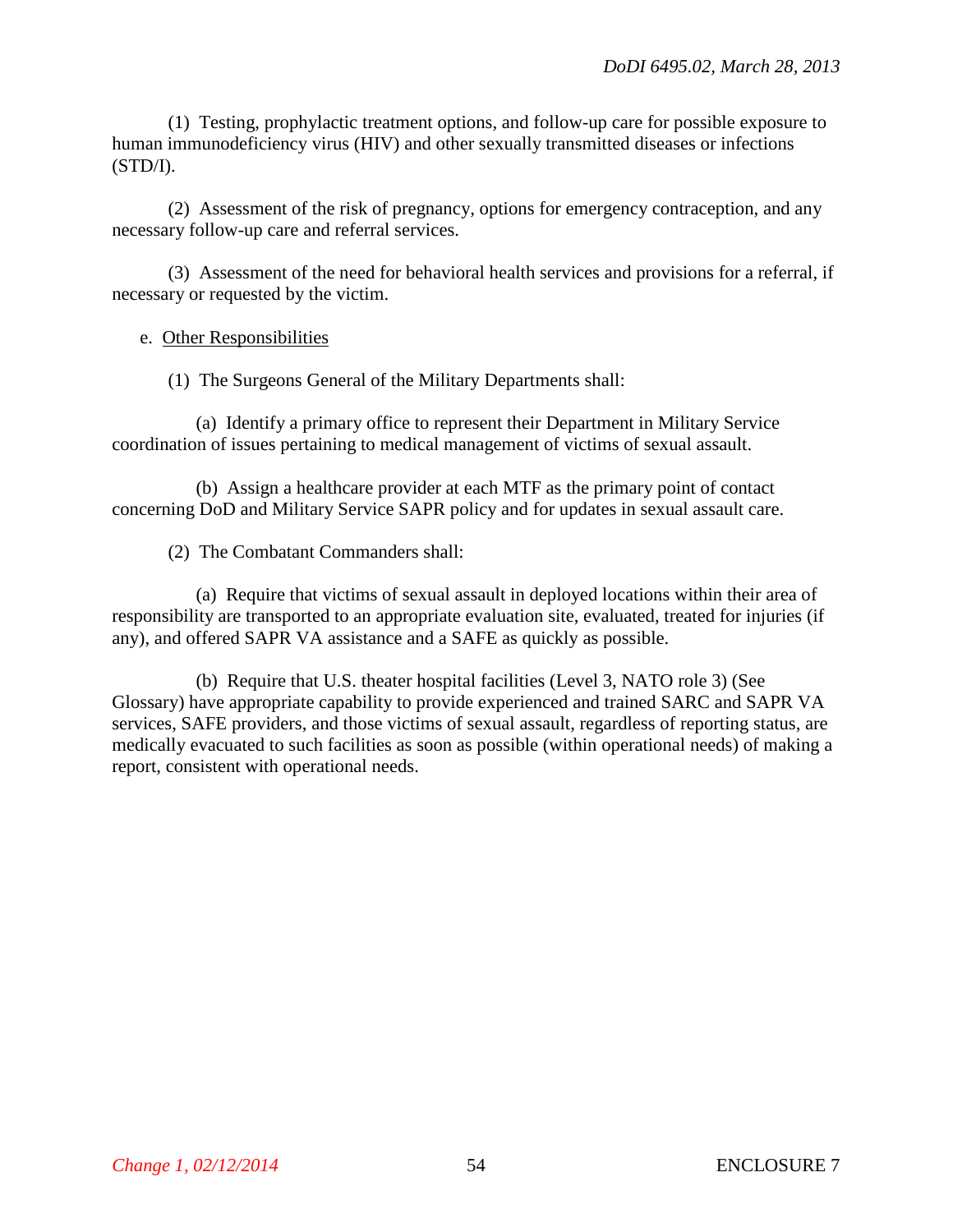#### ENCLOSURE 8

#### SAFE KIT COLLECTION AND PRESERVATION

For the purposes of the SAPR Program, forensic evidence collection and document and evidence retention shall be completed in accordance with this enclosure pursuant to Reference (b), taking into account the medical condition, needs, requests, and desires of each sexual assault victim covered by this Instruction.

a. Medical services offered to eligible victims of sexual assault include the ability to elect a SAFE Kit in addition to the general medical management related to sexual assault response, to include mental healthcare. The SAFE of a sexual assault victim should be conducted by a healthcare provider who has specialized education and clinical experience in the collection of forensic evidence and treatment of these victims. The forensic component includes gathering information in DD Form 2911 from the victim for the medical forensic history, an examination, documentation of biological and physical findings, collection of evidence from the victim, and follow-up as needed to document additional evidence.

b. The process for collecting and preserving sexual assault evidence for the Restricted Reporting option is the same as the Unrestricted Reporting option, except that the Restricted Reporting option does not trigger the official investigative process, and any evidence collected has to be placed inside the SAFE Kit, which is marked with the RRCN in the location where the victim's name would have otherwise been written. The victim's SAFE and accompanying Kit is treated as a confidential communication under this reporting option. The healthcare provider shall encourage the victim to obtain referrals for additional medical, psychological, chaplain, victim advocacy, or other SAPR services, as needed. The victim shall be informed that the SARC will assist them in accessing SAPR services.

c. In situations where installations do not have a SAFE capability, the installation commander will require that the eligible victim, who wishes to have a SAFE, be transported to a MTF or local off-base, non-military facility that has a SAFE capability. A local sexual assault nurse examiner or other healthcare providers who are trained and credentialed to perform a SAFE may also be contracted to report to the MTF to conduct the examination.

d. The SARC or SAPR VA shall tell the victim of any local or State sexual assault reporting requirements that may limit the possibility of Restricted Reporting before proceeding with the SAFE.

e. Upon completion of the SAFE in an Unrestricted Reporting case, the healthcare provider shall package, seal, and label the evidence container(s) with the victim's name and notify the Military Service designated law enforcement agency or MCIO.

(1) The DoD law enforcement or MCIO representative shall be trained and capable of collecting and preserving evidence to assume custody of the evidence using established chain of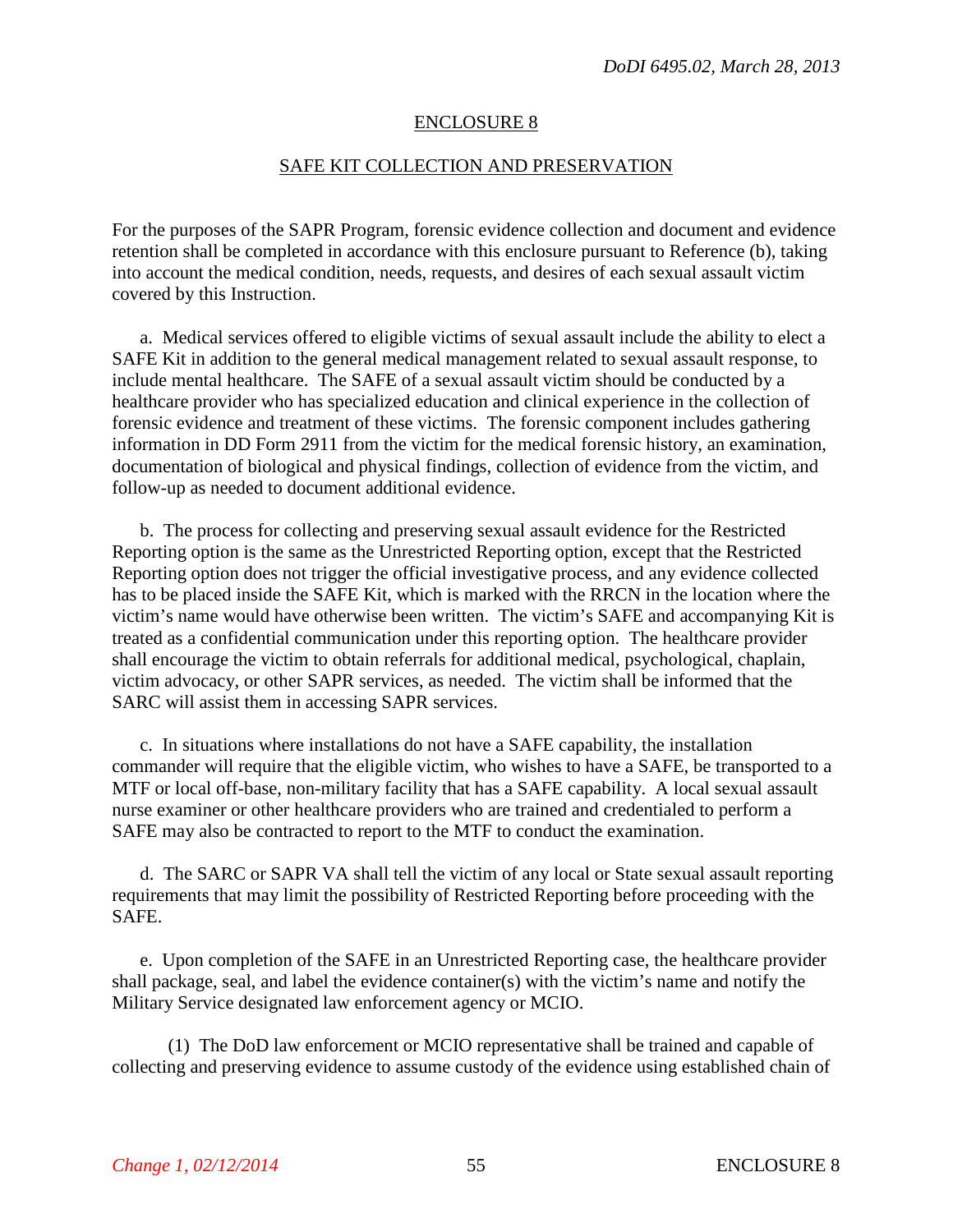custody procedures, consistent with the guidelines published under the authority and oversight of the DoD IG.

(2) MOUs and MOAs, with off-base, non-military facilities for the purposes of providing medical care to eligible victims of sexual assault covered under this Instruction, shall include instructions for the notification of a SARC (regardless of whether a Restricted or Unrestricted Report of sexual assault is involved), and procedures for the receipt of evidence and disposition of evidence back to the DoD law enforcement agency or MCIO.

f. Upon completion of the SAFE in a Restricted Reporting case, the healthcare provider shall package, seal, and label the evidence container(s) with the RRCN and store in accordance with Service regulations.

(1) The DoD law enforcement or MCIO representative shall be trained and capable of collecting and preserving evidence to assume custody of the evidence using established chain of custody procedures, consistent with the guidelines published under the authority and oversight of the DoD IG. MOUs and MOAs, with off-base, non-military facilities for the purpose of providing medical care to eligible victims of sexual assault covered under this Instruction, shall include instructions for the notification of a SARC (regardless of whether a Restricted or Unrestricted Report of sexual assault is involved), procedures for the receipt of evidence, how to request an RRCN, instructions on where to write the RRCN on the SAFE Kit, and disposition of evidence back to the DoD law enforcement agency or MCIO.

(2) Any evidence and the SAFE Kit in Restricted Reporting cases (to include the DD Form 2911) shall be stored for 5 years from the date of the victim's Restricted Report of the sexual assault, thus allowing victims additional time to accommodate, for example, multiple deployments or deployments exceeding 12 months.

(a) The SARC will contact the victim at the 1-year mark of the report to inquire whether the victim wishes to change their *his or her* reporting option to Unrestricted.

1. If the victim does not change to Unrestricted Reporting, the SARC will explain to the victim that the SAFE Kit, DD Form 2911, and the DD Form 2910 will be retained for a total of 5 years from the time the victim signed the DD Form 2910 (electing the Restricted Report) and will then be destroyed. The SARC will emphasize to the victim that his or her privacy will be respected and he or she will not be contacted again by the SARC. The SARC will stress it is the victim's responsibility from that point forward, if the victim wishes to change from a Restricted to an Unrestricted Report, to affirmatively contact a SARC before the 5-year retention period elapses. However, at the request of a Service member who files a Restricted Report on an incident of sexual assault, the DD Forms 2910 and 2911 filed in connection with the Restricted Report shall be retained for 50 years.

2. The victim will be advised again to keep a copy of the DD Form 2910 and the DD Form 2911 in his or her personal permanent records as these forms may be used by the victim in other matters with other agencies (e.g., Department of Veterans Affairs) or for any other lawful purpose.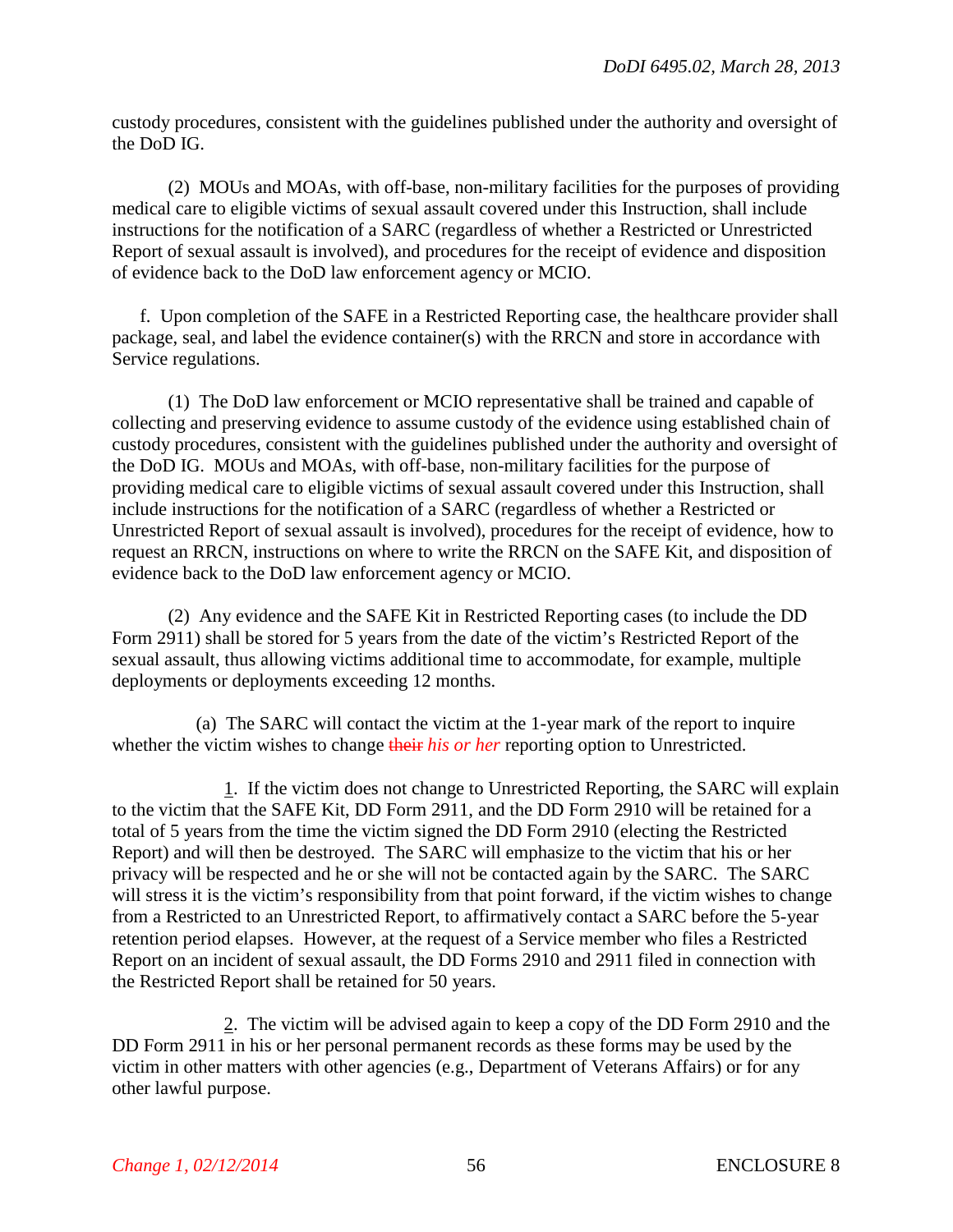3. If the victim needs another copy of either of these forms, he or she can request it at this point and the SARC shall assist the victim in accessing the requested copies within 7 business days. The SARC will document this request in the DD Form 2910.

(b) At least 30 days before the expiration of the 5-year storage period, the DoD law enforcement or MCIO shall notify the installation SARC that the storage period is about to expire and confirm with the SARC that the victim has not made a request to change to Unrestricted Reporting or made a request for any personal effects.

1. If there has been no change, then at the expiration of the storage period in compliance with established procedures for the destruction of evidence, the designated activity, generally the DoD law enforcement agency or MCIO, may destroy the evidence maintained under that victim's RRCN.

2. If, before the expiration of the 5-year storage period, a victim changes his or her reporting preference to the Unrestricted Reporting option, the SARC shall notify the respective MCIO, which shall then assume custody of the evidence maintained by the RRCN from the DoD law enforcement agency or MCIO, pursuant to established chain of custody procedures. MCIO established procedures for documenting, maintaining, and storing the evidence shall thereafter be followed.

a. The DoD law enforcement agency or MCIO, which will receive forensic evidence from the healthcare provider if not already in custody, and label and store such evidence shall be designated.

b. The designated DoD law enforcement agency or MCIO representative must be trained and capable of collecting and preserving evidence in Restricted Reports prior to assuming custody of the evidence using established chain of custody procedures.

(c) Evidence will be stored by the DoD law enforcement agency or MCIO until the 5-year storage period for Restricted Reporting is reached or a victim changes to Unrestricted Reporting.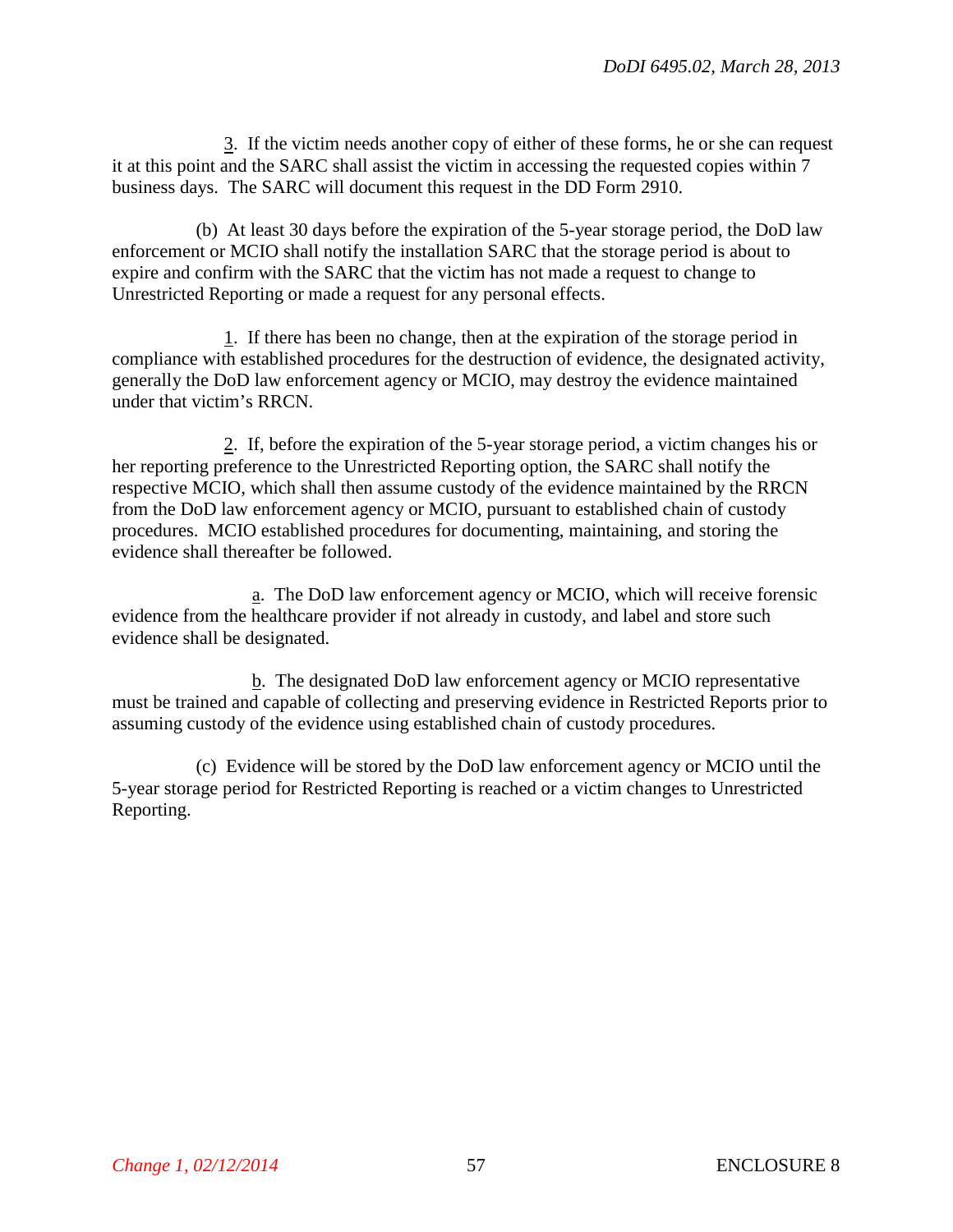#### ENCLOSURE 9

#### CASE MANAGEMENT FOR UNRESTRICTED REPORTS OF SEXUAL ASSAULT

#### 1. GENERAL

a. The installation commander or the deputy installation commander shall chair the CMG on a monthly basis to review individual cases, facilitate monthly victim updates, and direct system coordination, accountability, entry of disposition and victim access to quality services. This responsibility may not be delegated. If there are no cases in a given month, the CMG will still meet to ensure training, processes, and procedures are complete for the system coordination.

b. The installation SARC shall serve as the co-chair of the CMG. This responsibility may not be delegated. Only a SARC who is a Service member or DoD civilian employee may cochair the multi-disciplinary CMG.

c. Required CMG members shall include: victim's commander; all SARCs assigned to the installation (mandatory attendance regardless of whether they have an assigned victim being discussed); victims' SAPR VA, MCIO and DoD law enforcement who are involved with and working on a specific case; victims' healthcare provider or mental health and counseling services provider; chaplain, legal representative, or SJA; installation personnel trained to do a safety assessment of current sexual assault victims; victim's VWAP representative (or civilian victim witness liaison, if available). MCIO, DoD law enforcement, and the legal representative or SJA shall provide case dispositions. The CMG chair will ensure that the appropriate principal is available.

d. If the installation is a joint base or if the installation has tenant commands, the commander of the tenant organization and the designated Lead SARC shall be invited to the CMG meetings. The commander of the tenant organization shall provide appropriate information to the host commander, to enable the host commander to provide the necessary supporting services.

e. CMG members shall receive the mandatory SAPR training pursuant to Enclosure 10 of *this* Instruction.

f. Service Secretaries shall issue guidance to ensure that equivalent standards are met for case oversight by CMGs in situations where SARCs are not installation-based but instead work within operational and/or deployable organizations.

### 2. PROCEDURES

a. The CMG members shall carefully consider and implement immediate, short-term, and long-term measures to help facilitate and assure the victim's well-being and recovery from the sexual assault. They will closely monitor the victim's progress and recovery and strive to protect the victim's privacy, ensuring only those with an official need to know have the victim's name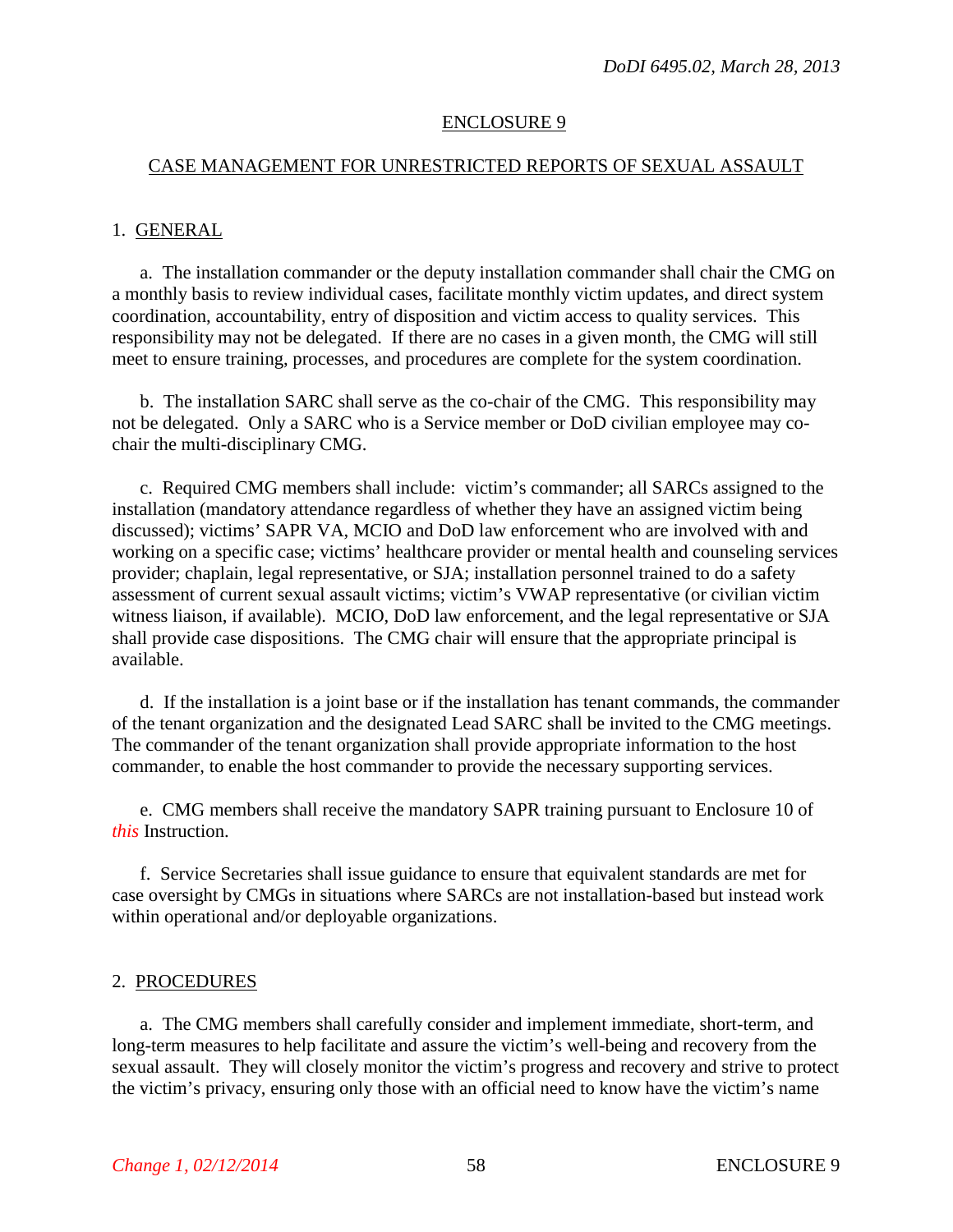and related details. Consequently, where possible, each case shall be reviewed independently bringing in only those personnel associated with the case, as well as the CMG chair and co-chair.

b. The CMG chair shall:

(1) Ensure that commander(s) of the Service member(s), who is a subject of a sexual assault allegation, provide in writing all disposition data, to include any administrative or judicial action taken, stemming from the sexual assault investigation to the MCIO. Information provided by commanders is used to meet the Department's requirements for the submission of criminal history data to the Criminal Justice Information System, Federal Bureau of Investigation; and to record the disposition of offenders into DSAID.

(2) Require that case dispositions are communicated to the sexual assault victim within 2 business days of the final disposition decision. The CMG chair will require that the appropriate paperwork (pursuant to Service regulation) is submitted for each case disposition within 24 hours, which shall be inputted into DSAID or a DSAID Service interface system by the designated officials.

(3) Monitor and require immediate transfer of sexual assault victim information between SARCs and SAPR VAs, in the event of the SARC's or SAPR VA's change of duty station, to ensure continuity of SAPR services for victims.

(4) Require that the SARCs and SAPR VAs actively participate in each CMG meeting by presenting oral updates (without disclosing protected communications and victim confidentiality), providing recommendations and, if needed, the SARC or the SAPR VA shall affirmatively seek assistance from the chair or victim's commander.

(5) Require an update of the status of each expedited transfer request and MPO.

(6) If the victim has informed the SARC of an existing CPO, the chair shall require the SARC to inform the CMG of the existence of the CPO and its requirements.

(7) After protective order documentation is presented at the CMG from the SARC or the SAPR VA, the DoD law enforcement agents at the CMG will document the information provided in their investigative case file, to include documentation for Reserve Component personnel in title 10 status.

c. The CMG Co-chair shall:

(1) Confirm that all reported sexual assaults are entered into DSAID or a DSAID Service interface system within 48 hours of the report of sexual assault. In deployed locations that have internet connectivity issues, the time frame is extended to 96 hours.

(2) Confirm that only the SARC is inputting information into DSAID or a DSAID Service interface system.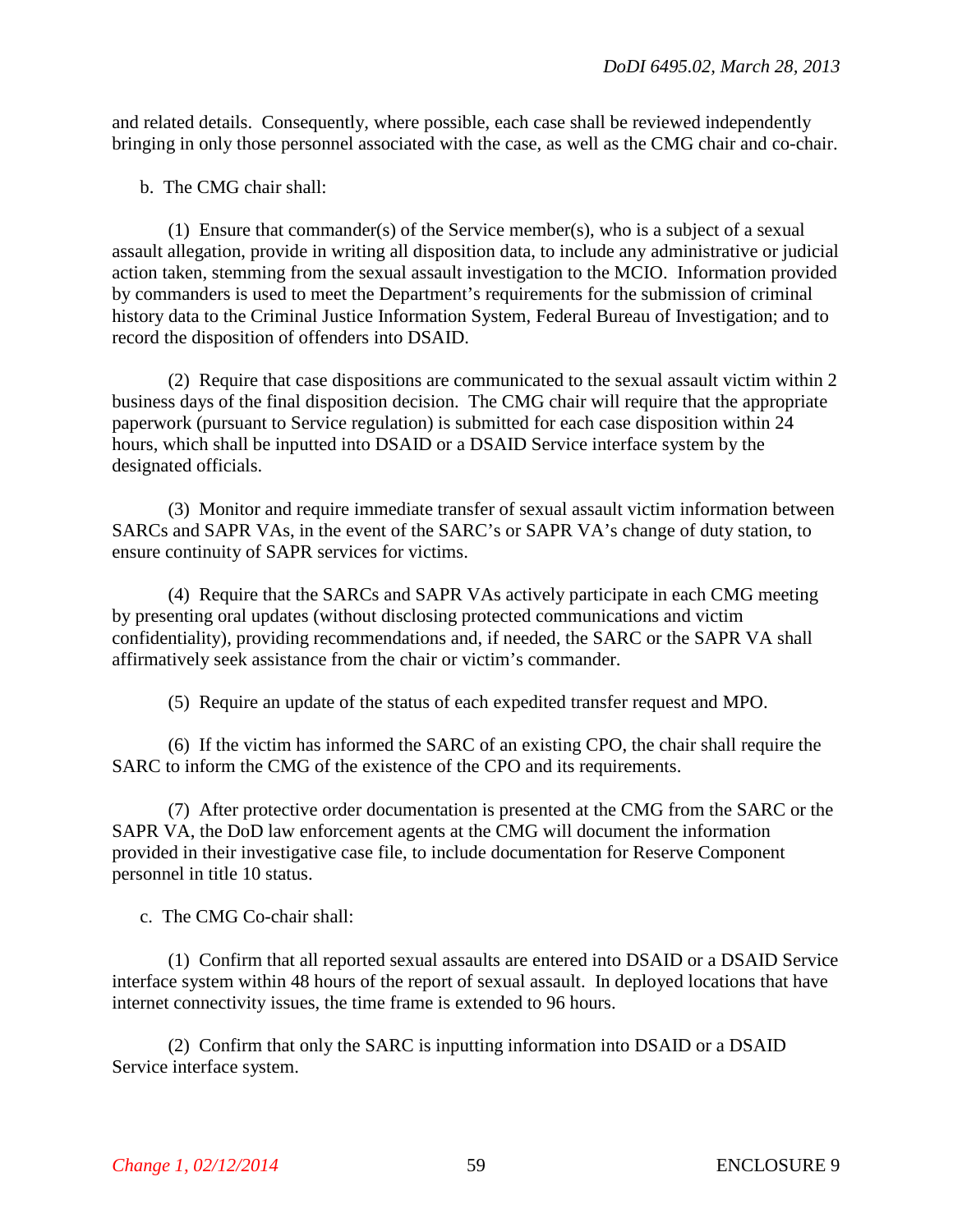(3) Keep minutes of the monthly meetings to include those in attendance and issues discussed. CMG participants are only authorized to share case information with those who have an official need to know.

d. For each victim, the assigned SARC and SAPR VA will confirm at the CMG that the victim has been informed of their SAPR services to include counseling, medical, and legal resources without violating victim confidentiality.

e. For each victim, each CMG member who is involved with and working on a specific case will provide an oral update without violating victim confidentiality or disclosing privileged communications.

f. For each victim, the victim's commander will confirm at the CMG that the victim has received a monthly update from the victim's commander of her/his case within 72 hours of the last CMG, to assure timely victim updates. This responsibility may not be delegated.

g. On a joint base or if the installation has tenant commands:

(1) The CMG membership will explore the feasibility of joint use of existing SAPR resources, to include rotating on-call status of SARCs and SAPR VAs. Evaluate the effectiveness of communication among SARCs, SAPR VAs, and first responders.

(2) The CMG chair will request an analysis of data to determine trends and patterns of sexual assaults and share this information with the commanders on the joint base or the tenant commands. The CMG membership will be briefed on that trend data.

h. There will be a safety assessment capability. The CMG chair will identify installation personnel who have been trained and are able to perform a safety assessment of each sexual assault victim.

(1) The CMG chair will require designated installation personnel, who have been trained and are able to perform a safety assessment of each sexual assault victim, to become part of the CMG and attend every monthly meeting.

(2) The CMG chair will request a safety assessment by trained personnel of each sexual assault victim at each CMG meeting, to include a discussion of expedited military transfers or MPOs, if needed.

(3) The CMG co-chair will confirm that the victims are advised that MPOs are not enforceable off-base by civilian law enforcement.

(4) If applicable, the CMG chair will confirm that both the suspect and the victim have a hard copy of the MPO.

(5) Form a High-Risk Response Team if a victim is assessed to be in a high-risk situation. The CMG chair will immediately stand up a multi-disciplinary High-Risk Response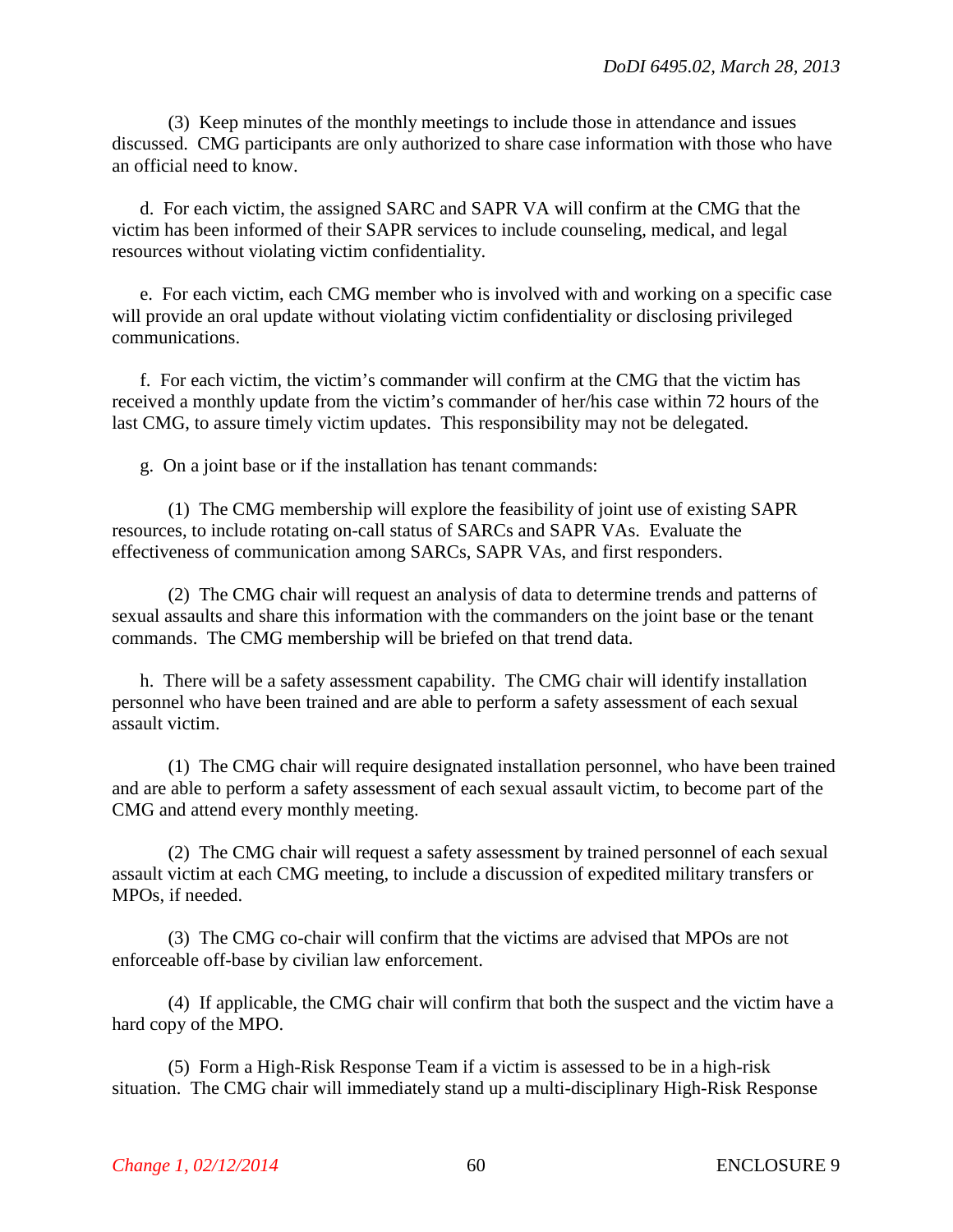Team to continually monitor the victim's safety, by assessing danger and developing a plan to manage the situation.

(a) The High-Risk Response Team shall be chaired by the victim's commander and, at a minimum, include the suspect's commander; the victim's SARC and SAPR VA; the MCIO, the judge advocate, and the VWAP assigned to the case, victim's healthcare provider or mental health and counseling services provider; and the personnel who conducted the safety assessment.

(b) The High-Risk Response Team shall make their first report to the installation commander, CMG chair, and CMG co-chair within 24 hours of being activated. A briefing schedule for the CMG chair and co-chair will be determined, but briefings shall occur at least once a week while the victim is on high-risk status.

(c) The High-Risk Response Team assessment of the victim shall include, but is not limited to evaluating:

1. Victim's safety concerns.

2. Suspect's access to the victim or whether the suspect is stalking or has stalked the victim.

3. Previous or existing relationship or friendship between the victim and the suspect, or the suspect and the victim's spouse, or victim's dependents. The existence of children in common. The sharing (or prior sharing) of a common domicile.

4. Whether the suspect (or the suspect's friends or family members) has destroyed victim's property; threatened or attacked the victim; or threatened, attempted, or has a plan to harm or kill the victim or the victim's family members; or intimidated the victim to withdraw participation in the investigation or prosecution .

5. Whether the suspect has threatened, attempted, or has a plan to commit suicide.

6. Whether the suspect has used a weapon, threatened to use a weapon, or has access to a weapon that may be used against the victim.

7. Whether the victim has sustained serious injury during the sexual assault incident.

8. Whether the suspect has a history of law enforcement involvement regarding domestic abuse, assault, or other criminal behavior.

9. Whether the victim has a civilian protective order or command has an MPO against the suspect, or there has been a violation of a civilian protective order or MPO by the suspect.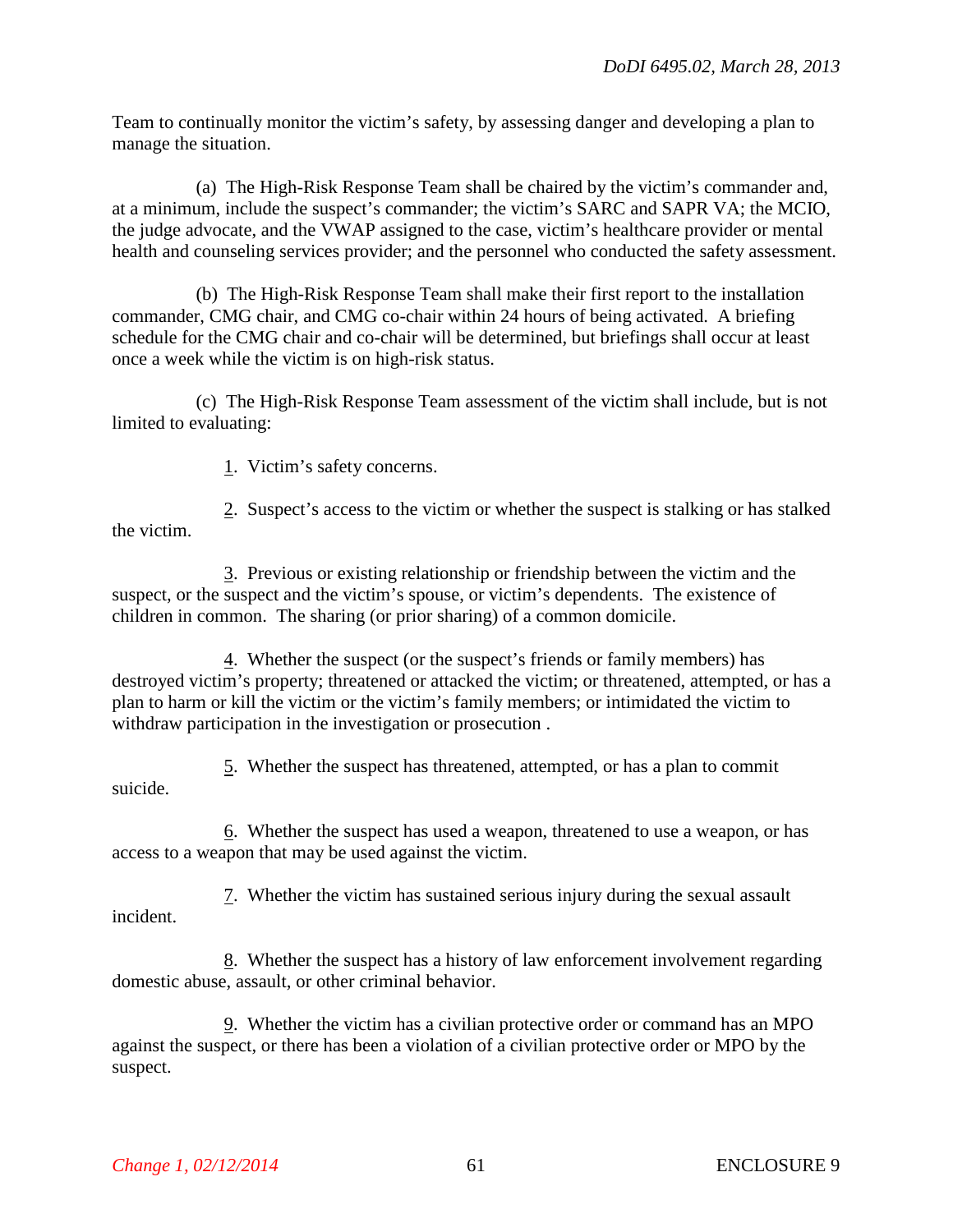10. History of drug or alcohol abuse by either the victim or the suspect.

11. Whether the suspect exhibits erratic or obsessive behavior, rage, agitation, or instability.

12. Whether the suspect is a flight risk.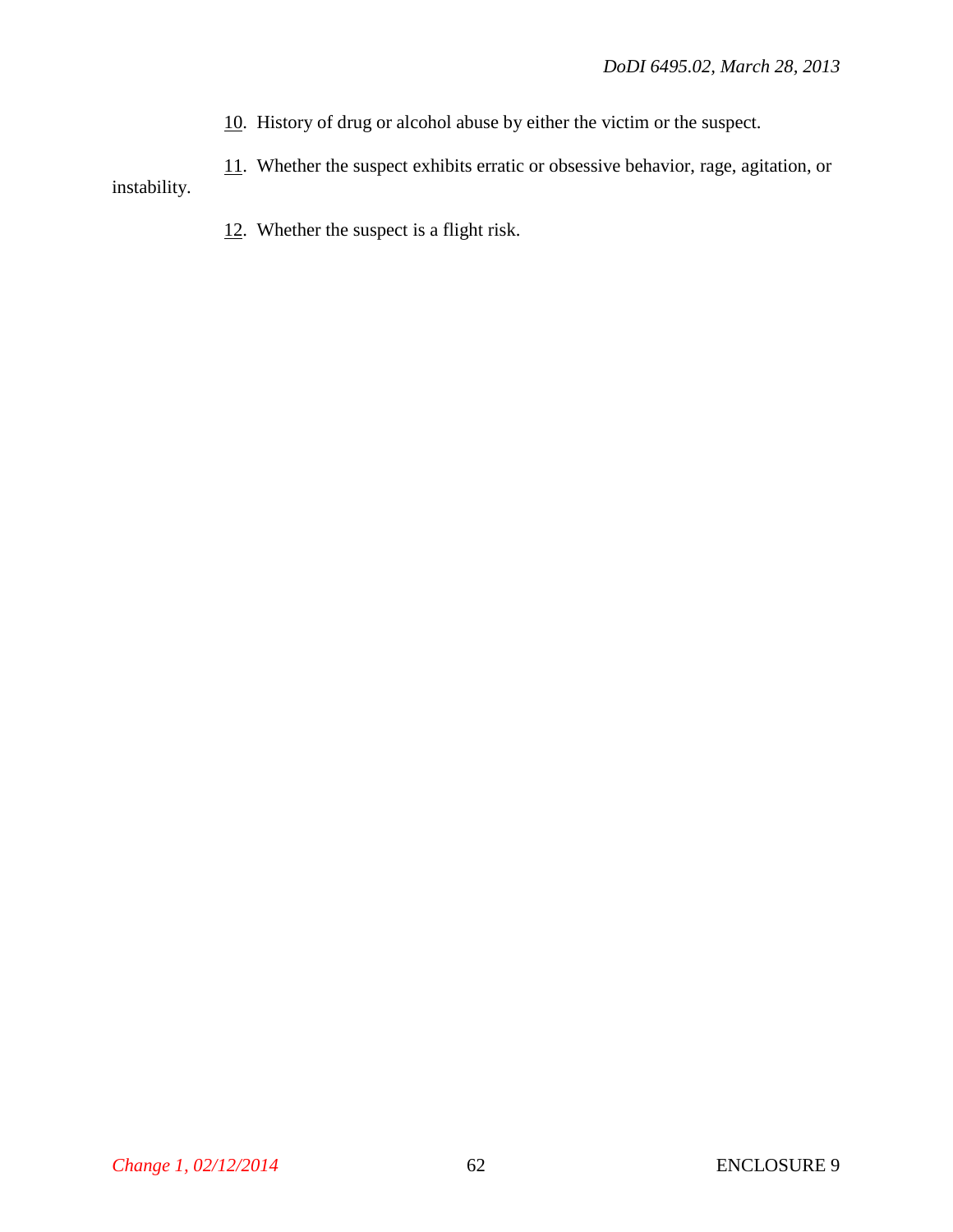## ENCLOSURE 10

#### TRAINING REQUIREMENTS FOR DOD PERSONNEL

#### 1. MANAGEMENT OF TRAINING REQUIREMENTS

a. Commanders, supervisors, and managers at all levels shall be responsible for the effective implementation of the SAPR program.

b. Military and DoD civilian officials at each management level shall advocate a robust SAPR program and provide education and training that shall enable them to prevent and appropriately respond to incidents of sexual assault.

c. Data shall be collected according to the annual reporting requirements in accordance with Reference (k) and explained in Enclosure 12 of this Instruction.

### 2. GENERAL TRAINING REQUIREMENTS

a. The Secretaries of the Military Departments and the Chief, NGB, shall direct the execution of the training requirements in this enclosure to individually address SAPR prevention and response in accordance with Enclosure 2 of this Instruction. These SAPR training requirements shall apply to all Service members and DoD civilian personnel who supervise Service members.

(1) The Secretaries and the Chief, NGB, shall develop dedicated SAPR training to ensure comprehensive knowledge of the training requirements.

(2) The SAPR training, at a minimum, shall incorporate adult learning theory, which includes interaction and group participation.

(3) Upon request, the Secretaries and the Chief, NGB, shall submit a copy of SAPR training programs or SAPR training elements to the USD(P&R) through SAPRO for evaluation of consistency and compliance with DoD SAPR training standards in this Instruction. The Military Departments will correct USD(P&R) identified DoD SAPR policy and training standards discrepancies.

b. Commanders and managers responsible for training shall require that all personnel (i.e., all Service members, DoD civilian personnel who supervise Service members, and other personnel as directed by the USD(P&R)) are trained and that completion of training data is annotated. Commanders for accession training will ensure all new accessions are trained and that completion of training data is annotated.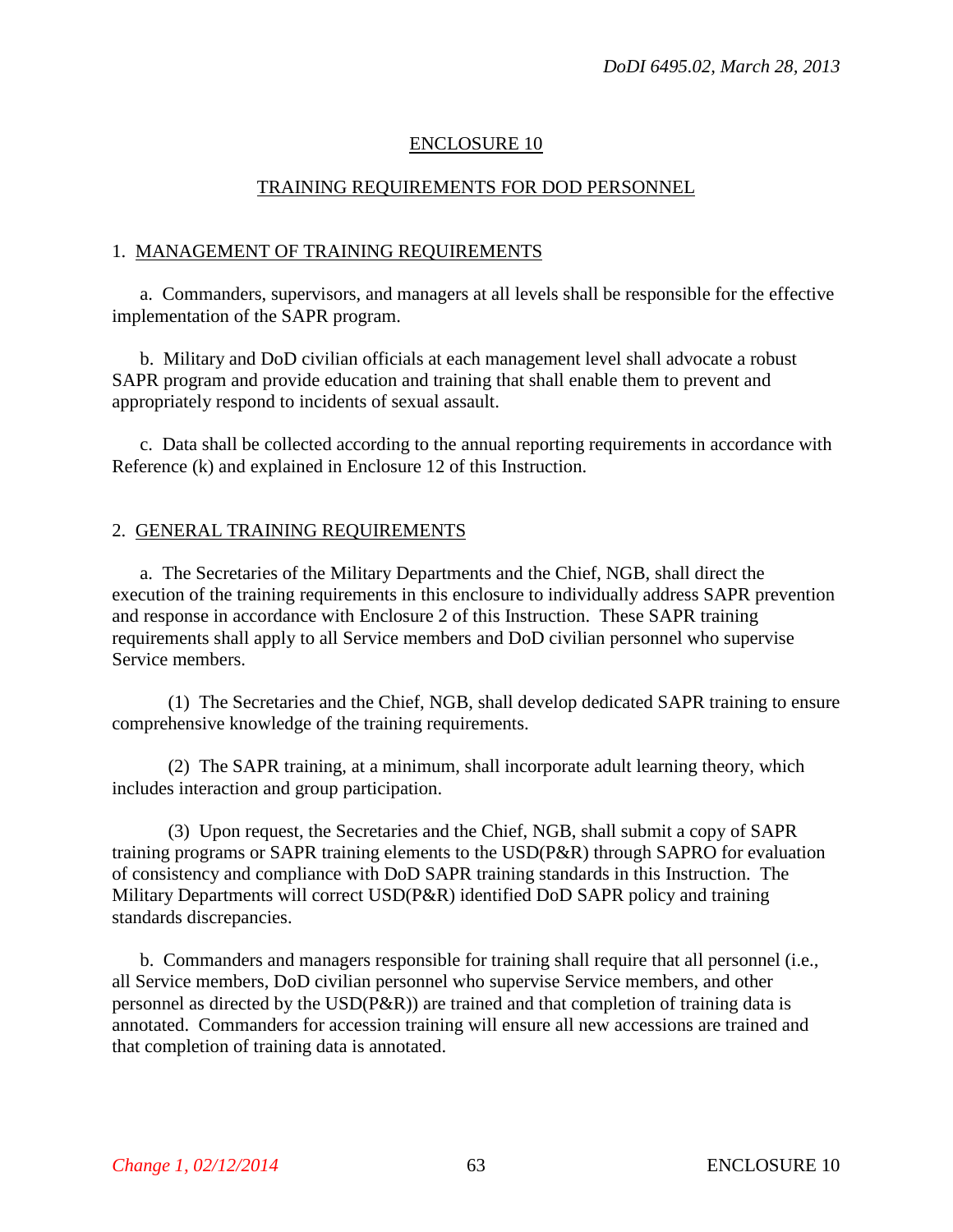c. If responsible for facilitating the training of civilians supervising Service members, the unit commander or civilian director shall require all SAPR training requirements in this enclosure are met. The unit commander or civilian equivalent shall be accountable for requiring data collection regarding the training.

d. The required subject matter for the training shall be appropriate to the Service member's grade and commensurate with their level of responsibility, to include:

(1) Defining what constitutes sexual assault. Utilizing the term "sexual assault" as defined in Reference (b).

(2) Explaining why sexual assaults are crimes.

(3) Defining the meaning of "consent" as defined in Reference (b).

(4) Explaining offender accountability and UCMJ violations.

(5) Explaining the distinction between sexual harassment and sexual assault and that both are unacceptable forms of behavior even though they may have different penalties. Emphasizing the distinction between civil and criminal actions.

(6) Explaining available reporting options (Restricted and Unrestricted), the advantages and limitations of each option, the effect of independent investigations on Restricted Reports (See paragraph 1.f. of Enclosure 4 of this Instruction) and explaining MRE 514.

(7) Providing an awareness of the SAPR program (DoD and Service) and command personnel roles and responsibilities, including all available resources for victims on and off base.

(8) Identifying prevention strategies and behaviors that may reduce sexual assault, including bystander intervention, risk reduction, and obtaining affirmative consent.

(9) Discussing process change to ensure that all sexual assault response services are gender-responsive, culturally-competent, and recovery-oriented.

(10) Discussing expedited transfers and MPO procedures.

(11) Providing information to victims when the alleged perpetrator is the commander or in the victim's chain of command, to go outside the chain of command to report the offense to other commanding officers or an Inspector General. Victims shall be informed that they can also seek assistance from a legal assistance attorney or the DoD Safe Helpline.

(12) Discussing document retention for sexual assault documents (DD Forms 2910 and 2911), to include retention in investigative records. Explaining why it is recommended that sexual assault victims retain sexual assault records for potential use in VA benefits applications.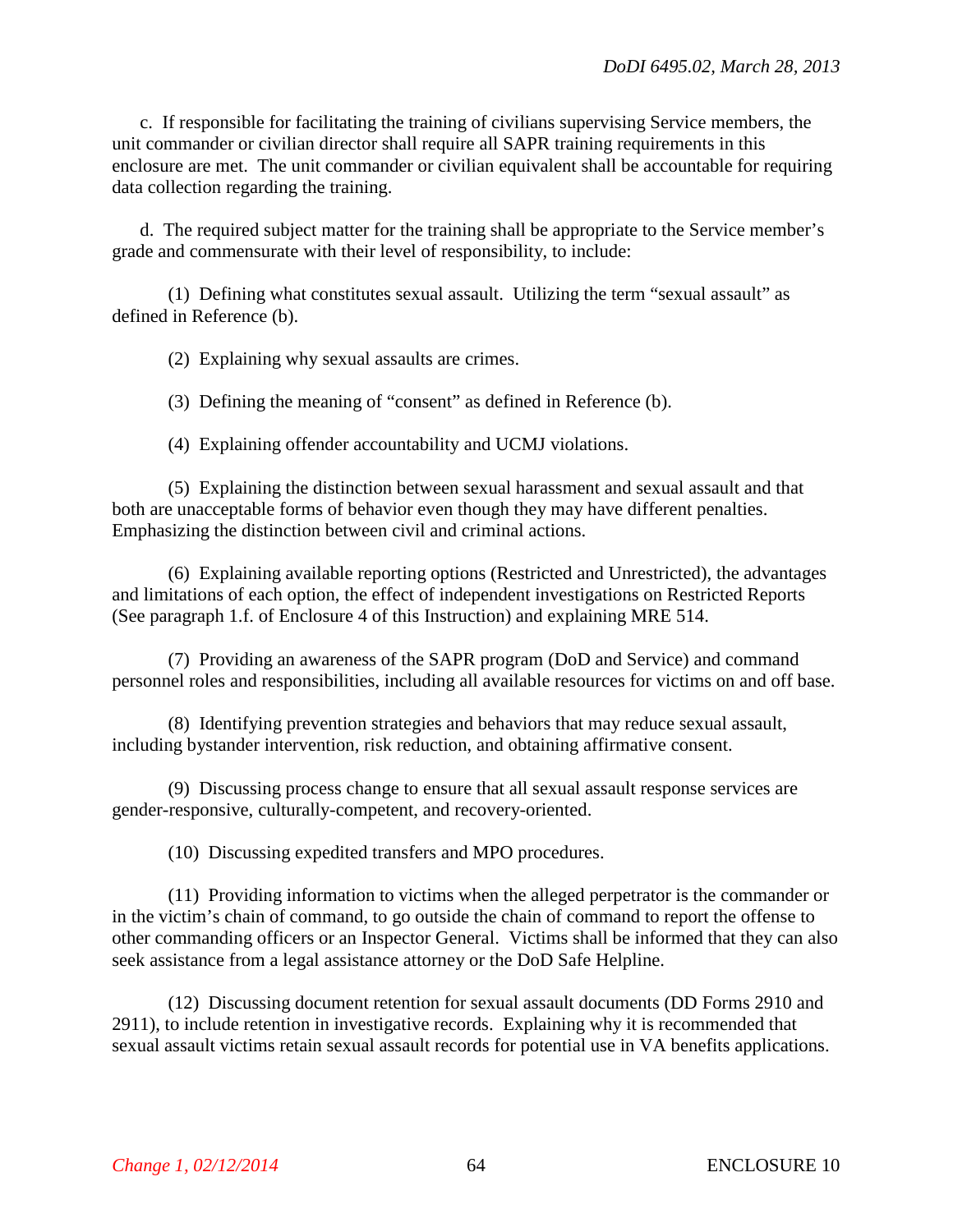3. DOD PERSONNEL TRAINING REQUIREMENTS. Refer to Military Service-specific training officers that maintain personnel training schedules.

*a. Initial SAPR training will occur within 14 days of initial entrance.*

*(1) The matters specified in paragraph 3a(2) will be carefully explained to each member of the Military Services at the time of or within 14 duty days of the member's initial entrance to active duty or the member's initial entrance into a duty status with a Reserve Component.*

*(2) The matters to be explained in the initial SAPR training include:*

*(a) DoD policy with respect to sexual assault.*

*(b) The resources available with respect to sexual assault reporting and prevention and the procedures a member seeking to access those resources should follow.*

a*b*. Accessions training shall occur upon initial entry.

(1) Mirror the General Training Requirements in section 2 of this enclosure.

(2) Provide scenario-based, real-life situations to demonstrate the entire cycle of prevention, reporting, response, and accountability procedures to new accessions to clarify the nature of sexual assault in the military environment.

**b**c. Annual training shall occur once a year and is mandatory for all Service members regardless of rank or occupation or specialty.

(1) Mirror the General Training Requirements in section 2 of this enclosure.

(2) Explain the nature of sexual assault in the military environment using scenario-based, real-life situations to demonstrate the entire cycle of prevention, reporting, response, and accountability procedures.

(3) Deliver to Service members in a joint environment from their respective Military Services and incorporate adult learning theory.

c*d*. Professional military education (PME) and leadership development training (LDT).

(1) For all trainees, PME and LDT shall mirror the General Training Requirements in section 2 of this enclosure.

(2) For senior noncommissioned officers and commissioned officers, PME and LDT shall occur during developmental courses throughout the military career and include:

(a) Explanation and analysis of the SAPR program.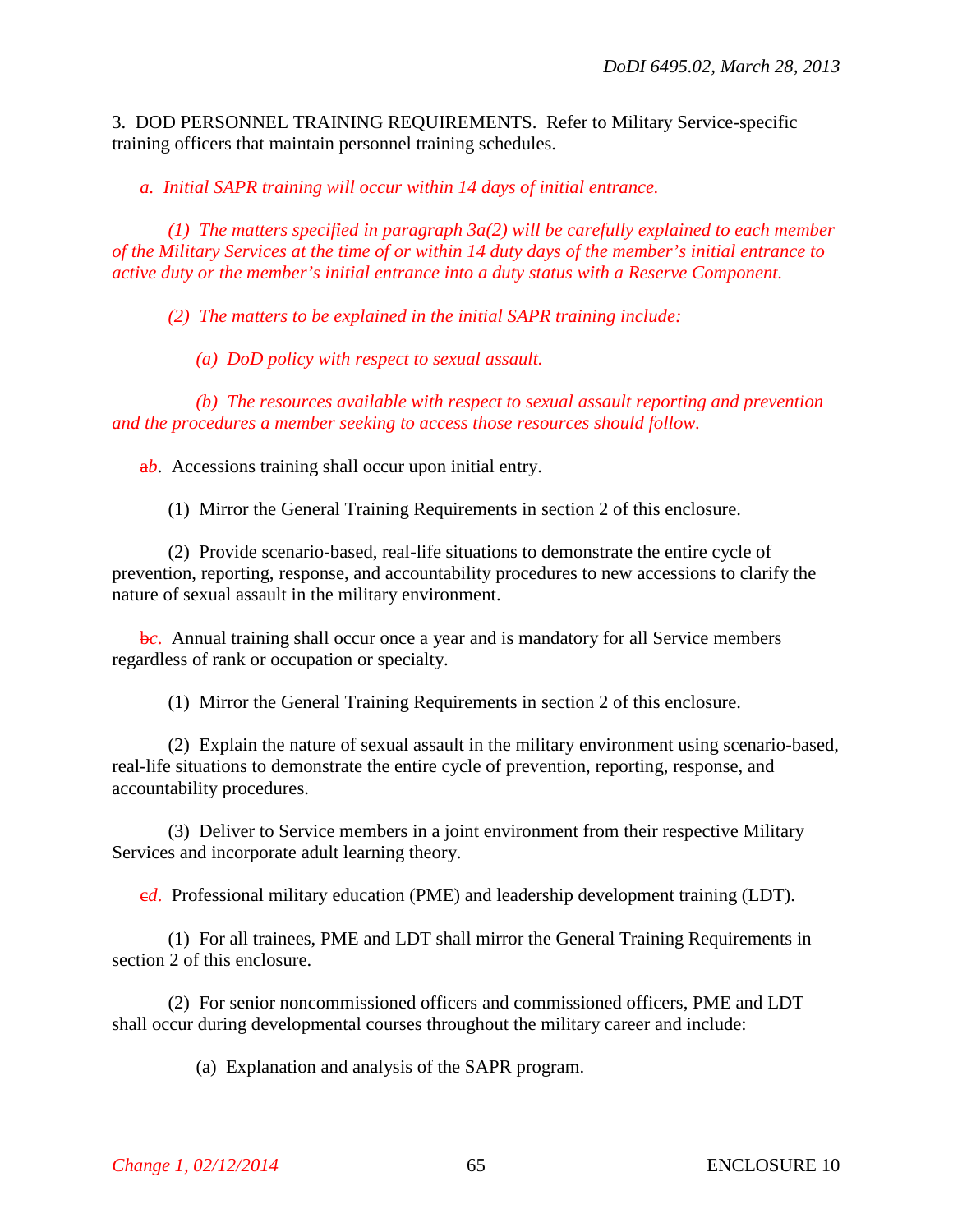(b) Explanation and analysis of the necessity of immediate responses after a sexual assault has occurred to counteract and mitigate the long-term effects of violence. Long-term responses after sexual assault has occurred will address the lasting consequences of violence.

(c) Explanation of rape myths (see SAPR Toolkit on www.sapr.mil), facts, and trends pertaining to the military population.

(d) Explanation of the commander's and senior enlisted Service member's role in the SAPR program.

(e) Review of all items found in the commander's protocols for Unrestricted Reports of sexual assault. (See SAPR Toolkit on www.sapr.mil.)

(f) Explanation of what constitutes reprisal according to the Glossary and procedures for reporting allegations of reprisal in accordance with Reference (y).

de. Pre-deployment training shall be provided.

(1) Mirror the General Training Requirements in section 2 of this enclosure.

(2) Explain risk reduction factors tailored to the deployment location.

(3) Provide a brief history of the specific foreign countries or areas anticipated for deployment, and the area's customs, mores, religious practices, and status of forces agreement. Explain cultural customs, mores, and religious practices of coalition partners.

(4) Identify the type of trained sexual assault responders who are available during the deployment (e.g., law enforcement personnel, legal personnel, SARC, SAPR VAs, healthcare personnel, chaplains).

(5) Upon implementation of the D-SAACP, and unless previously credentialed, include completion of certification for SARCs and VAs.

e*f*. Post-deployment reintegration training shall occur within 30 days of returning from deployment and:

(1) Commanders of re-deploying personnel will ensure training completion.

(2) Explain available counseling and medical services, reporting options, and eligibility benefits for Service members and the Reserve Component.

(3) Explain MRE 514. Explain that Reserve members not in active service at the time of the incident or at the time of the report can make a Restricted or Unrestricted report with the SARC or SAPR VA when on active duty and then be eligible to receive SAPR services.

f*g*. Pre-command training shall occur prior to filling a command position.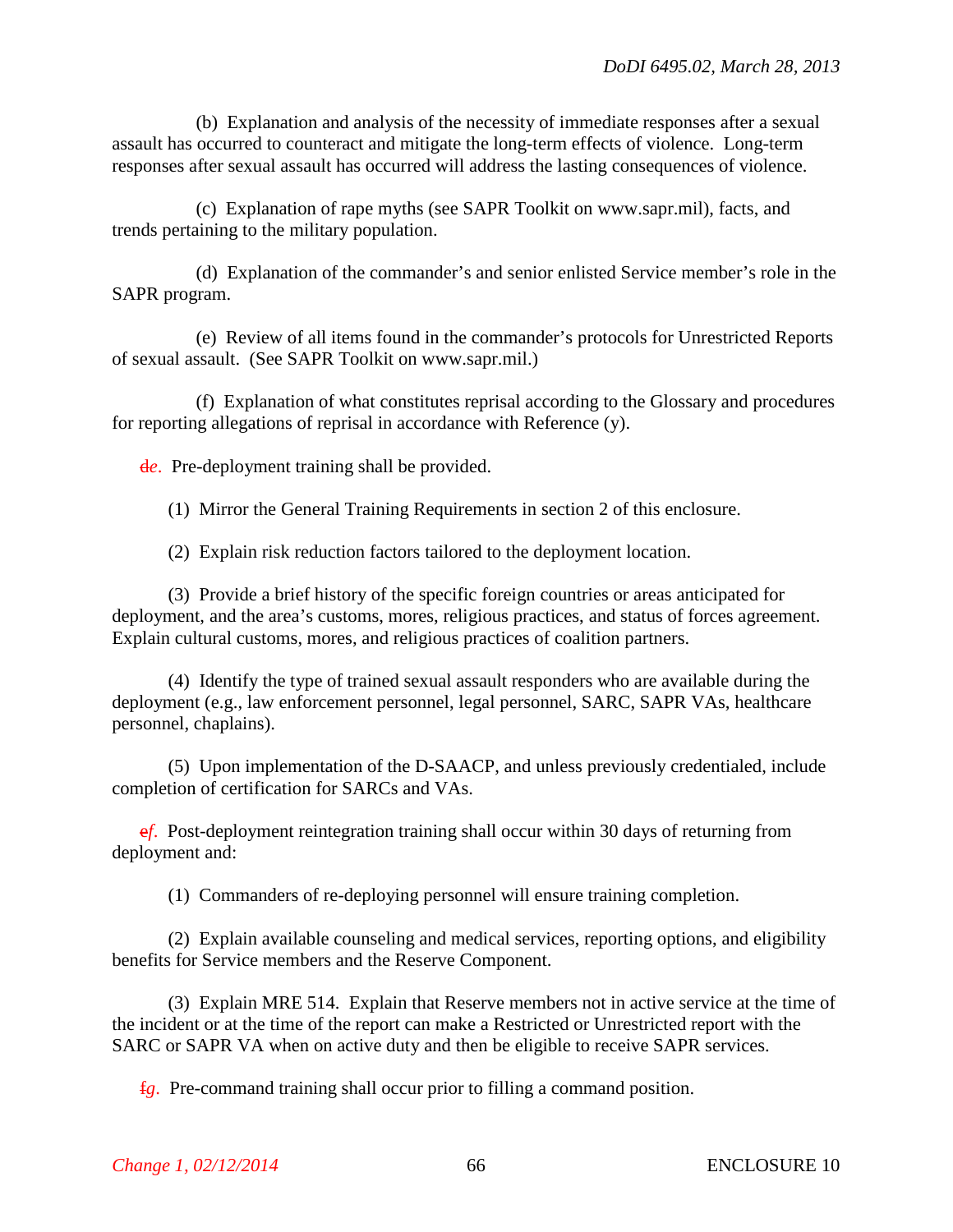(1) Mirror the General Training Requirements in section 2 of this enclosure.

(a) The personnel trained shall include all officers who are selected for command and the unit's senior enlisted Service member.

(b) The required subject matter for the training shall be appropriate to the level of responsibility and commensurate with level of command.

(2) Explain rape myths, facts, and trends.

(3) Provide awareness of the SAPR program and explain the commander's and senior enlisted Service member's role in executing their SAPR service program.

(4) Review all items found in the commander's protocols for Unrestricted Reports of sexual assault. (See SAPR Toolkit on www.sapr.mil.)

(5) Explain what constitutes reprisal and procedures for addressing reprisal allegations.

*(6) A sexual assault prevention and response training module will be included in the training for new or prospective commanders at all levels of command. The training will be tailored to the responsibilities and leadership requirements of members of the Military Services as they are assigned to command positions. Such training will include:*

*(a) Fostering a command climate that does not tolerate sexual assault.*

*(b) Fostering a command climate in which persons assigned to the command are encouraged to intervene to prevent potential incidents of sexual assault.*

*(c) Fostering a command climate that encourages victims of sexual assault to report any incident of sexual assault.*

*(d) Understanding the needs of, and the resources available to, the victim after an incident of sexual assault.*

*(e) Use of MCIOs for the investigation of alleged incidents of sexual assault.*

*(f) Available disciplinary options, including court-martial, nonjudicial punishment, administrative action, and deferral of discipline for collateral misconduct, as appropriate.*

4. G/FO AND SES PERSONNEL TRAINING REQUIREMENTS. G/FO and SES personnel training shall occur at the initial executive level program training and annually thereafter. Mirror the General Training Requirements in section 2 of this enclosure.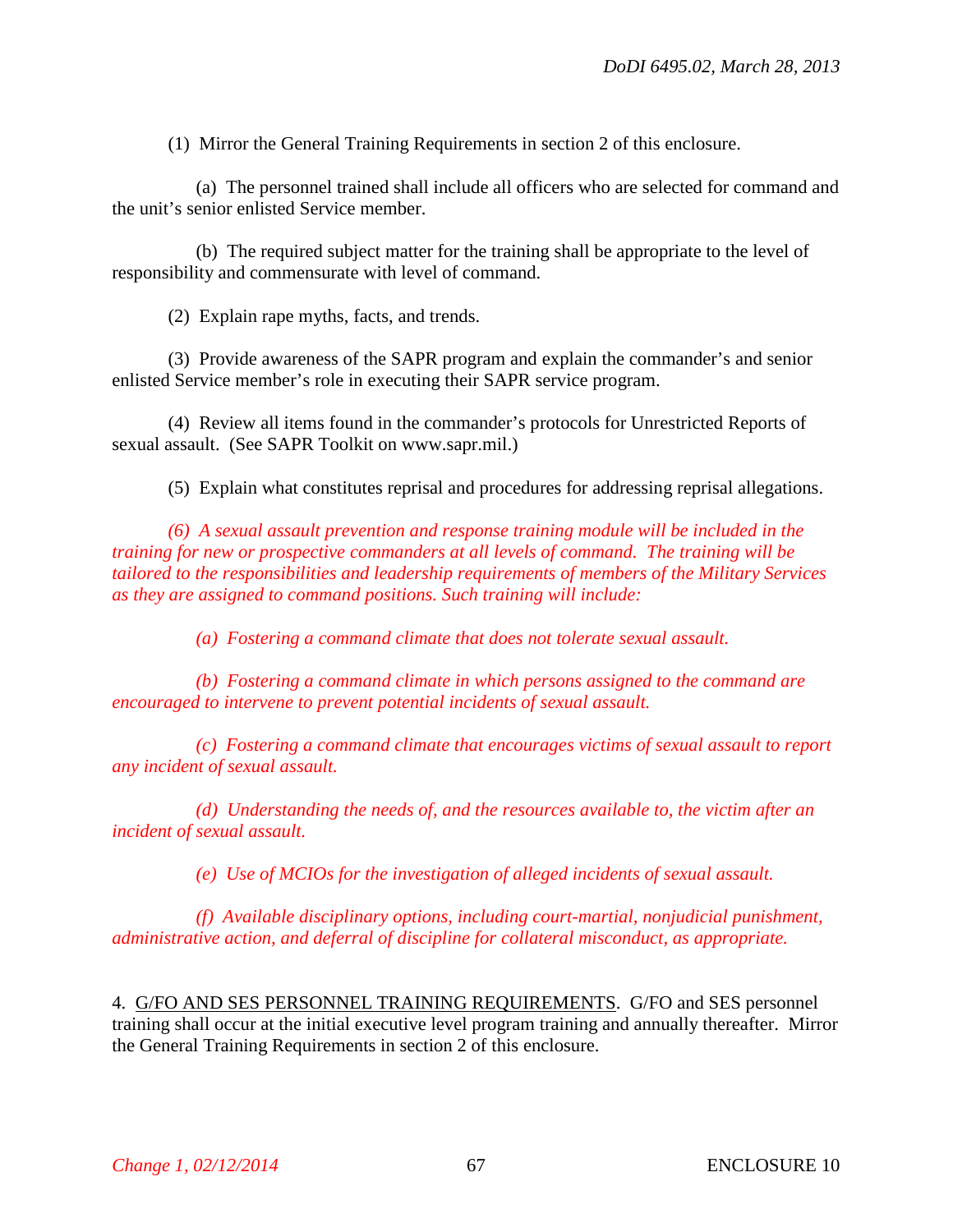a. The Military Service executive level management offices are responsible for tracking data collection regarding the training.

b. The required subject matter for the training shall be appropriate to the level of responsibility and commensurate with level of command.

c. Training guidance for other DoD components other than the Military Departments, will be provided in a separate issuance.

5. MILITARY RECRUITERS. Military recruiter training shall occur annually and mirror the General Training Requirements in section 2 of this enclosure.

6. TRAINING FOR CIVILIANS WHO SUPERVISE SERVICE MEMBERS. Training is required for civilians who supervise Service members, for all civilians in accordance with section 585 of Reference (l), and, if feasible, highly recommended for DoD contractors. Training shall occur annually and mirror the General Training Requirements in section 2 of this enclosure.

7. RESPONDER TRAINING REQUIREMENTS. To standardize services throughout the DoD, as required in Reference (b), all DoD sexual assault responders shall receive the same baseline training. These minimum training standards form the baseline on which the Military Services and specialized communities can build. First responders are composed of personnel in the following disciplines or positions: SARCs; SAPR VAs; healthcare personnel; DoD law enforcement; MCIOs; judge advocates; chaplains; firefighters and emergency medical technicians. Commanders and VWAP personnel can be first responders. Commanders receive their SAPR training separately.

a. All responder training shall:

(1) Be given in the form of initial and annual refresher training from their Military Service in accordance with Enclosure 2 of this Instruction. Responder training is in addition to annual training.

(2) Be developed for each responder functional area from each military service and shall:

(a) Explain the different sexual assault response policies and critical issues.

1. DoD SAPR policy, including the role of the SARC, SAPR VA, victim witness liaison, and CMG.

2. Military Service-specific policies.

3. Unrestricted and Restricted Reporting as well as MRE 514.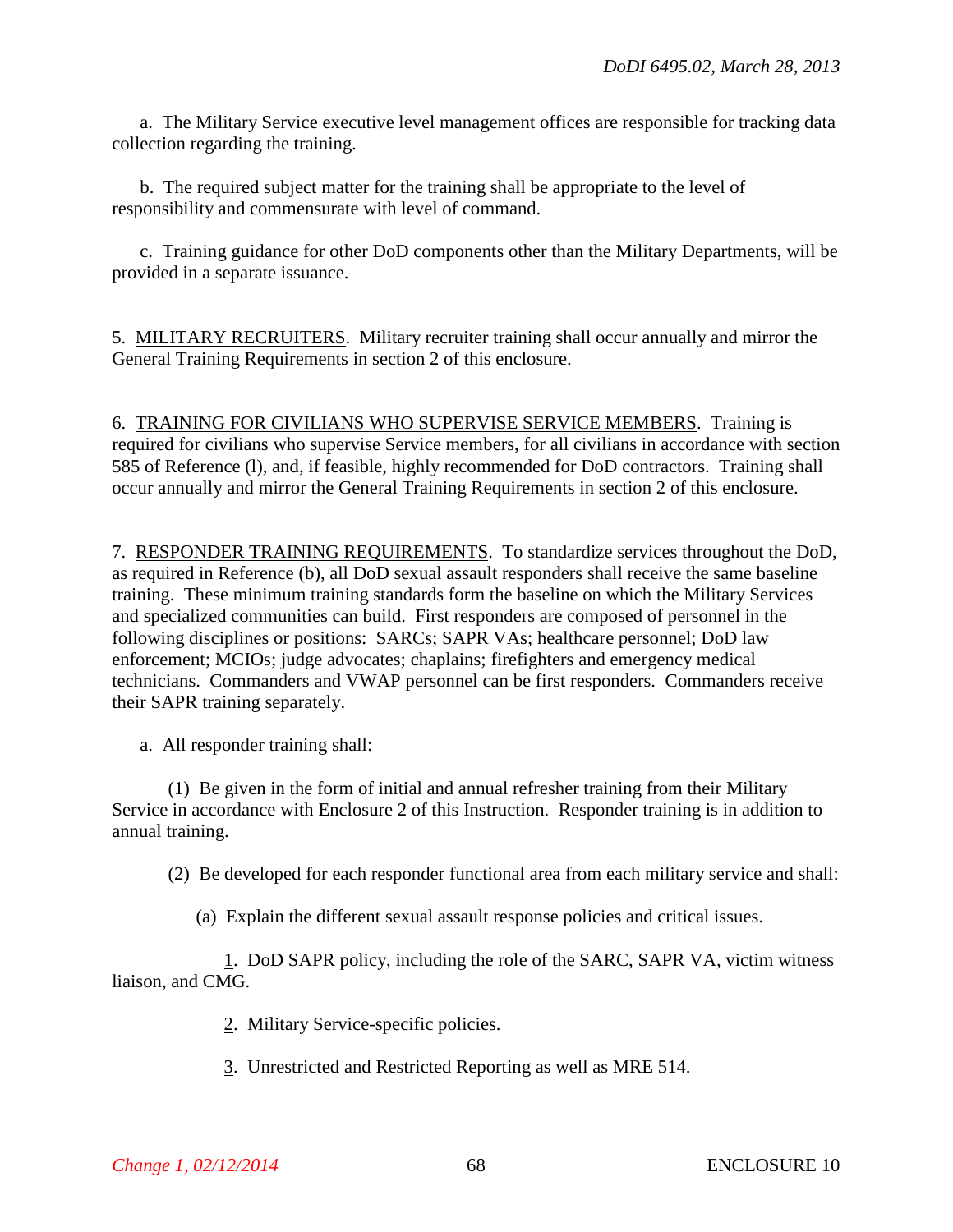4. Exceptions to Restricted Reporting and limitations to use.

5. Change in victim reporting preference election.

6. Victim advocacy resources.

(b) Explain the requirement that SARCs must respond in accordance with this **Instruction** 

(c) Describe local policies and procedures with regards to local resources, referrals, procedures for military and civilians as well as collaboration and knowledge of resources and referrals that can be utilized at that specific geographic location.

(d) Explain the range of victim responses to sexual assault to include:

1. Victimization process, including re-victimization and secondary victimization.

2. Counterintuitive behavior.

3. Impact of trauma on memory and recall.

4. Potential psychological consequences, including acute stress disorder and posttraumatic stress disorder.

(e) Explain deployment issues, including remote location assistance.

(f) Explain the possible outcomes of investigations of sexual assault.

(g) Explain the possible flow of a sexual assault investigation. (See flowchart in the SAPR Policy Toolkit, located at www.sapr.mil.)

(h) Be completed prior to deployment.

(i) Recommend, but not require, that SAPR training for responders include safety and self care.

b. SARC training shall:

(1) Provide the responder training requirements in paragraph 7.a. of this enclosure.

(2) Be scenario-based and interactive. Provide for role play where a trainee SARC counsels a sexual assault victim and is critiqued by a credentialed SARC and/or an instructor.

(3) Explain roles and responsibilities and command relationships.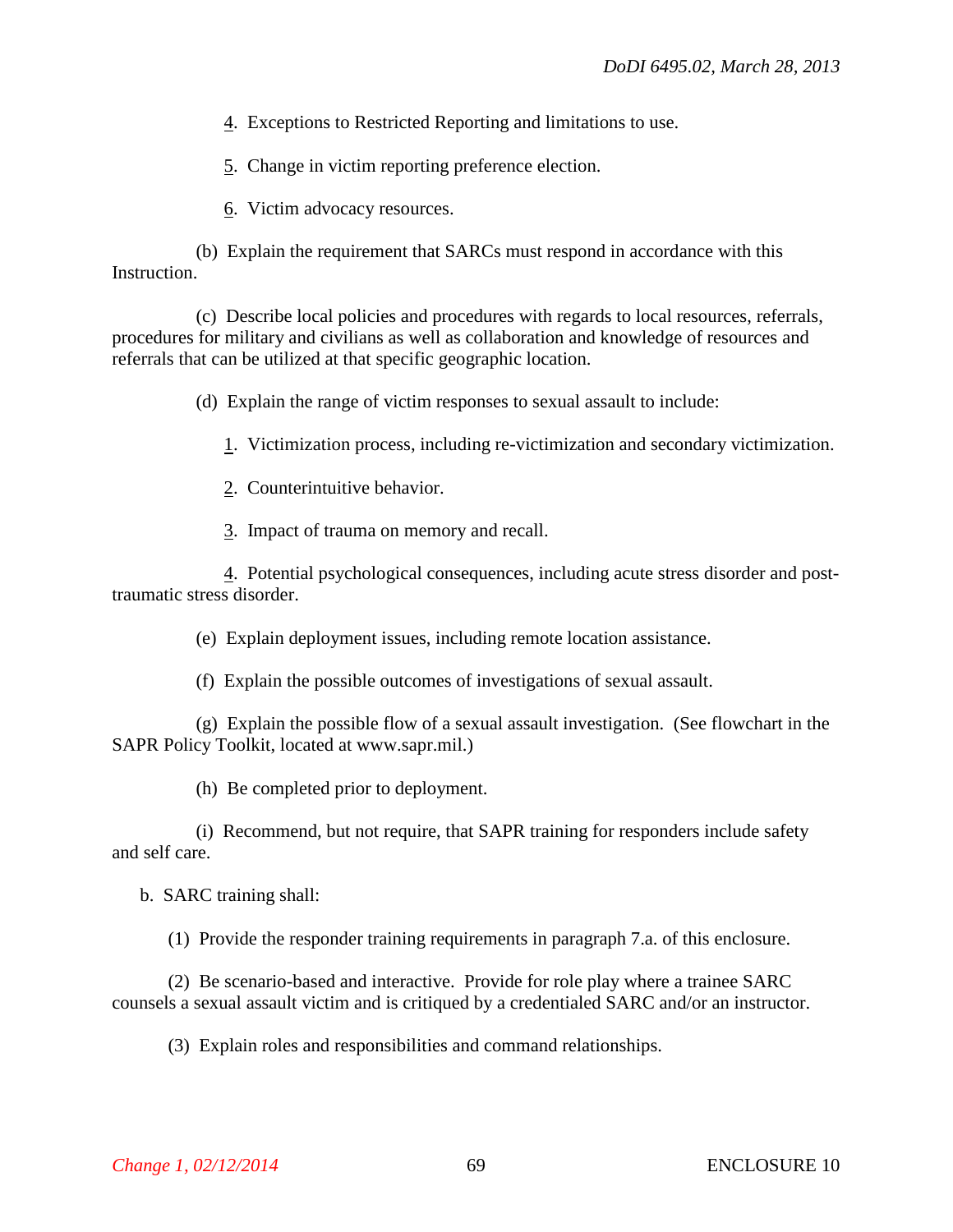(4) Explain the different reporting options, to include the effects of independent investigations (see Enclosure 4 of this Instruction). Explain the exceptions to Restricted Reporting, with special emphasis on suspending Restricted Reporting where it is necessary to prevent or mitigate a serious and imminent threat to the health or safety of the victim or another person.

(5) Provide training on entering reports of sexual assault into DSAID through interface with a Military Service data systems or by direct data entry. Provide training on potential discovery obligations regarding any notes entered in DSAID.

(6) Provide training on document retention of Restricted and Unrestricted cases.

(7) Provide training on expedited transfer and MPO procedures.

(8) Provide instruction on all details of SAPR VA screening, including:

(a) What to do if SAPR VA is a recent victim, or knows sexual assault victims.

(b) What to do if SAPR VA was accused of being an offender or knows someone who was accused.

(c) Identifying the SAPR VA's personal biases.

(d) The necessary case management skills:

1. Required reports and proper documentation as well as records management.

2. Instruction to complete DD Form 2910 and proper storage according to Federal service privacy regulations.

3. Ability to conduct SAPR training, when requested by the SARC or commander.

4. Transferring cases to another installation SARC.

(9) Explain the roles and responsibilities of the VWAP and DD Form 2701.

(10) Inform SARCs of the existence of the SAPRO website at http://www.sapr.mil, and encourage its use for reference materials and general DoD-level SAPR information.

c. SAPR VA training shall:

(1) Provide the responder training requirements in paragraph 7.a. of this enclosure.

(2) Be scenario-based and interactive. Provide for role play where a trainee SAPR VA counsels a sexual assault victim, and then that counseling session is critiqued by an instructor.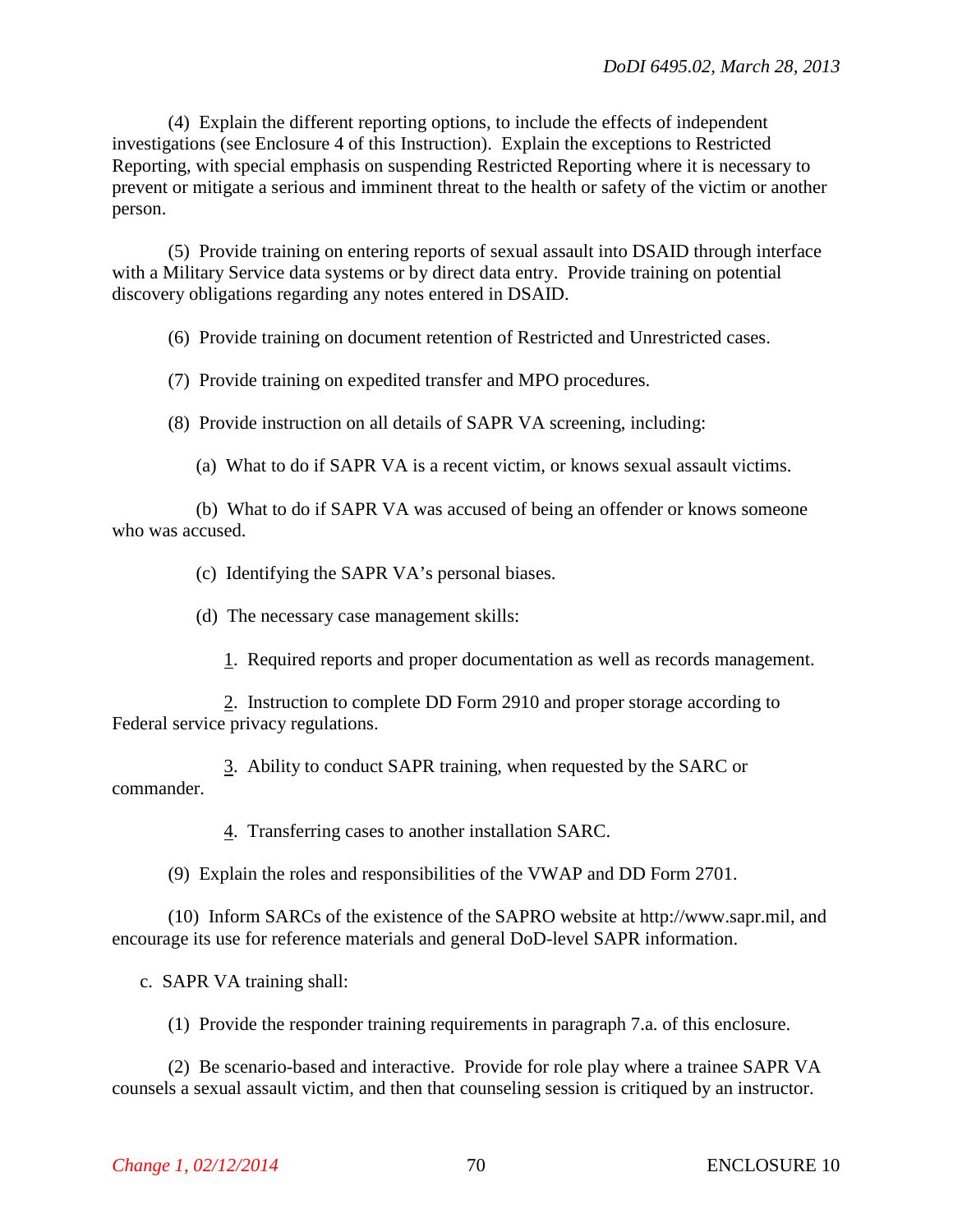(3) Explain the different reporting options, to include the effects of independent investigations (see Enclosure 4 of this Instruction). Explain the exceptions to Restricted Reporting, with special emphasis on suspending Restricted Reporting where it is necessary to prevent or lessen a serious and imminent threat to the health or safety of the victim or another person.

- (4) Include:
	- (a) Necessary critical advocacy skills.
	- (b) Basic interpersonal and assessment skills.
		- 1. Appropriate relationship and rapport building.
		- 2. Sensitivity training to prevent re-victimization.
	- (c) Crisis intervention.
	- (d) Restricted and Unrestricted Reporting options as well as MRE 514.

(e) Roles and limitations, to include: command relationship, SAPR VA's rights and responsibilities, reporting to the SARC, and recognizing personal biases and issues.

(f) Preparing proper documentation for a report of sexual assault.

- (g) Document retention in Restricted and Unrestricted cases.
- (h) Expedited transfer and MPO procedures.
- (i) Record keeping rules for protected disclosures relating to a sexual assault.

(j) A discussion of ethical issues when working with sexual assault victims as a victim advocate.

- (k) A discussion of individual versus system advocacy.
- (l) A review of the military justice process and adverse administrative actions.
- (m) Overview of criminal investigative process and military judicial requirements.
- (n) A review of the issues in victimology.
	- 1. Types of assault.
	- 2. Health consequences such as mental and physical health.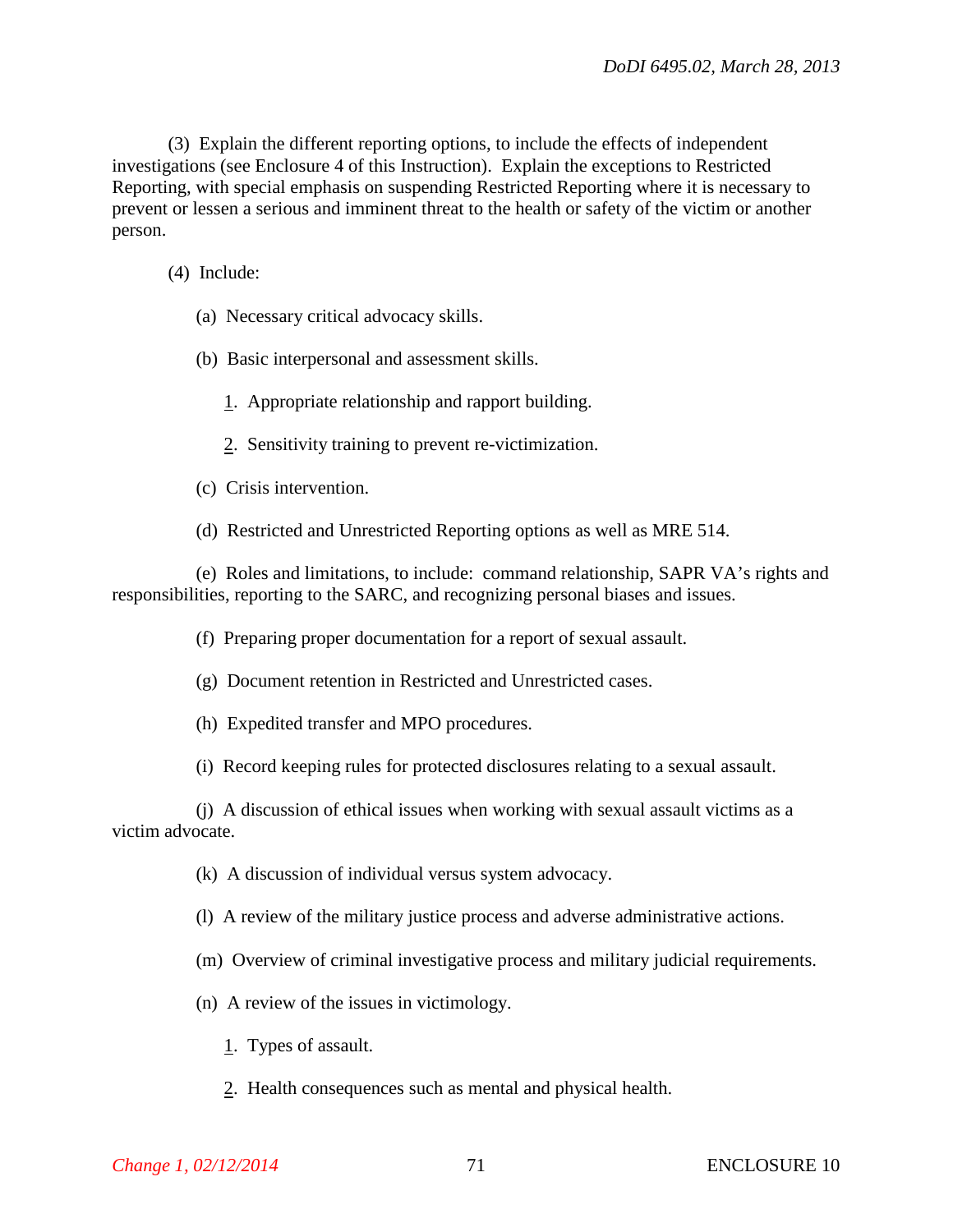3. Cultural and religious differences.

4. Victims' rights and the victim's role in holding offenders appropriately accountable and limitations on offender accountability when the victim elects Restricted Reporting.

5. Healthcare management of sexual assault and medical resources and treatment options to include the medical examination, the forensic examination, mental health and counseling, pregnancy, and STD/I and HIV.

6. Identification of safety issues and their immediate report to the SARC or law enforcement, as appropriate.

7. Identification of reprisal and retaliation actions against the victim; procedures for responding to reprisal actions and their immediate reporting to the SARC and the VWAP; safety planning to include how to prevent retaliation or reprisal actions against the victim.

8. Separation of the victim and offender as well as the MPO and CPO process.

9. Expedited transfer process for the victim.

(o) An explanation of the roles and responsibilities of the VWAP and DD Form 2701.

(p) Safety and self-care, to include vicarious trauma.

d. Healthcare personnel training shall be in two distinct training categories:

(1) Training for Healthcare Personnel Assigned to an MTF. In addition to the responder training requirements in paragraphs 7.a. of this enclosure, MTF healthcare personnel shall be trained and remain proficient in medical treatment resources, in conducting sexual assault patient interviews, and in conducting the SAFE Kit process. Healthcare personnel who received a Restricted Report shall immediately call a SARC or SAPR VA, so a DD Form 2910 can be completed.

(2) Training for Healthcare Providers Performing SAFEs in MTFs (see section 4 of Reference (b)). In addition to the responder training requirements in paragraph 7.a. of this enclosure, healthcare providers performing SAFEs shall be trained and remain proficient in conducting SAFEs. Healthcare providers who may be called on to provide comprehensive medical treatment to a sexual assault victim, including performing SAFEs, are: obstetricians and gynecologists and other licensed practitioners (preferably family physicians, emergency medicine physicians, and pediatricians); advanced practice nurses with specialties in midwifery, women's health, family health, and pediatrics; physician assistants trained in family practice or women's health; and registered nurses with documented education, training, and clinical practice in sexual assault examinations in accordance with Reference (w). Healthcare personnel who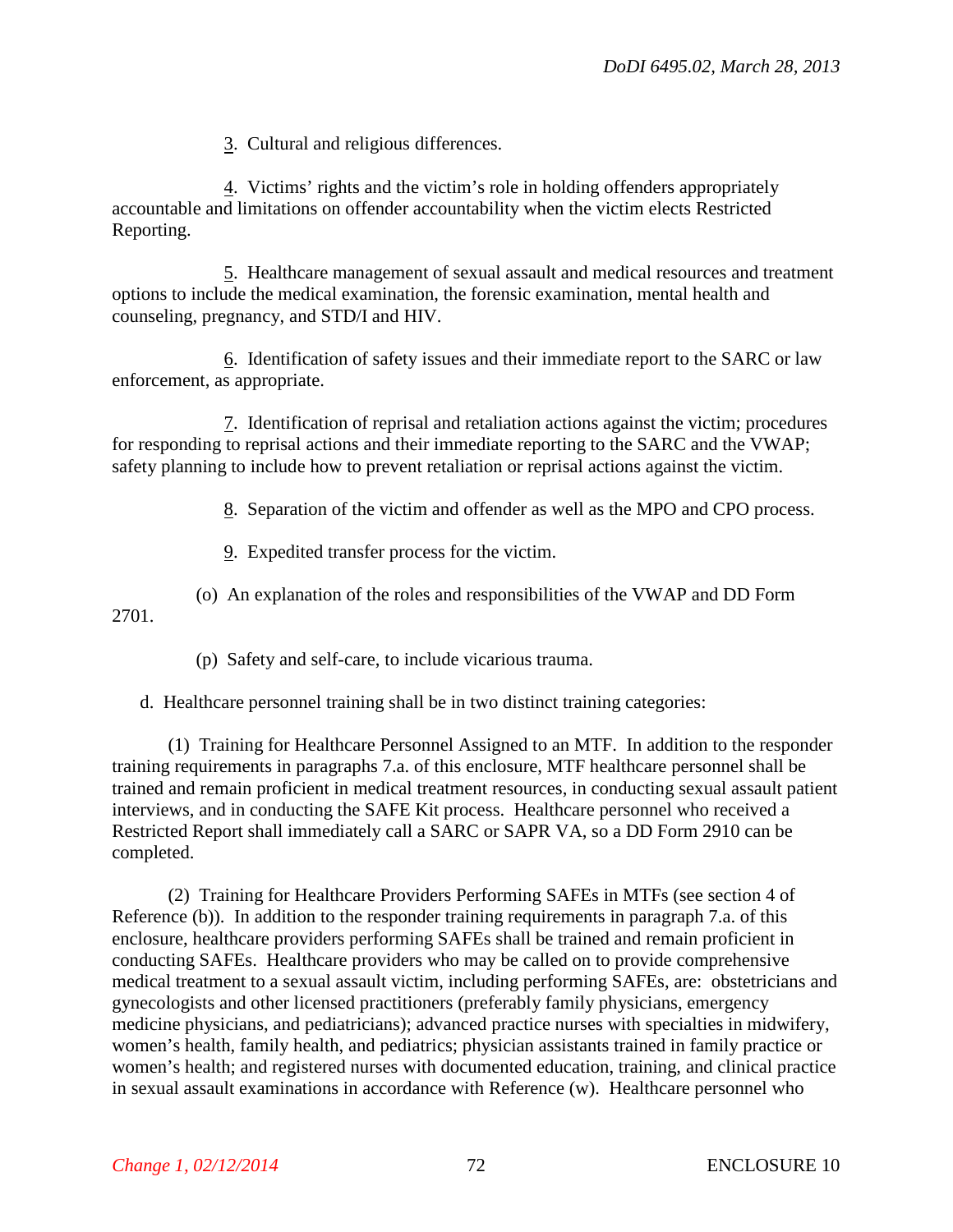received a Restricted Report shall immediately call a SARC or SAPR VA so a DD Form 2910 can be completed.

(3) Healthcare personnel and provider training shall:

(a) Explain how to conduct a sexual assault patient interview to obtain medical history and assault information.

(b) Explain how to conduct a SAFE in accordance with Reference (w) and include explanations on:

1. SAFE Kit and DD Form 2911.

2. Toxicology kit for suspected drug-facilitated cases.

- 3. Chain of custody.
- 4. Translation of findings.
- 5. Proper documentation.
- 6. Storage of evidence in Restricted Reports (e.g., RRCN).
- 7. Management of the alleged offender.
- 8. Relevant local and State laws and restrictions.

9. Medical treatment issues during deployments including remote location assistance to include: location resources including appropriate personnel, supplies (drying device, toluidine blue dye, colposcope, camera), standard operating procedures, location of SAFE Kit and DD Form 2911; and availability and timeliness of evacuation to echelon of care where SAFEs are available.

- (c) Explain how to deal with emergency contraception and STD/I treatment.
- (d) Discuss physical and mental health assessment.
- (e) Explain how to deal with trauma, to include:
	- 1. Types of injury.
	- 2. Photography of injuries.
	- 3. Behavioral health and counseling needs.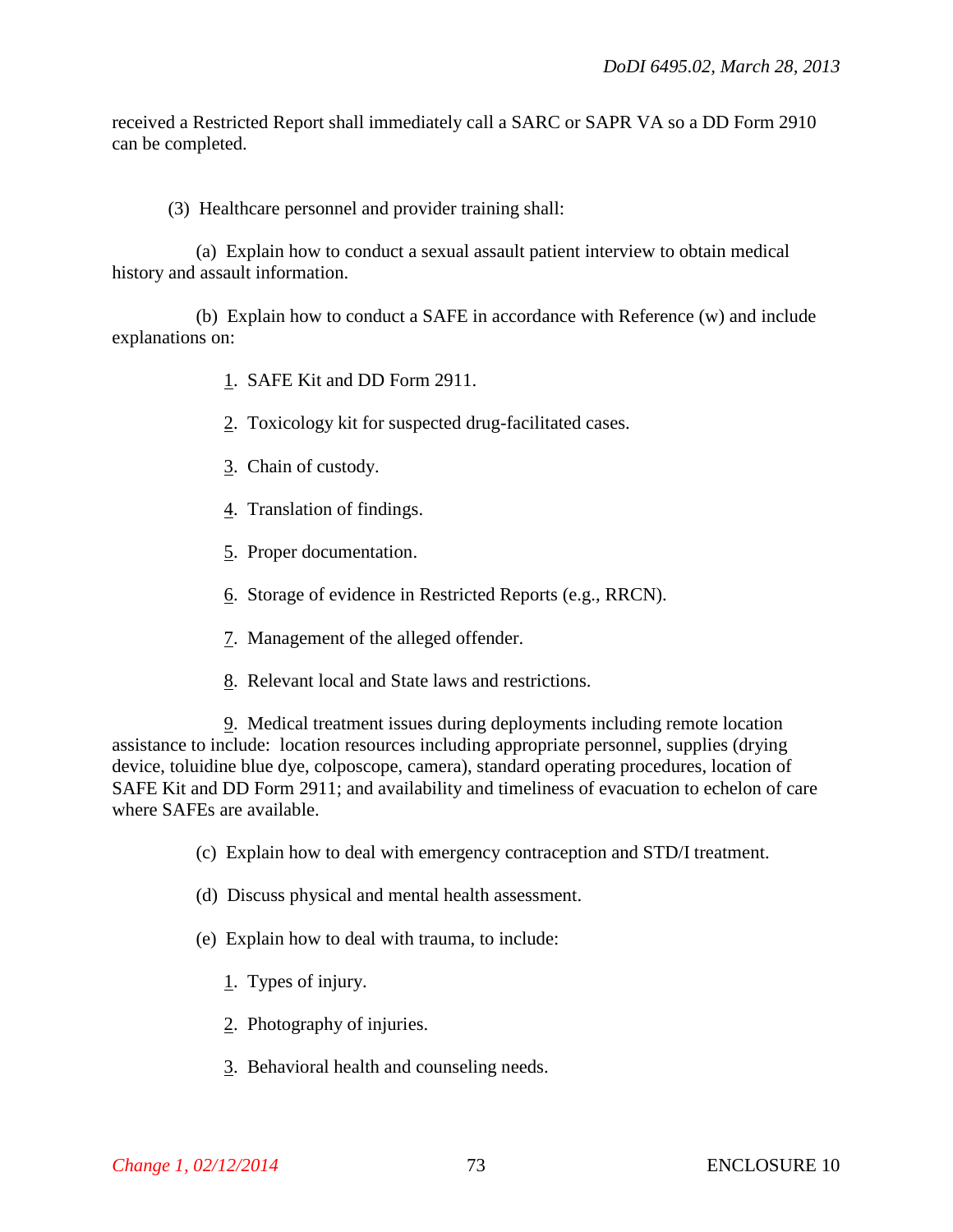4. Consulting and referral process.

5. Appropriate follow-up.

6. Drug or alcohol-facilitated sexual assault, to include review of best practices, victim interview techniques, and targeted evidence collections.

(f) Explain medical record management.

(g) Explain legal process and expert witness testimony.

e. DoD law enforcement (those elements of DoD components, to include MCIOs, authorized to investigate violations of the UCMJ) training shall:

(1) Include the responder training requirements in paragraph 7.a. of this enclosure for DoD law enforcement personnel who may respond to a sexual assault complaint.

(2) Remain consistent with the guidelines published under the authority and oversight of the DoD IG. In addition, DoD law enforcement training shall:

(a) Explain how to respond in accordance with the SAPR program.

- (1) Notify the command, SARC, and SAPR VA.
- (2) Work with SAPR VAs and SARCs, and medical personnel.

(b) Explain how to work with sexual assault victims, to include the effects of trauma on sexual assault victims. Ensure victims are informed of and accorded their rights, in accordance with Reference (x) and paragraph 4.4 of Reference (ag) by contacting the VWAP.

(c) Take into consideration the victim's safety concerns and medical needs.

(d) Review IG policy and Military Service regulations regarding the legal transfer of the SAFE Kit and the retention of the DD Form 2911 or reports from civilian sexual assault forensic exams in archived files.

(e) Discuss sex offender issues.

f. Training for MCIO agents assigned to investigate sexual assaults shall:

(1) In accordance with Reference (l), b*B*e detailed in IG policy.

(2) Adhere to the responder training requirements in paragraph 7.a. of this enclosure for military and civilian criminal investigators assigned to MCIOs who may respond to a sexual assault complaint.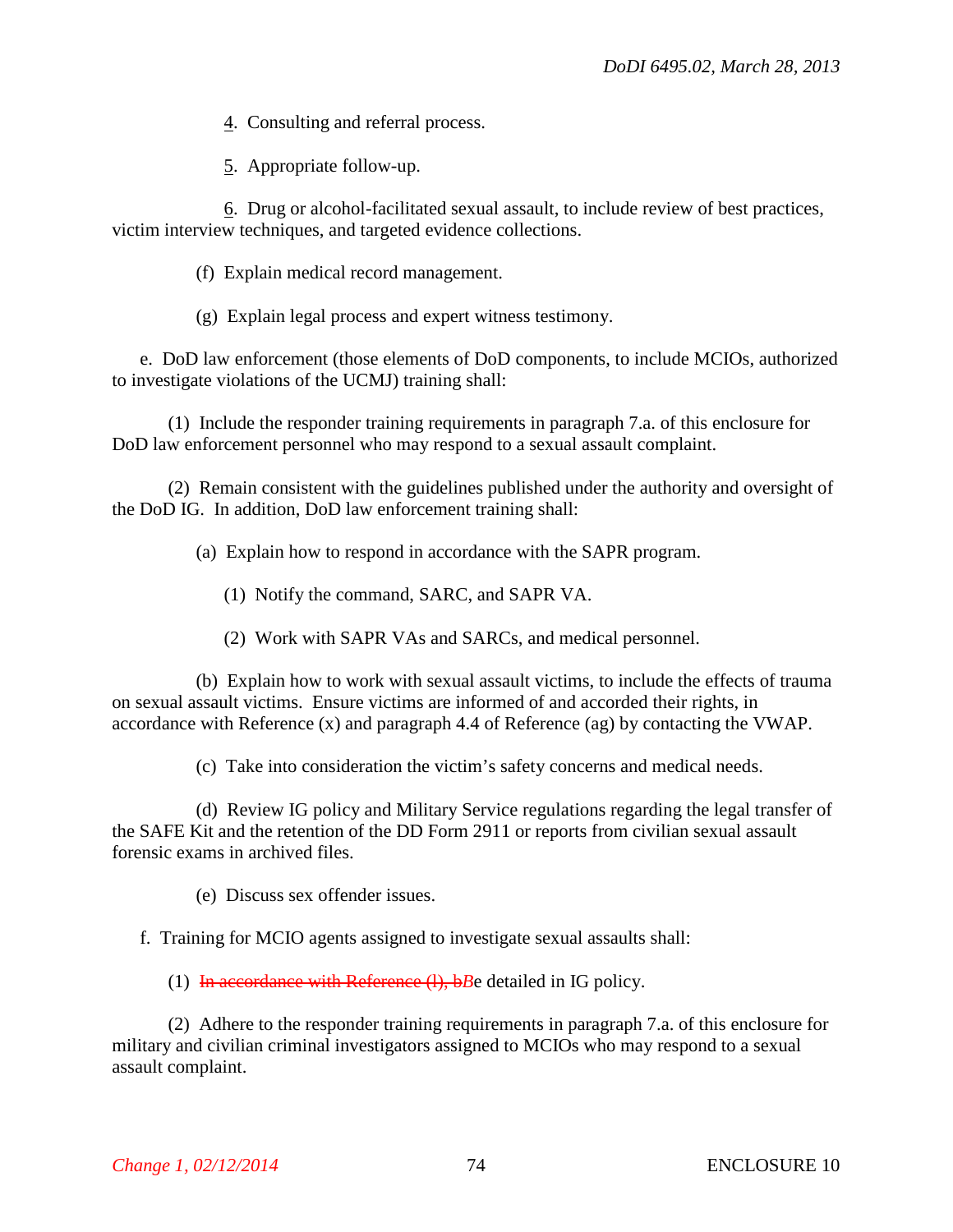(3) Remain consistent with the guidelines published under the authority and oversight of the DoD IG. In addition, MCIO training shall:

(a) Include initial and annual refresher training on essential tasks specific to investigating sexual assault investigations that explain that these reports shall be included in sexual assault quarterly and annual reporting requirements found in Enclosure 12 of this Instruction.

(b) Include IG policy and Military Service regulations regarding the legal transfer of the SAFE Kit and the retention of the DD Form 2911 or reports from civilian sexual assault forensic exams in archived files.

(c) Explain how to work with victims of sexual assault.

1. Effects of trauma on the victim to include impact of trauma and stress on memory as well as balancing investigative priorities with victim needs.

2. Ensure victims are informed of and accorded their rights, in accordance with Reference (x) and paragraph 4.4 of Reference (ag) by contacting the VWAP.

3. Take into consideration the victim's safety concerns and medical needs.

(d) Explain how to respond to a sexual assault in accordance with Reference (b), this Instruction, and the assigned Military Service regulations on:

1. Notification to command, SARC, and VWAP.

2. Investigating difficult cases to include drug and alcohol facilitated sexual assaults, having multiple suspects and sexual assaults in the domestic violence context as well as same-sex sexual assaults (male/male or female/female).

(e) Review of available research regarding false information and the factors influencing false reports and false information, to include possible victim harassment and intimidation.

(f) Explain unique issues with sex offenders to include identifying, investigating, and documenting predatory behaviors.

(g) Explain how to work with the SARC and SAPR VA to include SAPR VA and SARC roles, responsibilities, and limitations; victim services and support program; and MRE 514.

g. Judge advocate training shall:

(1) Prior to performing judge advocate duties, adhere to the responder training requirements in paragraph 7.a. of this enclosure for judge advocates who are responsible for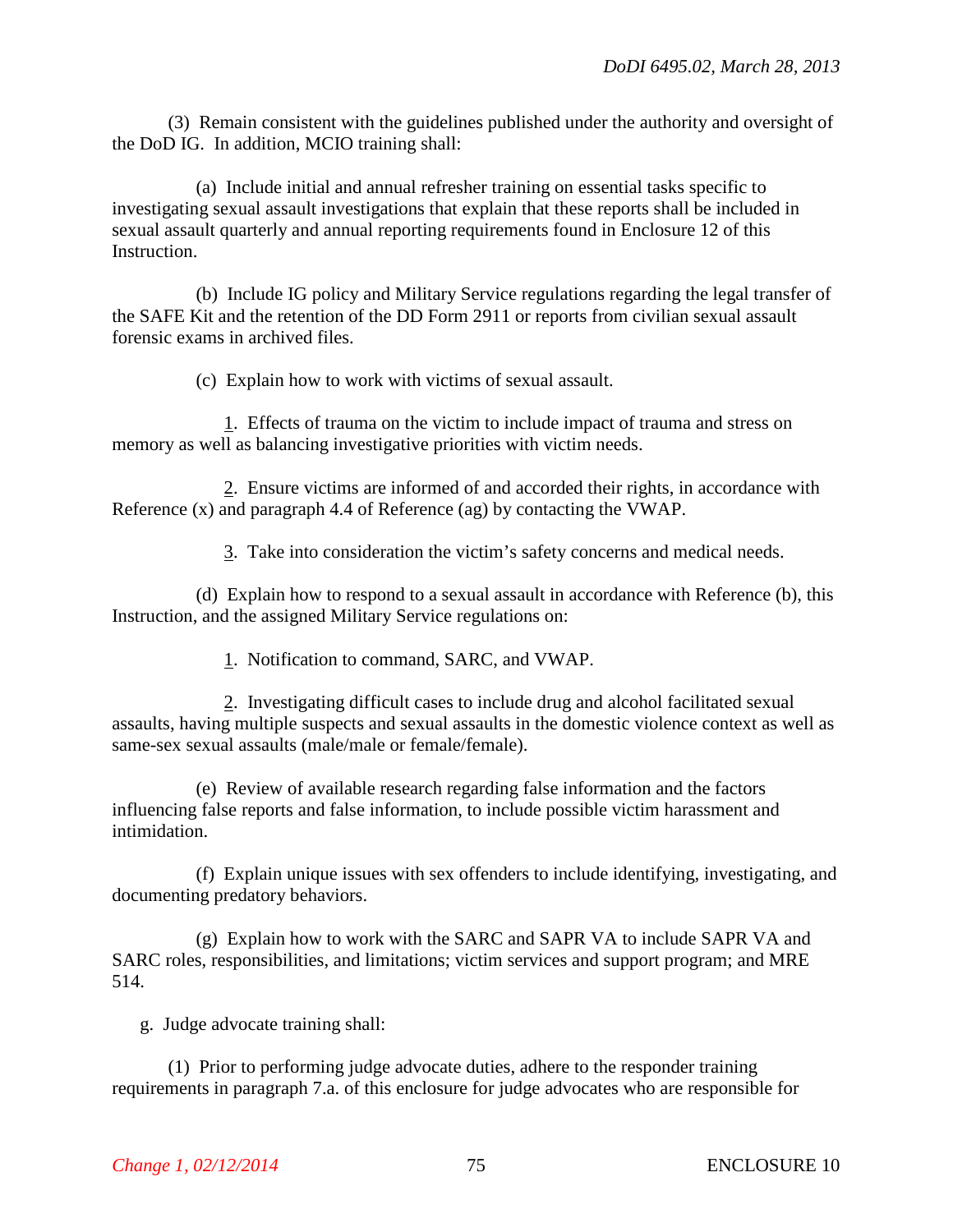advising commanders on the investigation or disposition of, or who prosecute or defend, sexual assault cases.

(2) Explain legal support services available to victims.

(a) Pursuant to the respective Military Service regulations, explain that each Service member who reports a sexual assault shall be given the opportunity to consult with legal assistance counsel, and in cases where the victim may have been involved in collateral misconduct, to consult with defense counsel.

1. Provide information concerning the prosecution, if applicable, in accordance with Reference (u). Provide information regarding the opportunity to consult with legal assistance counsel as soon as the victim seeks assistance from a SARC, SAPR VA, or any DoD law enforcement agent or judge advocate.

2. Ensure victims are informed of their rights and the VWAP program, in accordance with Reference (x) and paragraph 4.4 of Reference (ag).

(b) Explain the sex offender registration program.

(3) Explain issues encountered in the prosecution of sexual assaults.

(a) Typologies (characteristics) of victims and sex offenders in non-stranger sexual assaults.

(b) Addressing the consent defense.

(c) How to effectively prosecute alcohol and drug facilitated sexual assault.

(d) How to introduce forensic and scientific evidence (e.g., SAFE Kits, DNA, serology, toxicology).

(e) MRE issues and updates to regard sexual assault prosecution in accordance with MRE 412, 413, and 615 of Reference (q).

(f) How to advise victims, SAPR VAs, and VWAP about the military justice process, and MRE 514. Explain:

1. Victims' rights during trial and defense counsel interviews (e.g., guidance regarding answering questions on prior sexual behavior, interviewing parameters, coordinating interviews, case outcomes).

2. In the case of a general or special court-martial involving a sexual assault as defined in Reference (b), a copy of the prepared record of the proceedings of the court-martial, not to include sealed materials, unless otherwise approved by the presiding military judge or appellate court, shall be given to the victim of the offense if the victim testified during the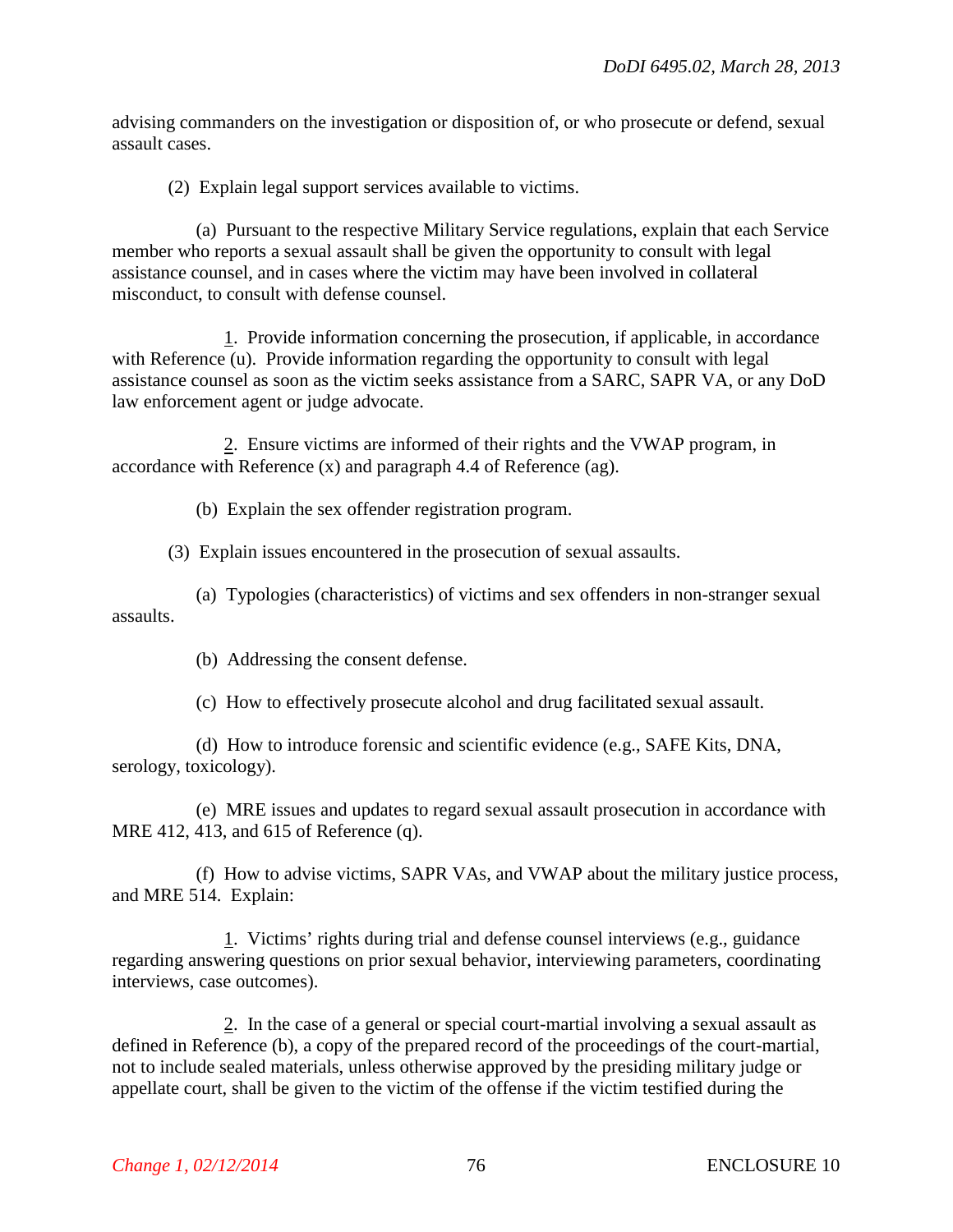proceedings in accordance with Reference (H) *section 854(e)* of *Reference (d)* (*Article 54(e)*, *UCMJ)*. .

3. Guidance on victim accompaniment (e.g., who may accompany victims to attorney interviews, what is their role, and what should they do if victim is being mistreated).

4. MRE 412 of Reference (r)*'s and its application* to investigations pursuant to an Article 32 hearing.

5. Protecting victim privacy (e.g., access to medical records and conversations with SARC or SAPR VA, discovery consequences of making victim's mental health an issue, MRE 514).

h. Legal assistance attorney training shall adhere to the requirements of annual training in paragraphs 3.b. of this enclosure. Attorneys shall receive training in order to have the capability to provide legal assistance to sexual assault victims in accordance with the USD(P&R) Memorandum (Reference (ak)). Legal assistance attorney training shall include:

(1) The VWAP, including the rights and benefits afforded the victim.

(a) The role of the VWAP and what privileges do or do not exist between the victim and the advocate or liaison.

(b) The nature of the communication made to the VWAP as opposed to those made to the legal assistance attorney.

(2) The differences between the two types of reporting in sexual assault cases.

(3) The military justice system, including the roles and responsibilities of the trial counsel, the defense counsel, and investigators. This may include the ability of the Government to compel cooperation and testimony.

(4) The services available from appropriate agencies or offices for emotional and mental health counseling and other medical services.

(5) The availability of protections offered by military and civilian restraining orders.

(6) Eligibility for and benefits potentially available as part of transitional compensation benefits found in section 1059 of Reference (d), and other State and Federal victims' compensation programs.

(7) Traditional forms of legal assistance.

i. Chaplains, chaplain assistants, and religious personnel training shall:

(1) Adhere to the responder training requirements in paragraph 7.a. of this enclosure.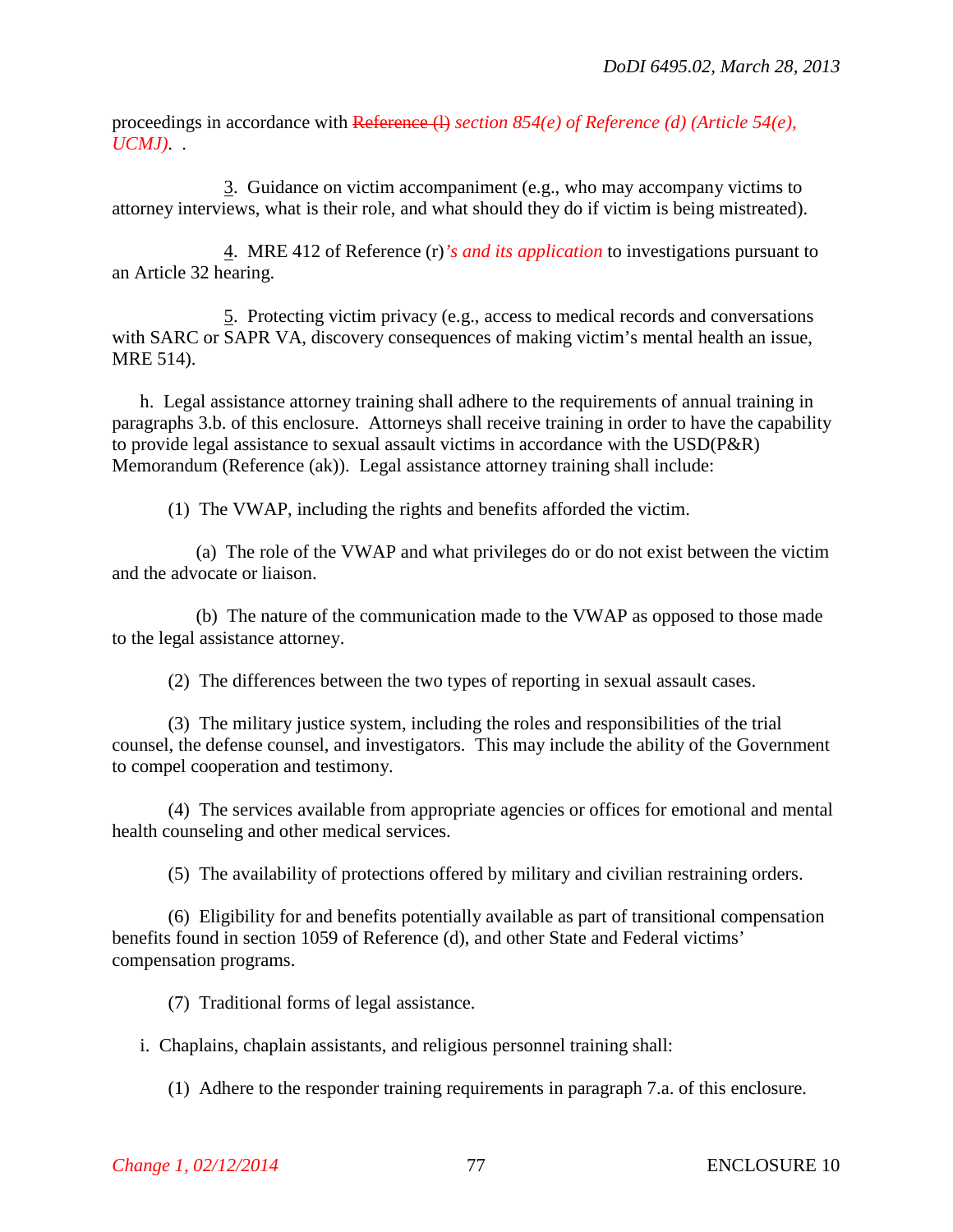(2) Pre-deployment SAPR training shall focus on counseling services needed by sexual assault victims and offenders in contingency and remote areas.

(3) Address:

(a) Privileged communications and the Restricted Reporting policy rules and limitations, including legal protections for chaplains and their confidential communications, assessing victim or offender safety issues (while maintaining chaplain's confidentiality), and MRE 514.

(b) How to support victims with discussion on sensitivity of chaplains in addressing and supporting sexual assault victims, identifying chaplain's own bias and ethical issues, trauma training with pastoral applications, and how to understand victims' rights as prescribed in References (x) and (ag).

(c) Other counseling and support topics.

1. Offender counseling should include: assessing and addressing victim and offender safety issues while maintaining confidentiality; and counseling an offender when the victim is known to the chaplain (counseling both the offender and the victim, when there is only one chaplain at a military installation).

2. Potential distress experienced by witnesses and bystanders over the assault they witnessed or about which they heard.

3. Counseling for SARCs, SAPR VAs, healthcare personnel, chaplains, JAGs, law enforcement or any other professionals, who routinely work with sexual assault victims and may experience secondary effects of trauma.

4. Providing guidance to unit members and leadership on how to mitigate the impact that sexual assault has on a unit and its individuals, while keeping in mind the needs and concerns of the victim.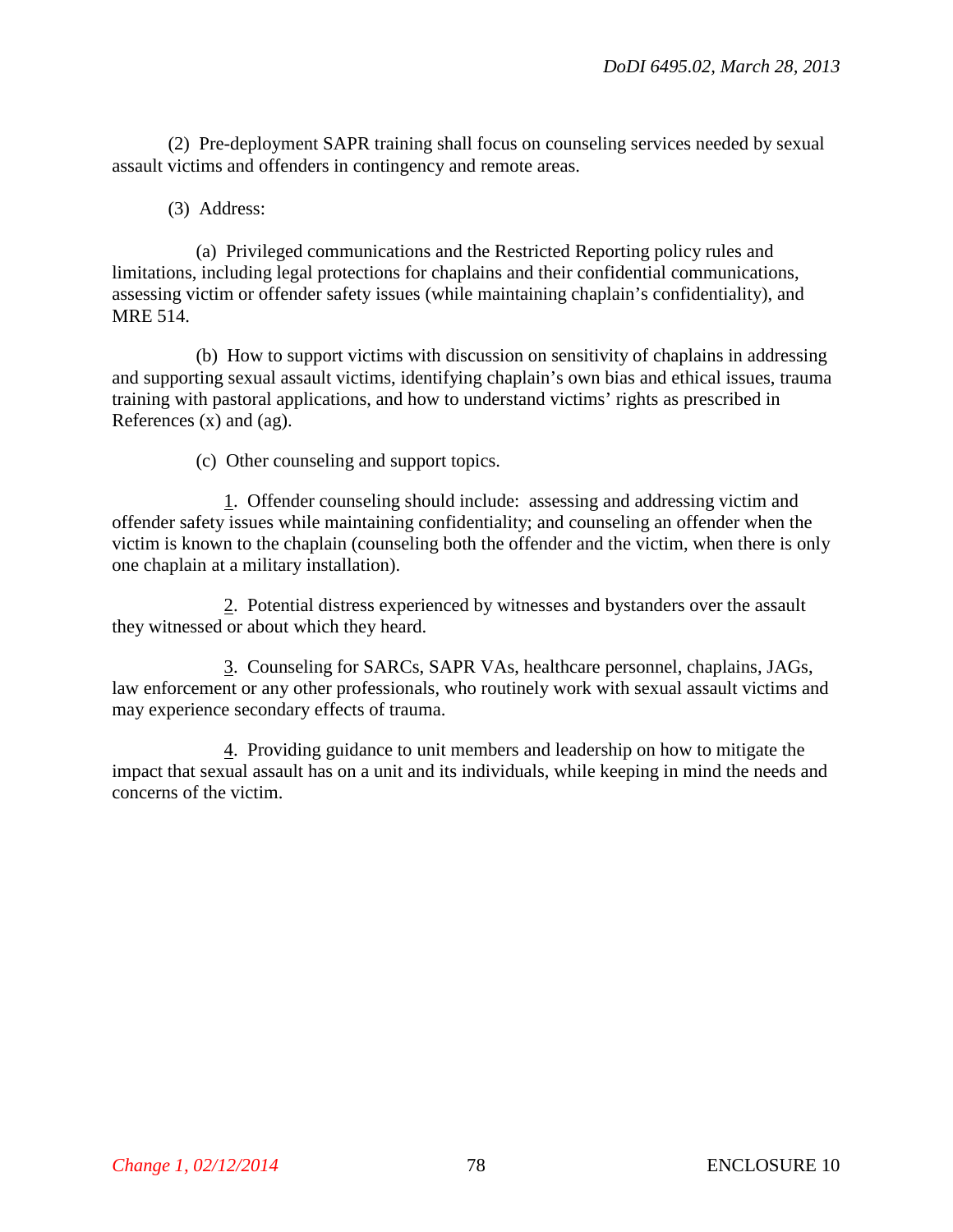### ENCLOSURE 11

# DSAID

#### 1. PURPOSE

a. In accordance with section 563 of Reference (i), DSAID shall support Military Service SAPR program management and DoD SAPRO oversight activities. It shall serve as a centralized, case-level database for the collection and maintenance of information regarding sexual assaults involving persons covered by this Instruction. DSAID will include information, if available, about the nature of the assault, the victim, services offered to the victim, the offender, and the disposition of the reports associated with the assault. DSAID will serve as the DoD's SAPR source for internal and external requests for statistical data on sexual assault in accordance with section 563 of Reference (i). DSAID has been assigned Office of Management and Budget control number 0704-0482. DSAID contains information provided by the military services, which are the original sources of the information.

b. Disclosure of data stored in DSAID will only be granted when disclosure is authorized or required by law or regulation.

### 2. PROCEDURES. DSAID shall:

a. Contain information about sexual assaults reported to the DoD involving persons covered by this Instruction, both via Unrestricted and Restricted Reporting options.

b. Include adequate safeguards to shield PII from unauthorized disclosure. The system will not contain PII about victims who make a Restricted Report. Information about sexual assault victims and subjects will receive the maximum protection allowed under the law. DSAID will include stringent user access controls.

c. Assist with annual and quarterly reporting requirements, identifying and managing trends, analyzing risk factors or problematic circumstances, and taking action or making plans to eliminate or to mitigate risks. DSAID shall store case information. Closed case information shall be available to DoD SAPRO for SAPR program oversight, study, research, and analysis purposes. DSAID will provide a set of core functions to satisfy the data collection and analysis requirements for the system in five basic areas: data warehousing, data query and reporting, SARC victim case management functions, subject investigative and legal case information, and SAPR program administration and management.

d. Receive information from the Military Services' existing data systems or direct data entry by authorized Military Service personnel.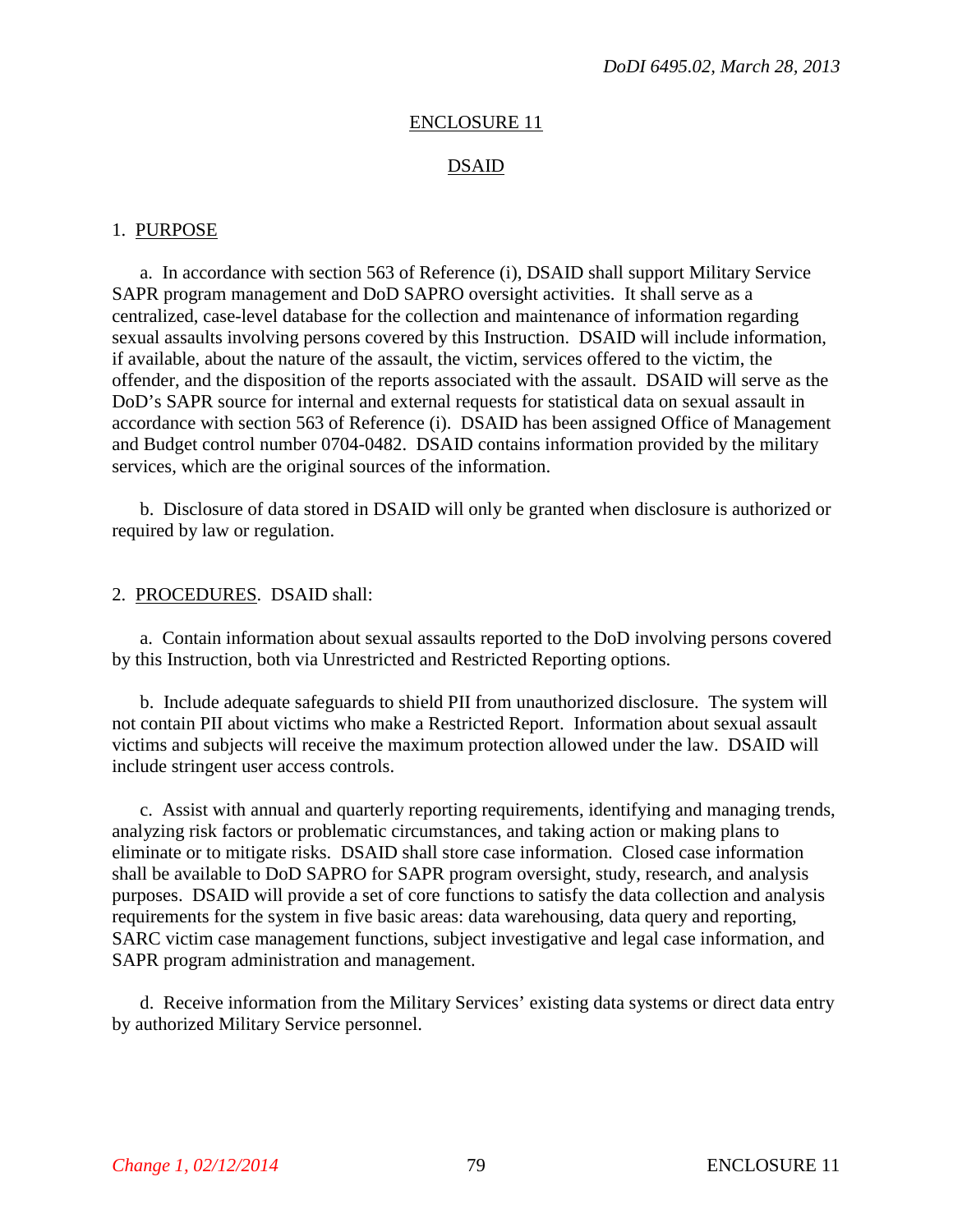### 3. NOTIFICATION PROCEDURE AND RECORD ACCESS PROCEDURES

a. Requests for information contained in DSAID are answered by the Services. All requests for information should be made to the DoD Component that generated the information in DSAID. Individuals seeking to determine whether information about themselves is contained in this system of records or seeking access to records about themselves should address written inquiries to the appropriate Service office (see Service list at www.sapr.mil).

b. Requests for information to the DoD Components must be responded to by the office(s) designated by the Component to respond to FOIA and Privacy Act requests. Requests shall not be informally handled by the SARCs.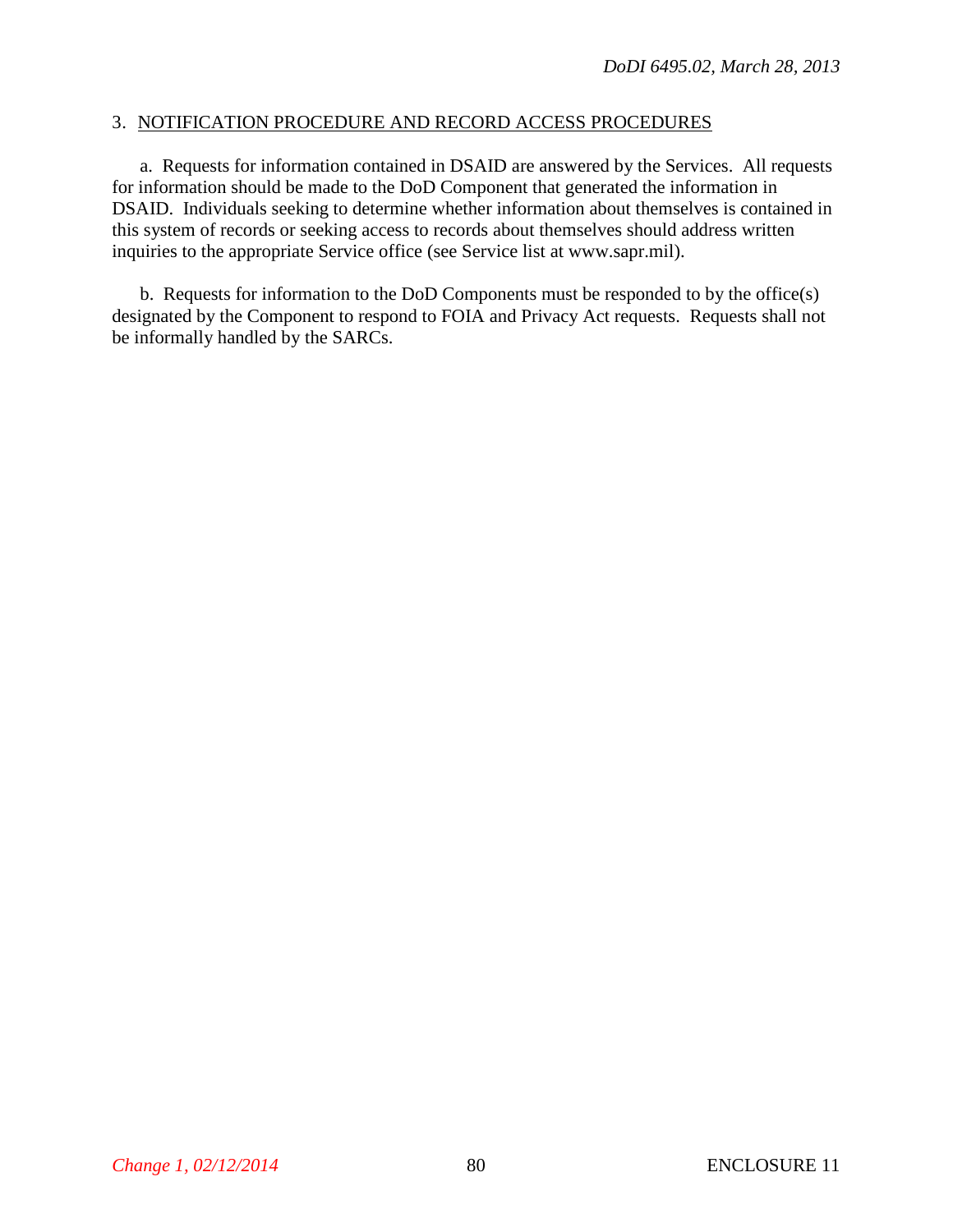# ENCLOSURE 12

# SEXUAL ASSAULT ANNUAL AND QUARTERLY REPORTING REQUIREMENTS

1. ANNUAL REPORTING FOR THE MILITARY SERVICES. The USD(P&R) submits annual FY reports to Congress on the sexual assaults involving members of the Military Services. Each Secretary of the Military Departments must submit their Military Service report for the prior fiscal year to the Secretary of Defense through the DoD SAPRO by March 1. The Secretary of the Navy must provide separate reports for the Navy and the Marine Corps. The annual report is accomplished in accordance with section 1631(d) of Reference (k), and includes:

a. The policies, procedures, and processes in place or implemented by the SAPR program during the report year in response to incidents of sexual assault.

b. An assessment of the implementation of the policies and procedures on the prevention, response, and oversight of sexual assaults in the military to determine the effectiveness of SAPR policies and programs, including an assessment of how Service efforts executed DoD SAPR priorities.

c. Any plans for the following year on the prevention of and response to sexual assault, specifically in the areas of advocacy, healthcare provider and medical response, mental health, counseling, investigative services, legal services, and chaplain response.

d. Matrices for Restricted and Unrestricted Reports of the number of sexual assaults involving Service members, that includes case synopses, and disciplinary actions taken in substantiated cases and relevant information. See the appendix to this enclosure.

e. Analyses of the matrices of the number of sexual assaults involving Service members.

2. QUARTERLY REPORTS. The quarterly data reports from the Military Services are the basis for annual reports, including the data fields necessary for comprehensive reporting. The information collected to prepare the quarterly reports has been assigned Report Control Symbol DD-P&R(A)2205. In quarterly reports, the policies and planned actions are not required to be reported. Each quarterly report and subsequent FY annual report shall update the status of those previously reported investigations that had been reported as opened but not yet completed or with action pending at the end of a prior reporting period. Once the final action taken is reported, that specific investigation no longer needs to be reported. This reporting system will enable the DoD to track sexual assault cases from date of initiation to completion of command action or disposition. Quarterly reports are due:

- a. February 15 for investigations opened during the period of October 1 December 31.
- b. May 15 for investigations opened during the period of January 1 March 31.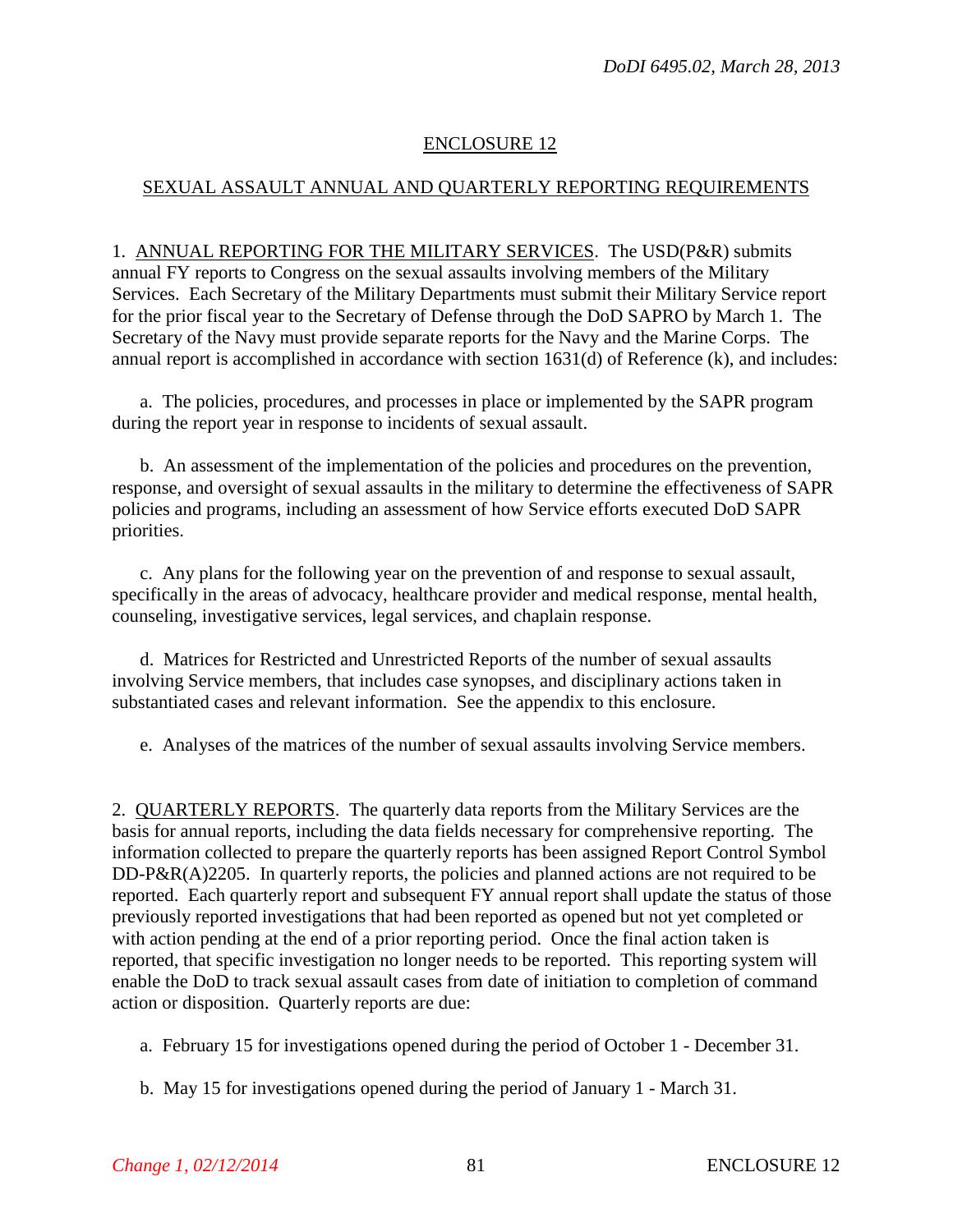c. August 15 for investigations opened during the period of April 1 - June 30.

d. The final quarterly report (July 1 - September 30) shall be included as part of the FY annual report.

#### 3. ANNUAL REPORTING FOR THE MILITARY SERVICE ACADEMIES (MSAs).

Pursuant to section 532 of Reference (h), the USD(P&R) submits annual reports on sexual harassment and violence at MSAs to the House of Representatives and Senate Armed Services Committees each academic program year (APY). The Military Service Academy Sexual Assault Survey conducted by the Defense Manpower Data Center (DMDC) has been assigned Report Control Symbol DD-P&R(A)2198.

a. In odd-numbered APYs, superintendents will submit a report to their respective Military Department Secretaries assessing their respective MSA policies, training, and procedures on sexual harassment and violence involving cadets and midshipmen no later than October 15 of the following APY. DMDC will simultaneously conduct gender relations surveys of cadets and midshipmen to collect information relating to sexual assault and sexual harassment at the MSAs to supplement these reports. DoD SAPRO will summarize and consolidate the results of each MSA's APY assessment, which will serve as the mandated DoD annual report to Congress.

b. In even-numbered APYs, DoD SAPRO and the DoD Diversity Management and Equal Opportunity (DMEO) Office conduct MSA site visits and a data call to assess each MSA's policies; training, and procedures regarding sexual harassment and violence involving cadets and midshipmen; perceptions of Academy personnel regarding program effectiveness; the number of reports and corresponding case dispositions; program accomplishments; progress made; and challenges. Together with the DoD SAPRO and DMEO MSA visits, DMDC will conduct focus groups with cadets and midshipmen to collect information relating to sexual harassment and violence from the MSAs to supplement this assessment. DoD SAPRO consolidates the assessments and focus group results of each MSA into a report, which serves as the mandated DoD annual report to Congress that will be submitted in December of the following APY.

4. ANNUAL REPORTING OF INSTALLATION DATA. Installation data is drawn from the annual reports of sexual assault listed in section 1 of this enclosure. The Secretaries of each Military Department must submit their Military Service report of sexual assault for the prior fiscal year organized by installation, to the Secretary of Defense through the DoD SAPRO by April 30 of each year. The Secretary of the Navy must provide separate reports for the Navy and the Marine Corps. Reports will contain matrices for Restricted and Unrestricted Reports of the number of sexual assaults involving Service members organized by military installation, and matrices including the synopsis and disciplinary actions taken in substantiated cases.

#### *Appendix*

*Sexual Assault Offense – Investigation Disposition*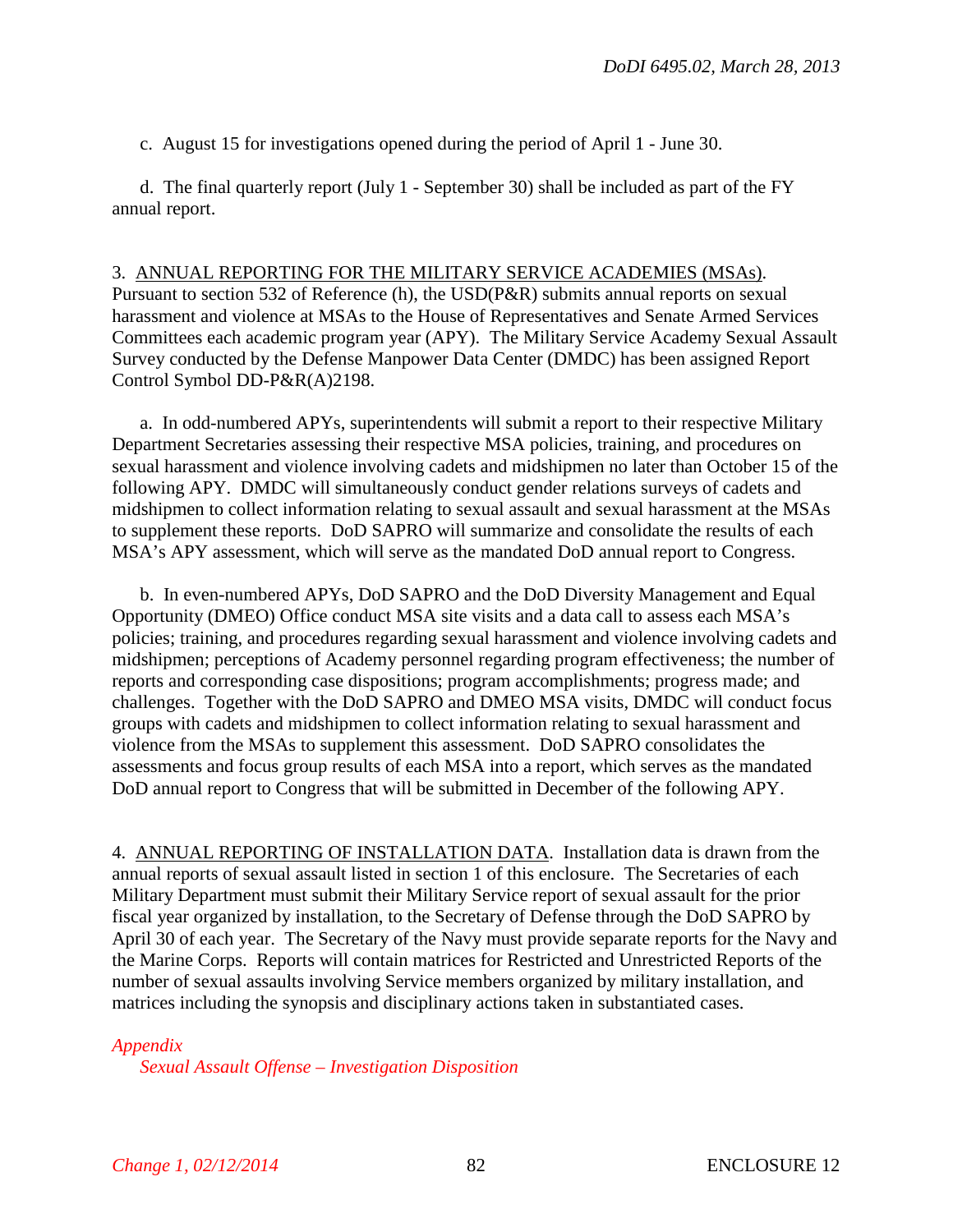# APPENDIX TO ENCLOSURE 12

# SEXUAL ASSAULT OFFENSE – INVESTIGATION DISPOSITION

Pursuant to the legislated requirements specified in Reference (k), the following terms are used by the Services for annual and quarterly reporting of the dispositions of subjects in sexual assault investigations conducted by the MCIOs. Services must adapt their investigative policies and procedures to comply with these terms.

a. Substantiated Reports. Dispositions in this category come from Unrestricted Reports that have been investigated and found to have sufficient evidence to provide to command for consideration of action to take some form of punitive, corrective, or discharge action against an offender.

(1) Substantiated Reports Against Service Member Subjects. A substantiated report of sexual assault is an Unrestricted Report that was investigated by an MCIO, provided to the appropriate military command for consideration of action, and found to have sufficient evidence to support the command's action against the subject. Actions against the subject may include initiation of a court-martial, nonjudicial punishment, administrative discharge, and other adverse administrative action that result from a report of sexual assault or associated misconduct (e.g., adultery, housebreaking, false official statement).

(2) Substantiated Reports by Service Member Victims. A substantiated report of a sexual assault victim's Unrestricted Report that was investigated by an MCIO, and provided to the appropriate military command for consideration of action, and found to have sufficient evidence to support the command's action against the subject. However, there are instances where an Unrestricted Report of sexual assault by a Service member victim may be substantiated but the command is not able to take action against the person who is the subject of the investigation. These categories include the following: the subject of the investigation could not be identified; the subject died or deserted from the Service before action could be taken; the subject was a civilian or foreign national not subject to the UCMJ; or the subject was a Service member being prosecuted by a civilian or foreign authority.

b. Substantiated Report Disposition Descriptions. In the event of several types of action a commander takes against the same offender, only the most serious action taken is reported, as provided for in the following list, in descending order of seriousness. For each offender, any court-martial sentence and nonjudicial punishment administered by commanders pursuant to Article 15 of the UCMJ is reported annually to the DoD in the case synopses or via DSAID. Further additional actions of a less serious nature in the descending list should also be included in the case synopses reported to the Department. Reference (k) requires the reporting of the number of victims associated with each of the following disposition categories.

# (1) Commander Action for Sexual Assault Offense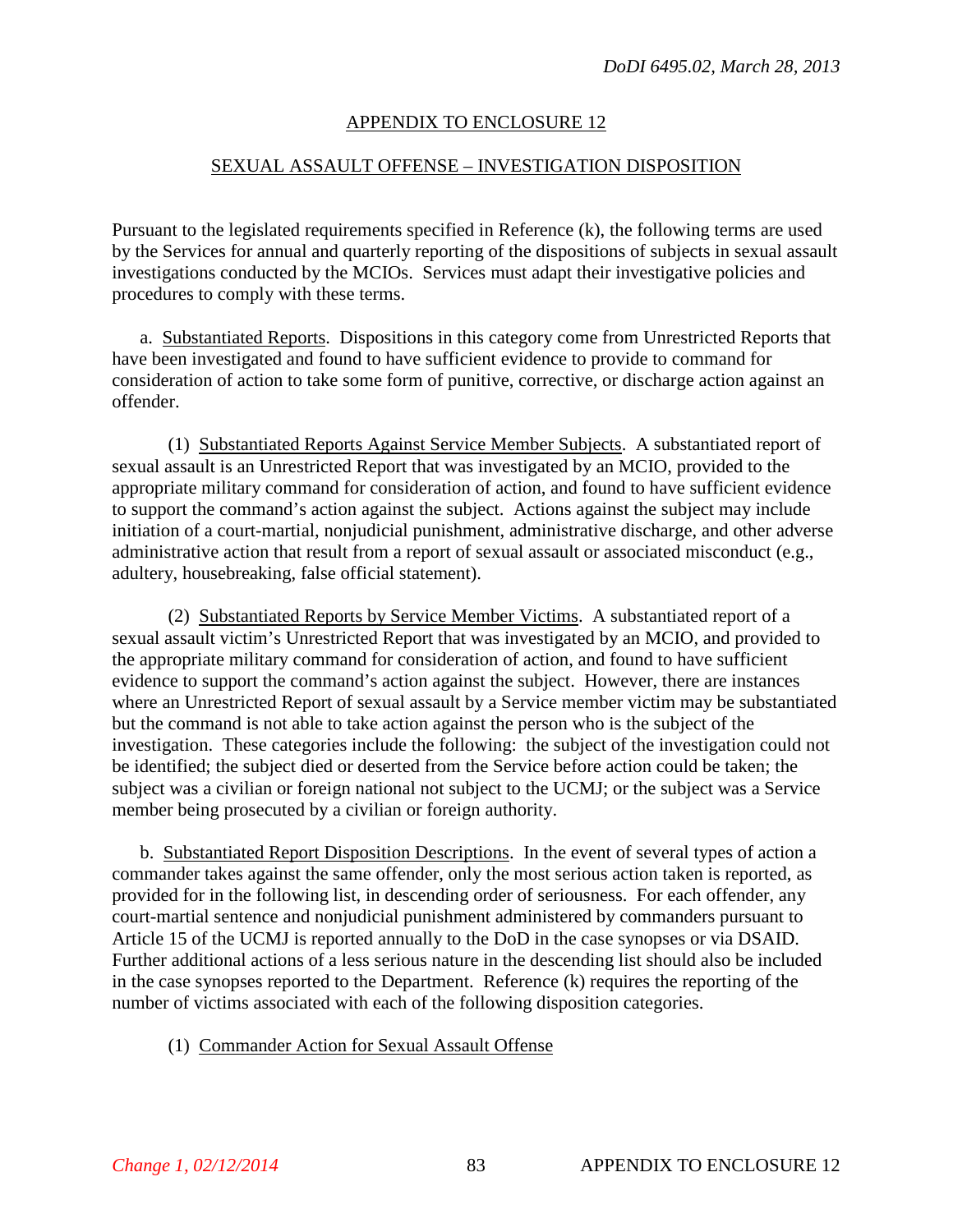(a) Court-Martial Charges Preferred (Initiated) for Sexual Assault Offense. A courtmartial charge was preferred (initiated) for at least one of the offenses punishable by Articles 120 and 125 of the UCMJ, or an attempt to commit an Article 120 or 125, UCMJ offense that would be charged as a violation of Article 80 of the UCMJ. (See Rules for Courts-Martial 307 and 401 of Reference (r.)

(b) Nonjudicial Punishments (Article 15, UCMJ). Disciplinary action for at least one of the UCMJ offenses comprised within the SAPR definition of sexual assault that was initiated pursuant to Article 15 of the UCMJ.

(c) Administrative Discharges. Commander action taken to involuntarily separate the offender from military service that is based in whole or in part on an offense within the SAPR definition of sexual assault .

(d) Other Adverse Administrative Actions. In the absence of an administrative discharge action, any other administrative action that was initiated (including corrective measures such as counseling, admonition, reprimand, exhortation, disapproval, criticism, censure, reproach, rebuke, extra military instruction, or other administrative withholding of privileges, or any combination thereof), and that is based in whole or in part on an offense within the SAPR definition of sexual assault. Cases should be placed in this category only when an administrative action other than an administrative discharge is the only action taken. If an "other administrative action" is taken in combination with another more serious action (e.g., courtsmartial, nonjudicial punishment, administrative discharge, or civilian or foreign court action), only report the case according to the more serious action taken.

(2) Commander Action for Other Criminal Offense. Report actions against subjects in this category when there is probable cause for an offense, but only for a non-sexual assault offense (i.e., the commander took action on a non-sexual assault offense because an investigation showed that the allegations did not meet the required elements of, or there was insufficient evidence for, any of the UCMJ offenses that constitute the SAPR definition of sexual assault). Instead, an investigation disclosed other offenses arising from the sexual assault allegation or incident that met the required elements of, and there was sufficient evidence for, another offense under the UCMJ. Report court-martial charges preferred, nonjudicial punishments, and sentences imposed in the case synopses provided to the DoD. To comply with Reference (k), the number of victims associated with each of the following categories must also be reported.

- (a) Court-martial charges preferred (initiated) for a non-sexual assault offense.
- (b) Nonjudicial punishments (Article 15, UCMJ) for non-sexual assault offense.
- (c) Administrative discharges for non-sexual assault offense.
- (d) Other adverse administrative actions for non-sexual assault offense.

c. Command Action Precluded. Dispositions reported in this category come from an Unrestricted Report that was investigated by an MCIO and provided to the appropriate military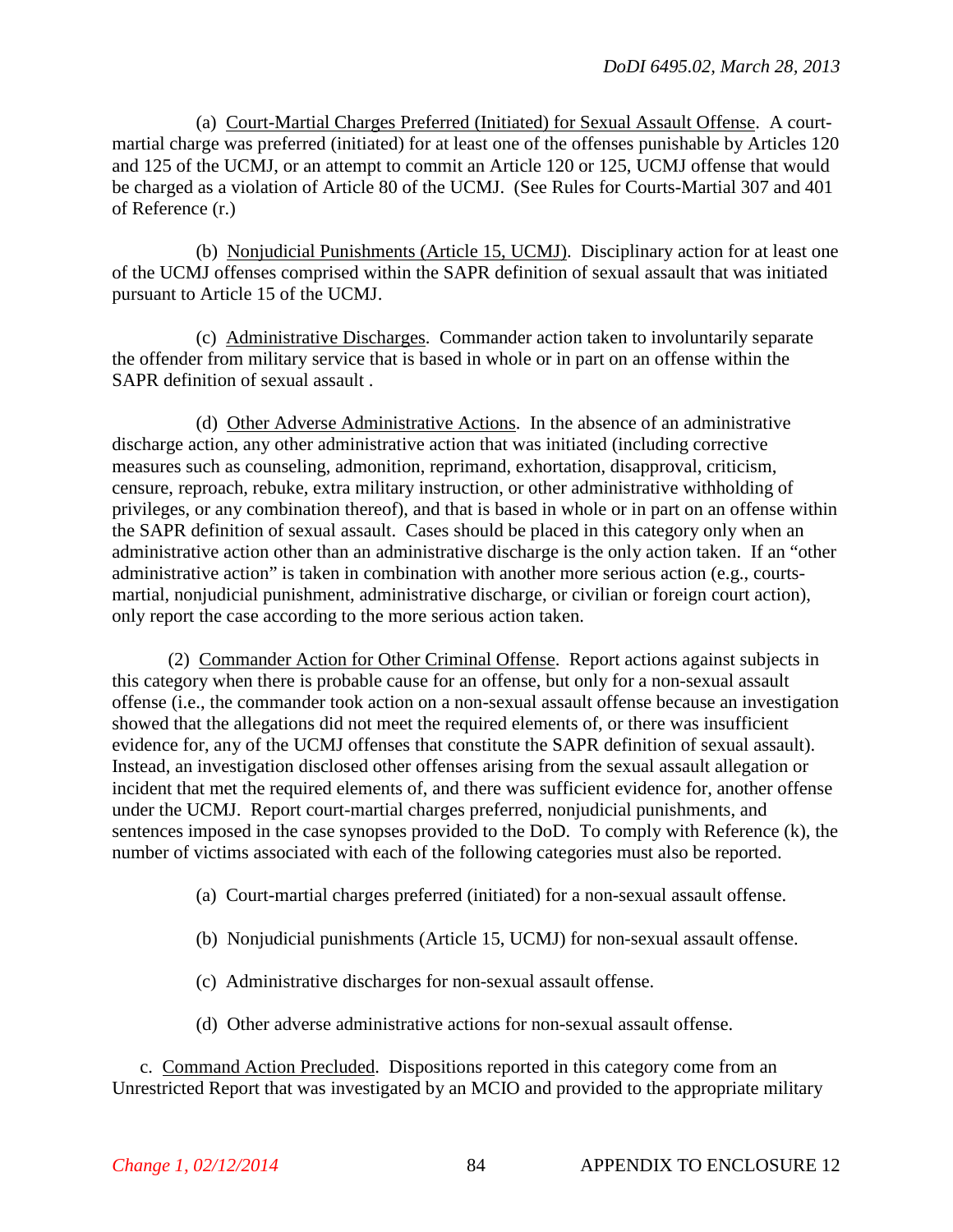command for consideration of action, but the evidence did not support taking action against the subject of the investigation because the victim declined to participate in the military justice action, there was insufficient evidence of any offense to take command action, the report was unfounded by command, the victim died prior to completion of the military justice action, or the statute of limitations for the alleged offense(s) expired. Reference (k) requires the reporting of the number of victims associated with each of the following disposition categories.

(1) Victim Declined to Participate in the Military Justice Action. Commander action is precluded or declined because the victim has declined to further cooperate with military authorities or prosecutors in a military justice action.

(2) Insufficient Evidence for Prosecution. Although the allegations made against the alleged offender meet the required elements of at least one criminal offense listed in the SAPR definition of sexual assault (see Reference (b)), there was insufficient evidence to legally prove those elements beyond a reasonable doubt and proceed with the case. (If the reason for concluding that there is insufficient evidence is that the victim declined to cooperate, then the reason for being unable to take action should be entered as "victim declined to participate in the military justice action," and not entered as "insufficient evidence.")

(3) Victim's Death. Victim died before completion of the military justice action.

(4) Statute of Limitations Expired. Determination that, pursuant to Article 43 of the UCMJ, the applicable statute of limitations has expired and the case may not be prosecuted.

d. Command Action Declined. Dispositions in this category come from an Unrestricted Report that was investigated by an MCIO and provided to the appropriate military command for consideration of action, but the commander determined the report was unfounded as to the allegations against the subject of the investigation. Unfounded allegations reflect a determination by command, with the supporting advice of a qualified legal officer, that the allegations made against the alleged offender did not occur nor were attempted. These cases are either false or baseless. Reference (k) requires the reporting of the number of victims associated with this category.

(1) False Cases. Evidence obtained through an investigation shows that an offense was not committed nor attempted by the subject of the investigation.

(2) Baseless Cases. Evidence obtained through an investigation shows that alleged offense did not meet at least one of the required elements of a UCMJ offense constituting the SAPR definition of sexual assault or was improperly reported as a sexual assault.

e. Subject Outside DoD's Legal Authority. When the subject of the investigation or the action being taken are *is* beyond DoD's jurisdictional authority or ability to act, use the following descriptions to report case disposition. To comply with Reference (k), Services must also identify the number of victims associated with these dispositions and specify when there was insufficient evidence that an offense occurred in the following categories.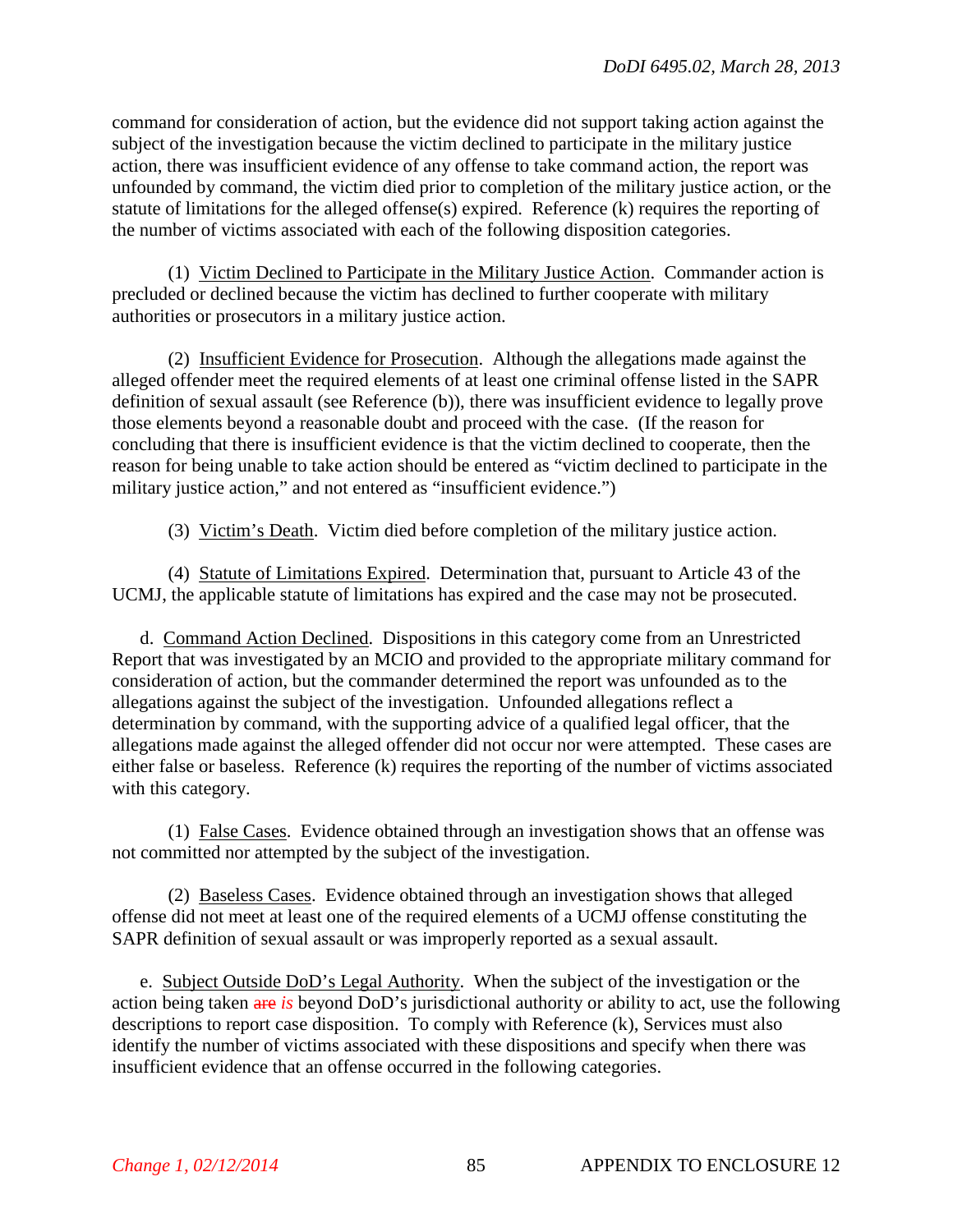(1) Offender is Unknown. The investigation is closed because no person could be identified as the alleged offender.

(2) Subject is a Civilian or Foreign National not Subject to UCMJ. The subject of the investigation is not amenable to military UCMJ jurisdiction for action or disposition.

(3) Civilian or Foreign Authority is Prosecuting Service Member. A civilian or foreign authority has the sexual assault allegation for action or disposition, even though the alleged offender is also subject to the UCMJ.

(4) Offender Died or Deserted. Commander action is precluded because of the death or desertion of the alleged offender or subject of the investigation.

f. Report Unfounded by MCIO. Determination by the MCIO that the allegations made against the alleged offender did not occur nor were attempted. These cases are either false or baseless. Reference (k) requires the reporting of the number of victims associated with this category.

(1) False Cases. Evidence obtained through an MCIO investigation shows that an offense was not committed nor attempted by the subject of the investigation.

(2) Baseless Cases. Evidence obtained through an investigation shows that alleged offense did not meet at least one of the required elements of a UCMJ offense constituting the SAPR definition of sexual assault or was improperly reported as a sexual assault.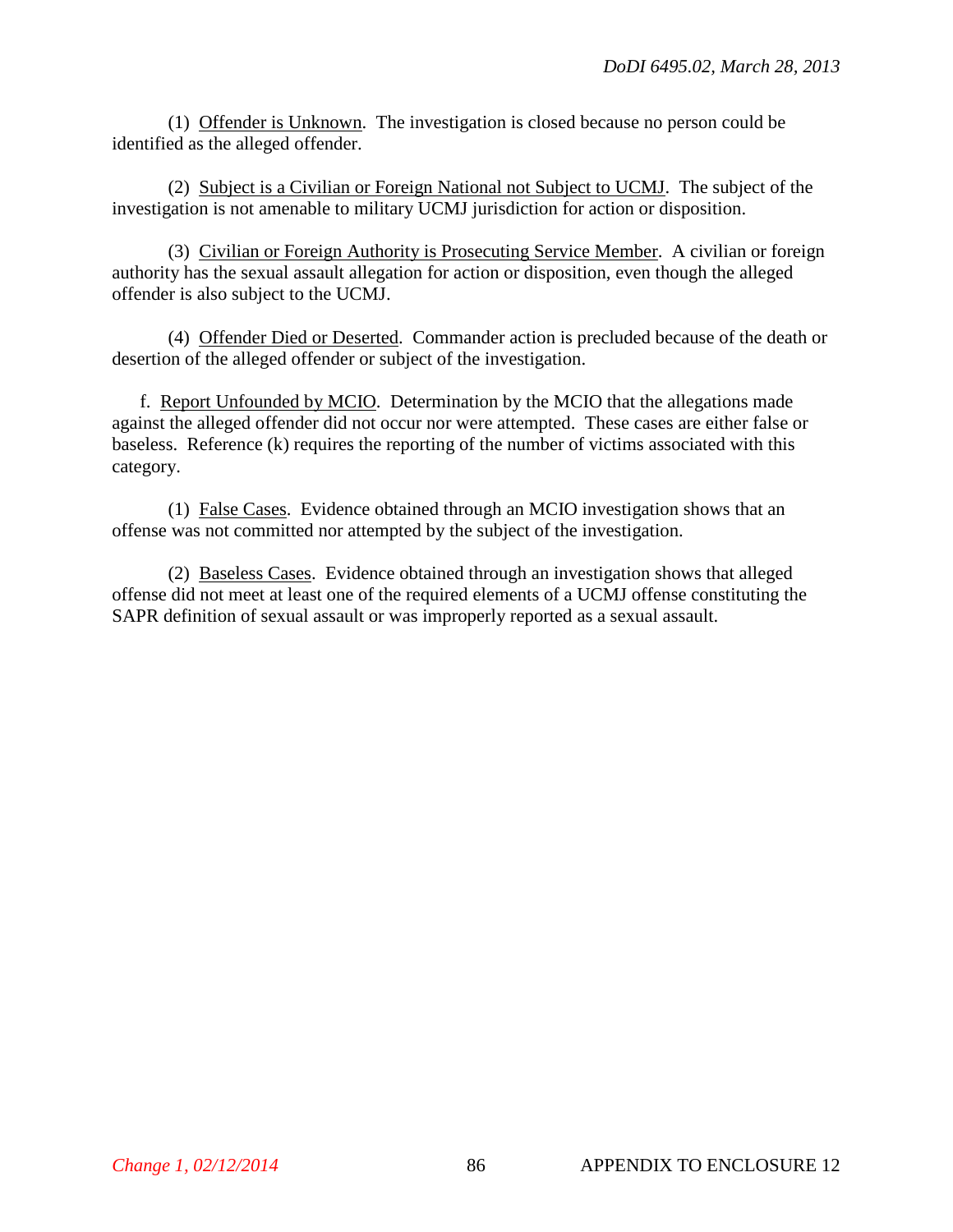# **GLOSSARY**

# PART I. ABBREVIATIONS AND ACRONYMS

| <b>APY</b>    | academic program year                                          |
|---------------|----------------------------------------------------------------|
| ASD(HA)       | Assistant Secretary of Defense for Health Affairs              |
| <b>CMG</b>    | <b>Case Management Group</b>                                   |
| $\rm CO$      | commanding officer                                             |
| <b>CONUS</b>  | continental United States                                      |
| <b>CPO</b>    | civilian protective order                                      |
| <b>DMDC</b>   | Defense Manpower Data Center                                   |
| <b>DMEO</b>   | Diversity, Management and Equal Opportunity Office             |
| <b>DoDHRA</b> | Department of Defense Human Resource Activity                  |
| DoDD          | Department of Defense Directive                                |
| DoDI          | Department of Defense Instruction                              |
| D-SAACP       | DoD Sexual Assault Advocate Certification Program              |
| <b>DSAID</b>  | Defense Sexual Assault Incident Database                       |
| <b>DTM</b>    | Directive-Type Memorandum                                      |
| FAP           | family advocacy program                                        |
| FY            | fiscal year                                                    |
| GC, DoD       | General Counsel of the Department of Defense                   |
| G/FO          | general or flag officer                                        |
| <b>HIV</b>    | human immunodeficiency virus                                   |
| <b>IG DoD</b> | Inspector General of the Department of Defense                 |
| <b>IPT</b>    | integrated product team                                        |
| JAG           | <b>Judge Advocate General</b>                                  |
| <b>LDT</b>    | leadership development training                                |
| <b>LOD</b>    | line of duty                                                   |
| <b>MCIO</b>   | military criminal investigative organization                   |
| <b>MEO</b>    | Department of Defense Military Equal Opportunity (MEO) Program |
| <b>MHS</b>    | military healthcare system                                     |
| <b>MOA</b>    | memorandum of agreement                                        |
| <b>MOU</b>    | memorandum of understanding                                    |
| <b>MPO</b>    | military protective order                                      |
| <b>MRE</b>    | Military Rules of Evidence                                     |
|               |                                                                |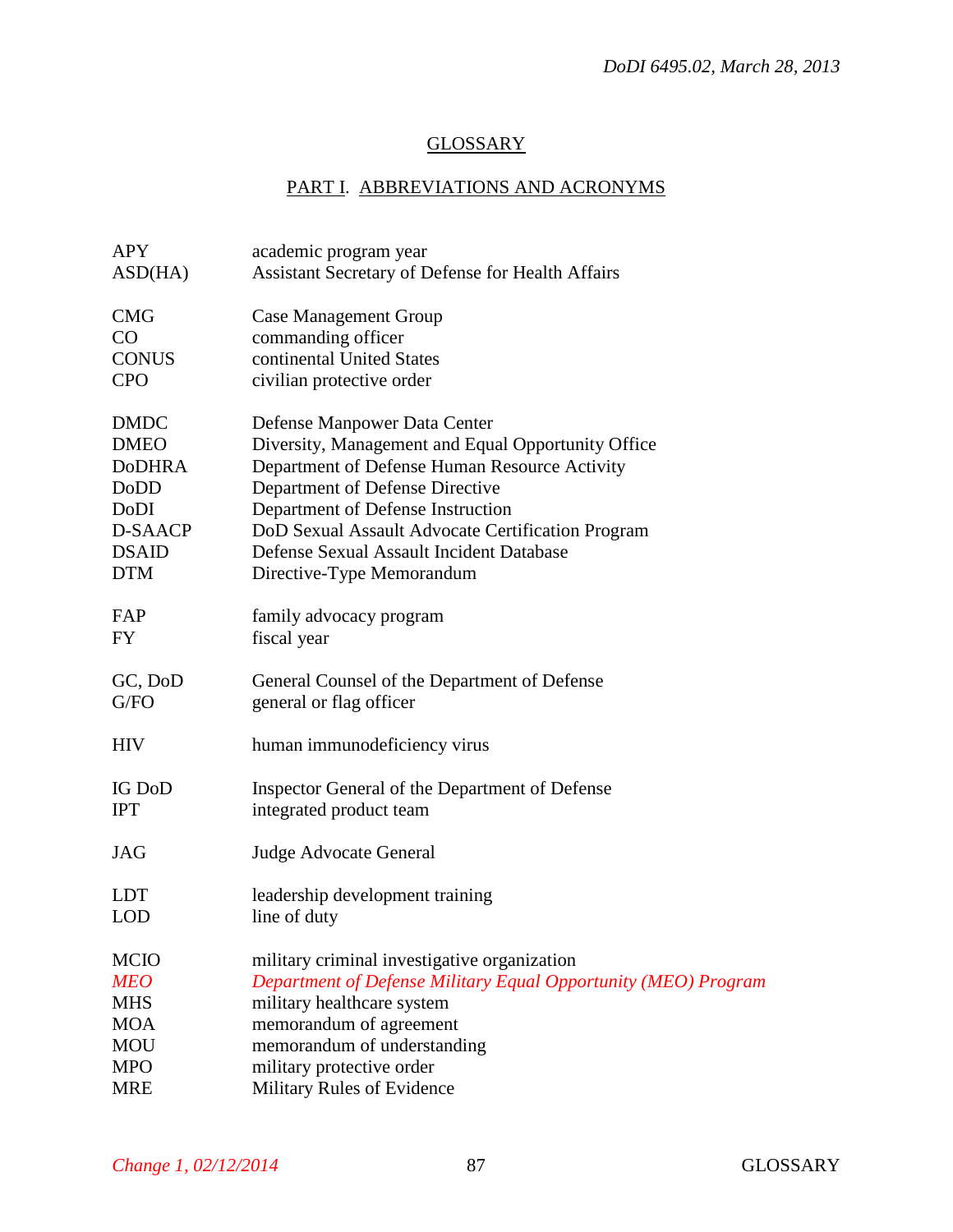| <b>MSA</b>     | Military Service Academy                               |
|----------------|--------------------------------------------------------|
| <b>MTF</b>     | medical treatment facility                             |
|                |                                                        |
| <b>NAC</b>     | National Agency Check                                  |
| <b>NG</b>      | <b>National Guard</b>                                  |
| <b>NGB</b>     | <b>National Guard Bureau</b>                           |
| <b>OCONUS</b>  | outside the continental United States                  |
| <b>PCA</b>     | permanent change of assignment                         |
| <b>PCS</b>     | permanent change of station                            |
| PII            | personally identifiable information                    |
| <b>PME</b>     | professional military education                        |
| PRP            | personnel reliability program                          |
| <b>RRCN</b>    | Restricted Reporting case number                       |
| <b>SAFE</b>    | <b>Sexual Assault Forensic Examination</b>             |
| <b>SAPR</b>    | <b>Sexual Assault Prevention and Response</b>          |
| <b>SAPRO</b>   | Sexual Assault Prevention and Response Office          |
| <b>SAPR VA</b> | Sexual Assault Prevention and Response Victim Advocate |
| <b>SARC</b>    | <b>Sexual Assault Response Coordinator</b>             |
| <b>SES</b>     | <b>Senior Executive Service</b>                        |
| <b>SJA</b>     | staff judge advocate                                   |
| STD/I          | sexually transmitted diseases or infections            |
|                |                                                        |
| <b>UCMJ</b>    | Uniform Code of Military Justice                       |
| <b>USACIL</b>  | United States Army Criminal Investigation Laboratory   |
| U.S.C.         | <b>United States Code</b>                              |
| $USD(P\&R)$    | Under Secretary of Defense for Personnel and Readiness |
| <b>VWAP</b>    | Victim Witness Assistance Program                      |
| <b>WIPT</b>    | working integrated product team                        |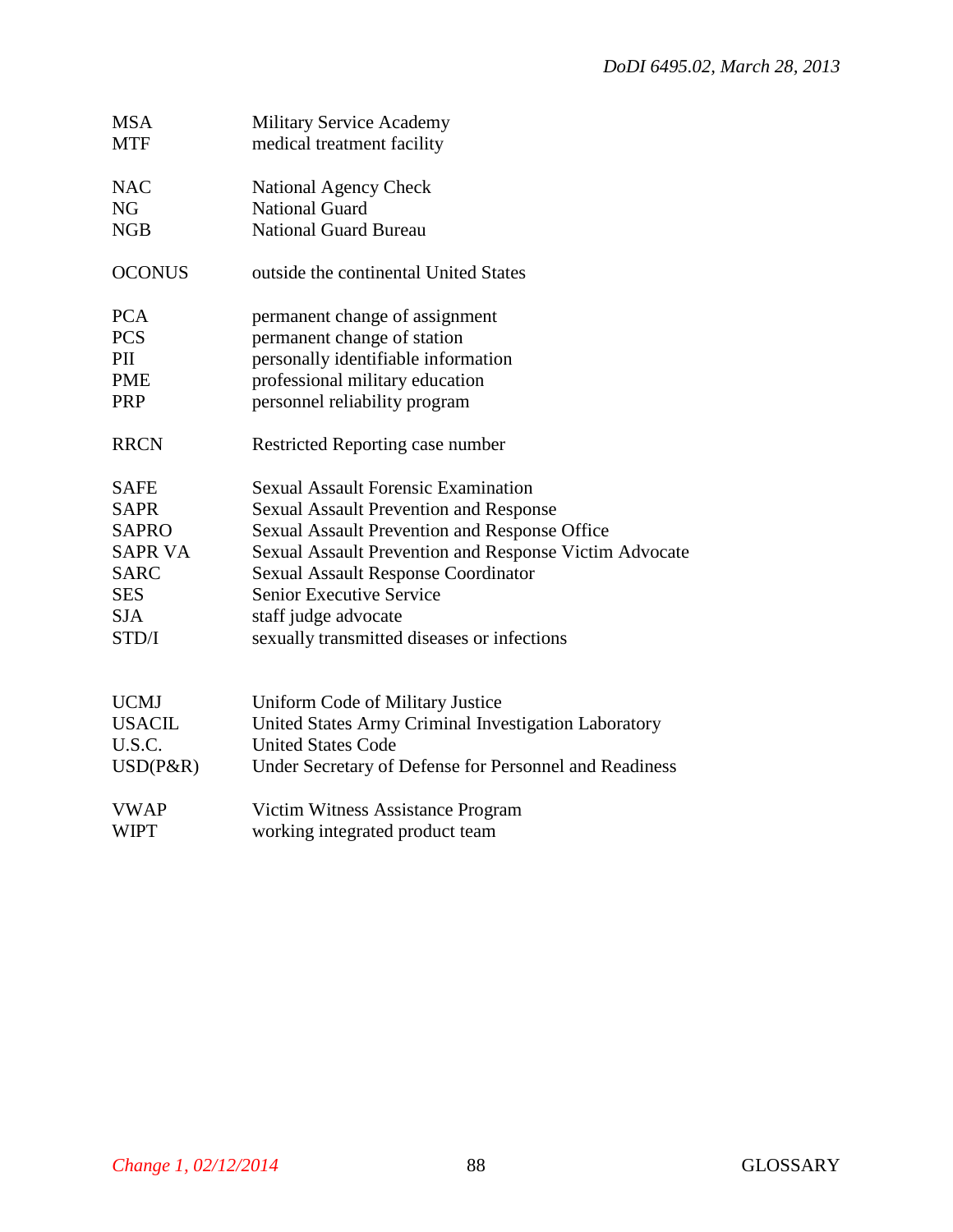# PART II. DEFINITIONS

Unless otherwise noted, these terms and their definitions are for the purpose of this Instruction. Refer to the Glossary in Reference (b) for terms not defined in this Instruction.

accessions training. Training that a Service member receives upon initial entry into Military Service through basic military training.

certification. Refers to the process by which the Department credentials SARCs and SAPR VAs, assesses the effectiveness of sexual assault advocacy capabilities using a competencies framework, and evaluates and performs oversight over SARC and SAPR VA training. The certification criteria is *are* established by the Department in consultation with subject-matter experts.

CMG. A multi-disciplinary group that meets monthly to review individual cases of Unrestricted Reports of sexual assault. The group facilitates monthly victim updates and directs system coordination, accountability, and victim access to quality services. At a minimum, each group shall consist of the following additional military or civilian professionals who are involved and working on a specific case: SARC, SAPR VA, military criminal investigator, DoD law enforcement, healthcare provider and mental health and counseling services, chaplain, command legal representative or SJA, and victim's commander.

collateral misconduct. Victim misconduct that might be in time, place, or circumstance associated with the victim's sexual assault incident. Collateral misconduct by the victim of a sexual assault is one of the most significant barriers to reporting assault because of the victim's fear of punishment. Some reported sexual assaults involve circumstances where the victim may have engaged in some form of misconduct (e.g., underage drinking or other related alcohol offenses, adultery, fraternization, or other violations of certain regulations or orders).

confidential communications. Defined in Reference (b).

consent. Defined in Reference (b).

credible information. Information that, considering the source and nature of the information and the totality of the circumstances, is sufficiently believable to presume that the fact or facts in question are true.

credible report. Either a written or verbal report made in support of an expedited transfer that is determined to have credible information.

crisis intervention. Defined in Reference (b).

culturally-competent care. Defined in Reference (b).

DSAID. Defined in Reference (b).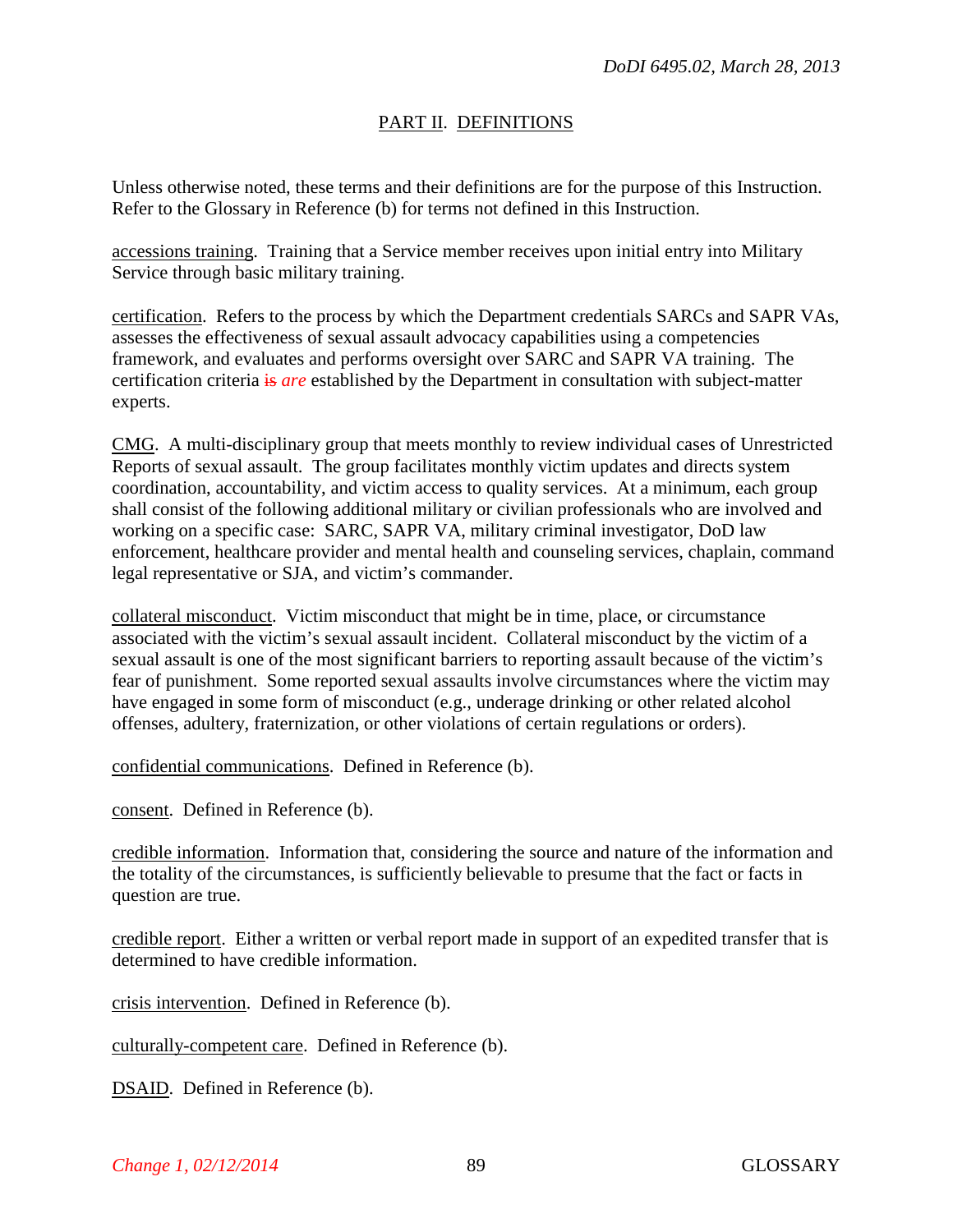designated activity. The agency that processes PCS or PCA for expedited transfers.

Air Force: Air Force Personnel Center.

Army: Human Resources Command for inter-installation transfers and the installation personnel center for intra-installation transfers.

Navy: Bureau of Naval Personnel.

U.S. Marine Corps: the order writing section of Headquarters Marine Corps.

Air and Army National Guard: the NGB or the Joint Forces Headquarters-State for the State involved.

DoD Safe Helpline. A crisis support service for victims of sexual assault in the DoD. The DoD Safe Helpline:

Is available 24/7 worldwide with "click, call, or text" user options for anonymous and confidential support.

Can be accessed by logging on to www.safehelpline.org or by calling 1-877-995-5247.

Does not replace local base and installation SARC or SAPR VA contact information.

emergency. Defined in Reference (b).

emergency care. Defined in Reference (b).

Executive Agent. The Head of a DoD Component to whom the Secretary of Defense or the Deputy Secretary of Defense has assigned specific responsibilities, functions, and authorities to provide defined levels of support for operational missions, or administrative or other designated activities that involve two or more of the DoD Components.

final disposition. Actions taken to resolve the reported incident, document case outcome, and address the misconduct by the alleged perpetrator, as appropriate. It includes, but is not limited to, military justice proceedings, nonjudicial punishment, or administrative actions, including separation actions taken in response to the offense, whichever is the most serious action taken.

gender-responsive care. Defined in Reference (b).

healthcare personnel. Persons assisting or otherwise supporting healthcare providers in providing healthcare services (e.g., administrative personnel assigned to a military MTF). Includes all healthcare providers.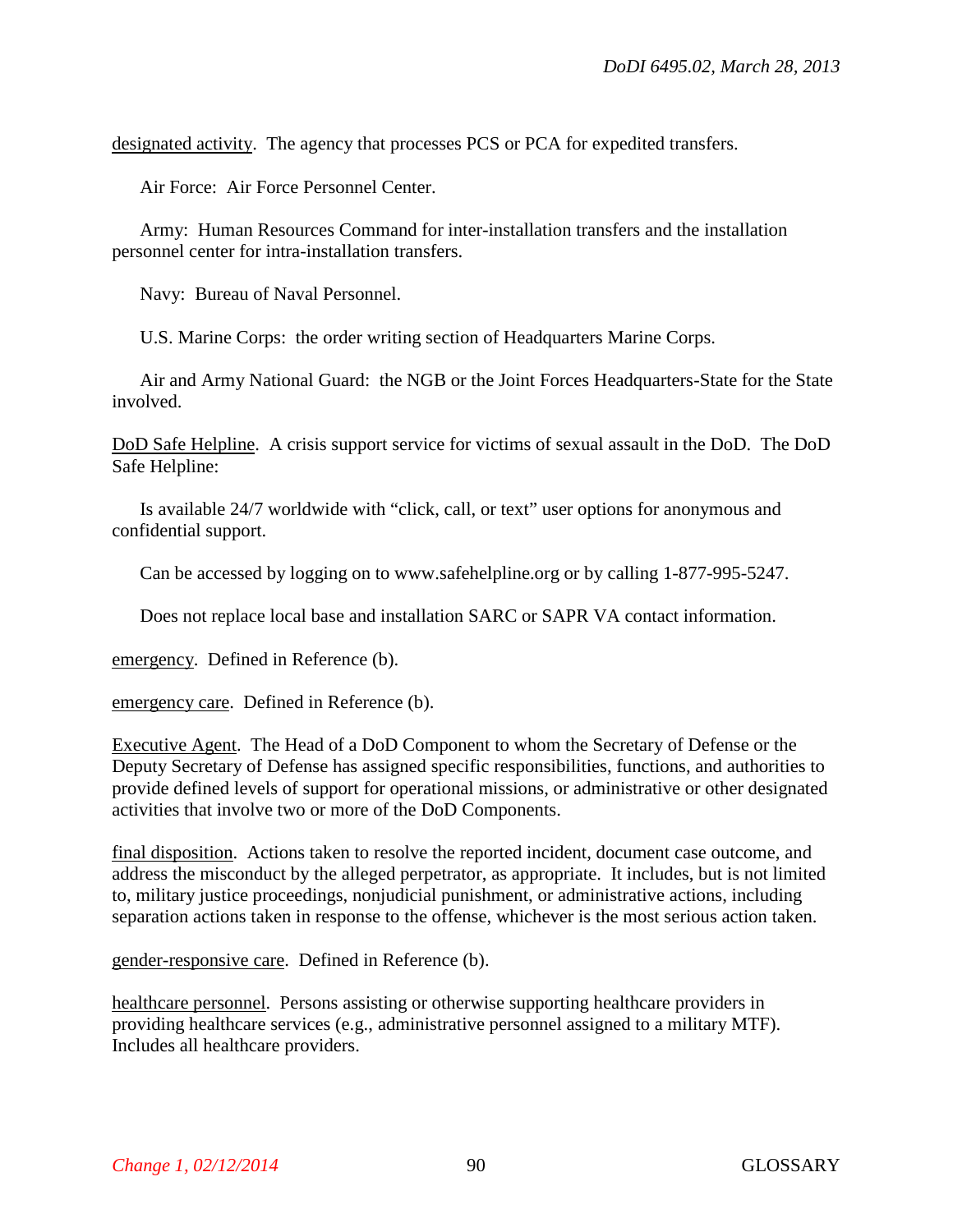healthcare provider. Those individuals who are employed or assigned as healthcare professionals, or are credentialed to provide healthcare services at a MTF, or who provide such care at a deployed location or otherwise in an official capacity. This also includes military personnel, DoD civilian employees, and DoD contractors who provide healthcare at an occupational health clinic for DoD civilian employees or DoD contractor personnel. Healthcare providers may include, but are not limited to:

Licensed physicians practicing in the MHS with clinical privileges in obstetrics and gynecology, emergency medicine, family practice, internal medicine, pediatrics, urology, general medical officer, undersea medical officer, flight surgeon, or those having clinical privileges to perform pelvic examinations.

Licensed advanced practice registered nurses practicing in the MHS with clinical privileges in adult health, family health, midwifery, women's health, or those having clinical privileges to perform pelvic examinations.

Licensed physician assistants practicing in the MHS with clinical privileges in adult, family, women's health, or those having clinical privileges to perform pelvic examinations.

Licensed registered nurses practicing in the MHS who meet the requirements for performing a SAFE as determined by the local privileging authority. This additional capability shall be noted as a competency, not as a credential or privilege.

A psychologist, social worker or psychotherapist licensed and privileged to provide mental health care or other counseling services in a DoD or DoD-sponsored facility.

hospital facilities (Level 3). Minimum operational functions required for a Level 3 hospital include: command, control, and communications; patient administration; nutritional care; supply and services; triage; emergency medical treatment; preoperative care; orthopedics; general surgery; operating rooms and central materiel and supply services; anesthesia, nursing services (to include intensive and intermediate care wards); pharmacy; clinical laboratory and blood banking; radiology services; and hospital ministry team services.

installation. A base, camp, post, station, yard, center, homeport facility for any ship, or other activity under the jurisdiction of the Department of Defense, including any leased facility. It does not include any facility used primarily for civil works, rivers and harbors projects, flood control, or other projects not under the primary jurisdiction or control of the Department of Defense in accordance with DoD 4165.66-M (Reference (al)).

installation commander. Commander of a base, camp, post, station, yard, center, homeport facility for any ship, or other activity under the jurisdiction of the Department of Defense, including any leased facility. It does not include any facility used primarily for civil works, rivers and harbors projects, flood control, or other projects not under the primary jurisdiction or control of the Department of Defense.

law enforcement. Includes all DoD law enforcement units, security forces, and MCIOs.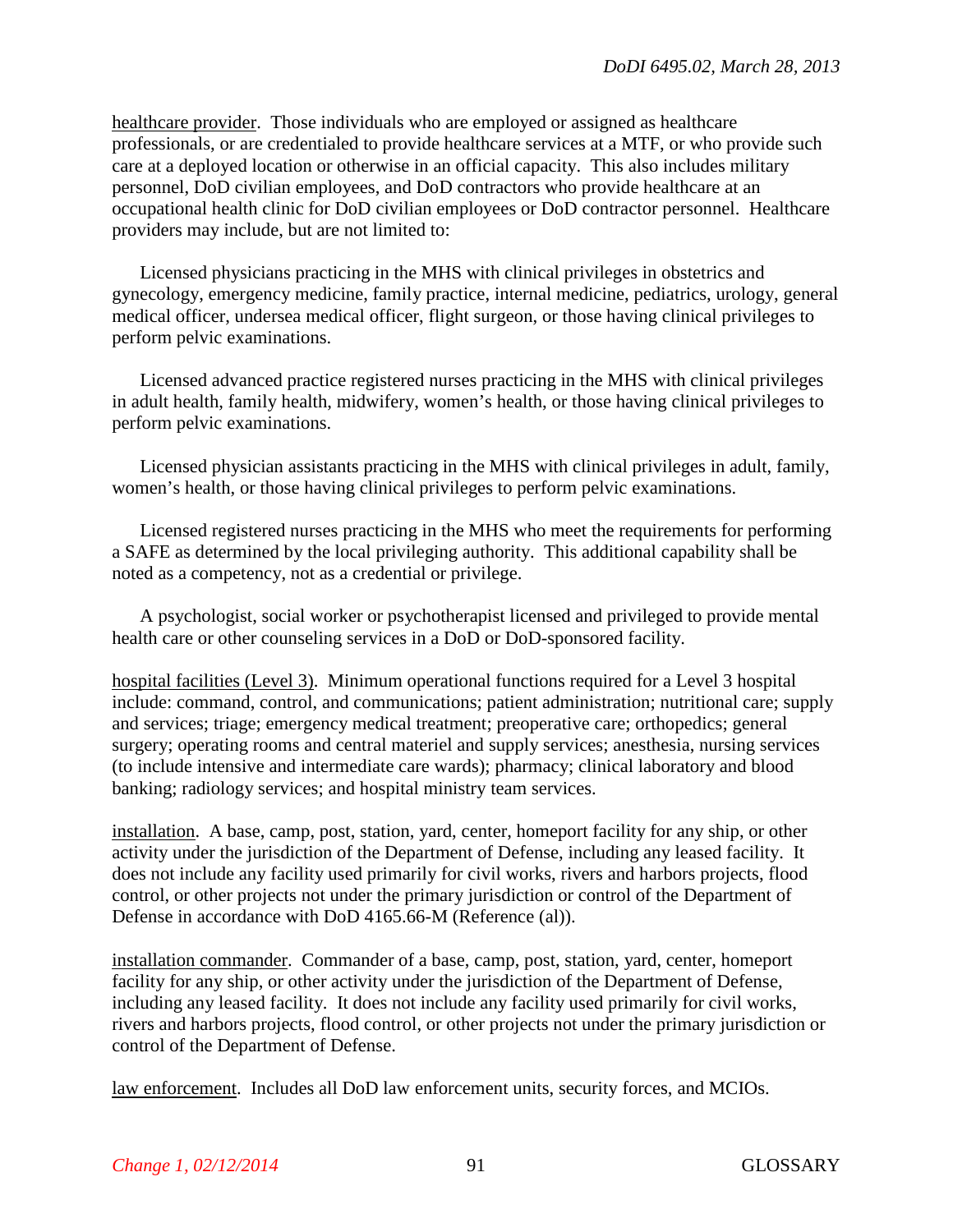MCIOs. The U.S. Army Criminal Investigation Command, Naval Criminal Investigative Service, and Air Force Office of Special Investigations.

medical care. Includes physical and psychological medical services.

Military Services. The term, as used in the SAPR Program, includes Army, Air Force, Navy, Marines, Reserve Components, and their respective Military Academies.

non-identifiable information. Defined in Reference (b).

non-participating victim. Victim choosing not to participate in the military justice system.

official investigative process. Defined in Reference (b).

personal identifiable information. Defined in Reference (b).

qualifying conviction. Defined in Reference (b).

recovery-oriented care. Defined in Reference (b).

reprisal. Taking or threatening to take an unfavorable personnel action, or withholding or threatening to withhold a favorable personnel action, or any other act of retaliation, against a Service member for making, preparing, or receiving a communication.

responders. Includes first responders, who are generally composed of personnel in the following disciplines or positions: SARCs, SAPR VAs, healthcare personnel, law enforcement, and MCIOs. Other responders are judge advocates, chaplains, and commanders, but they are usually not first responders.

respond, response, or response capability. All locations, including deployed areas, have a 24 hour, 7 day per week sexual assault response capability. The SARC shall be notified, respond, or direct a SAPR VA to respond, assign a SAPR VA, and offer the victim healthcare treatment and a SAFE. In geographic locations where there is no SARC onsite, the on-call SAPR VA shall respond, offer the victim healthcare treatment and a SAFE, and immediately notify the SARC of the sexual assault. The initial response is generally composed of personnel in the following disciplines or positions: SARCs, SAPR VAs, healthcare personnel, law enforcement, and MCIOs. Other responders are judge advocates, chaplains, and commanders. When victims geographically detached from a military installation, the SARC or SAPR VA will refer to local civilian providers or the DoD Safe Helpline for resources.

Restricted Reporting. Reporting option that allows sexual assault victims to confidentially disclose the assault to specified individuals (i.e., SARC, SAPR VA, or healthcare personnel), and receive medical treatment, including emergency care, counseling, and assignment of a SARC and SAPR VA, without triggering an investigation. The victim's report provided to healthcare personnel (including the information acquired from a SAFE Kit), SARCs, or SAPR VAs will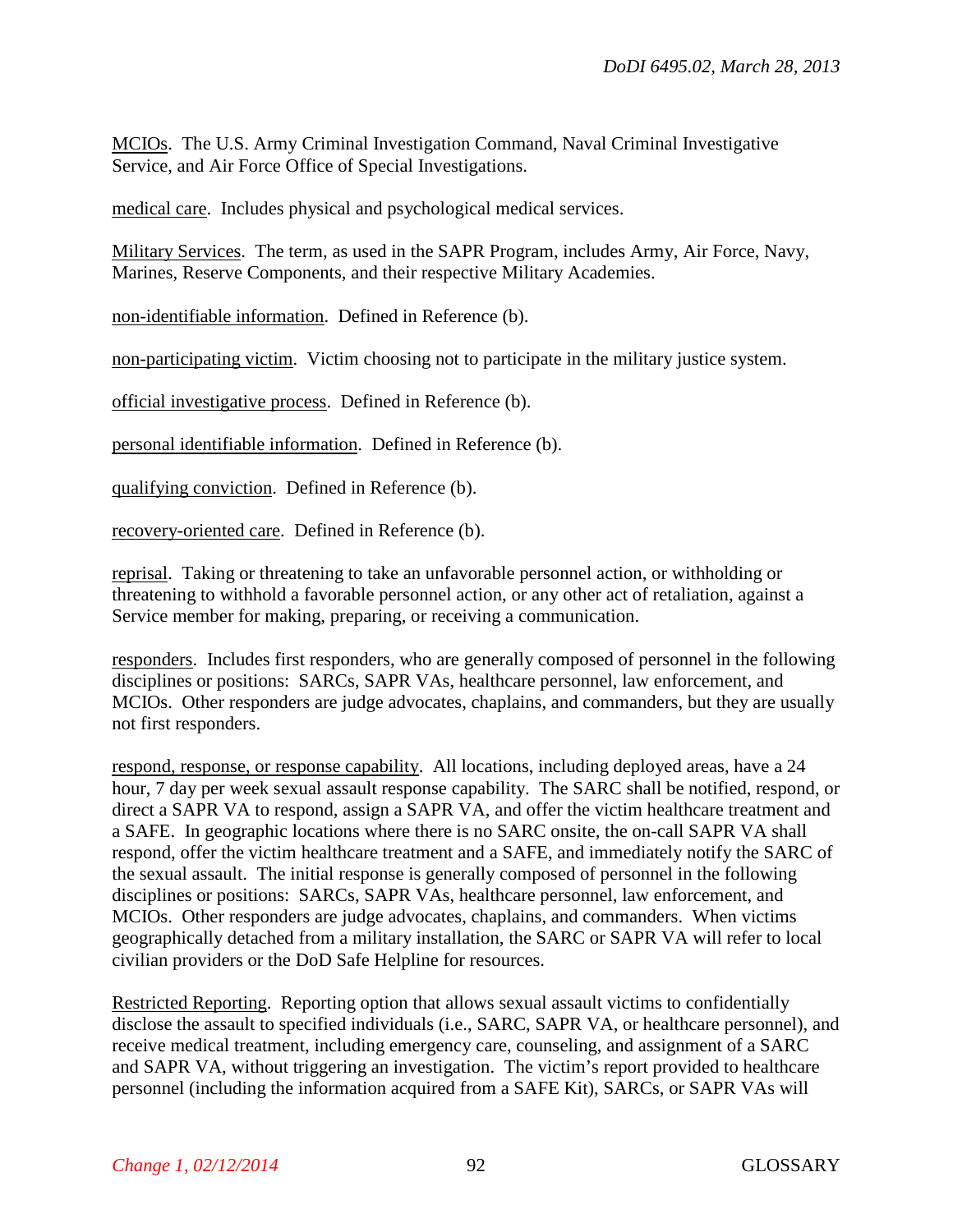NOT be reported to law enforcement or to the command to initiate the official investigative process unless the victim consents or an established EXCEPTION applies. The Restricted Reporting Program applies to Service members and their military dependents 18 years of age and older. Additional persons who may be entitled to Restricted Reporting are NG and Reserve Component members. DoD civilians and contractors, at this time, are only eligible to file an Unrestricted Report. Only a SARC, SAPR VA, or healthcare personnel may receive a Restricted Report, previously referred to as Confidential Reporting.

re-victimization. A pattern wherein the victim of abuse or crime has a statistically higher tendency to be victimized again, either shortly thereafter or much later in adulthood in the case of abuse as a child. This latter pattern is particularly notable in cases of sexual abuse.

SAFE Kit. Defined in Reference (b).

SAPR IPT. A team of individuals that advises the USD(P&R) and the Secretary of Defense on policies for sexual assault issues involving persons covered by this Instruction. The SAPR IPT serves as the implementation and oversight arm of the SAPR Program. It coordinates policy and reviews the DoD's SAPR policies and programs consistent with this Instruction and Reference (b) and monitors the progress of program elements. The SAPR IPT is chaired by the Director, SAPRO.

SAPR Program. Defined in Reference (b).

SAPR services. Services provided by a SARC and SAPR VA.

SAPR VA. Defined in Reference (b).

SAPRO. Defined in Reference (b).

SARC. Defined in Reference (b).

secondary victimization. The re-traumatization of the sexual assault, abuse, or rape victim. It is an indirect result of assault that occurs through the responses of individuals and institutions to the victim. The types of secondary victimization include victim blaming, inappropriate behavior or language by medical personnel and by other organizations with access to the victim post assault**.**

Service member. Defined in Reference (b).

sexual assault. Intentional sexual contact characterized by the use of force, threats, intimidation, or abuse of authority or when the victim does not or cannot consent. As used in this Instruction, the term includes a broad category of sexual offenses consisting of the following specific UCMJ offenses: rape, sexual assault, aggravated sexual contact, abusive sexual contact, forcible sodomy (forced oral or anal sex), or attempts to commit these offenses.